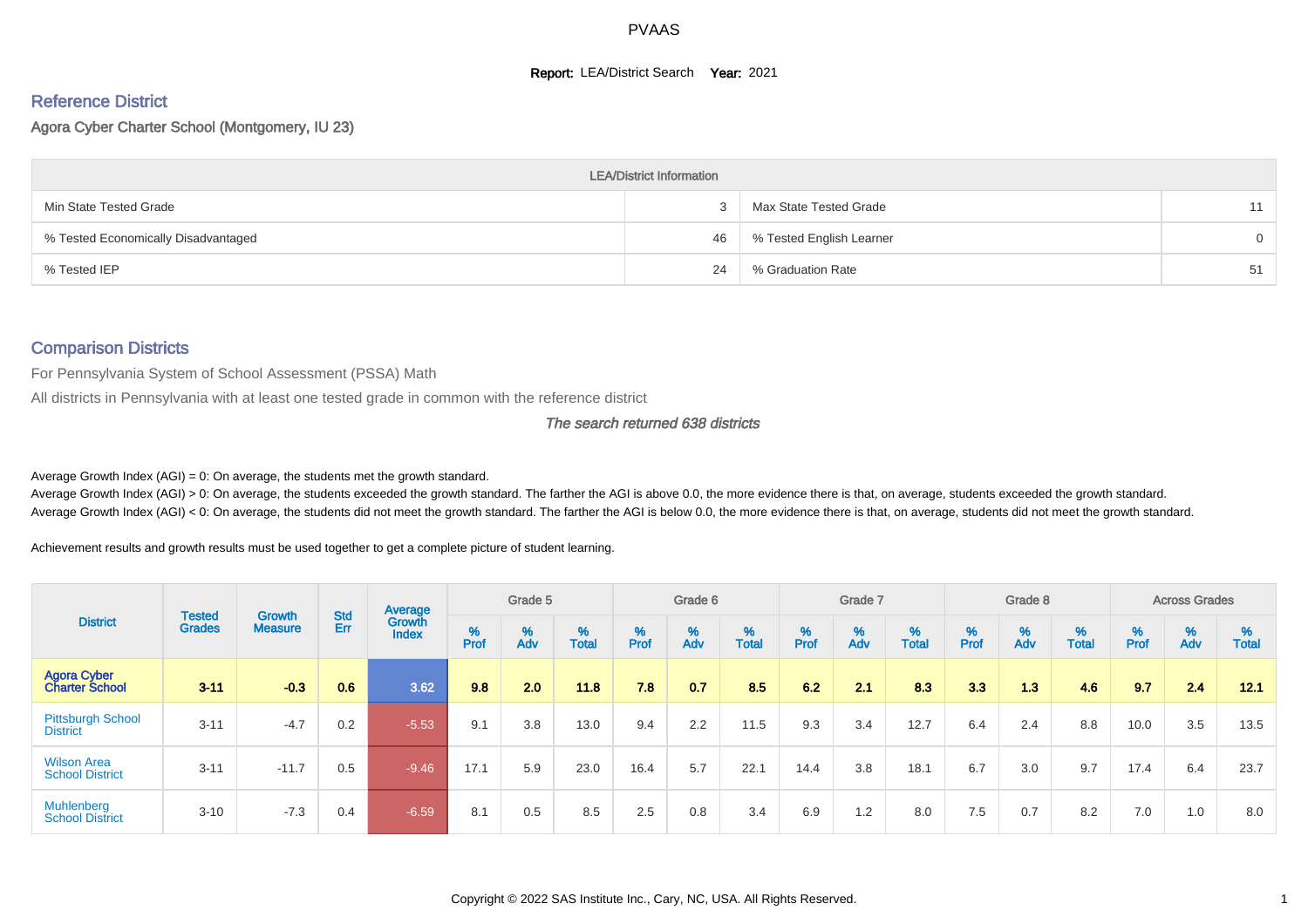|                                                    |                                |                                 | <b>Std</b> | <b>Average</b>         |           | Grade 5  |                   |           | Grade 6  |                   |           | Grade 7  |                   |           | Grade 8  |                   |           | <b>Across Grades</b> |            |
|----------------------------------------------------|--------------------------------|---------------------------------|------------|------------------------|-----------|----------|-------------------|-----------|----------|-------------------|-----------|----------|-------------------|-----------|----------|-------------------|-----------|----------------------|------------|
| <b>District</b>                                    | <b>Tested</b><br><b>Grades</b> | <b>Growth</b><br><b>Measure</b> | Err        | Growth<br><b>Index</b> | %<br>Prof | %<br>Adv | %<br><b>Total</b> | %<br>Prof | %<br>Adv | %<br><b>Total</b> | %<br>Prof | %<br>Adv | %<br><b>Total</b> | %<br>Prof | %<br>Adv | %<br><b>Total</b> | %<br>Prof | %<br>Adv             | %<br>Total |
| <b>Agora Cyber</b><br><b>Charter School</b>        | $3 - 11$                       | $-0.3$                          | 0.6        | 3.62                   | 9.8       | 2.0      | 11.8              | 7.8       | 0.7      | 8.5               | 6.2       | 2.1      | 8.3               | 3.3       | 1.3      | 4.6               | 9.7       | 2.4                  | 12.1       |
| <b>Shaler Area</b><br><b>School District</b>       | $3 - 11$                       | $-6.1$                          | 0.4        | 1.00                   | 26.2      | 5.8      | 32.0              | 12.6      | 1.9      | 14.5              | 22.1      | 5.5      | 27.7              | 19.6      | 5.2      | 24.8              | 23.3      | 7.8                  | 31.2       |
| <b>West Mifflin Area</b><br><b>School District</b> | $3 - 12$                       | $-8.5$                          | 0.5        | $-2.29$                | 18.4      | 5.7      | 24.1              | 6.8       | 0.7      | 7.4               | 6.7       | 0.0      | 6.7               | 5.5       | 0.0      | 5.5               | 11.1      | 2.8                  | 13.9       |
| <b>MaST Community</b><br><b>Charter School</b>     | $3 - 10$                       | $-8.7$                          | 0.6        | $-3.76$                | 30.0      | 3.0      | 33.0              | 20.0      | 3.8      | 23.8              | 24.3      | 3.9      | 28.2              | 17.5      | 1.9      | 19.4              | 23.1      | 3.6                  | 26.7       |
| <b>Baldwin-Whitehall</b><br><b>School District</b> | $3 - 11$                       | $-5.8$                          | 0.4        | $-2.93$                | 24.7      | 6.6      | 31.4              | 18.6      | 1.2      | 19.8              | 16.0      | 1.6      | 17.7              | 11.5      | 2.1      | 13.6              | 22.2      | 6.8                  | 29.0       |
| <b>Abington School</b><br><b>District</b>          | $3 - 10$                       | $-3.8$                          | 0.3        | 0.35                   | 25.7      | 12.4     | 38.1              | 30.8      | 10.8     | 41.6              | 23.9      | 6.4      | 30.2              | 14.9      | 1.1      | 15.9              | 26.9      | 10.4                 | 37.3       |
| <b>Pennridge School</b><br><b>District</b>         | $3 - 10$                       | $-1.2$                          | 0.3        | 6.80                   | 35.5      | 15.4     | 50.9              | 19.1      | 2.9      | 22.0              | 21.4      | 13.9     | 35.3              | 21.6      | 3.4      | 25.1              | 28.5      | 12.0                 | 40.5       |
| <b>Allentown City</b><br><b>School District</b>    | $3 - 12$                       | $-4.5$                          | 0.3        | $-9.09$                |           |          |                   | 2.0       | 0.7      | 2.8               | 2.2       | 0.3      | 2.5               |           |          |                   | 4.3       | 1.1                  | 5.4        |
| <b>Parkland School</b><br><b>District</b>          | $3 - 11$                       | $-3.5$                          | 0.3        | $-5.03$                | 33.6      | 26.4     | 60.0              | 33.4      | 15.9     | 49.3              | 27.1      | 18.6     | 45.7              | 23.1      | 11.8     | 34.9              | 30.8      | 24.1                 | 54.9       |
| <b>Wyoming Area</b><br><b>School District</b>      | $3 - 10$                       | $-7.7$                          | 0.6        | $-1.00$                | 22.1      | 8.8      | 31.0              | 4.8       | 1.0      | 5.8               | 9.3       | 3.1      | 12.4              | 7.4       | 1.8      | 9.3               | 14.1      | 4.3                  | 18.4       |
| <b>MaST Community</b><br><b>Charter School II</b>  | $3 - 10$                       | $-8.4$                          | 0.7        | $-4.62$                | 5.0       | 2.0      | 6.9               | 7.2       | 1.0      | 8.2               | 8.9       | 2.0      | 10.9              |           |          |                   | 12.6      | 3.2                  | 15.8       |
| <b>Pittston Area</b><br><b>School District</b>     | $3 - 11$                       | $-8.4$                          | 0.8        | 0.10                   | 5.7       | 0.0      | 5.7               | 4.2       | 0.0      | 4.2               | 4.8       | 3.2      | 7.9               | 7.1       | 1.8      | 8.9               | 10.7      | 3.8                  | 14.4       |
| <b>Seneca Valley</b><br><b>School District</b>     | $3 - 11$                       | $-2.1$                          | 0.3        | 1.45                   | 28.8      | 15.8     | 44.6              | 33.8      | 9.8      | 43.6              | 26.6      | 12.0     | 38.5              | 18.6      | 6.0      | 24.6              | 30.0      | 14.4                 | 44.4       |
| <b>Woodland Hills</b><br><b>School District</b>    | $3 - 12$                       | $-6.1$                          | 0.5        | $-2.24$                | 5.7       | 5.1      | 10.8              | 4.8       | 1.4      | 6.2               | 8.7       | 2.9      | 11.6              | 2.3       | 3.0      | 5.3               | 7.9       | 2.7                  | 10.6       |
| <b>Kiski Area School</b><br><b>District</b>        | $3 - 11$                       | $-4.9$                          | 0.4        | $-1.08$                | 15.4      | 5.6      | 21.0              | 11.1      | 1.8      | 13.0              | 22.9      | 5.0      | 27.9              | 9.6       | 2.8      | 12.4              | 20.2      | 7.5                  | 27.7       |
| <b>Lancaster School</b><br><b>District</b>         | $3 - 12$                       | $-3.2$                          | 0.3        | $-3.06$                | 8.8       | 3.0      | 11.8              | 3.9       | 0.8      | 4.7               | 4.4       | 0.9      | 5.3               | 2.3       | 0.6      | 3.0               | 7.4       | 1.9                  | 9.3        |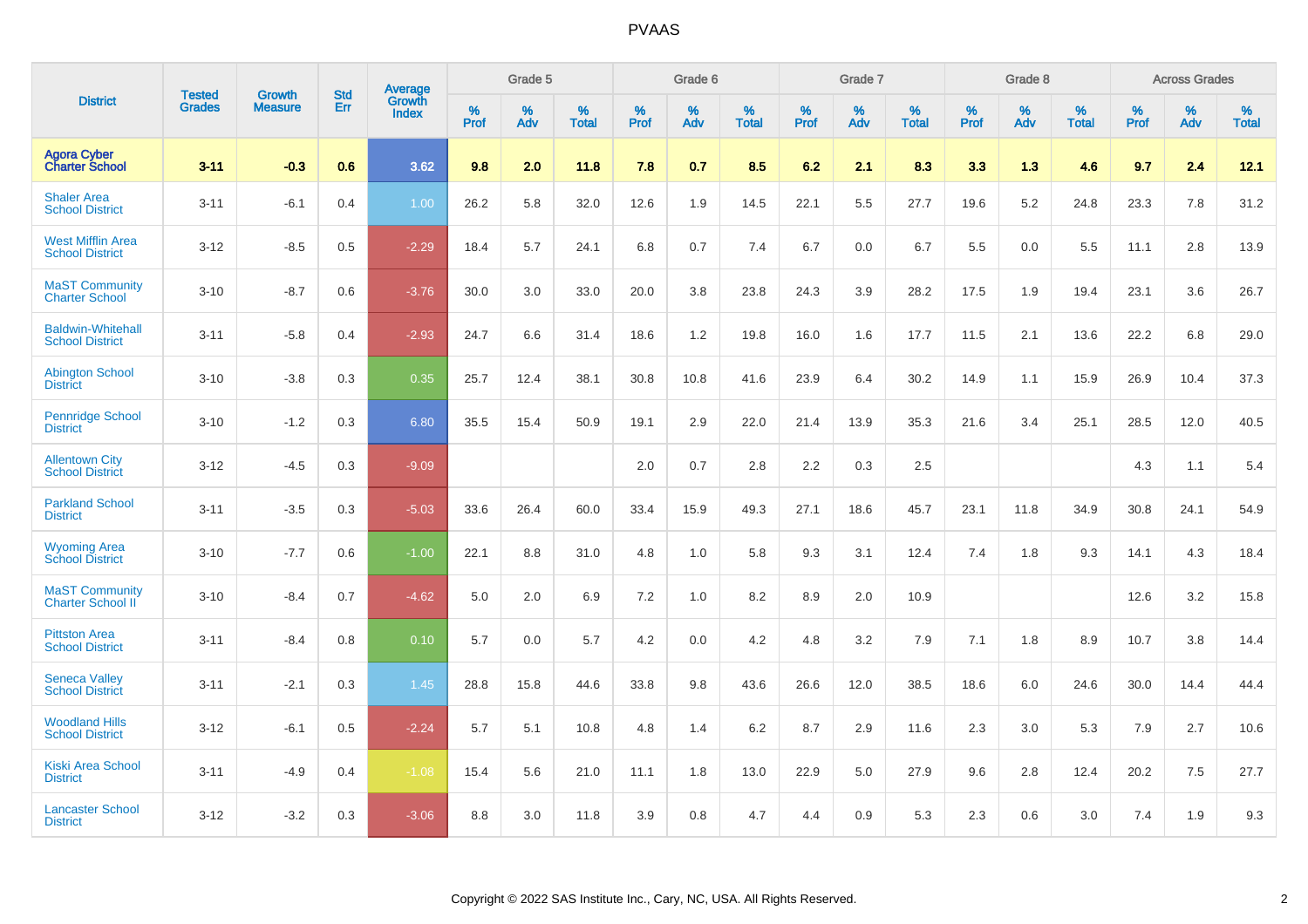|                                                                | <b>Tested</b> | <b>Growth</b>  | <b>Std</b> | Average                |           | Grade 5  |                   |           | Grade 6  |                   |           | Grade 7  |                   |           | Grade 8  |                   |           | <b>Across Grades</b> |                   |
|----------------------------------------------------------------|---------------|----------------|------------|------------------------|-----------|----------|-------------------|-----------|----------|-------------------|-----------|----------|-------------------|-----------|----------|-------------------|-----------|----------------------|-------------------|
| <b>District</b>                                                | <b>Grades</b> | <b>Measure</b> | Err        | Growth<br><b>Index</b> | %<br>Prof | %<br>Adv | %<br><b>Total</b> | %<br>Prof | %<br>Adv | %<br><b>Total</b> | %<br>Prof | %<br>Adv | %<br><b>Total</b> | %<br>Prof | %<br>Adv | %<br><b>Total</b> | %<br>Prof | %<br>Adv             | %<br><b>Total</b> |
| <b>Agora Cyber<br/>Charter School</b>                          | $3 - 11$      | $-0.3$         | 0.6        | 3.62                   | 9.8       | 2.0      | 11.8              | 7.8       | 0.7      | 8.5               | 6.2       | 2.1      | 8.3               | 3.3       | 1.3      | 4.6               | 9.7       | 2.4                  | 12.1              |
| <b>Dallas School</b><br><b>District</b>                        | $3 - 11$      | $-5.7$         | 0.5        | 5.42                   | 43.8      | 15.6     | 59.4              | 24.3      | 2.8      | 27.1              | 18.1      | 6.3      | 24.4              | 17.9      | 0.0      | 17.9              | 30.9      | 12.9                 | 43.8              |
| Southeastern<br><b>Greene School</b><br><b>District</b>        | $3 - 10$      | $-11.8$        | 1.0        | $-3.05$                | 34.5      | 13.8     | 48.3              | 32.4      | 2.9      | 35.3              | 8.2       | 4.1      | 12.2              | 25.6      | 2.3      | 27.9              | 26.6      | 12.9                 | 39.5              |
| <b>Bristol Township</b><br><b>School District</b>              | $3 - 11$      | $-4.1$         | 0.4        | $-1.98$                | 12.4      | 2.9      | 15.3              | 2.7       | 0.7      | 3.4               | 7.5       | 1.1      | 8.6               | 3.8       | 0.4      | 4.2               | 10.6      | 2.1                  | 12.7              |
| <b>Central Bucks</b><br><b>School District</b>                 | $3 - 11$      | 0.2            | 0.2        | 7.38                   | 36.0      | 18.4     | 54.4              | 31.8      | 16.6     | 48.4              | 29.2      | 13.4     | 42.6              | 22.8      | 7.4      | 30.1              | 32.0      | 16.6                 | 48.6              |
| <b>Pine-Richland</b><br><b>School District</b>                 | $3 - 11$      | $-1.8$         | 0.3        | 0.90                   | 35.0      | 21.7     | 56.7              | 35.6      | 11.5     | 47.1              | 37.1      | 18.2     | 55.4              | 30.1      | 15.8     | 45.9              | 34.9      | 21.2                 | 56.1              |
| <b>Northwestern</b><br><b>School District</b>                  | $3 - 11$      | $-6.8$         | 0.6        | $-3.84$                | 34.7      | 6.3      | 41.0              | 21.8      | 1.2      | 23.0              | 16.8      | 7.5      | 24.3              | 9.1       | 1.8      | 10.9              | 25.1      | 6.0                  | 31.1              |
| Wissahickon<br><b>Charter School</b>                           | $3 - 8$       | $-0.8$         | 0.7        | 4.54                   | 0.0       | 0.0      | 0.0               | 2.4       | 0.0      | 2.4               | 3.7       | 0.0      | 3.7               | 1.5       | 0.0      | 1.5               | 4.0       | $0.2\,$              | 4.2               |
| <b>Owen J Roberts</b><br><b>School District</b>                | $3 - 11$      | $-3.2$         | 0.3        | $-0.55$                | 35.7      | 21.9     | 57.7              | 29.6      | 17.3     | 46.9              | 28.3      | 12.5     | 40.8              | 22.8      | 5.5      | 28.4              | 31.9      | 16.7                 | 48.6              |
| <b>Gateway School</b><br><b>District</b>                       | $3 - 11$      | $-4.4$         | 0.4        | $-2.08$                | 15.3      | 7.4      | 22.7              | 16.5      | 7.1      | 23.6              | 14.6      | 4.2      | 18.8              | 16.2      | 6.9      | 23.2              | 21.5      | 9.7                  | 31.2              |
| <b>Conrad Weiser</b><br><b>Area School</b><br><b>District</b>  | $3 - 11$      | $-1.9$         | 0.5        | 2.69                   | 15.3      | 1.8      | 17.2              | 18.5      | 2.6      | 21.2              | 15.6      | 1.6      | 17.2              | 9.4       | 3.0      | 12.3              | 17.9      | 5.0                  | 23.0              |
| <b>Trinity Area School</b><br><b>District</b>                  | $3 - 11$      | $-4.0$         | 0.4        | 3.77                   | 35.4      | 13.4     | 48.9              | 20.9      | 3.2      | 24.1              | 21.5      | 8.0      | 29.5              | 15.3      | 3.2      | 18.6              | 25.6      | 9.6                  | 35.2              |
| <b>Penn-Trafford</b><br><b>School District</b>                 | $3 - 11$      | $-3.6$         | 0.4        | 3.72                   | 40.3      | 24.6     | 64.9              | 36.1      | 20.9     | 57.0              | 33.3      | 18.7     | 52.0              | 19.3      | 3.7      | 23.0              | 34.4      | 21.1                 | 55.5              |
| <b>Tuscarora School</b><br><b>District</b>                     | $3 - 11$      | $-2.4$         | 0.5        | 3.82                   | 16.5      | 7.4      | 23.9              | 11.3      | 2.7      | 14.0              | 13.4      | 4.5      | 17.9              | 11.0      | 2.1      | 13.1              | 17.7      | 6.0                  | 23.6              |
| <b>Mount Pleasant</b><br><b>Area School</b><br><b>District</b> | $3 - 11$      | $-5.7$         | 0.5        | $-0.96$                | 18.0      | 1.6      | 19.7              | 12.8      | 2.4      | 15.2              | 12.7      | 2.8      | 15.5              | 7.4       | 0.8      | 8.3               | 18.3      | 4.3                  | 22.6              |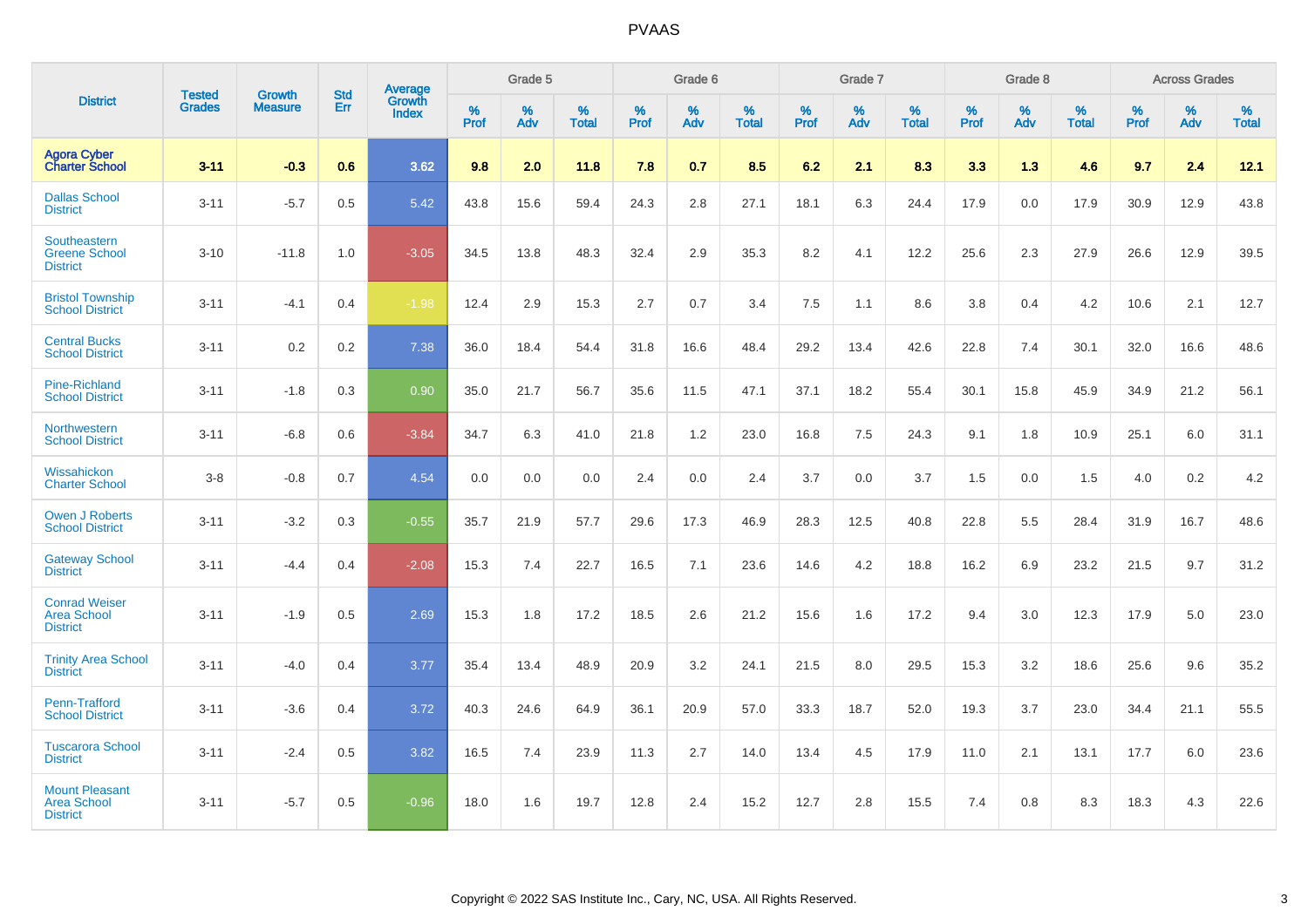|                                                                   |                                |                                 | <b>Std</b> | Average                |           | Grade 5  |                   |           | Grade 6  |                   |           | Grade 7  |                   |           | Grade 8  |                   |           | <b>Across Grades</b> |                   |
|-------------------------------------------------------------------|--------------------------------|---------------------------------|------------|------------------------|-----------|----------|-------------------|-----------|----------|-------------------|-----------|----------|-------------------|-----------|----------|-------------------|-----------|----------------------|-------------------|
| <b>District</b>                                                   | <b>Tested</b><br><b>Grades</b> | <b>Growth</b><br><b>Measure</b> | Err        | <b>Growth</b><br>Index | %<br>Prof | %<br>Adv | %<br><b>Total</b> | %<br>Prof | %<br>Adv | %<br><b>Total</b> | %<br>Prof | %<br>Adv | %<br><b>Total</b> | %<br>Prof | %<br>Adv | %<br><b>Total</b> | %<br>Prof | %<br>Adv             | %<br><b>Total</b> |
| <b>Agora Cyber</b><br><b>Charter School</b>                       | $3 - 11$                       | $-0.3$                          | 0.6        | 3.62                   | 9.8       | 2.0      | 11.8              | 7.8       | 0.7      | 8.5               | 6.2       | 2.1      | 8.3               | 3.3       | 1.3      | 4.6               | 9.7       | 2.4                  | 12.1              |
| <b>Penn-Delco School</b><br><b>District</b>                       | $3 - 11$                       | $-4.5$                          | 0.4        | $-1.99$                | 31.7      | 11.9     | 43.6              | 20.2      | 6.6      | 26.8              | 22.0      | 6.8      | 28.8              | 10.9      | 1.6      | 12.5              | 25.2      | 8.0                  | 33.2              |
| <b>Ringgold School</b><br><b>District</b>                         | $3 - 11$                       | $-4.9$                          | 0.5        | $-3.96$                | 13.5      | 1.8      | 15.3              | 5.7       | 0.0      | 5.7               | 8.3       | 1.2      | 9.5               | 6.4       | 0.5      | 6.9               | 12.7      | 1.7                  | 14.4              |
| <b>Springfield School</b><br><b>District</b>                      | $3 - 11$                       | $-3.6$                          | 0.4        | $-2.60$                | 35.0      | 20.1     | 55.1              | 30.6      | 7.7      | 38.4              | 35.8      | 10.7     | 46.5              | 26.0      | 12.6     | 38.6              | 33.8      | 18.4                 | 52.2              |
| Penn Hills School<br><b>District</b>                              | $3 - 11$                       | $-4.0$                          | 0.5        | 1.96                   | 4.7       | 1.8      | 6.4               | 2.7       | 0.7      | 3.4               | 2.1       | 1.6      | 3.7               | 3.4       | 0.0      | 3.4               | 6.8       | 2.1                  | 8.9               |
| <b>Nazareth Area</b><br><b>School District</b>                    | $3 - 11$                       | $-2.2$                          | 0.4        | 3.03                   | 30.3      | 13.0     | 43.3              | 27.3      | 13.5     | 40.8              | 27.8      | 6.8      | 34.6              | 17.3      | 3.5      | 20.9              | 28.9      | 10.3                 | 39.2              |
| <b>Connellsville Area</b><br><b>School District</b>               | $3 - 11$                       | $-3.8$                          | 0.4        | $-0.77$                | 19.0      | 7.5      | 26.5              | 10.8      | 3.6      | 14.3              | 9.5       | 2.4      | 11.9              | 9.4       | 2.2      | 11.6              | 15.5      | 4.5                  | 20.0              |
| <b>East Stroudsburg</b><br><b>Area School</b><br><b>District</b>  | $3 - 11$                       | $-4.6$                          | 0.5        | $-0.82$                | 19.0      | 5.3      | 24.3              | 8.8       | 1.6      | 10.4              | 9.7       | 3.0      | 12.7              | 7.7       | 1.9      | 9.7               | 16.0      | 4.5                  | 20.5              |
| <b>Eastern Lebanon</b><br><b>County School</b><br><b>District</b> | $3 - 11$                       | $-3.3$                          | 0.5        | 2.09                   | 19.8      | 7.9      | 27.7              | 9.1       | 0.6      | 9.7               | 13.1      | 3.1      | 16.2              | 8.9       | 1.8      | 10.6              | 17.0      | 5.0                  | 22.0              |
| <b>Pottstown School</b><br><b>District</b>                        | $3 - 12$                       | $-5.0$                          | 0.5        | $-2.29$                | 6.0       | 3.6      | 9.5               | 2.1       | 0.0      | 2.1               | 5.3       | 0.7      | 5.9               | 5.6       | 0.0      | 5.6               | 6.5       | 1.2                  | 7.7               |
| <b>Beaver Area</b><br><b>School District</b>                      | $3 - 10$                       | $-4.4$                          | 0.6        | 1.92                   | 36.2      | 23.8     | 60.0              | 37.3      | 28.8     | 66.1              | 22.6      | 13.0     | 35.6              | 17.1      | 7.2      | 24.3              | 29.2      | 25.6                 | 54.8              |
| <b>Greensburg Salem</b><br><b>School District</b>                 | $3 - 11$                       | $-3.8$                          | 0.5        | $-1.81$                | 31.1      | 7.9      | 39.0              | 12.0      | 1.2      | 13.2              | 16.5      | 3.8      | 20.3              | 17.6      | 4.6      | 22.2              | 20.7      | 7.4                  | 28.2              |
| Susquehanna<br><b>Township School</b><br><b>District</b>          | $3 - 12$                       | $-3.4$                          | 0.5        | 0.05                   | 13.7      | 3.7      | 17.4              | 3.0       | 0.5      | 3.5               | 6.2       | 2.3      | 8.5               | 9.8       | 0.5      | 10.3              | 11.5      | 3.0                  | 14.4              |
| <b>York Suburban</b><br><b>School District</b>                    | $3 - 11$                       | $-1.0$                          | 0.5        | 6.95                   | 28.6      | 23.2     | 51.7              | 17.1      | 6.5      | 23.6              | 23.6      | 15.3     | 38.9              | 20.6      | 9.2      | 29.9              | 27.3      | 17.9                 | 45.3              |
| <b>Pleasant Valley</b><br><b>School District</b>                  | $3 - 11$                       | $-2.3$                          | 0.4        | 2.77                   | 20.4      | 6.2      | 26.6              | 17.4      | 2.3      | 19.7              | 23.2      | 3.5      | 26.8              | 8.3       | 3.2      | 11.5              | 20.4      | 5.0                  | 25.4              |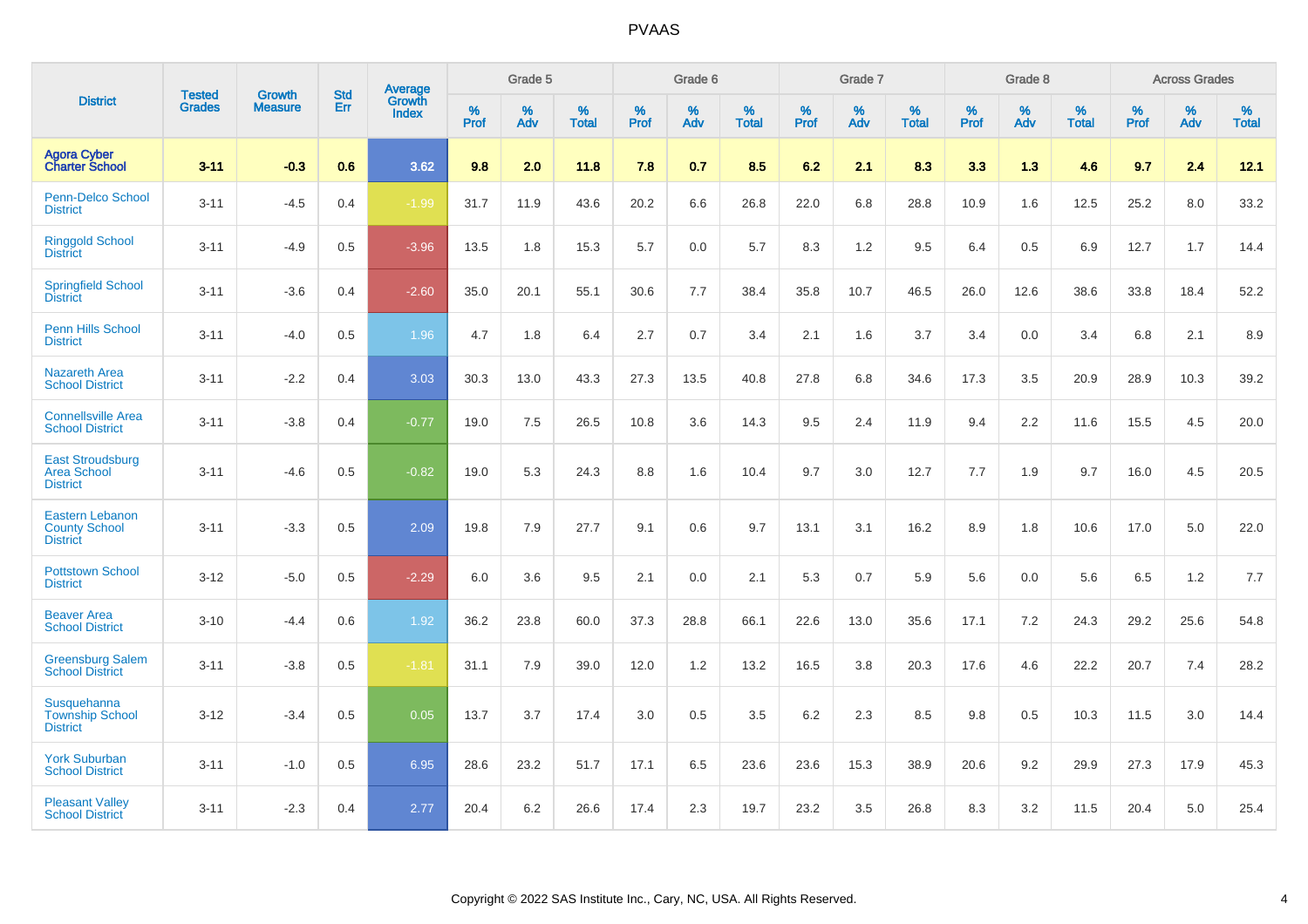|                                                             | <b>Tested</b> | <b>Growth</b>  | <b>Std</b> | Average                |              | Grade 5     |                      |              | Grade 6     |                      |              | Grade 7     |                      |              | Grade 8     |                      |                     | <b>Across Grades</b> |                      |
|-------------------------------------------------------------|---------------|----------------|------------|------------------------|--------------|-------------|----------------------|--------------|-------------|----------------------|--------------|-------------|----------------------|--------------|-------------|----------------------|---------------------|----------------------|----------------------|
| <b>District</b>                                             | <b>Grades</b> | <b>Measure</b> | Err        | Growth<br><b>Index</b> | $\%$<br>Prof | $\%$<br>Adv | $\%$<br><b>Total</b> | $\%$<br>Prof | $\%$<br>Adv | $\%$<br><b>Total</b> | $\%$<br>Prof | $\%$<br>Adv | $\%$<br><b>Total</b> | $\%$<br>Prof | $\%$<br>Adv | $\%$<br><b>Total</b> | $\%$<br><b>Prof</b> | $\%$<br>Adv          | $\%$<br><b>Total</b> |
| <b>Agora Cyber</b><br><b>Charter School</b>                 | $3 - 11$      | $-0.3$         | 0.6        | 3.62                   | 9.8          | 2.0         | 11.8                 | 7.8          | 0.7         | 8.5                  | 6.2          | 2.1         | 8.3                  | 3.3          | 1.3         | 4.6                  | 9.7                 | 2.4                  | 12.1                 |
| <b>Crestwood School</b><br><b>District</b>                  | $3 - 11$      | $-2.8$         | 0.5        | 3.04                   | 19.1         | 5.6         | 24.7                 | 24.3         | 7.7         | 32.0                 | 21.0         | 8.7         | 29.7                 | 19.0         | 6.6         | 25.6                 | 23.4                | 8.3                  | 31.7                 |
| <b>Pennsbury School</b><br><b>District</b>                  | $3 - 11$      | $-2.3$         | 0.3        | 0.78                   | 32.1         | 19.0        | 51.1                 | 23.0         | 10.9        | 34.0                 | 19.4         | 7.0         | 26.4                 | 15.8         | 9.8         | 25.6                 | 26.7                | 15.5                 | 42.2                 |
| <b>Neshaminy School</b><br><b>District</b>                  | $3 - 11$      | $-0.6$         | 0.3        | 4.21                   | 26.6         | 8.4         | 35.0                 | 18.4         | 3.5         | 21.9                 | 21.1         | 6.5         | 27.6                 | 17.0         | 5.4         | 22.4                 | 24.8                | 10.8                 | 35.6                 |
| <b>Plum Borough</b><br><b>School District</b>               | $3 - 11$      | $-3.1$         | 0.4        | 3.08                   | 34.5         | 8.4         | 42.9                 | 32.3         | 19.5        | 51.8                 | 22.5         | 13.0        | 35.5                 | 17.6         | 4.3         | 21.9                 | 28.8                | 15.8                 | 44.6                 |
| Jefferson-Morgan<br><b>School District</b>                  | $3 - 10$      | $-0.4$         | 0.8        | 4.12                   | 7.1          | 1.4         | 8.6                  | 23.6         | 0.0         | 23.6                 | 10.9         | 3.6         | 14.6                 | 24.4         | 2.2         | 26.7                 | 17.1                | 4.8                  | 21.9                 |
| <b>Tacony Academy</b><br><b>Charter School</b>              | $3 - 11$      | $-3.3$         | 0.8        | 3.79                   | 4.1          | 1.4         | 5.5                  | 2.9          | 0.0         | 2.9                  | 6.8          | 0.0         | 6.8                  | 5.7          | 2.9         | 8.6                  | 5.0                 | 1.0                  | 6.0                  |
| <b>Philadelphia City</b><br><b>School District</b>          | $3 - 12$      | $-0.5$         | 0.2        | 3.67                   | 8.4          | 4.9         | 13.3                 | 9.6          | 3.1         | 12.7                 | 10.6         | 4.5         | 15.1                 | 5.0          | 4.4         | 9.4                  | 9.8                 | 5.2                  | 15.0                 |
| <b>North Penn School</b><br><b>District</b>                 | $3 - 11$      | 0.9            | 0.2        | 9.59                   | 30.6         | 14.1        | 44.6                 | 25.7         | 14.1        | 39.7                 | 29.4         | 8.8         | 38.2                 | 25.4         | 7.7         | 33.2                 | 29.6                | 14.0                 | 43.7                 |
| <b>Whitehall-Coplay</b><br><b>School District</b>           | $3 - 11$      | $-3.3$         | 0.4        | $-2.64$                | 23.4         | 6.6         | 30.0                 | 12.7         | 1.9         | 14.7                 | 11.1         | 2.5         | 13.6                 | 10.5         | 3.2         | 13.7                 | 18.5                | 4.9                  | 23.5                 |
| Downingtown Area<br><b>School District</b>                  | $3 - 11$      | $-1.3$         | 0.3        | 5.44                   | 40.5         | 24.2        | 64.7                 | 28.9         | 24.6        | 53.5                 | 31.4         | 21.1        | 52.5                 | 27.1         | 28.6        | 55.7                 | 36.8                | 25.9                 | 62.7                 |
| <b>Manheim</b><br><b>Township School</b><br><b>District</b> | $3 - 12$      | $-0.7$         | 0.3        | 6.38                   | 29.8         | 17.1        | 46.9                 | 33.2         | 23.2        | 56.3                 | 28.9         | 9.6         | 38.6                 | 18.1         | 11.2        | 29.3                 | 28.7                | 21.3                 | 49.9                 |
| <b>Shippensburg Area</b><br><b>School District</b>          | $3 - 11$      | $-3.6$         | 0.4        | 1.09                   | 18.3         | 13.7        | 32.0                 | 12.9         | 4.2         | 17.0                 | 13.4         | 2.4         | 15.8                 | 13.6         | 4.0         | 17.7                 | 17.3                | 7.6                  | 24.9                 |
| <b>Interboro School</b><br><b>District</b>                  | $3 - 12$      | $-3.0$         | 0.4        | 0.02                   | 13.5         | 2.2         | 15.8                 | 11.8         | 2.4         | 14.2                 | 14.4         | 3.4         | 17.8                 | 10.7         | 2.1         | 12.8                 | 16.4                | 3.1                  | 19.6                 |
| <b>Burgettstown Area</b><br><b>School District</b>          | $3 - 11$      | $-6.3$         | 0.7        | $-3.35$                | 16.9         | 2.6         | 19.5                 | 15.4         | 0.0         | 15.4                 | 3.6          | 2.4         | 6.0                  | 9.3          | 4.0         | 13.3                 | 15.1                | 3.7                  | 18.9                 |
| <b>Yough School</b><br><b>District</b>                      | $3 - 10$      | $-4.9$         | 0.6        | $-3.11$                | 19.1         | 5.3         | 24.4                 | 17.8         | 5.2         | 23.0                 | 16.5         | 1.0         | 17.5                 | 6.6          | 0.8         | 7.4                  | 19.1                | 4.3                  | 23.4                 |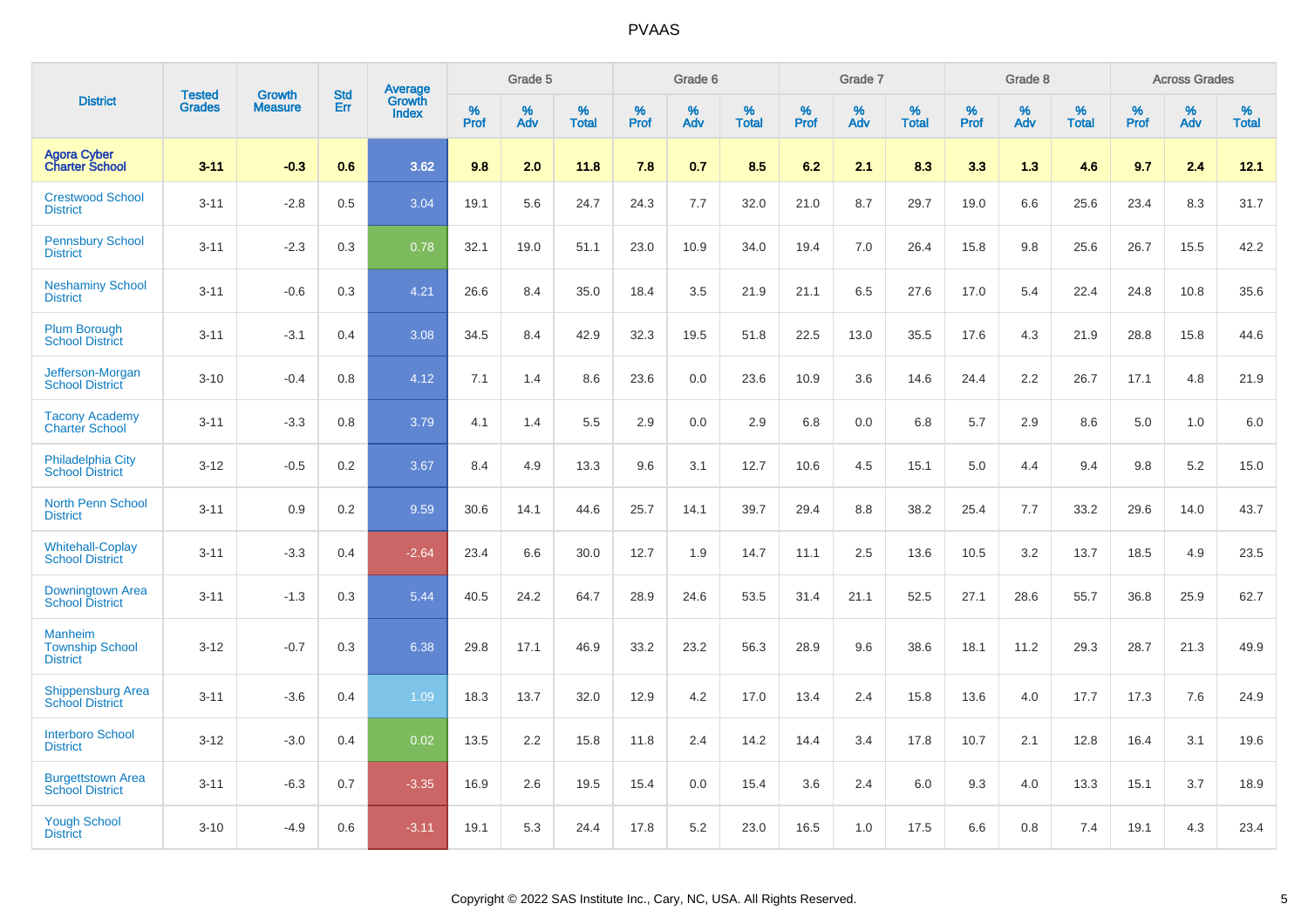|                                                        | <b>Tested</b> | <b>Growth</b>  | <b>Std</b> | Average                |              | Grade 5  |                   |              | Grade 6  |                   |              | Grade 7  |                   |              | Grade 8  |                   |              | <b>Across Grades</b> |                   |
|--------------------------------------------------------|---------------|----------------|------------|------------------------|--------------|----------|-------------------|--------------|----------|-------------------|--------------|----------|-------------------|--------------|----------|-------------------|--------------|----------------------|-------------------|
| <b>District</b>                                        | <b>Grades</b> | <b>Measure</b> | Err        | Growth<br><b>Index</b> | $\%$<br>Prof | %<br>Adv | %<br><b>Total</b> | $\%$<br>Prof | %<br>Adv | %<br><b>Total</b> | $\%$<br>Prof | %<br>Adv | %<br><b>Total</b> | $\%$<br>Prof | %<br>Adv | %<br><b>Total</b> | $\%$<br>Prof | %<br>Adv             | %<br><b>Total</b> |
| <b>Agora Cyber</b><br><b>Charter School</b>            | $3 - 11$      | $-0.3$         | 0.6        | 3.62                   | 9.8          | 2.0      | 11.8              | 7.8          | 0.7      | 8.5               | 6.2          | 2.1      | 8.3               | 3.3          | 1.3      | 4.6               | 9.7          | 2.4                  | 12.1              |
| <b>Phoenixville Area</b><br><b>School District</b>     | $3 - 11$      | $-3.6$         | 0.4        | 4.13                   | 37.1         | 16.7     | 53.8              | 17.6         | 8.6      | 26.1              | 18.6         | 3.8      | 22.5              | 13.4         | 3.6      | 17.0              | 25.5         | 11.8                 | 37.3              |
| Philipsburg-<br>Osceola Area<br><b>School District</b> | $3 - 11$      | $-4.9$         | 0.6        | 0.04                   | 35.5         | 10.5     | 46.0              | 27.8         | 7.4      | 35.2              | 23.0         | 3.2      | 26.2              | 15.6         | 5.2      | 20.8              | 27.5         | 12.4                 | 40.0              |
| <b>Blackhawk School</b><br><b>District</b>             | $3 - 11$      | $-1.6$         | 0.5        | 4.57                   | 38.0         | 8.8      | 46.7              | 28.3         | 8.8      | 37.1              | 27.3         | 7.4      | 34.8              | 13.5         | 1.7      | 15.2              | 28.7         | 9.2                  | 37.8              |
| <b>Riverview School</b><br><b>District</b>             | $3 - 11$      | $-6.6$         | 0.8        | $-0.07$                | 28.8         | 5.8      | 34.6              | 29.9         | 9.1      | 39.0              | 21.7         | 3.3      | 25.0              | 12.7         | 5.1      | 17.7              | 25.8         | 15.0                 | 40.8              |
| <b>Laurel Highlands</b><br><b>School District</b>      | $3 - 11$      | $-4.3$         | 0.5        | $-1.98$                | 13.3         | 5.7      | 19.0              | 9.7          | 7.1      | 16.8              | 11.0         | 3.9      | 15.0              | 12.6         | 4.8      | 17.5              | 17.1         | 7.0                  | 24.1              |
| <b>North Hills School</b><br><b>District</b>           | $3 - 11$      | $-3.1$         | 0.4        | $-1.31$                | 34.1         | 14.0     | 48.1              | 30.1         | 11.4     | 41.5              | 28.1         | 11.5     | 39.6              | 21.9         | 9.6      | 31.5              | 30.4         | 13.8                 | 44.2              |
| <b>Hopewell Area</b><br><b>School District</b>         | $3 - 11$      | $-1.6$         | 0.5        | 4.04                   | 31.1         | 8.2      | 39.3              | 28.6         | 11.8     | 40.3              | 18.7         | 4.5      | 23.1              | 12.5         | 2.5      | 15.0              | 23.5         | 8.4                  | 32.0              |
| <b>Governor Mifflin</b><br><b>School District</b>      | $3 - 11$      | $-1.6$         | 0.4        | 2.23                   | 20.4         | 9.3      | 29.6              | 18.8         | 4.8      | 23.6              | 20.6         | 3.2      | 23.7              | 11.2         | 2.2      | 13.4              | 20.0         | 7.5                  | 27.4              |
| <b>Bethlehem-Center</b><br><b>School District</b>      | $3 - 10$      | $-6.4$         | 0.7        | $-0.87$                | 5.6          | 1.4      | 6.9               | 0.0          | 0.0      | 0.0               | 4.0          | 0.0      | 4.0               | 3.2          | 1.6      | 4.8               | 9.6          | 3.9                  | 13.6              |
| <b>West Chester Area</b><br><b>School District</b>     | $3 - 11$      | $-1.3$         | 0.3        | 6.72                   | 35.0         | 18.9     | 53.9              | 29.1         | 9.5      | 38.7              | 26.7         | 11.1     | 37.8              | 22.1         | 13.0     | 35.1              | 32.0         | 17.9                 | 49.8              |
| <b>Central Dauphin</b><br><b>School District</b>       | $3 - 11$      | $-0.5$         | 0.2        | 4.10                   | 22.0         | 11.6     | 33.6              | 14.9         | 2.6      | 17.4              | 14.8         | 7.0      | 21.8              | 12.5         | 4.2      | 16.7              | 19.3         | 7.8                  | 27.1              |
| <b>Central Valley</b><br><b>School District</b>        | $3 - 10$      | $-3.2$         | 0.5        | 2.71                   | 24.6         | 4.9      | 29.6              | 22.1         | 2.2      | 24.3              | 20.3         | 7.2      | 27.4              | 20.4         | 8.0      | 28.5              | 26.6         | 9.0                  | 35.6              |
| <b>Norristown Area</b><br><b>School District</b>       | $3 - 12$      | $-2.3$         | 0.4        | 0.04                   | 10.2         | 0.6      | 10.8              | 9.0          | 1.1      | 10.0              | 9.3          | 1.3      | 10.7              | 7.4          | 3.0      | 10.4              | 11.0         | 1.9                  | 13.0              |
| Northern Lebanon<br><b>School District</b>             | $3 - 11$      | $-3.8$         | 0.5        | $-1.80$                | 30.5         | 8.6      | 39.1              | 12.8         | 0.8      | 13.6              | 8.1          | 2.7      | 10.8              | 7.2          | 0.6      | 7.8               | 19.9         | 7.9                  | 27.9              |
| Renaissance<br><b>Academy Charter</b><br>School        | $3 - 11$      | $-5.7$         | 0.7        | $-3.32$                | 16.7         | 11.1     | 27.8              | 19.2         | 4.1      | 23.3              | 20.0         | 1.3      | 21.3              | 10.1         | 7.2      | 17.4              | 18.7         | 5.7                  | 24.4              |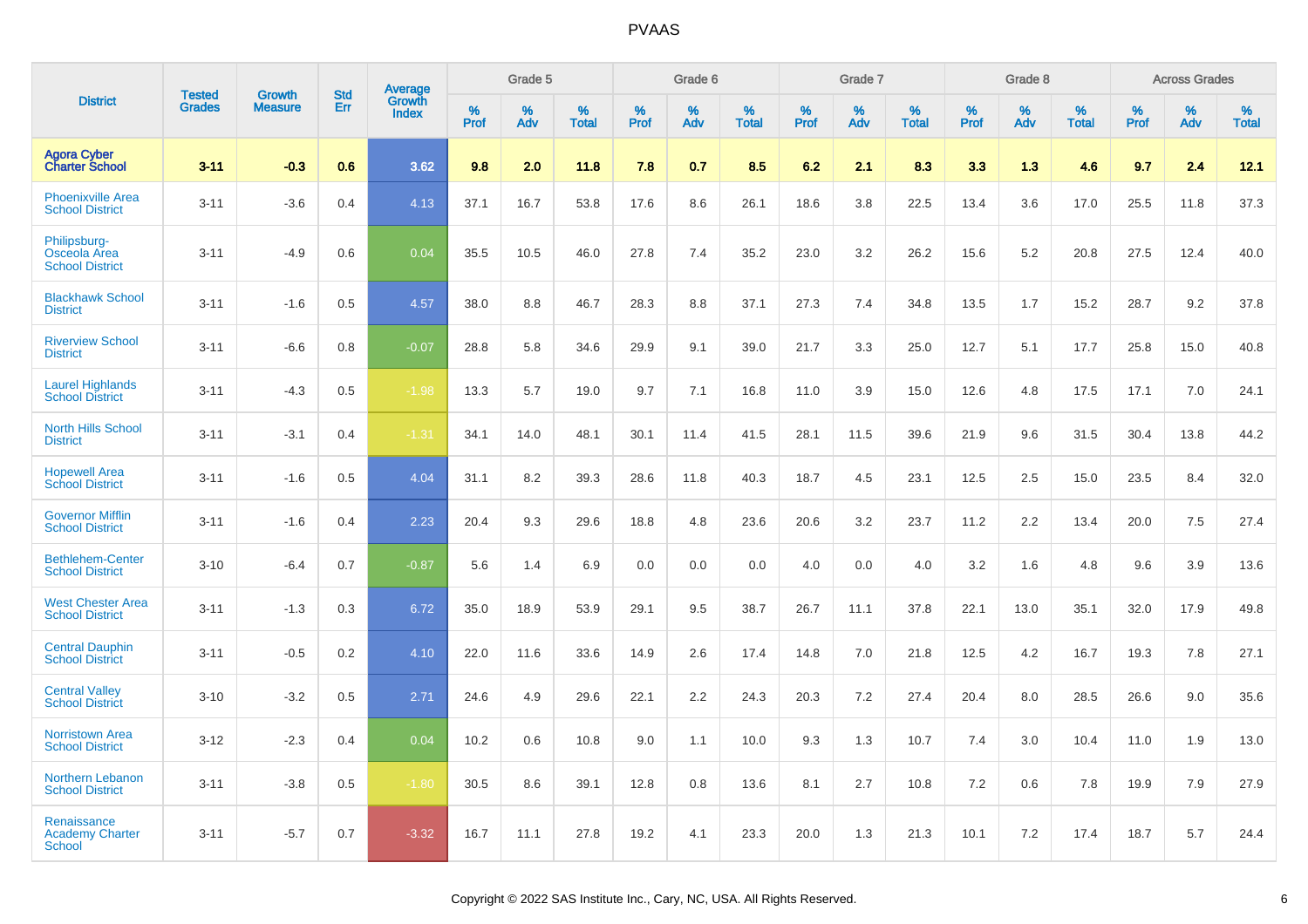|                                                      |                                |                                 | <b>Std</b> | Average                |           | Grade 5  |                   |           | Grade 6  |                   |           | Grade 7  |                   |           | Grade 8  |                   |           | <b>Across Grades</b> |            |
|------------------------------------------------------|--------------------------------|---------------------------------|------------|------------------------|-----------|----------|-------------------|-----------|----------|-------------------|-----------|----------|-------------------|-----------|----------|-------------------|-----------|----------------------|------------|
| <b>District</b>                                      | <b>Tested</b><br><b>Grades</b> | <b>Growth</b><br><b>Measure</b> | Err        | Growth<br><b>Index</b> | %<br>Prof | %<br>Adv | %<br><b>Total</b> | %<br>Prof | %<br>Adv | %<br><b>Total</b> | %<br>Prof | %<br>Adv | %<br><b>Total</b> | %<br>Prof | %<br>Adv | %<br><b>Total</b> | %<br>Prof | %<br>Adv             | %<br>Total |
| <b>Agora Cyber</b><br><b>Charter School</b>          | $3 - 11$                       | $-0.3$                          | 0.6        | 3.62                   | 9.8       | 2.0      | 11.8              | 7.8       | 0.7      | 8.5               | 6.2       | 2.1      | 8.3               | 3.3       | 1.3      | 4.6               | 9.7       | 2.4                  | 12.1       |
| Mt Lebanon<br><b>School District</b>                 | $3 - 11$                       | $-2.1$                          | 0.4        | 4.72                   | 39.7      | 34.6     | 74.3              | 42.0      | 15.7     | 57.7              | 32.6      | 20.7     | 53.3              | 31.6      | 17.4     | 49.1              | 36.2      | 29.4                 | 65.5       |
| <b>Chartiers Valley</b><br><b>School District</b>    | $3 - 11$                       | $-2.3$                          | 0.4        | 1.51                   | 33.8      | 14.7     | 48.5              | 16.8      | 5.3      | 22.1              | 15.6      | 7.4      | 22.9              | 10.8      | 4.2      | 15.1              | 23.4      | 11.6                 | 35.0       |
| <b>Ridley School</b><br><b>District</b>              | $3 - 12$                       | $-1.6$                          | 0.3        | 0.71                   | 24.4      | 10.9     | 35.3              | 16.6      | 2.2      | 18.8              | 11.2      | 6.6      | 17.8              | 12.6      | 6.5      | 19.1              | 19.6      | 9.1                  | 28.7       |
| <b>Council Rock</b><br><b>School District</b>        | $3 - 11$                       | $-0.6$                          | 0.2        | 4.05                   | 30.5      | 16.8     | 47.3              | 33.6      | 14.1     | 47.6              | 27.3      | 16.1     | 43.4              | 21.3      | 13.1     | 34.4              | 31.0      | 18.6                 | 49.7       |
| <b>Tri-Valley School</b><br><b>District</b>          | $3 - 10$                       | $-6.5$                          | 0.8        | $-1.14$                | 13.2      | 2.4      | 15.7              | 13.2      | 0.0      | 13.2              | 7.3       | 0.0      | 7.3               | 2.4       | 7.3      | 9.8               | 15.8      | 3.7                  | 19.4       |
| <b>School Lane</b><br><b>Charter School</b>          | $3 - 11$                       | $-4.8$                          | 0.7        | 0.49                   | 26.9      | 7.5      | 34.3              | 11.9      | 1.7      | 13.6              | 7.0       | 2.8      | 9.9               | 18.8      | 3.1      | 21.9              | 21.0      | 6.5                  | 27.5       |
| Octorara Area<br><b>School District</b>              | $3 - 11$                       | $-2.8$                          | 0.6        | 1.31                   | 25.9      | 6.5      | 32.4              | 17.5      | 4.2      | 21.7              | 13.9      | 0.0      | 13.9              | 10.2      | 0.0      | 10.2              | 21.2      | 4.1                  | 25.4       |
| <b>Pottsgrove School</b><br><b>District</b>          | $3 - 11$                       | $-3.5$                          | 0.4        | $-0.89$                | 27.2      | 6.5      | 33.7              | 10.2      | 5.4      | 15.6              | 21.6      | 4.1      | 25.7              | 9.8       | 1.6      | 11.4              | 19.2      | 4.4                  | 23.5       |
| <b>Wilson School</b><br><b>District</b>              | $3 - 12$                       | $-3.7$                          | 0.5        | $-3.10$                | 27.9      | 12.6     | 40.5              | 24.6      | 4.2      | 28.8              | 19.9      | 7.0      | 26.9              | 13.0      | 9.8      | 22.8              | 28.3      | 14.3                 | 42.6       |
| <b>Marple Newtown</b><br><b>School District</b>      | $3 - 11$                       | $-3.4$                          | 0.4        | $-1.81$                | 36.2      | 21.4     | 57.6              | 31.7      | 20.2     | 51.9              | 27.1      | 8.3      | 35.4              | 20.5      | 6.0      | 26.5              | 32.9      | 20.2                 | 53.1       |
| <b>Morrisville Borough</b><br><b>School District</b> | $3 - 11$                       | $-6.7$                          | 0.9        | $-1.42$                | 9.8       | 0.0      | 9.8               | 1.9       | 0.0      | 1.9               | 3.9       | 0.0      | 3.9               | 0.0       | 0.0      | 0.0               | 5.1       | 0.6                  | 5.7        |
| <b>Charleroi School</b><br><b>District</b>           | $3 - 11$                       | $-4.8$                          | 0.6        | 2.44                   | 10.8      | 1.0      | 11.8              | 13.1      | 0.0      | 13.1              | 8.5       | 3.8      | 12.3              | 11.6      | 1.0      | 12.6              | 12.5      | 2.4                  | 14.9       |
| <b>Carmichaels Area</b><br><b>School District</b>    | $3 - 10$                       | $-5.5$                          | 0.7        | 1.91                   | 13.8      | 1.2      | 15.0              | 1.5       | 0.0      | 1.5               | 3.0       | 3.0      | 6.0               | 6.8       | 0.0      | 6.8               | 11.3      | 2.2                  | 13.4       |
| <b>Berwick Area</b><br><b>School District</b>        | $3 - 11$                       | $-3.7$                          | 0.5        | $-0.18$                | 17.8      | 6.3      | 24.1              | 18.3      | 3.0      | 21.3              | 16.8      | 3.2      | 20.0              | 12.0      | 2.0      | 14.0              | 20.4      | 9.0                  | 29.4       |
| <b>Tyrone Area</b><br><b>School District</b>         | $3 - 12$                       | $-0.7$                          | 0.5        | 4.35                   | 18.0      | 3.8      | 21.8              | 12.4      | 4.6      | 17.0              | 18.0      | 2.5      | 20.5              | 12.4      | 5.3      | 17.7              | 20.5      | 8.1                  | 28.6       |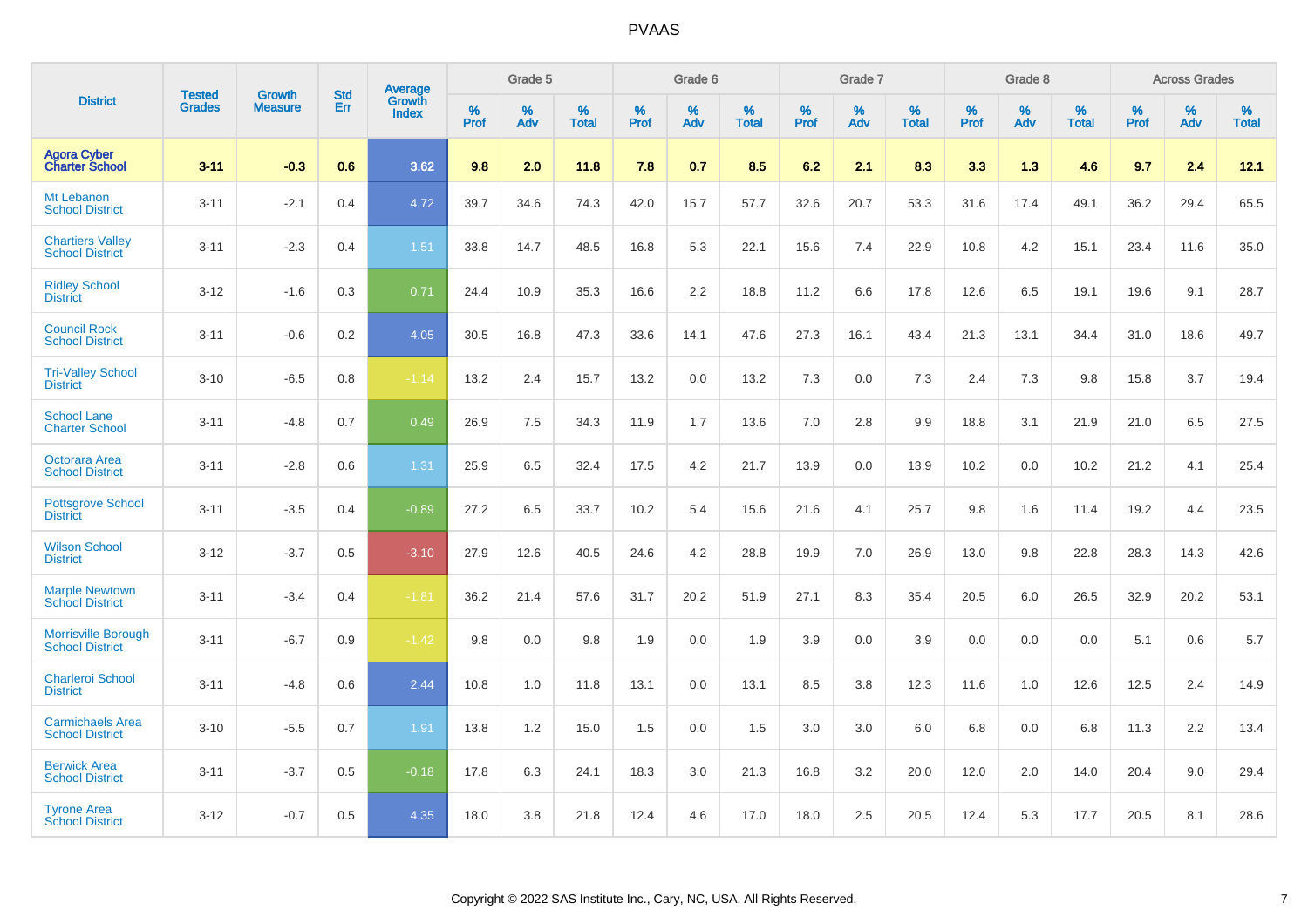|                                                                            | <b>Tested</b> | <b>Growth</b>  | <b>Std</b> | Average                |           | Grade 5  |                   |           | Grade 6  |                   |           | Grade 7  |                   |           | Grade 8  |                   |           | <b>Across Grades</b> |                   |
|----------------------------------------------------------------------------|---------------|----------------|------------|------------------------|-----------|----------|-------------------|-----------|----------|-------------------|-----------|----------|-------------------|-----------|----------|-------------------|-----------|----------------------|-------------------|
| <b>District</b>                                                            | <b>Grades</b> | <b>Measure</b> | Err        | Growth<br><b>Index</b> | %<br>Prof | %<br>Adv | %<br><b>Total</b> | %<br>Prof | %<br>Adv | %<br><b>Total</b> | %<br>Prof | %<br>Adv | %<br><b>Total</b> | %<br>Prof | %<br>Adv | %<br><b>Total</b> | %<br>Prof | %<br>Adv             | %<br><b>Total</b> |
| <b>Agora Cyber</b><br><b>Charter School</b>                                | $3 - 11$      | $-0.3$         | 0.6        | 3.62                   | 9.8       | 2.0      | 11.8              | 7.8       | 0.7      | 8.5               | 6.2       | 2.1      | 8.3               | 3.3       | 1.3      | 4.6               | 9.7       | 2.4                  | 12.1              |
| <b>Maritime Academy</b><br><b>Charter School</b>                           | $3 - 10$      | $-3.7$         | 0.6        | 1.10                   | 3.5       | 1.2      | 4.7               | 1.2       | 3.6      | 4.8               | 7.9       | 5.6      | 13.5              | 3.3       | 0.0      | 3.3               | 4.6       | 2.1                  | 6.7               |
| <b>Uniontown Area</b><br><b>School District</b>                            | $3 - 11$      | $-4.0$         | 0.6        | $-0.51$                | 17.1      | 3.8      | 21.0              | 18.7      | 3.7      | 22.4              | 6.5       | 0.9      | 7.5               | 0.0       | 0.0      | 0.0               | 15.0      | 4.4                  | 19.3              |
| <b>Souderton Area</b><br><b>School District</b>                            | $3 - 11$      | 0.8            | 0.3        | 7.15                   | 35.8      | 26.1     | 61.9              | 29.8      | 8.6      | 38.4              | 30.6      | 10.4     | 41.0              | 24.3      | 4.2      | 28.5              | 30.8      | 18.3                 | 49.1              |
| <b>Erie City School</b><br><b>District</b>                                 | $3 - 12$      | $-1.7$         | 0.3        | 1.03                   | 7.6       | 2.4      | 10.0              | 2.9       | 0.5      | 3.4               | 5.9       | 1.6      | 7.4               | 5.2       | 0.3      | 5.5               | 6.4       | 1.4                  | 7.8               |
| <b>Clearfield Area</b><br><b>School District</b>                           | $3 - 10$      | $-3.9$         | 0.5        | $-2.41$                | 16.5      | 3.3      | 19.8              | 4.7       | 1.6      | 6.3               | 9.3       | 0.8      | 10.1              | 6.3       | 3.5      | 9.8               | 12.1      | 2.5                  | 14.6              |
| <b>Chester Charter</b><br><b>Scholars Academy</b><br><b>Charter School</b> | $3 - 12$      | $-3.3$         | 0.8        | 2.00                   | 0.0       | 0.0      | 0.0               | 2.1       | 0.0      | 2.1               | 6.2       | 0.0      | 6.2               | 0.0       | 0.0      | 0.0               | 1.8       | 0.4                  | 2.2               |
| <b>Hampton Township</b><br><b>School District</b>                          | $3 - 11$      | 0.5            | 0.4        | 5.96                   | 33.5      | 35.2     | 68.7              | 30.6      | 12.9     | 43.6              | 33.3      | 26.9     | 60.2              | 33.0      | 21.4     | 54.3              | 33.4      | 29.9                 | 63.3              |
| <b>Boyertown Area</b><br><b>School District</b>                            | $3 - 11$      | $-2.5$         | 0.3        | 1.59                   | 29.0      | 8.5      | 37.4              | 24.6      | 4.6      | 29.2              | 28.2      | 14.4     | 42.6              | 24.8      | 6.0      | 30.8              | 29.1      | 9.0                  | 38.2              |
| <b>Brentwood</b><br><b>Borough School</b><br><b>District</b>               | $3 - 11$      | $-2.3$         | 0.7        | 3.94                   | 25.6      | 4.6      | 30.2              | 8.5       | 2.4      | 11.0              | 9.2       | 0.0      | 9.2               | 19.4      | 1.4      | 20.8              | 19.6      | 5.3                  | 24.9              |
| <b>Scranton School</b><br><b>District</b>                                  | $3 - 12$      | $-3.3$         | 0.5        | $-1.47$                | 10.4      | 0.8      | 11.2              | 2.1       | 1.3      | 3.4               | 3.7       | 1.1      | 4.8               | 3.4       | 2.3      | 5.7               | 7.0       | 1.7                  | 8.6               |
| <b>Colonial School</b><br><b>District</b>                                  | $3 - 11$      | $-0.9$         | 0.3        | 2.48                   | 32.7      | 27.3     | 60.0              | 35.6      | 15.3     | 50.9              | 29.4      | 16.8     | 46.2              | 21.2      | 15.0     | 36.2              | 31.5      | 21.3                 | 52.8              |
| <b>Reynolds School</b><br><b>District</b>                                  | $3 - 10$      | $-3.3$         | 0.8        | 0.34                   | 13.0      | 1.4      | 14.5              | 18.2      | 1.3      | 19.5              | 14.0      | 10.0     | 24.0              | 11.8      | 1.5      | 13.2              | 15.2      | 2.8                  | 18.0              |
| <b>Ligonier Valley</b><br><b>School District</b>                           | $3 - 11$      | $-3.6$         | 0.7        | 1.35                   | 14.6      | 3.7      | 18.3              | 16.5      | 0.0      | 16.5              | 12.3      | 0.0      | 12.3              | 6.9       | 0.0      | 6.9               | 17.2      | 2.9                  | 20.0              |
| <b>North Pocono</b><br><b>School District</b>                              | $3 - 11$      | $-3.6$         | 0.6        | 0.08                   | 34.1      | 6.2      | 40.3              | 12.8      | 1.8      | 14.7              | 24.2      | 8.3      | 32.5              | 19.3      | 7.9      | 27.2              | 27.9      | 10.4                 | 38.3              |
| <b>Lower Dauphin</b><br><b>School District</b>                             | $3 - 11$      | $-1.8$         | 0.4        | 2.03                   | 29.8      | 22.8     | 52.6              | 23.7      | 4.8      | 28.5              | 22.0      | 6.4      | 28.4              | 18.6      | 9.5      | 28.0              | 25.6      | 14.4                 | 39.9              |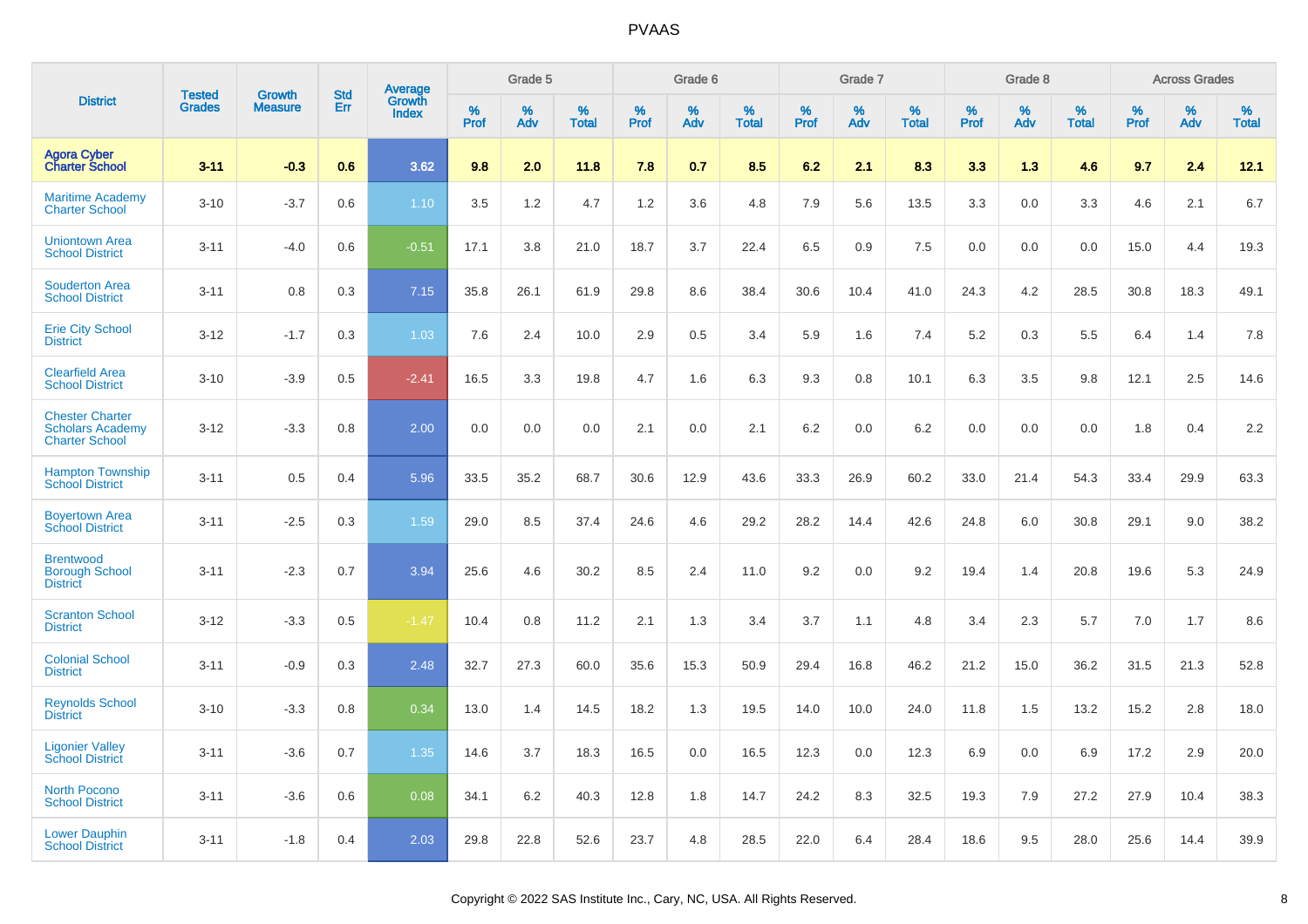|                                                                 |                                |                                 | <b>Std</b> | Average                |           | Grade 5  |                   |           | Grade 6  |                   |           | Grade 7  |                   |           | Grade 8  |                   |           | <b>Across Grades</b> |                   |
|-----------------------------------------------------------------|--------------------------------|---------------------------------|------------|------------------------|-----------|----------|-------------------|-----------|----------|-------------------|-----------|----------|-------------------|-----------|----------|-------------------|-----------|----------------------|-------------------|
| <b>District</b>                                                 | <b>Tested</b><br><b>Grades</b> | <b>Growth</b><br><b>Measure</b> | Err        | Growth<br><b>Index</b> | %<br>Prof | %<br>Adv | %<br><b>Total</b> | %<br>Prof | %<br>Adv | %<br><b>Total</b> | %<br>Prof | %<br>Adv | %<br><b>Total</b> | %<br>Prof | %<br>Adv | %<br><b>Total</b> | %<br>Prof | %<br>Adv             | %<br><b>Total</b> |
| <b>Agora Cyber</b><br><b>Charter School</b>                     | $3 - 11$                       | $-0.3$                          | 0.6        | 3.62                   | 9.8       | 2.0      | 11.8              | 7.8       | 0.7      | 8.5               | 6.2       | 2.1      | 8.3               | 3.3       | 1.3      | 4.6               | 9.7       | 2.4                  | 12.1              |
| <b>Oil City Area</b><br><b>School District</b>                  | $3 - 11$                       | $-3.7$                          | 0.5        | 0.74                   | 15.5      | 2.8      | 18.3              | 7.9       | 0.8      | 8.7               | 10.2      | 2.4      | 12.6              | 3.8       | 0.0      | 3.8               | 13.2      | 2.5                  | 15.8              |
| <b>Arts Academy</b><br><b>Charter School</b>                    | $5-8$                          | $-7.7$                          | 1.1        | $-2.90$                | 7.7       | 0.0      | 7.7               | 2.4       | 0.0      | 2.4               | 8.3       | 0.0      | 8.3               | 0.0       | 0.0      | 0.0               | 4.4       | 0.0                  | 4.4               |
| <b>Derry Area School</b><br><b>District</b>                     | $3 - 11$                       | $-0.6$                          | 0.6        | 4.16                   | 21.3      | 14.8     | 36.1              | 32.5      | 13.0     | 45.5              | 11.9      | 6.8      | 18.6              | 10.2      | 6.5      | 16.7              | 23.2      | 13.2                 | 36.4              |
| <b>Wyomissing Area</b><br><b>School District</b>                | $3 - 12$                       | $-3.5$                          | 0.6        | 1.22                   | 32.2      | 13.6     | 45.8              | 30.0      | 7.3      | 37.3              | 12.3      | 6.6      | 18.8              | 13.6      | 6.4      | 20.0              | 25.7      | 12.9                 | 38.6              |
| Southmoreland<br><b>School District</b>                         | $3 - 11$                       | $-3.6$                          | 0.6        | 3.41                   | 12.6      | 4.2      | 16.8              | 15.6      | 3.7      | 19.3              | 11.1      | 2.8      | 13.9              | 10.5      | 1.0      | 11.4              | 17.8      | 4.1                  | 21.9              |
| <b>Moon Area School</b><br><b>District</b>                      | $3 - 11$                       | $-2.5$                          | 0.4        | $-1.68$                | 32.1      | 15.8     | 48.0              | 26.9      | 9.1      | 36.0              | 28.0      | 11.5     | 39.4              | 20.6      | 10.9     | 31.5              | 29.3      | 16.9                 | 46.2              |
| <b>Alliance For</b><br><b>Progress Charter</b><br><b>School</b> | $3 - 8$                        | $-5.0$                          | 1.1        | 2.70                   | 0.0       | 0.0      | 0.0               | 0.0       | 0.0      | 0.0               | 0.0       | 0.0      | 0.0               | 0.0       | 0.0      | 0.0               | 0.6       | 0.0                  | 0.6               |
| <b>Daniel Boone Area</b><br><b>School District</b>              | $3 - 12$                       | $-1.1$                          | 0.5        | 3.78                   | 27.2      | 11.1     | 38.3              | 28.7      | 6.6      | 35.4              | 18.6      | 7.8      | 26.4              | 13.8      | 2.4      | 16.2              | 25.4      | 7.1                  | 32.4              |
| <b>Danville Area</b><br><b>School District</b>                  | $3 - 11$                       | 1.2                             | 0.5        | 7.01                   | 33.8      | 25.6     | 59.4              | 26.4      | 8.3      | 34.7              | 24.5      | 14.6     | 39.1              | 19.6      | 9.8      | 29.4              | 27.8      | 17.7                 | 45.5              |
| Chambersburg<br><b>Area School</b><br><b>District</b>           | $3 - 11$                       | $-1.4$                          | 0.3        | 3.43                   | 20.2      | 6.3      | 26.5              | 14.1      | 3.8      | 17.9              | 15.1      | 4.9      | 20.0              | 11.2      | 4.5      | 15.7              | 16.9      | 5.3                  | 22.3              |
| <b>Keystone Oaks</b><br><b>School District</b>                  | $3 - 11$                       | $-3.0$                          | 0.6        | 0.82                   | 26.0      | 20.3     | 46.3              | 19.5      | 11.5     | 31.0              | 19.5      | 10.6     | 30.1              | 17.5      | 12.3     | 29.8              | 25.2      | 15.8                 | 41.0              |
| <b>East Pennsboro</b><br><b>Area School</b><br><b>District</b>  | $3 - 11$                       | $-2.6$                          | 0.5        | 1.39                   | 24.8      | 3.0      | 27.8              | 9.9       | 3.7      | 13.7              | 11.8      | 2.4      | 14.1              | 10.3      | 4.2      | 14.6              | 18.3      | $6.2\,$              | 24.5              |
| <b>Columbia Borough</b><br><b>School District</b>               | $3 - 12$                       | $-4.8$                          | 0.7        | $-0.49$                | 15.1      | 1.4      | 16.4              | 1.4       | 0.0      | 1.4               | 6.2       | 1.5      | 7.7               | 0.0       | 0.0      | 0.0               | 8.7       | 1.4                  | 10.0              |
| <b>Bensalem</b><br><b>Township School</b><br><b>District</b>    | $3 - 11$                       | $-2.0$                          | 0.3        | 0.26                   | 9.4       | 4.3      | 13.7              | 13.0      | 2.3      | 15.3              | 9.8       | 4.6      | 14.3              | 8.2       | 1.9      | 10.1              | 12.0      | 3.5                  | 15.5              |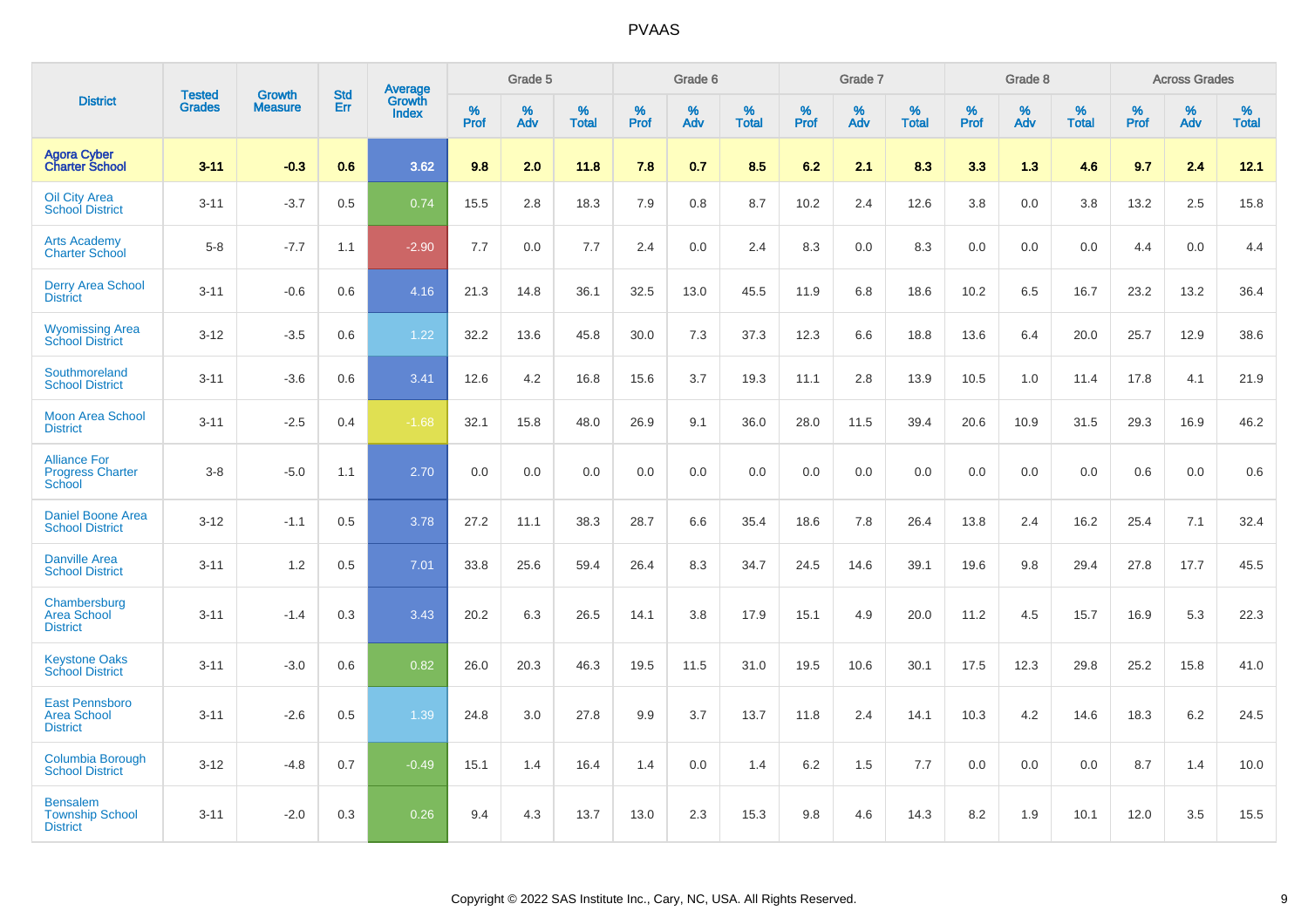|                                                                         | <b>Tested</b> |                                 | <b>Std</b> | Average                |           | Grade 5  |                   |           | Grade 6  |                   |           | Grade 7  |                   |           | Grade 8  |                   |           | <b>Across Grades</b> |                   |
|-------------------------------------------------------------------------|---------------|---------------------------------|------------|------------------------|-----------|----------|-------------------|-----------|----------|-------------------|-----------|----------|-------------------|-----------|----------|-------------------|-----------|----------------------|-------------------|
| <b>District</b>                                                         | <b>Grades</b> | <b>Growth</b><br><b>Measure</b> | Err        | Growth<br><b>Index</b> | %<br>Prof | %<br>Adv | %<br><b>Total</b> | %<br>Prof | %<br>Adv | %<br><b>Total</b> | %<br>Prof | %<br>Adv | %<br><b>Total</b> | %<br>Prof | %<br>Adv | %<br><b>Total</b> | %<br>Prof | %<br>Adv             | %<br><b>Total</b> |
| <b>Agora Cyber<br/>Charter School</b>                                   | $3 - 11$      | $-0.3$                          | 0.6        | 3.62                   | 9.8       | 2.0      | 11.8              | 7.8       | 0.7      | 8.5               | 6.2       | 2.1      | 8.3               | 3.3       | 1.3      | 4.6               | 9.7       | 2.4                  | 12.1              |
| Mechanicsburg<br><b>Area School</b><br><b>District</b>                  | $3 - 11$      | $-1.3$                          | 0.4        | 1.94                   | 27.0      | 14.7     | 41.8              | 16.3      | 2.8      | 19.1              | 20.3      | 5.4      | 25.8              | 14.5      | 4.6      | 19.1              | 24.3      | 10.0                 | 34.2              |
| <b>Armstrong School</b><br><b>District</b>                              | $3 - 11$      | 0.7                             | 0.3        | 11.41                  | 25.3      | 10.5     | 35.8              | 26.6      | 13.3     | 39.9              | 21.4      | 4.3      | 25.7              | 20.5      | 3.8      | 24.3              | 25.7      | 9.4                  | 35.1              |
| <b>People For People</b><br><b>Charter School</b>                       | $3 - 12$      | $-1.1$                          | 1.0        | 3.27                   | 0.0       | 0.0      | 0.0               | 0.0       | 0.0      | 0.0               | 2.4       | 0.0      | 2.4               | 0.0       | 0.0      | 0.0               | 1.3       | 0.0                  | 1.3               |
| <b>Peters Township</b><br><b>School District</b>                        | $3 - 11$      | 0.5                             | 0.4        | 5.86                   | 37.8      | 32.6     | 70.4              | 35.7      | 24.9     | 60.6              | 33.1      | 29.1     | 62.2              | 35.1      | 13.0     | 48.2              | 35.8      | 30.6                 | 66.3              |
| Elizabethtown<br><b>Area School</b><br><b>District</b>                  | $3 - 12$      | 0.2                             | 0.4        | 10.73                  | 29.9      | 22.6     | 52.6              | 22.2      | 10.9     | 33.1              | 20.8      | 2.8      | 23.7              | 20.8      | 3.3      | 24.1              | 26.7      | 14.6                 | 41.2              |
| <b>Tulpehocken Area</b><br><b>School District</b>                       | $3 - 12$      | $-1.2$                          | 0.6        | 1.70                   | 29.9      | 18.4     | 48.3              | 15.7      | 11.8     | 27.4              | 18.4      | 5.8      | 24.3              | 14.3      | 2.7      | 17.0              | 21.6      | 11.0                 | 32.6              |
| <b>Weatherly Area</b><br><b>School District</b>                         | $3 - 11$      | $-6.9$                          | 1.1        | $-1.18$                | 26.9      | 7.7      | 34.6              | 12.1      | 0.0      | 12.1              | 6.9       | 0.0      | 6.9               | 5.6       | 0.0      | 5.6               | 15.1      | 4.0                  | 19.1              |
| <b>Community</b><br>Academy Of<br>Philadelphia<br><b>Charter School</b> | $3 - 11$      | $-5.7$                          | 0.9        | $-0.37$                | 4.9       | 2.4      | 7.3               | 0.0       | 0.0      | 0.0               | 0.0       | 0.0      | 0.0               | 0.0       | 0.0      | 0.0               | 2.4       | 1.0                  | 3.5               |
| Shenandoah<br><b>Valley School</b><br><b>District</b>                   | $3 - 11$      | $-5.1$                          | 0.8        | 0.47                   | 11.9      | 3.0      | 14.9              | 19.6      | 2.0      | 21.6              | 1.7       | 3.4      | 5.1               | 3.6       | 0.0      | 3.6               | 12.0      | 3.5                  | 15.5              |
| <b>Neshannock</b><br><b>Township School</b><br><b>District</b>          | $3 - 10$      | $-3.2$                          | 0.7        | 0.96                   | 26.7      | 15.6     | 42.2              | 30.9      | 13.2     | 44.1              | 20.0      | 7.0      | 27.0              | 15.6      | 3.9      | 19.5              | 23.6      | 9.2                  | 32.8              |
| <b>Harbor Creek</b><br><b>School District</b>                           | $3 - 11$      | $-3.0$                          | 0.5        | 0.88                   | 35.1      | 17.5     | 52.6              | 35.8      | 14.2     | 50.0              | 25.9      | 13.3     | 39.2              | 20.8      | 7.1      | 27.9              | 32.8      | 17.9                 | 50.6              |
| <b>West Jefferson</b><br><b>Hills School District</b>                   | $3 - 11$      | $-1.1$                          | 0.4        | 3.34                   | 35.0      | 17.5     | 52.5              | 24.8      | 3.3      | 28.0              | 22.8      | 6.3      | 29.1              | 21.7      | 4.4      | 26.1              | 30.8      | 13.4                 | 44.3              |
| <b>Ambridge Area</b><br><b>School District</b>                          | $3 - 12$      | $-3.4$                          | 0.6        | $-0.98$                | 17.8      | 5.1      | 22.9              | 13.2      | 0.9      | 14.2              | 11.9      | 0.8      | 12.7              | 10.7      | 0.8      | 11.6              | 15.7      | 5.2                  | 20.8              |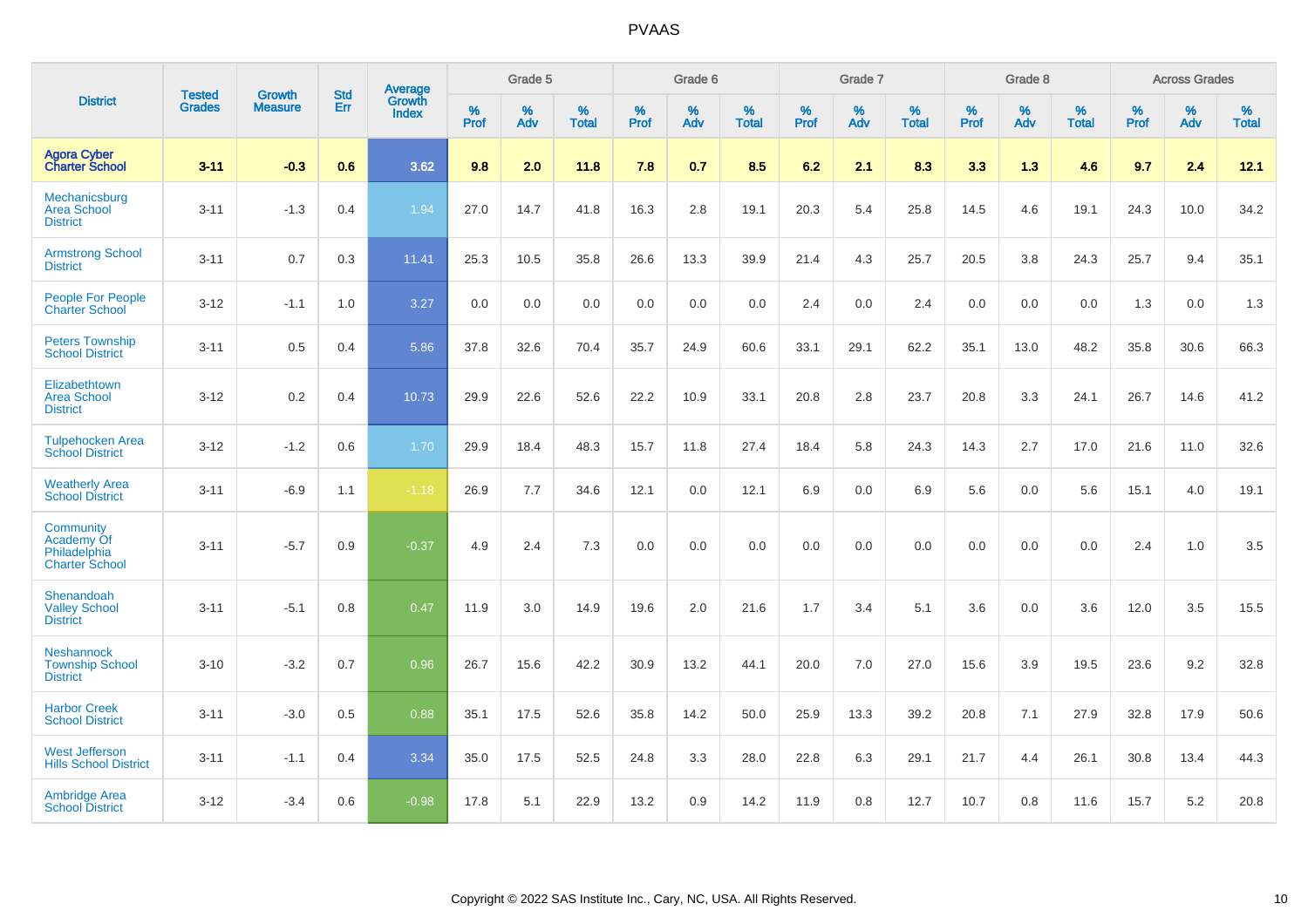|                                                                        | <b>Tested</b> | <b>Growth</b>  | <b>Std</b> | Average                       |              | Grade 5  |                   |           | Grade 6  |                   |           | Grade 7  |                   |           | Grade 8  |                   |           | <b>Across Grades</b> |                   |
|------------------------------------------------------------------------|---------------|----------------|------------|-------------------------------|--------------|----------|-------------------|-----------|----------|-------------------|-----------|----------|-------------------|-----------|----------|-------------------|-----------|----------------------|-------------------|
| <b>District</b>                                                        | <b>Grades</b> | <b>Measure</b> | Err        | <b>Growth</b><br><b>Index</b> | $\%$<br>Prof | %<br>Adv | %<br><b>Total</b> | %<br>Prof | %<br>Adv | %<br><b>Total</b> | %<br>Prof | %<br>Adv | %<br><b>Total</b> | %<br>Prof | %<br>Adv | %<br><b>Total</b> | %<br>Prof | %<br>Adv             | %<br><b>Total</b> |
| <b>Agora Cyber<br/>Charter School</b>                                  | $3 - 11$      | $-0.3$         | 0.6        | 3.62                          | 9.8          | 2.0      | 11.8              | 7.8       | 0.7      | 8.5               | 6.2       | 2.1      | 8.3               | 3.3       | 1.3      | 4.6               | 9.7       | 2.4                  | 12.1              |
| <b>Lincoln Park</b><br><b>Performing Arts</b><br><b>Charter School</b> | $7 - 11$      | $-4.4$         | 1.0        | $-0.45$                       |              |          |                   |           |          |                   | 33.9      | 5.4      | 39.3              | 11.5      | 3.4      | 14.9              | 20.3      | 4.2                  | 24.5              |
| <b>Lakeland School</b><br><b>District</b>                              | $3 - 11$      | $-2.1$         | 0.6        | 0.56                          | 29.3         | 2.7      | 32.0              | 25.5      | 6.4      | 31.9              | 26.9      | 4.8      | 31.7              | 5.7       | 0.0      | 5.7               | 24.0      | 5.5                  | 29.5              |
| <b>Penn Cambria</b><br><b>School District</b>                          | $3 - 11$      | $-1.7$         | 0.6        | 3.05                          | 23.8         | 1.8      | 25.7              | 20.6      | 2.0      | 22.6              | 12.3      | 0.0      | 12.3              | 11.8      | 1.6      | 13.4              | 18.9      | 3.5                  | 22.5              |
| <b>Collegium Charter</b><br>School                                     | $3 - 10$      | $-1.0$         | 0.4        | 2.29                          | 15.6         | 3.0      | 18.6              | 10.6      | 1.1      | 11.6              | 8.0       | 2.3      | 10.3              | 7.6       | 2.8      | 10.3              | 14.4      | 3.4                  | 17.8              |
| <b>Wyoming Valley</b><br>West School<br><b>District</b>                | $3 - 11$      | $-0.6$         | 0.5        | 1.83                          | 9.2          | 2.7      | 11.9              | 13.8      | 2.1      | 15.9              | 10.8      | 0.0      | 10.8              | 10.5      | 2.9      | 13.4              | 11.8      | 2.4                  | 14.3              |
| <b>Millersburg Area</b><br><b>School District</b>                      | $3 - 11$      | $-2.3$         | 0.8        | 3.45                          | 37.2         | 19.6     | 56.9              | 15.1      | 3.8      | 18.9              | 18.8      | 1.6      | 20.3              | 8.1       | 1.6      | 9.7               | 23.6      | 9.2                  | 32.8              |
| <b>Propel Charter</b><br>School - East                                 | $3 - 8$       | $-4.2$         | 1.0        | 1.61                          | 2.5          | 0.0      | 2.5               | 11.4      | 0.0      | 11.4              | 9.4       | 3.1      | 12.5              | 0.0       | 0.0      | 0.0               | 9.4       | 0.5                  | 9.9               |
| <b>West Allegheny</b><br><b>School District</b>                        | $3 - 12$      | 1.0            | 0.4        | 10.83                         | 32.7         | 40.9     | 73.6              | 33.6      | 21.4     | 55.0              | 27.5      | 20.6     | 48.1              | 23.4      | 11.2     | 34.6              | 31.3      | 30.8                 | 62.1              |
| <b>Wyalusing Area</b><br><b>School District</b>                        | $3 - 12$      | 1.6            | 0.6        | 7.67                          | 12.0         | 4.8      | 16.9              | 17.8      | 4.0      | 21.8              | 14.6      | 7.9      | 22.5              | 9.6       | 1.0      | 10.6              | 16.5      | 5.1                  | 21.5              |
| <b>Palisades School</b><br><b>District</b>                             | $3 - 11$      | 1.0            | 0.6        | 4.66                          | 33.3         | 16.7     | 50.0              | 27.6      | 4.1      | 31.6              | 32.4      | 6.9      | 39.2              | 19.3      | 1.1      | 20.4              | 31.4      | 13.6                 | 45.0              |
| <b>West Shore School</b><br><b>District</b>                            | $3 - 12$      | $-1.6$         | 0.3        | $-1.96$                       | 26.7         | 11.3     | 38.1              | 24.5      | 4.3      | 28.8              | 13.5      | 7.4      | 20.9              | 16.1      | 7.2      | 23.3              | 22.8      | 10.8                 | 33.5              |
| <b>South Allegheny</b><br><b>School District</b>                       | $3 - 11$      | $-5.4$         | 0.9        | $-1.61$                       | 25.9         | 1.7      | 27.6              | 2.0       | 2.0      | 4.1               | 7.9       | 2.6      | 10.5              | 12.5      | 2.5      | 15.0              | 16.9      | 2.7                  | 19.6              |
| <b>New Kensington-</b><br><b>Arnold School</b><br><b>District</b>      | $3 - 11$      | $-1.9$         | 0.6        | 6.23                          | 9.1          | 0.9      | 10.0              | 12.5      | 5.8      | 18.3              | 4.4       | $0.0\,$  | 4.4               | 1.2       | 0.0      | 1.2               | 11.4      | 2.6                  | 14.0              |
| <b>East Allegheny</b><br><b>School District</b>                        | $3 - 11$      | $-3.9$         | 0.7        | $-0.28$                       | 9.1          | 3.4      | 12.5              | 8.5       | 2.4      | 11.0              | 13.8      | 0.0      | 13.8              | 5.8       | 0.0      | 5.8               | 9.0       | 2.1                  | 11.1              |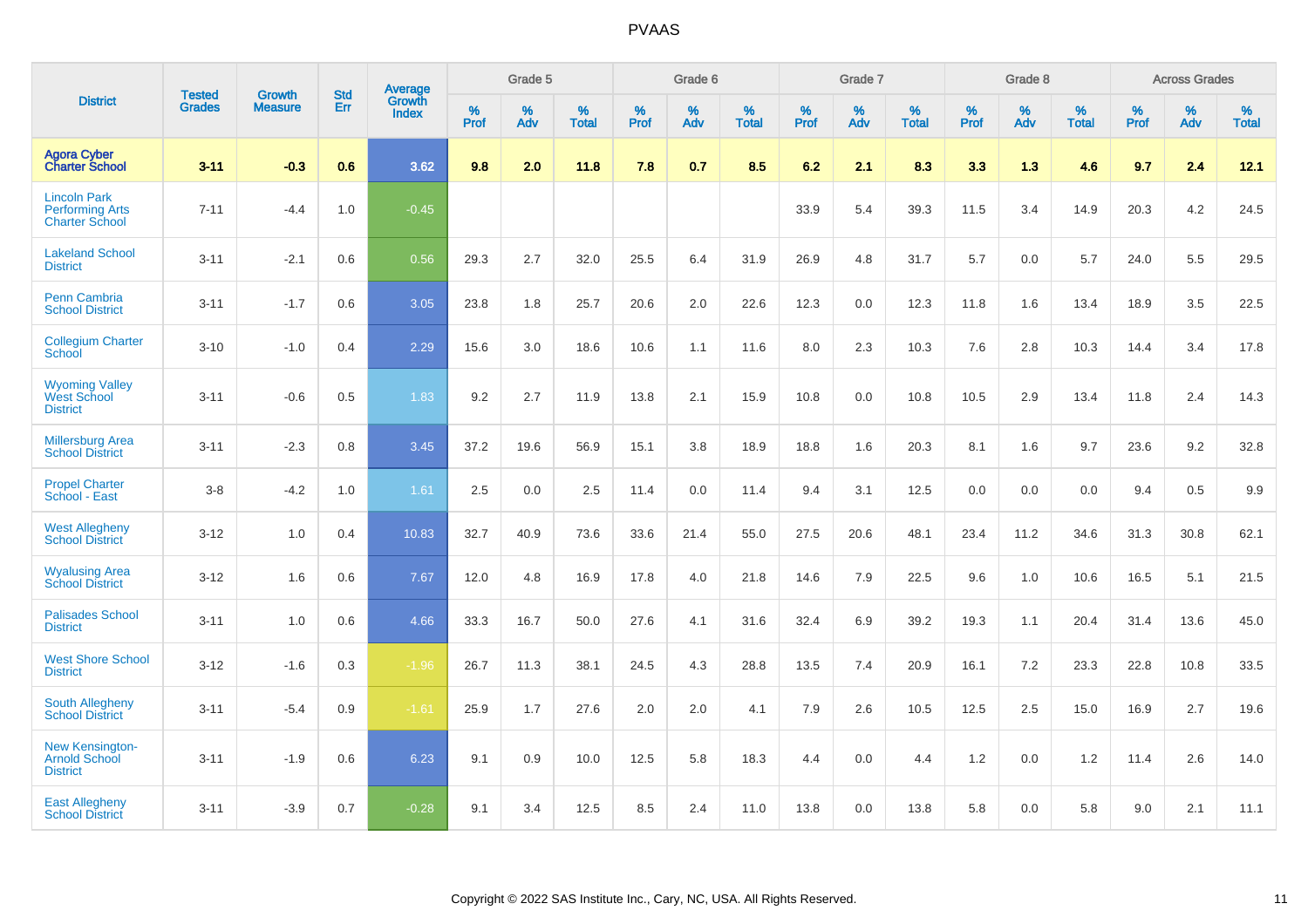|                                                           | <b>Tested</b> | <b>Growth</b>  | <b>Std</b> | Average                |                     | Grade 5  |                   |                     | Grade 6  |                   |              | Grade 7  |                   |                     | Grade 8  |                   |                     | <b>Across Grades</b> |                   |
|-----------------------------------------------------------|---------------|----------------|------------|------------------------|---------------------|----------|-------------------|---------------------|----------|-------------------|--------------|----------|-------------------|---------------------|----------|-------------------|---------------------|----------------------|-------------------|
| <b>District</b>                                           | <b>Grades</b> | <b>Measure</b> | Err        | Growth<br><b>Index</b> | $\%$<br><b>Prof</b> | %<br>Adv | %<br><b>Total</b> | $\%$<br><b>Prof</b> | %<br>Adv | %<br><b>Total</b> | $\%$<br>Prof | %<br>Adv | %<br><b>Total</b> | $\%$<br><b>Prof</b> | %<br>Adv | %<br><b>Total</b> | $\%$<br><b>Prof</b> | %<br>Adv             | %<br><b>Total</b> |
| <b>Agora Cyber</b><br><b>Charter School</b>               | $3 - 11$      | $-0.3$         | 0.6        | 3.62                   | 9.8                 | 2.0      | 11.8              | 7.8                 | 0.7      | 8.5               | 6.2          | 2.1      | 8.3               | 3.3                 | 1.3      | 4.6               | 9.7                 | 2.4                  | 12.1              |
| <b>Steel Valley</b><br><b>School District</b>             | $3 - 11$      | $-2.8$         | 0.7        | 4.51                   | 12.0                | 2.4      | 14.5              | 11.3                | 6.4      | 17.7              | 18.1         | 4.8      | 22.9              | 9.5                 | 4.0      | 13.5              | 18.3                | $7.3$                | 25.6              |
| <b>Schuylkill Haven</b><br>Area School<br><b>District</b> | $3 - 11$      | $-3.0$         | 0.7        | 2.62                   | 11.9                | 1.2      | 13.1              | 4.9                 | 1.2      | 6.2               | 20.0         | 4.2      | 24.2              | 5.8                 | 0.0      | 5.8               | 17.6                | 5.5                  | 23.1              |
| <b>Abington Heights</b><br><b>School District</b>         | $3 - 11$      | $-1.7$         | 0.5        | 0.31                   | 29.2                | 13.3     | 42.5              | 21.1                | 6.7      | 27.8              | 31.5         | 7.9      | 39.4              |                     |          |                   | 30.5                | 14.3                 | 44.8              |
| <b>Fairview School</b><br><b>District</b>                 | $3 - 11$      | $-0.6$         | 0.5        | 3.58                   | 31.8                | 12.7     | 44.4              | 24.8                | 11.3     | 36.1              | 29.4         | 11.6     | 41.1              | 30.8                | 12.0     | 42.9              | 32.4                | 15.4                 | 47.7              |
| <b>Dover Area School</b><br><b>District</b>               | $3 - 12$      | $-1.9$         | 0.4        | 0.24                   | 24.5                | 8.2      | 32.7              | 24.5                | 3.6      | 28.1              | 22.4         | 9.0      | 31.4              | 14.1                | 6.2      | 20.3              | 24.8                | 10.2                 | 35.0              |
| <b>Mifflin County</b><br><b>School District</b>           | $3 - 11$      | 1.8            | 0.3        | 8.99                   | 26.6                | 10.4     | 37.0              | 13.8                | 4.6      | 18.4              | 10.3         | 3.8      | 14.1              | 10.7                | 1.5      | 12.2              | 17.7                | 5.5                  | 23.2              |
| <b>Roberto Clemente</b><br><b>Charter School</b>          | $3 - 12$      | $-4.0$         | 0.9        | 1.79                   | 5.6                 | 0.0      | 5.6               | 0.0                 | 0.0      | 0.0               | 0.0          | 0.0      | 0.0               | 0.0                 | 0.0      | 0.0               | 3.0                 | 0.0                  | 3.0               |
| <b>Spring Grove Area</b><br><b>School District</b>        | $3 - 11$      | $-1.9$         | 0.4        | 1.46                   | 30.9                | 11.5     | 42.4              | 31.2                | 15.8     | 47.0              | 23.2         | 11.2     | 34.4              | 5.2                 | 3.2      | 8.4               | 26.1                | 15.4                 | 41.5              |
| <b>Garnet Valley</b><br><b>School District</b>            | $3 - 10$      | $-2.1$         | 0.4        | $-2.57$                | 26.5                | 22.8     | 49.3              | 30.8                | 18.2     | 49.0              | 28.0         | 20.7     | 48.7              | 21.5                | 10.3     | 31.8              | 29.2                | 18.6                 | 47.8              |
| Lampeter-<br><b>Strasburg School</b><br><b>District</b>   | $3 - 12$      | $-0.2$         | 0.4        | 3.38                   | 38.6                | 13.5     | 52.2              | 32.4                | 4.9      | 37.2              | 36.0         | 7.1      | 43.2              | 22.6                | 10.6     | 33.2              | 34.5                | 12.8                 | 47.4              |
| <b>Butler Area School</b><br><b>District</b>              | $3 - 11$      | 0.7            | 0.3        | 9.95                   | 36.3                | 13.7     | 50.0              | 23.1                | 5.4      | 28.5              | 15.2         | 9.0      | 24.2              | 16.4                | 9.0      | 25.4              | 25.4                | 11.6                 | 37.0              |
| <b>Cornell School</b><br><b>District</b>                  | $3 - 11$      | $-3.1$         | 1.1        | 4.74                   | 10.0                | 6.7      | 16.7              | 14.0                | 0.0      | 14.0              | $7.7$        | 0.0      | 7.7               | 0.0                 | 0.0      | 0.0               | 12.2                | 2.8                  | 15.0              |
| <b>South Middleton</b><br><b>School District</b>          | $3 - 11$      | $-1.1$         | 0.5        | 2.74                   | 28.8                | 22.7     | 51.5              | 23.8                | 4.0      | 27.8              | 20.7         | 7.1      | 27.8              | 16.8                | 9.2      | 26.0              | 25.9                | 15.1                 | 41.0              |
| Wissahickon<br><b>School District</b>                     | $3 - 10$      | $-0.4$         | 0.3        | 4.99                   | 32.3                | 30.1     | 62.4              | 34.5                | 16.2     | 50.7              | 31.3         | 19.5     | 50.8              | 20.0                | 17.9     | 37.9              | 30.3                | 27.2                 | 57.4              |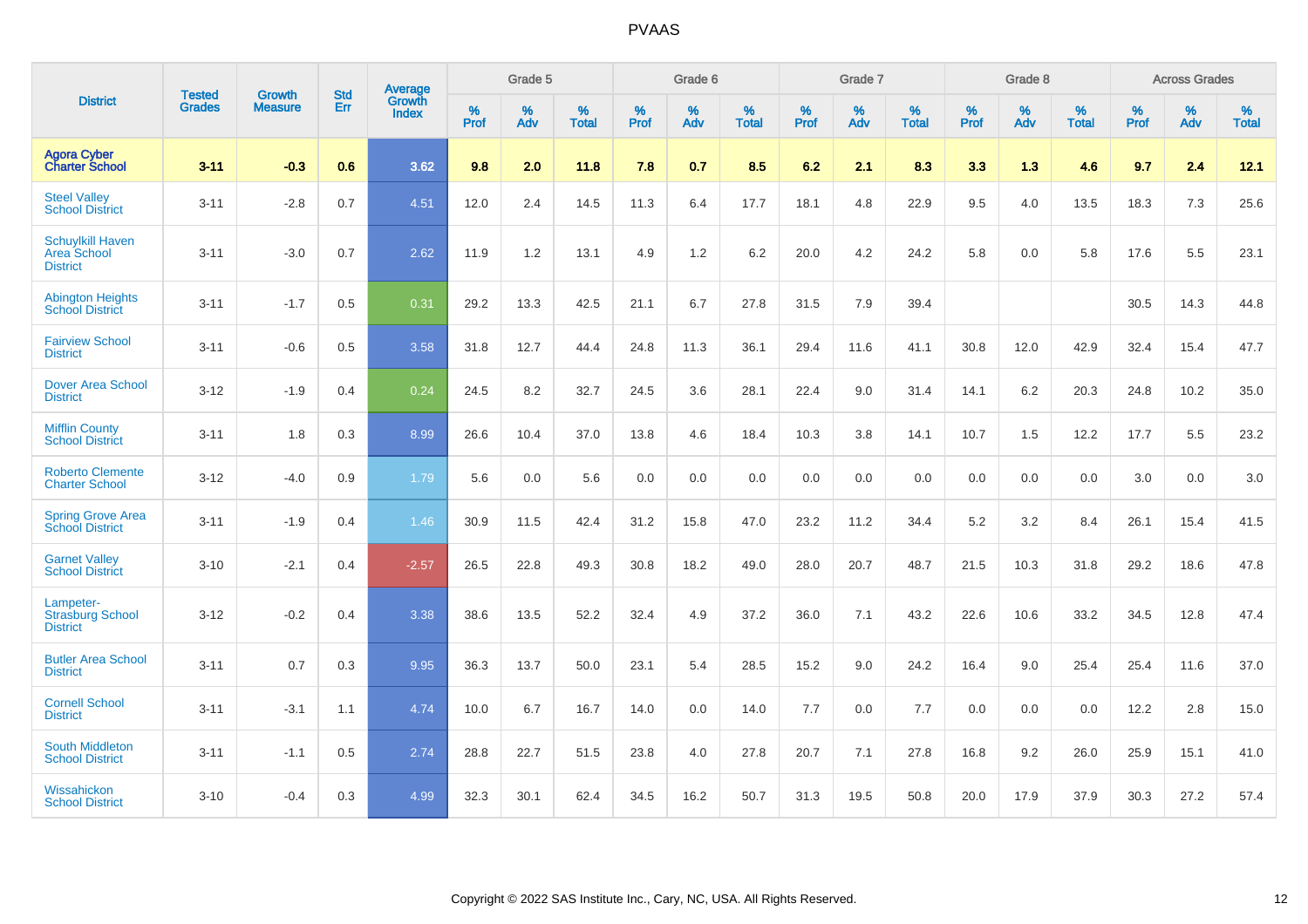|                                                                   |                                |                                 | <b>Std</b> |                                   |                     | Grade 5  |                   |           | Grade 6  |                   |           | Grade 7  |                   |           | Grade 8  |                   |           | <b>Across Grades</b> |                   |
|-------------------------------------------------------------------|--------------------------------|---------------------------------|------------|-----------------------------------|---------------------|----------|-------------------|-----------|----------|-------------------|-----------|----------|-------------------|-----------|----------|-------------------|-----------|----------------------|-------------------|
| <b>District</b>                                                   | <b>Tested</b><br><b>Grades</b> | <b>Growth</b><br><b>Measure</b> | Err        | <b>Average</b><br>Growth<br>Index | $\%$<br><b>Prof</b> | %<br>Adv | %<br><b>Total</b> | %<br>Prof | %<br>Adv | %<br><b>Total</b> | %<br>Prof | %<br>Adv | %<br><b>Total</b> | %<br>Prof | %<br>Adv | %<br><b>Total</b> | %<br>Prof | %<br>Adv             | %<br><b>Total</b> |
| <b>Agora Cyber</b><br><b>Charter School</b>                       | $3 - 11$                       | $-0.3$                          | 0.6        | 3.62                              | 9.8                 | 2.0      | 11.8              | 7.8       | 0.7      | 8.5               | 6.2       | 2.1      | 8.3               | 3.3       | 1.3      | 4.6               | 9.7       | 2.4                  | 12.1              |
| <b>Lehigh Valley</b><br>Academy Regional<br><b>Charter School</b> | $3 - 11$                       | $-3.0$                          | 0.5        | $-1.04$                           | 22.5                | 7.5      | 30.0              | 16.4      | 3.1      | 19.5              | 7.4       | 1.8      | 9.3               | 5.5       | 0.9      | 6.4               | 17.4      | 4.4                  | 21.8              |
| <b>Southern York</b><br><b>County School</b><br><b>District</b>   | $3 - 11$                       | $-0.3$                          | 0.5        | 7.16                              | 25.6                | 7.0      | 32.7              | 36.1      | 8.9      | 45.0              | 18.8      | 5.4      | 24.3              | 11.5      | 3.0      | 14.5              | 25.1      | 8.0                  | 33.0              |
| <b>Central Greene</b><br><b>School District</b>                   | $3 - 11$                       | $-1.8$                          | 0.6        | 2.52                              | 16.5                | 2.9      | 19.4              | 17.1      | 0.0      | 17.1              | 11.7      | 5.8      | 17.5              | 9.3       | 0.9      | 10.2              | 14.7      | 3.7                  | 18.4              |
| <b>Blairsville-</b><br><b>Saltsburg School</b><br><b>District</b> | $3 - 11$                       | $-2.7$                          | 0.6        | 2.20                              | 28.9                | 20.6     | 49.5              | 15.4      | 9.9      | 25.3              | 19.4      | 8.2      | 27.6              | 18.8      | 8.2      | 27.1              | 22.2      | 12.6                 | 34.8              |
| <b>Upper Merion Area</b><br><b>School District</b>                | $3 - 11$                       | $-1.3$                          | 0.4        | 3.72                              | 34.4                | 16.7     | 51.1              | 27.9      | 11.7     | 39.6              | 26.4      | 7.1      | 33.5              | 11.7      | 7.8      | 19.4              | 26.8      | 17.0                 | 43.8              |
| <b>Upper Darby</b><br><b>School District</b>                      | $3 - 12$                       | $-0.4$                          | 0.3        | 5.21                              | 12.6                | 3.0      | 15.6              | 6.9       | 0.7      | 7.6               | 5.4       | 2.9      | 8.3               | 7.5       | 1.4      | 8.8               | 10.5      | 2.2                  | 12.8              |
| <b>Moniteau School</b><br><b>District</b>                         | $3 - 11$                       | $-2.7$                          | 0.7        | $-0.13$                           | 32.5                | 8.4      | 41.0              | 22.9      | 8.4      | 31.3              | 11.0      | 2.4      | 13.4              | 11.1      | 0.0      | 11.1              | 23.7      | 9.2                  | 32.9              |
| <b>York Academy</b><br><b>Regional Charter</b><br>School          | $3 - 11$                       | $-4.4$                          | 0.8        | 1.08                              | 10.0                | 11.7     | 21.7              | 13.6      | 6.8      | 20.3              | 7.3       | 5.4      | 12.7              | 19.3      | 0.0      | 19.3              | 18.4      | 9.5                  | 27.9              |
| <b>Propel Charter</b><br>School-Montour                           | $3 - 10$                       | $-2.8$                          | 0.7        | 1.07                              | 4.9                 | 1.6      | 6.6               | 4.6       | 0.0      | 4.6               | 3.1       | 0.0      | 3.1               | 3.2       | 0.0      | 3.2               | 4.8       | 1.6                  | 6.4               |
| <b>North Allegheny</b><br><b>School District</b>                  | $3 - 11$                       | 0.3                             | 0.3        | 4.51                              | 38.5                | 35.1     | 73.5              | 35.2      | 13.4     | 48.6              | 31.8      | 23.8     | 55.6              | 25.9      | 16.5     | 42.4              | 34.1      | 26.8                 | 60.9              |
| South Fayette<br><b>Township School</b><br><b>District</b>        | $3 - 11$                       | 0.2                             | 0.4        | 6.88                              | 37.5                | 23.5     | 61.0              | 40.8      | 18.4     | 59.2              | 35.5      | 24.3     | 59.8              | 30.9      | 20.9     | 51.8              | 35.4      | 28.3                 | 63.7              |
| <b>Chichester School</b><br><b>District</b>                       | $3 - 11$                       | $-3.7$                          | 0.7        | 1.84                              | 6.7                 | 1.1      | 7.9               | 6.8       | 2.7      | 9.5               | 5.0       | 6.2      | 11.2              | 4.2       | 0.0      | 4.2               | 9.0       | 3.2                  | 12.2              |
| <b>Valley View School</b><br><b>District</b>                      | $3 - 11$                       | $-2.3$                          | 0.8        | 1.14                              | 26.2                | 0.9      | 27.1              | 5.8       | 1.2      | 6.9               | 9.8       | 2.4      | 12.2              | 7.9       | 0.0      | 7.9               | 18.2      | 2.7                  | 20.9              |
| <b>Mid Valley School</b><br><b>District</b>                       | $3 - 10$                       | 1.5                             | 0.6        | 5.23                              | 22.9                | 10.4     | 33.3              | 15.0      | 2.4      | 17.3              | 15.3      | 0.0      | 15.3              | 6.7       | 0.7      | 7.4               | 17.5      | 4.6                  | 22.0              |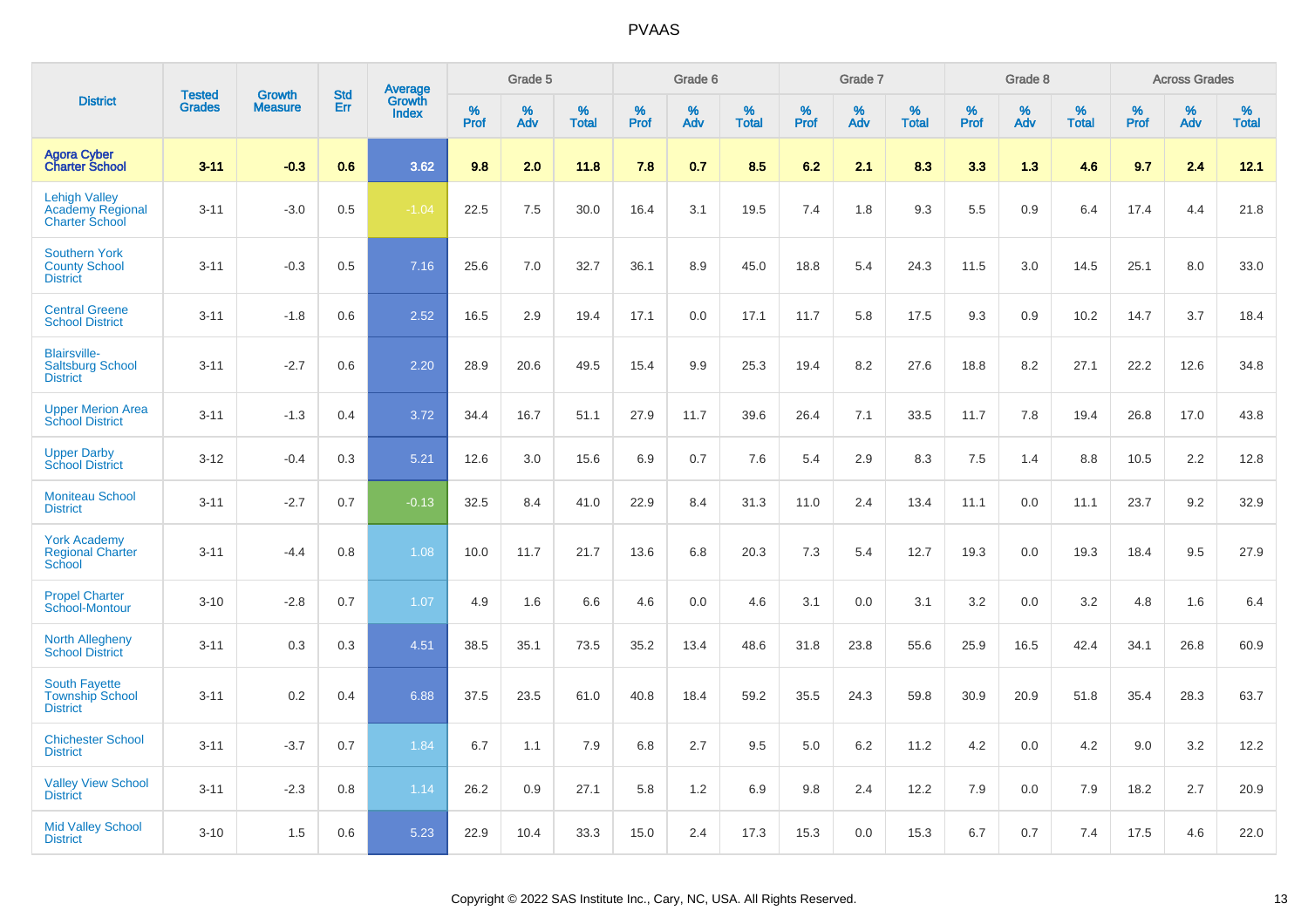|                                                              | <b>Tested</b> |                                 | <b>Std</b> |                                          |              | Grade 5  |                   |              | Grade 6  |                   |              | Grade 7  |                   |              | Grade 8  |                   |              | <b>Across Grades</b> |                   |
|--------------------------------------------------------------|---------------|---------------------------------|------------|------------------------------------------|--------------|----------|-------------------|--------------|----------|-------------------|--------------|----------|-------------------|--------------|----------|-------------------|--------------|----------------------|-------------------|
| <b>District</b>                                              | <b>Grades</b> | <b>Growth</b><br><b>Measure</b> | Err        | <b>Average</b><br>Growth<br><b>Index</b> | $\%$<br>Prof | %<br>Adv | %<br><b>Total</b> | $\%$<br>Prof | %<br>Adv | %<br><b>Total</b> | $\%$<br>Prof | %<br>Adv | %<br><b>Total</b> | $\%$<br>Prof | %<br>Adv | %<br><b>Total</b> | $\%$<br>Prof | %<br>Adv             | %<br><b>Total</b> |
| <b>Agora Cyber</b><br><b>Charter School</b>                  | $3 - 11$      | $-0.3$                          | 0.6        | 3.62                                     | 9.8          | 2.0      | 11.8              | 7.8          | 0.7      | 8.5               | 6.2          | 2.1      | 8.3               | 3.3          | 1.3      | 4.6               | 9.7          | 2.4                  | 12.1              |
| <b>Commodore Perry</b><br><b>School District</b>             | $3 - 11$      | $-5.2$                          | 1.1        | 0.56                                     | 38.7         | 9.7      | 48.4              | 9.7          | 0.0      | 9.7               | 8.1          | 2.7      | 10.8              | 20.0         | 8.0      | 28.0              | 20.6         | 7.2                  | 27.8              |
| Northwood<br><b>Academy Charter</b><br><b>School</b>         | $3 - 8$       | $-3.7$                          | 0.7        | $-0.69$                                  | 6.6          | 1.3      | 7.9               | 5.2          | 0.0      | 5.2               | 8.7          | 1.4      | 10.1              | 10.7         | 1.8      | 12.5              | 6.3          | 0.9                  | 7.2               |
| <b>Franklin Towne</b><br>Charter<br><b>Elementary School</b> | $3 - 8$       | $-6.2$                          | 1.2        | $-2.25$                                  | 24.1         | 10.3     | 34.5              | 18.5         | 14.8     | 33.3              | 14.3         | 3.6      | 17.9              | 4.6          | 0.0      | 4.6               | 24.3         | 9.6                  | 33.9              |
| <b>North Star School</b><br><b>District</b>                  | $3 - 11$      | $-2.8$                          | 0.7        | $-0.18$                                  | 12.5         | 12.5     | 25.0              | 23.4         | 4.7      | 28.1              | 11.1         | 1.4      | 12.5              | 14.1         | 2.2      | 16.3              | 22.6         | 10.0                 | 32.6              |
| Spring-Ford Area<br><b>School District</b>                   | $3 - 11$      | 1.6                             | 0.3        | 9.56                                     | 36.6         | 13.0     | 49.6              | 33.2         | 16.5     | 49.7              | 34.3         | 16.3     | 50.6              | 23.1         | 9.8      | 32.9              | 34.2         | 19.2                 | 53.4              |
| <b>Propel Charter</b><br>School-Pitcairn                     | $3 - 8$       | $-5.7$                          | 1.1        | $-1.88$                                  | 0.0          | 0.0      | 0.0               | 7.4          | 0.0      | 7.4               | 0.0          | 0.0      | 0.0               | 0.0          | 0.0      | 0.0               | 5.5          | 0.0                  | 5.5               |
| Pocono Mountain<br><b>School District</b>                    | $3 - 12$      | $-3.0$                          | 0.6        | 0.33                                     | 23.9         | 8.1      | 32.0              | 12.4         | 4.3      | 16.7              | 10.6         | 3.5      | 14.2              | 7.8          | 2.9      | 10.8              | 18.3         | 6.6                  | 24.9              |
| 21st Century Cyber<br><b>Charter School</b>                  | $6 - 12$      | $-3.4$                          | 0.7        | $-1.54$                                  |              |          |                   | 19.1         | 9.1      | 28.2              | 21.6         | 6.0      | 27.6              | 11.3         | 3.3      | 14.7              | 17.0         | 5.8                  | 22.8              |
| <b>Lakeview School</b><br><b>District</b>                    | $3 - 11$      | $-3.9$                          | 0.8        | 0.54                                     | 28.6         | 18.4     | 46.9              | 30.0         | 7.1      | 37.1              | 22.2         | 1.6      | 23.8              | 21.0         | 1.6      | 22.6              | 28.3         | 13.3                 | 41.6              |
| Norwin School<br><b>District</b>                             | $3 - 11$      | $-0.5$                          | 0.3        | 3.82                                     | 31.7         | 25.2     | 56.9              | 37.2         | 20.7     | 58.0              | 42.6         | 14.9     | 57.4              | 32.4         | 5.4      | 37.7              | 36.5         | 21.0                 | 57.4              |
| <b>Conewago Valley</b><br><b>School District</b>             | $3 - 12$      | 1.2                             | 0.4        | 6.92                                     | 26.3         | 8.6      | 35.0              | 29.9         | 10.6     | 40.5              | 19.9         | 3.8      | 23.6              | 17.4         | 1.1      | 18.4              | 25.3         | 8.6                  | 33.9              |
| Independence<br><b>Charter School</b>                        | $3 - 8$       | 1.4                             | 0.7        | 5.93                                     | 13.7         | 4.1      | 17.8              | 26.8         | 4.9      | 31.7              | 21.0         | 4.9      | 25.9              | 24.1         | 8.6      | 32.8              | 19.7         | 7.2                  | 26.9              |
| <b>Williams Valley</b><br><b>School District</b>             | $3 - 11$      | 0.1                             | 0.8        | 3.83                                     | 31.8         | 6.8      | 38.6              | 5.2          | 0.0      | 5.2               | 8.0          | 1.3      | 9.3               | 9.4          | 1.6      | 10.9              | 12.8         | 1.6                  | 14.4              |
| <b>Rockwood Area</b><br><b>School District</b>               | $3 - 11$      | $-2.1$                          | 0.9        | 2.50                                     | 34.2         | 12.2     | 46.3              | 16.7         | 21.4     | 38.1              | 15.6         | 2.2      | 17.8              | 12.7         | 7.9      | 20.6              | 19.1         | 9.4                  | 28.5              |
| <b>Montoursville Area</b><br><b>School District</b>          | $3 - 12$      | $-1.9$                          | 0.5        | $-0.02$                                  | 31.1         | 12.9     | 43.9              | 28.8         | 8.0      | 36.8              | 25.2         | 6.7      | 31.8              | 19.9         | 8.5      | 28.4              | 28.2         | 11.2                 | 39.4              |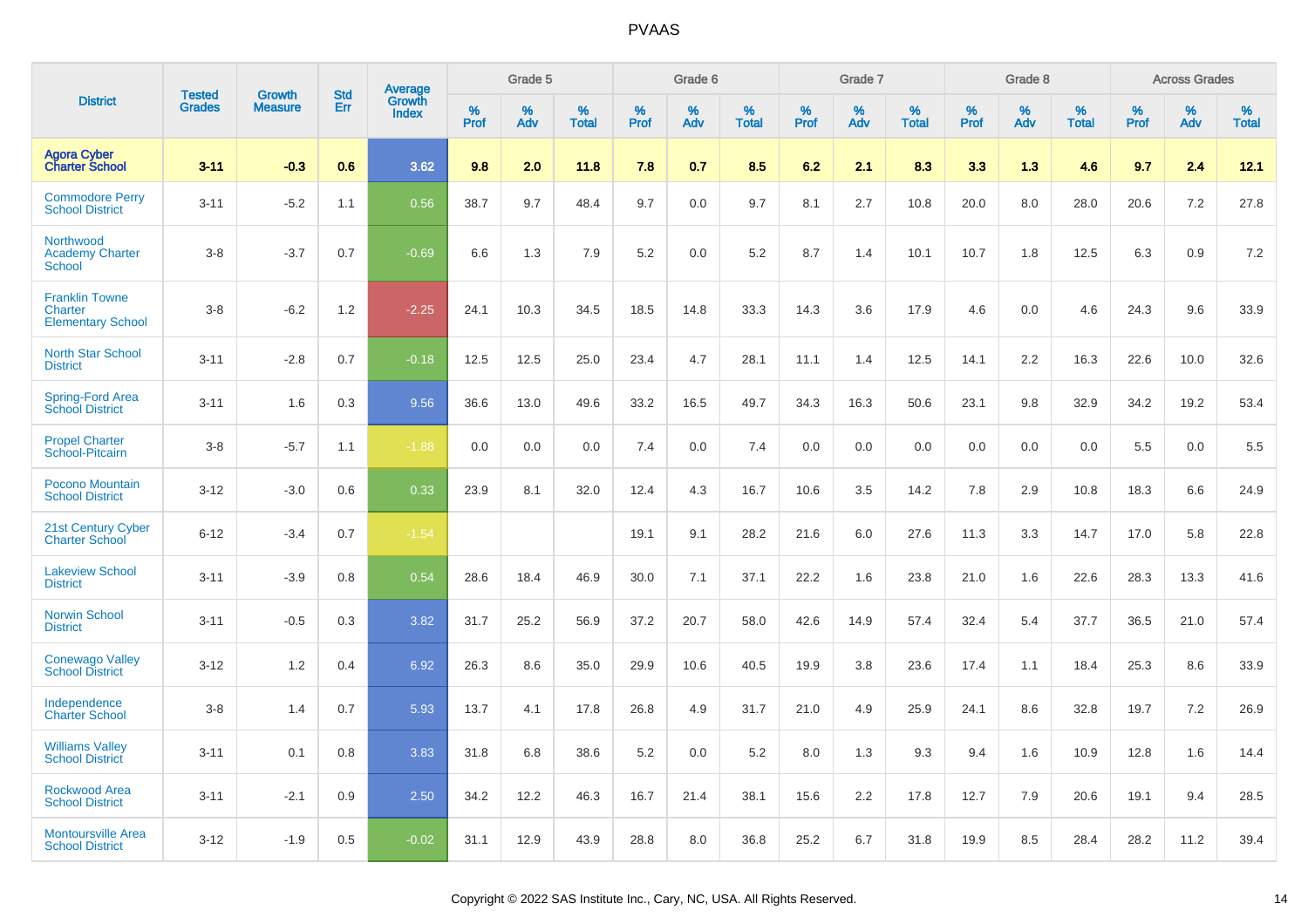|                                                                    | <b>Tested</b> | <b>Growth</b>  | <b>Std</b> | Average                |                     | Grade 5  |                   |              | Grade 6  |                   |                     | Grade 7  |                   |                     | Grade 8     |                   |              | <b>Across Grades</b> |                   |
|--------------------------------------------------------------------|---------------|----------------|------------|------------------------|---------------------|----------|-------------------|--------------|----------|-------------------|---------------------|----------|-------------------|---------------------|-------------|-------------------|--------------|----------------------|-------------------|
| <b>District</b>                                                    | <b>Grades</b> | <b>Measure</b> | Err        | Growth<br><b>Index</b> | $\%$<br><b>Prof</b> | %<br>Adv | %<br><b>Total</b> | $\%$<br>Prof | %<br>Adv | %<br><b>Total</b> | $\%$<br><b>Prof</b> | %<br>Adv | %<br><b>Total</b> | $\%$<br><b>Prof</b> | $\%$<br>Adv | %<br><b>Total</b> | $\%$<br>Prof | %<br>Adv             | %<br><b>Total</b> |
| Agora Cyber<br>Charter School                                      | $3 - 11$      | $-0.3$         | 0.6        | 3.62                   | 9.8                 | 2.0      | 11.8              | 7.8          | 0.7      | 8.5               | 6.2                 | 2.1      | 8.3               | 3.3                 | 1.3         | 4.6               | 9.7          | 2.4                  | 12.1              |
| <b>Jenkintown School</b><br><b>District</b>                        | $3 - 11$      | $-5.2$         | 1.0        | $-0.07$                | 35.4                | 12.5     | 47.9              | 18.9         | 8.1      | 27.0              | 16.0                | 0.0      | 16.0              | 8.0                 | 4.0         | 12.0              | 29.0         | 16.2                 | 45.2              |
| <b>Pan American</b><br><b>Academy Charter</b><br><b>School</b>     | $3-8$         | 0.3            | 0.8        | 2.25                   | 1.7                 | 0.0      | 1.7               | 2.3          | 0.0      | 2.3               | 3.4                 | 0.0      | 3.4               | 0.0                 | 0.0         | 0.0               | 2.4          | 0.3                  | 2.7               |
| <b>Green Woods</b><br><b>Charter School</b>                        | $3-8$         | $-0.3$         | 0.8        | 2.38                   | 16.7                | 3.3      | 20.0              | 27.1         | 11.9     | 39.0              | 16.1                | 5.4      | 21.4              | 17.3                | 3.8         | 21.2              | 21.3         | 8.3                  | 29.6              |
| <b>Mcguffey School</b><br><b>District</b>                          | $3 - 11$      | $-2.0$         | 0.6        | 2.55                   | 25.9                | 2.8      | 28.7              | 13.7         | 2.0      | 15.7              | 4.7                 | 0.0      | 4.7               | 5.6                 | 3.2         | 8.9               | 17.6         | 5.0                  | 22.6              |
| <b>Upper Moreland</b><br><b>Township School</b><br><b>District</b> | $3 - 11$      | $-0.1$         | 0.4        | 4.58                   | 28.5                | 10.6     | 39.1              | 16.1         | 10.8     | 26.9              | 21.7                | 10.6     | 32.3              | 18.9                | 12.1        | 31.1              | 23.9         | 11.6                 | 35.5              |
| <b>Belmont Charter</b><br><b>School</b>                            | $3 - 10$      | $-0.8$         | 0.8        | 2.15                   | 1.6                 | 0.0      | 1.6               | 4.0          | 0.0      | 4.0               | 0.0                 | 0.0      | 0.0               | 5.6                 | 0.0         | 5.6               | 2.8          | 0.6                  | 3.4               |
| <b>Big Beaver Falls</b><br>Area School<br><b>District</b>          | $3 - 11$      | $-1.7$         | 0.6        | 1.44                   | 19.6                | 2.0      | 21.6              | 5.4          | 0.9      | 6.4               | 8.3                 | 1.0      | 9.4               | 1.0                 | 1.0         | 2.1               | 12.5         | 1.1                  | 13.6              |
| <b>Innovative Arts</b><br><b>Academy Charter</b><br><b>School</b>  | $6 - 11$      | $-1.5$         | 0.8        | 5.73                   |                     |          |                   | 0.0          | 0.0      | 0.0               | 0.0                 | 0.0      | 0.0               | 3.4                 | 0.0         | 3.4               | 1.4          | 0.0                  | 1.4               |
| <b>Fort Cherry School</b><br><b>District</b>                       | $3 - 10$      | $-3.8$         | 0.8        | $-0.22$                | 19.3                | 19.3     | 38.6              | 29.8         | 8.8      | 38.6              | 14.3                | 5.4      | 19.6              | 9.3                 | 4.6         | 14.0              | 21.9         | 9.6                  | 31.5              |
| <b>Chartiers-Houston</b><br><b>School District</b>                 | $3 - 10$      | $-2.5$         | 0.7        | 1.15                   | 25.6                | 12.2     | 37.8              | 35.1         | 2.6      | 37.7              | 20.5                | 1.3      | 21.8              | 18.3                | 5.6         | 23.9              | 28.7         | 8.2                  | 36.9              |
| <b>First Philadelphia</b><br>Preparatory<br><b>Charter School</b>  | $3-8$         | $-2.3$         | 0.6        | 1.67                   | 1.2                 | $0.0\,$  | 1.2               | 1.1          | $0.0\,$  | 1.1               | 1.3                 | $0.0\,$  | 1.3               | 4.0                 | $0.0\,$     | 4.0               | 2.4          | $0.0\,$              | 2.4               |
| <b>Western Wayne</b><br><b>School District</b>                     | $3 - 11$      | $-2.5$         | 0.6        | 0.99                   | 28.3                | 9.4      | 37.7              | 18.7         | 0.9      | 19.6              | 21.6                | 2.9      | 24.5              | 14.1                | 5.4         | 19.6              | 23.6         | 9.6                  | 33.2              |
| Altoona Area<br><b>School District</b>                             | $3 - 12$      | $-0.5$         | 0.3        | 1.50                   | 24.7                | 8.0      | 32.7              | 17.8         | 5.2      | 23.0              | 14.6                | 4.9      | 19.5              | 15.8                | 4.3         | 20.1              | 19.6         | 6.6                  | 26.2              |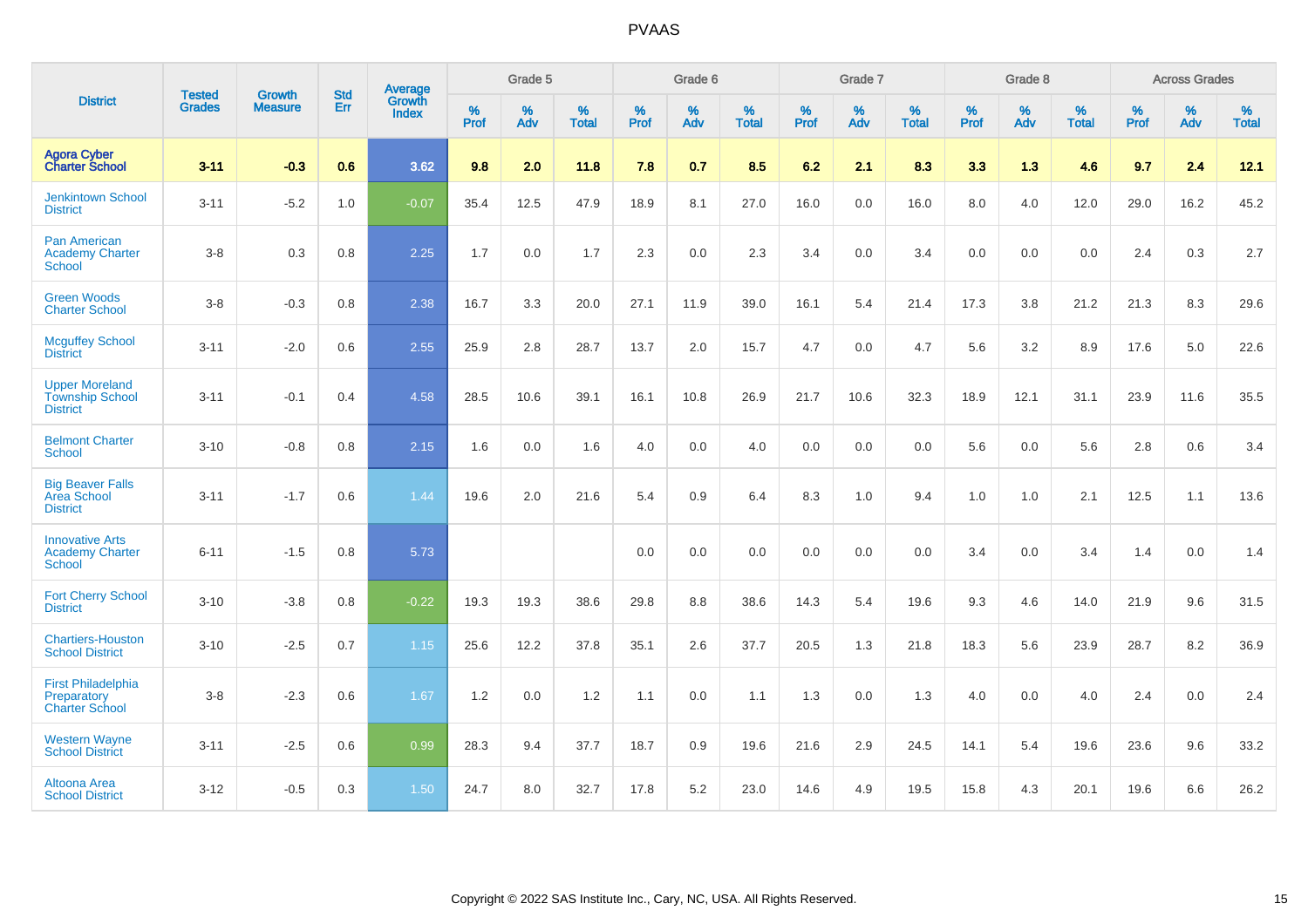|                                                                   | <b>Tested</b> | <b>Growth</b>  | <b>Std</b> |                                          |              | Grade 5  |                   |           | Grade 6  |                   |           | Grade 7  |                   |           | Grade 8  |                   |              | <b>Across Grades</b> |                   |
|-------------------------------------------------------------------|---------------|----------------|------------|------------------------------------------|--------------|----------|-------------------|-----------|----------|-------------------|-----------|----------|-------------------|-----------|----------|-------------------|--------------|----------------------|-------------------|
| <b>District</b>                                                   | <b>Grades</b> | <b>Measure</b> | Err        | <b>Average</b><br>Growth<br><b>Index</b> | $\%$<br>Prof | %<br>Adv | %<br><b>Total</b> | %<br>Prof | %<br>Adv | %<br><b>Total</b> | %<br>Prof | %<br>Adv | %<br><b>Total</b> | %<br>Prof | %<br>Adv | %<br><b>Total</b> | $\%$<br>Prof | %<br>Adv             | %<br><b>Total</b> |
| <b>Agora Cyber</b><br><b>Charter School</b>                       | $3 - 11$      | $-0.3$         | 0.6        | 3.62                                     | 9.8          | 2.0      | 11.8              | 7.8       | 0.7      | 8.5               | 6.2       | 2.1      | 8.3               | 3.3       | 1.3      | 4.6               | 9.7          | 2.4                  | 12.1              |
| Southern<br><b>Huntingdon County</b><br><b>School District</b>    | $3 - 11$      | $-2.5$         | 0.7        | $-0.14$                                  | 18.8         | 10.1     | 29.0              | 9.0       | 1.3      | 10.3              | 10.1      | 1.1      | 11.2              | 6.1       | 0.0      | 6.1               | 15.5         | 3.9                  | 19.4              |
| <b>New Brighton Area</b><br><b>School District</b>                | $3 - 11$      | $-2.4$         | 0.6        | 1.31                                     | 18.0         | 1.1      | 19.1              | 7.9       | 0.0      | 7.9               | 8.9       | 3.0      | 11.9              | 4.8       | 1.0      | 5.8               | 11.1         | 1.9                  | 13.0              |
| <b>Northampton Area</b><br><b>School District</b>                 | $3 - 11$      | $-3.1$         | 0.7        | 0.02                                     | 28.5         | 9.3      | 37.8              | 23.7      | 5.3      | 29.0              | 18.7      | 5.3      | 24.0              | 13.3      | 1.7      | 15.0              | 29.6         | 9.8                  | 39.4              |
| Philadelphia<br><b>Performing Arts</b><br><b>Charter School</b>   | $3-9$         | $-0.4$         | 0.7        | 4.01                                     | 19.2         | 9.0      | 28.2              | 19.6      | 3.6      | 23.2              | 23.0      | 14.9     | 37.9              | 18.0      | 8.0      | 26.0              | 25.2         | 9.7                  | 34.9              |
| <b>Oxford Area</b><br><b>School District</b>                      | $3 - 11$      | 2.0            | 0.4        | 10.25                                    | 24.0         | 8.0      | 32.0              | 28.3      | 7.3      | 35.6              | 20.2      | 9.9      | 30.0              | 11.5      | 5.5      | 17.0              | 21.8         | 8.2                  | 30.0              |
| <b>Hazleton Area</b><br><b>School District</b>                    | $3 - 11$      | $-0.5$         | 0.4        | 1.77                                     | 5.8          | 1.7      | 7.5               | 5.2       | 1.1      | 6.3               | 2.8       | 0.5      | 3.3               | 6.6       | 0.6      | 7.1               | 6.4          | 1.2                  | 7.7               |
| Wallingford-<br>Swarthmore<br><b>School District</b>              | $3 - 10$      | 0.4            | 0.4        | 8.13                                     | 38.3         | 33.9     | 72.2              | 29.9      | 20.5     | 50.4              | 27.6      | 17.6     | 45.3              | 29.4      | 14.7     | 44.2              | 33.9         | 27.8                 | 61.7              |
| <b>Coatesville Area</b><br><b>School District</b>                 | $3 - 11$      | $-0.5$         | 0.4        | 1.87                                     | 14.8         | 4.8      | 19.6              | 8.5       | 0.0      | 8.5               | 8.9       | 1.3      | 10.1              | 6.9       | 0.5      | 7.4               | 10.9         | 3.9                  | 14.8              |
| <b>Jim Thorpe Area</b><br><b>School District</b>                  | $3 - 11$      | $-2.3$         | 0.6        | 0.76                                     | 14.1         | 1.0      | 15.2              | 12.3      | 0.9      | 13.2              | 9.2       | 8.5      | 17.7              | 10.0      | 1.5      | 11.5              | 14.9         | 4.3                  | 19.2              |
| Pennsylvania<br><b>Leadership Charter</b><br><b>School</b>        | $3 - 11$      | $-1.4$         | 0.5        | 2.15                                     | 24.7         | 11.5     | 36.2              | 24.9      | 6.4      | 31.2              | 13.4      | 19.6     | 33.0              | 16.7      | 6.2      | 22.9              | 23.9         | 12.4                 | 36.4              |
| <b>Ad Prima Charter</b><br><b>School</b>                          | $3-8$         | 1.5            | 0.8        | 4.76                                     | 8.3          | 0.0      | 8.3               | 15.7      | 0.0      | 15.7              | 8.2       | 1.6      | 9.8               | 9.8       | 1.6      | 11.5              | 10.9         | 0.7                  | 11.6              |
| <b>Clarion-Limestone</b><br><b>Area School</b><br><b>District</b> | $3 - 12$      | $-1.1$         | 0.9        | 4.00                                     | 40.0         | 27.3     | 67.3              | 36.5      | 5.8      | 42.3              | 27.9      | 11.6     | 39.5              | 7.8       | 3.9      | 11.8              | 28.4         | 13.2                 | 41.6              |
| <b>Freeport Area</b><br><b>School District</b>                    | $3 - 10$      | 0.9            | 0.5        | 6.32                                     | 30.5         | 9.9      | 40.5              | 26.6      | 15.3     | 41.9              | 34.3      | 12.7     | 47.0              | 19.1      | 9.9      | 29.0              | 29.3         | 13.4                 | 42.8              |
| <b>MaST Community</b><br><b>Charter School III</b>                | $3-6$         | $-3.6$         | 0.8        | $-2.16$                                  | 3.8          | 0.0      | 3.8               | 6.8       | 1.5      | 8.3               |           |          |                   |           |          |                   | 8.3          | 2.2                  | 10.5              |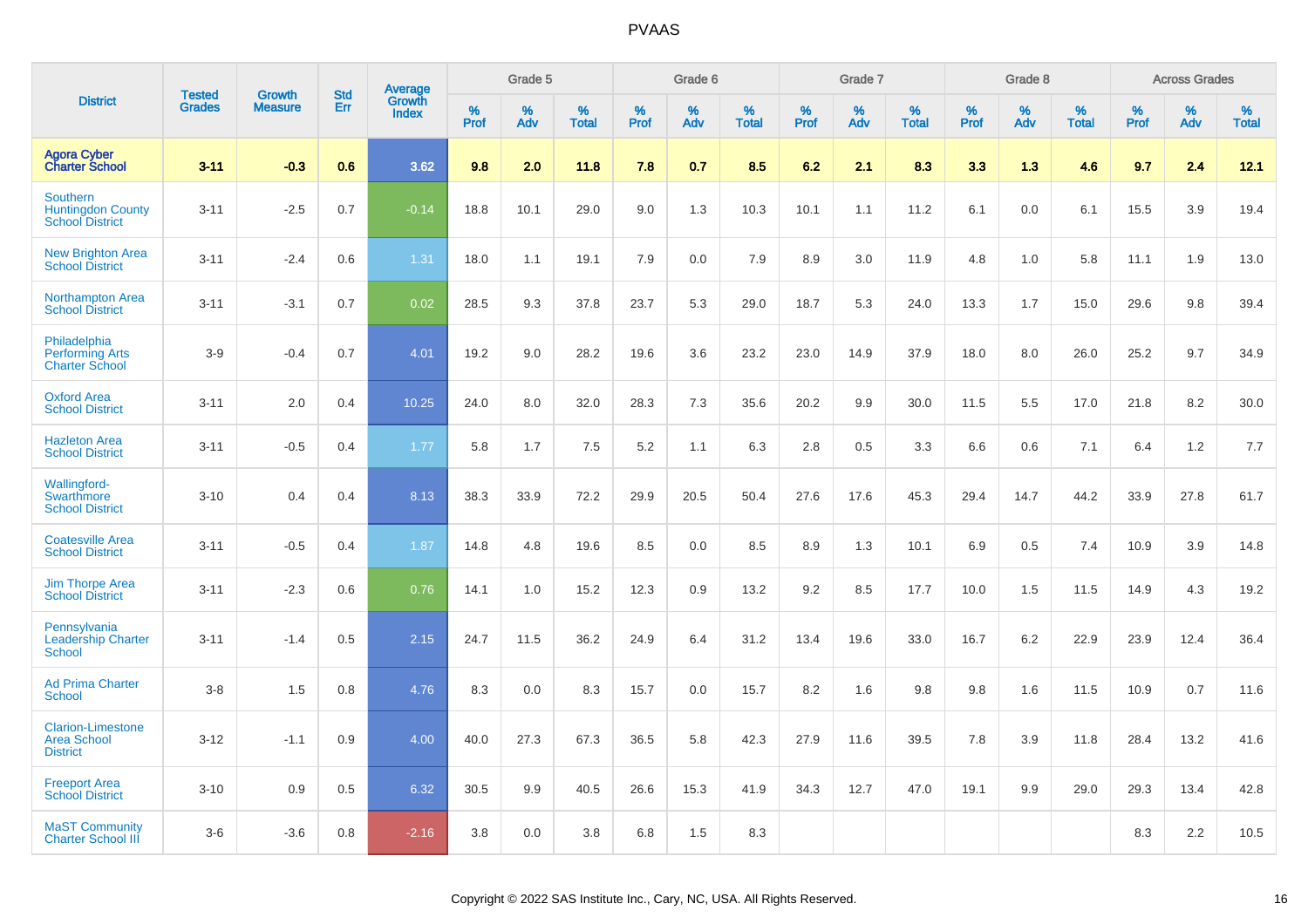|                                                                     |                                | <b>Growth</b>  | <b>Std</b> |                                          |              | Grade 5  |                   |           | Grade 6  |                   |              | Grade 7  |                   |              | Grade 8  |                   |              | <b>Across Grades</b> |                   |
|---------------------------------------------------------------------|--------------------------------|----------------|------------|------------------------------------------|--------------|----------|-------------------|-----------|----------|-------------------|--------------|----------|-------------------|--------------|----------|-------------------|--------------|----------------------|-------------------|
| <b>District</b>                                                     | <b>Tested</b><br><b>Grades</b> | <b>Measure</b> | <b>Err</b> | <b>Average</b><br>Growth<br><b>Index</b> | $\%$<br>Prof | %<br>Adv | %<br><b>Total</b> | %<br>Prof | %<br>Adv | %<br><b>Total</b> | $\%$<br>Prof | %<br>Adv | %<br><b>Total</b> | $\%$<br>Prof | %<br>Adv | %<br><b>Total</b> | $\%$<br>Prof | %<br>Adv             | %<br><b>Total</b> |
| <b>Agora Cyber</b><br><b>Charter School</b>                         | $3 - 11$                       | $-0.3$         | 0.6        | 3.62                                     | 9.8          | 2.0      | 11.8              | 7.8       | 0.7      | 8.5               | 6.2          | 2.1      | 8.3               | 3.3          | 1.3      | 4.6               | 9.7          | 2.4                  | 12.1              |
| <b>Delaware Valley</b><br><b>School District</b>                    | $3 - 11$                       | 0.1            | 0.4        | 4.58                                     | 26.1         | 11.6     | 37.8              | 19.0      | 8.6      | 27.6              | 21.8         | 8.2      | 30.0              | 17.9         | 3.4      | 21.3              | 25.0         | 9.4                  | 34.4              |
| <b>Lindley Academy</b><br><b>Charter School At</b><br><b>Birney</b> | $3 - 8$                        | $-3.0$         | 0.7        | 0.43                                     | 1.3          | 0.0      | 1.3               | 2.6       | 0.0      | 2.6               | 0.0          | 0.0      | 0.0               | 0.0          | 1.6      | 1.6               | 1.0          | 0.3                  | 1.3               |
| Antonia Pantoja<br>Community<br><b>Charter School</b>               | $3 - 8$                        | $-3.9$         | 0.8        | $-1.30$                                  | 1.5          | 0.0      | 1.5               | 0.0       | 0.0      | 0.0               | 4.6          | 2.3      | 7.0               | 5.6          | 0.0      | 5.6               | 1.8          | 0.9                  | 2.8               |
| <b>Towanda Area</b><br><b>School District</b>                       | $3 - 11$                       | 2.2            | 0.6        | 7.65                                     | 22.7         | 15.1     | 37.8              | 22.6      | 11.3     | 34.0              | 14.5         | 7.7      | 22.2              | 17.1         | 8.6      | 25.6              | 19.2         | 10.3                 | 29.5              |
| Environmental<br><b>Charter School At</b><br><b>Frick Park</b>      | $3-9$                          | $-0.2$         | 0.7        | 3.70                                     | 18.2         | 10.4     | 28.6              | 17.0      | 4.3      | 21.3              | 16.3         | 10.9     | 27.2              | 10.0         | 4.3      | 14.3              | 22.6         | 13.4                 | 36.0              |
| <b>Sharpsville Area</b><br><b>School District</b>                   | $3 - 11$                       | $-2.3$         | 0.8        | 2.39                                     | 29.0         | 9.7      | 38.7              | 16.4      | 1.5      | 17.9              | 21.9         | 3.1      | 25.0              | 20.0         | 7.1      | 27.1              | 27.3         | 8.8                  | 36.1              |
| <b>Saint Marys Area</b><br><b>School District</b>                   | $3 - 11$                       | $-2.5$         | 0.5        | $-0.36$                                  | 35.6         | 8.7      | 44.4              | 21.8      | 1.6      | 23.4              | 10.0         | 5.4      | 15.4              | 13.3         | 1.3      | 14.7              | 24.9         | 7.3                  | 32.3              |
| <b>Southern Fulton</b><br><b>School District</b>                    | $3 - 11$                       | $-2.2$         | 0.9        | 0.85                                     | 21.3         | 6.4      | 27.7              | 15.2      | 10.2     | 25.4              | 12.3         | 1.8      | 14.0              | 5.9          | 3.9      | 9.8               | 18.9         | 4.4                  | 23.3              |
| <b>Mariana Bracetti</b><br><b>Academy Charter</b><br><b>School</b>  | $3 - 10$                       | $-3.1$         | 0.9        | 2.21                                     | 8.6          | 0.0      | 8.6               | 2.2       | 0.0      | 2.2               | 7.3          | 0.0      | 7.3               | 0.0          | 0.0      | 0.0               | 4.4          | 0.0                  | 4.4               |
| <b>Southern Lehigh</b><br><b>School District</b>                    | $3 - 11$                       | $-1.1$         | 0.4        | 2.10                                     | 33.9         | 21.0     | 54.8              | 28.3      | 16.8     | 45.1              | 40.2         | 13.1     | 53.3              | 32.0         | 12.7     | 44.8              | 35.0         | 20.7                 | 55.8              |
| <b>Forbes Road</b><br><b>School District</b>                        | $3 - 11$                       | $-5.7$         | 1.4        | $-0.81$                                  | 38.7         | 3.2      | 41.9              | 26.7      | 0.0      | 26.7              | 44.4         | 0.0      | 44.4              | 15.0         | 0.0      | 15.0              | 31.9         | 2.9                  | 34.8              |
| <b>Glendale School</b><br><b>District</b>                           | $3 - 10$                       | 1.2            | 0.8        | 3.21                                     | 42.9         | 4.8      | 47.6              | 26.4      | 5.7      | 32.1              | 22.7         | 15.2     | 37.9              | 7.8          | 2.0      | 9.8               | 27.0         | 7.8                  | 34.8              |
| Canon-Mcmillan<br><b>School District</b>                            | $3 - 11$                       | $-1.3$         | 0.3        | 2.20                                     | 29.4         | 22.3     | 51.7              | 28.2      | 9.8      | 38.0              | 26.1         | 10.4     | 36.5              | 27.7         | 10.6     | 38.4              | 30.0         | 14.6                 | 44.6              |
| <b>Burrell School</b><br><b>District</b>                            | $3 - 11$                       | $-3.1$         | 0.7        | 1.18                                     | 22.5         | 1.8      | 24.3              | 15.4      | 3.8      | 19.2              | 21.5         | 7.6      | 29.1              | 17.2         | 0.0      | 17.2              | 25.3         | 6.1                  | 31.4              |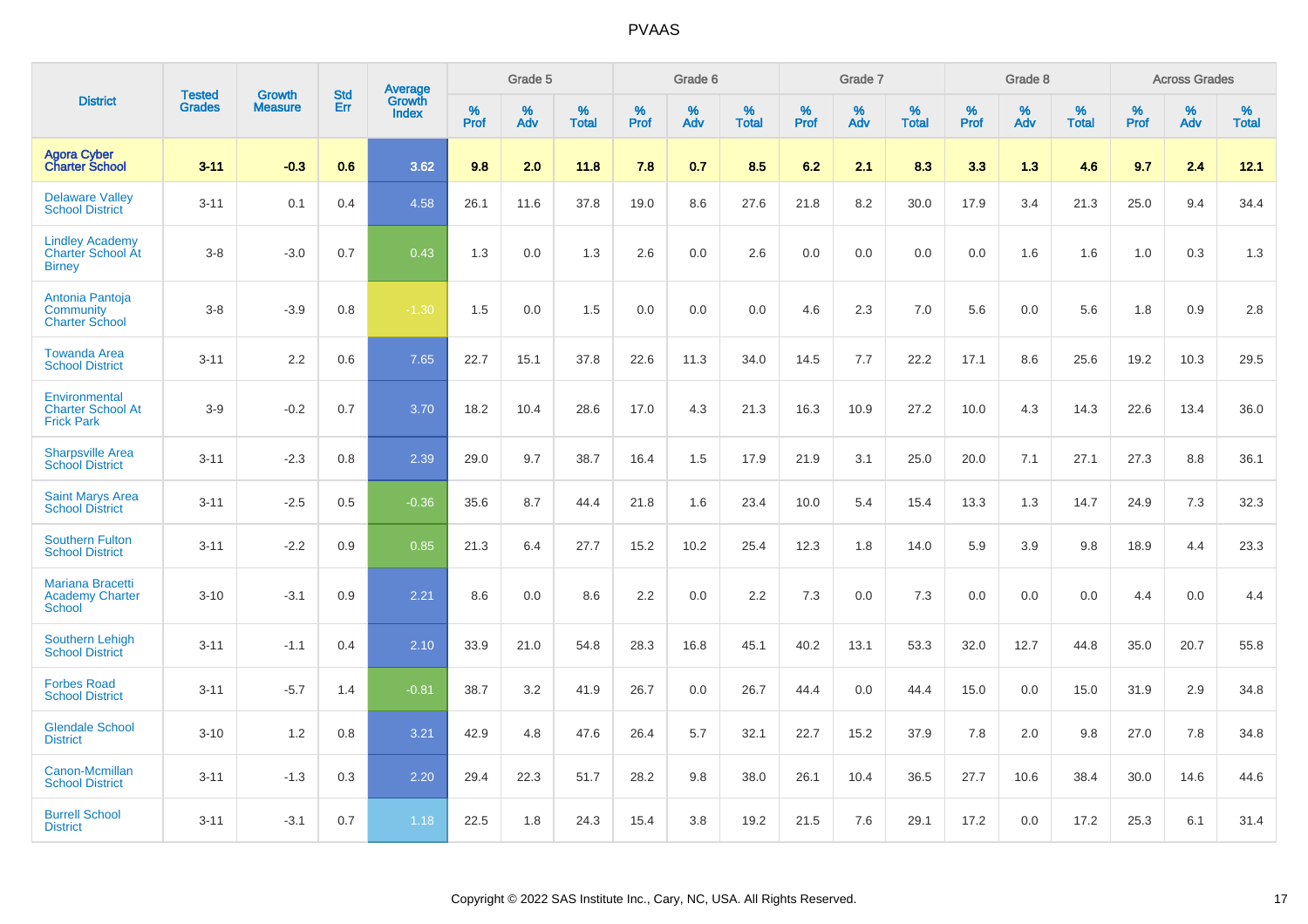|                                                                          | <b>Tested</b> | <b>Growth</b>  | <b>Std</b> | Average                |              | Grade 5  |                   |           | Grade 6  |                   |           | Grade 7  |                   |           | Grade 8  |                   |              | <b>Across Grades</b> |                   |
|--------------------------------------------------------------------------|---------------|----------------|------------|------------------------|--------------|----------|-------------------|-----------|----------|-------------------|-----------|----------|-------------------|-----------|----------|-------------------|--------------|----------------------|-------------------|
| <b>District</b>                                                          | <b>Grades</b> | <b>Measure</b> | Err        | Growth<br><b>Index</b> | $\%$<br>Prof | %<br>Adv | %<br><b>Total</b> | %<br>Prof | %<br>Adv | %<br><b>Total</b> | %<br>Prof | %<br>Adv | %<br><b>Total</b> | %<br>Prof | %<br>Adv | %<br><b>Total</b> | $\%$<br>Prof | $\%$<br>Adv          | %<br><b>Total</b> |
| <b>Agora Cyber</b><br><b>Charter School</b>                              | $3 - 11$      | $-0.3$         | 0.6        | 3.62                   | 9.8          | 2.0      | 11.8              | 7.8       | 0.7      | 8.5               | 6.2       | 2.1      | 8.3               | 3.3       | 1.3      | 4.6               | 9.7          | 2.4                  | 12.1              |
| <b>Hanover Public</b><br><b>School District</b>                          | $3 - 11$      | $-2.3$         | 0.5        | $-0.22$                | 24.4         | 4.6      | 29.0              | 19.7      | 2.2      | 21.9              | 17.8      | 5.4      | 23.3              | 11.4      | 4.9      | 16.3              | 20.4         | 9.6                  | 30.0              |
| <b>Williamsport Area</b><br><b>School District</b>                       | $3 - 11$      | 2.8            | 0.3        | 10.28                  | 24.6         | 10.7     | 35.3              | 20.4      | 12.0     | 32.4              | 21.5      | 8.3      | 29.8              | 16.1      | 5.1      | 21.2              | 22.0         | 11.0                 | 33.1              |
| John B. Stetson<br><b>Charter School</b>                                 | $5-8$         | 0.5            | 0.6        | 4.84                   | 1.6          | 0.0      | 1.6               | 0.8       | 0.0      | 0.8               | 0.0       | 0.0      | 0.0               | 0.0       | 0.0      | 0.0               | 0.4          | 0.0                  | 0.4               |
| <b>Methacton School</b><br><b>District</b>                               | $3 - 11$      | $-1.5$         | 0.3        | 2.62                   | 30.5         | 14.2     | 44.7              | 28.2      | 9.9      | 38.1              | 27.0      | 11.2     | 38.2              | 20.1      | 12.5     | 32.6              | 30.9         | 13.6                 | 44.5              |
| <b>Insight PA Cyber</b><br><b>Charter School</b>                         | $3 - 11$      | $-6.7$         | 1.5        | $-1.06$                | 5.6          | 11.1     | 16.7              | 0.0       | 0.0      | 0.0               | 3.7       | 3.7      | 7.4               | 11.1      | 3.7      | 14.8              | 9.0          | 3.7                  | 12.7              |
| Quakertown<br><b>Community School</b><br><b>District</b>                 | $3 - 12$      | $-0.7$         | 0.3        | 3.64                   | 31.8         | 16.7     | 48.5              | 31.0      | 7.5      | 38.4              | 17.8      | 8.4      | 26.2              | 21.0      | 9.1      | 30.1              | 26.2         | 12.7                 | 38.9              |
| <b>Elizabeth Forward</b><br><b>School District</b>                       | $3 - 11$      | $-1.6$         | 0.5        | 2.70                   | 29.4         | 11.4     | 40.8              | 29.6      | 10.5     | 40.1              | 21.6      | 5.2      | 26.8              | 16.8      | 2.9      | 19.6              | 27.0         | 11.3                 | 38.3              |
| <b>Fort Leboeuf</b><br><b>School District</b>                            | $3 - 11$      | $-0.7$         | 0.5        | 1.49                   | 33.8         | 31.2     | 64.9              | 25.7      | 18.8     | 44.4              | 21.6      | 14.4     | 35.9              | 22.6      | 11.6     | 34.2              | 28.5         | 22.7                 | 51.2              |
| <b>Pine Grove Area</b><br><b>School District</b>                         | $3 - 11$      | $-2.2$         | 0.6        | 0.60                   | 23.2         | 4.2      | 27.4              | 19.7      | 3.4      | 23.1              | 17.1      | 0.8      | 17.9              | 20.9      | 0.8      | 21.7              | 24.6         | 7.8                  | 32.4              |
| <b>Executive</b><br>Education<br><b>Academy Charter</b><br><b>School</b> | $3 - 10$      | $-2.5$         | 1.7        | 1.63                   | 0.0          | 0.0      | 0.0               |           |          |                   | 18.2      | 0.0      | 18.2              | 4.8       | 0.0      | 4.8               | 9.1          | 1.7                  | 10.9              |
| <b>Minersville Area</b><br><b>School District</b>                        | $3 - 11$      | $-0.9$         | 0.7        | 4.90                   | 9.6          | 4.1      | 13.7              | 20.8      | 2.6      | 23.4              | 10.4      | 0.0      | 10.4              | 2.7       | 1.3      | 4.0               | 15.1         | 3.2                  | 18.3              |
| <b>Conemaugh Valley</b><br><b>School District</b>                        | $3 - 12$      | $-2.6$         | 0.8        | 1.06                   | 13.7         | 3.9      | 17.6              | 22.0      | 4.0      | 26.0              | 18.9      | 7.6      | 26.4              | 9.4       | 1.9      | 11.3              | 20.1         | 6.4                  | 26.5              |
| <b>Avon Grove</b><br><b>School District</b>                              | $3 - 10$      | 0.8            | 0.4        | 5.13                   | 28.6         | 23.2     | 51.8              | 30.5      | 19.3     | 49.8              | 35.4      | 20.3     | 55.7              | 27.6      | 14.2     | 41.8              | 30.8         | 18.2                 | 49.0              |
| <b>Rose Tree Media</b><br><b>School District</b>                         | $3 - 10$      | $-1.7$         | 0.4        | $-0.25$                | 29.7         | 19.6     | 49.3              | 31.4      | 15.3     | 46.7              | 31.6      | 20.9     | 52.4              | 18.4      | 13.9     | 32.3              | 31.5         | 20.2                 | 51.8              |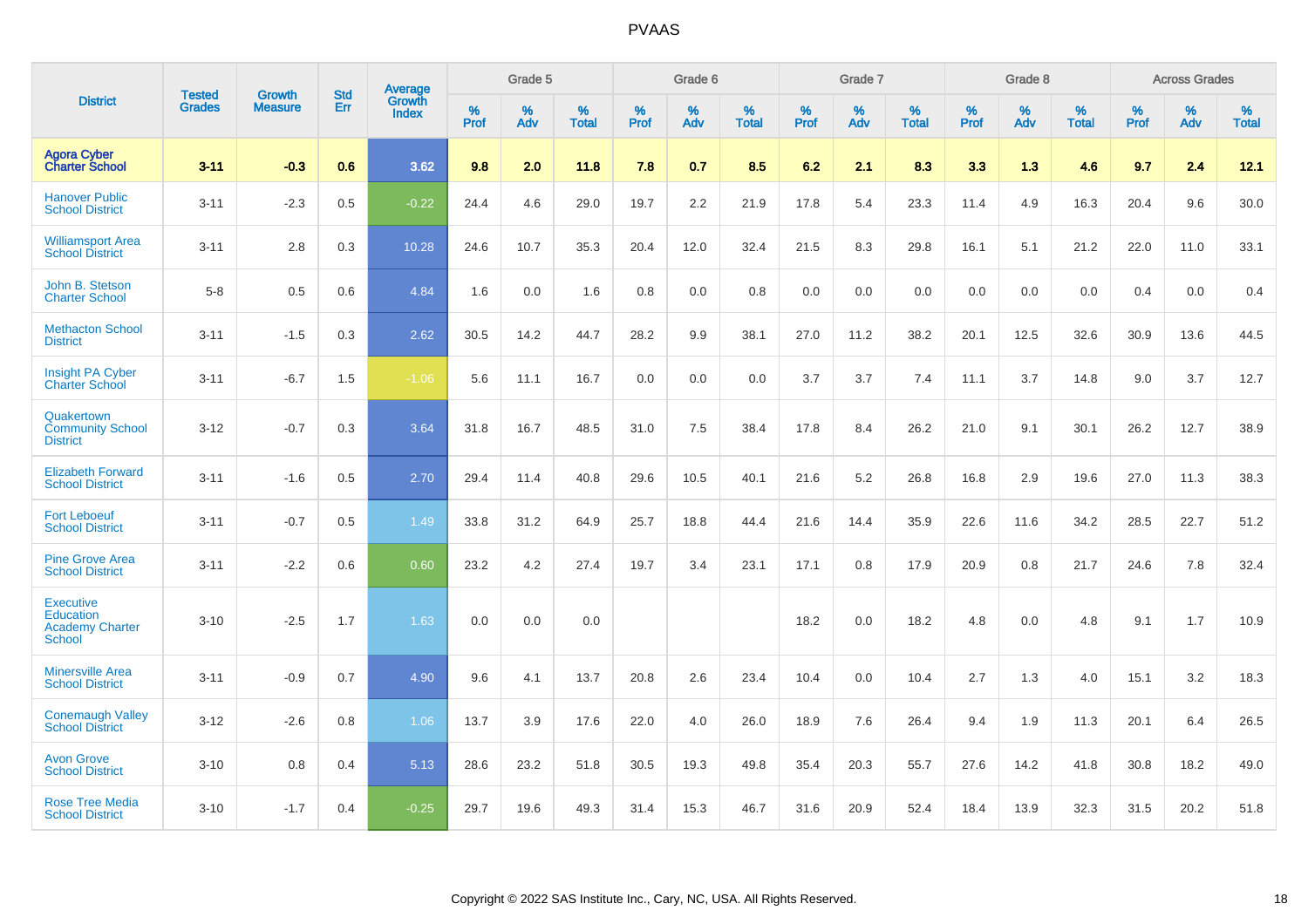|                                                                       |                                | <b>Growth</b>  | <b>Std</b> | Average                |                  | Grade 5  |                   |                  | Grade 6  |                   |                  | Grade 7  |                   |           | Grade 8  |                   |                  | <b>Across Grades</b> |                   |
|-----------------------------------------------------------------------|--------------------------------|----------------|------------|------------------------|------------------|----------|-------------------|------------------|----------|-------------------|------------------|----------|-------------------|-----------|----------|-------------------|------------------|----------------------|-------------------|
| <b>District</b>                                                       | <b>Tested</b><br><b>Grades</b> | <b>Measure</b> | Err        | Growth<br><b>Index</b> | %<br><b>Prof</b> | %<br>Adv | %<br><b>Total</b> | %<br><b>Prof</b> | %<br>Adv | %<br><b>Total</b> | %<br><b>Prof</b> | %<br>Adv | %<br><b>Total</b> | %<br>Prof | %<br>Adv | %<br><b>Total</b> | %<br><b>Prof</b> | %<br>Adv             | %<br><b>Total</b> |
| <b>Agora Cyber</b><br><b>Charter School</b>                           | $3 - 11$                       | $-0.3$         | 0.6        | 3.62                   | 9.8              | 2.0      | 11.8              | 7.8              | 0.7      | 8.5               | 6.2              | 2.1      | 8.3               | 3.3       | 1.3      | 4.6               | 9.7              | 2.4                  | 12.1              |
| <b>Perseus House</b><br><b>Charter School Of</b><br><b>Excellence</b> | $6 - 11$                       | $-4.8$         | 1.1        | $-1.31$                |                  |          |                   | 0.0              | 0.0      | 0.0               | 1.8              | 0.0      | 1.8               | 1.5       | 0.0      | 1.5               | 1.4              | 0.0                  | 1.4               |
| <b>Schuylkill Valley</b><br><b>School District</b>                    | $3 - 11$                       | $-1.0$         | 0.5        | 3.23                   | 24.8             | 8.5      | 33.3              | 25.6             | 5.8      | 31.4              | 15.3             | 9.9      | 25.2              | 8.2       | 2.7      | 10.9              | 21.3             | 7.6                  | 29.0              |
| Apollo-Ridge<br><b>School District</b>                                | $3-12$                         | $-2.9$         | 0.7        | $-0.77$                | 18.8             | 0.0      | 18.8              | 12.0             | 1.2      | 13.2              | 8.5              | 1.2      | 9.8               | 10.4      | 2.6      | 13.0              | 14.8             | 3.0                  | 17.7              |
| <b>Harrisburg City</b><br><b>School District</b>                      | $3 - 11$                       | 1.3            | 0.3        | 7.16                   | 2.0              | 0.8      | 2.8               | 2.0              | 1.0      | 3.0               | 2.9              | 0.8      | 3.7               | 2.7       | 0.3      | 3.0               | 2.7              | 0.7                  | 3.4               |
| Cornwall-Lebanon<br><b>School District</b>                            | $3 - 11$                       | $-0.5$         | 0.3        | 2.53                   | 31.1             | 9.0      | 40.1              | 18.2             | 6.2      | 24.4              | 16.1             | 4.9      | 21.0              | 16.4      | 9.4      | 25.8              | 23.1             | 8.6                  | 31.8              |
| <b>Kutztown Area</b><br><b>School District</b>                        | $3 - 12$                       | $-1.4$         | 0.8        | 3.35                   | 40.3             | 11.9     | 52.2              | 24.2             | 3.2      | 27.4              | 25.6             | 10.3     | 35.9              | 10.8      | 10.8     | 21.5              | 30.0             | 13.3                 | 43.3              |
| <b>Upper Dauphin</b><br><b>Area School</b><br><b>District</b>         | $3 - 11$                       | 1.0            | 0.7        | 6.60                   | 9.7              | 4.8      | 14.5              | 18.3             | 8.4      | 26.8              | 18.9             | 6.8      | 25.7              | 24.3      | 7.1      | 31.4              | 22.1             | 9.5                  | 31.6              |
| Salisbury<br><b>Township School</b><br><b>District</b>                | $3 - 11$                       | $-2.3$         | 0.6        | 0.96                   | 14.9             | 8.5      | 23.4              | 14.3             | 2.2      | 16.5              | 13.0             | 1.1      | 14.1              | 17.2      | 3.4      | 20.7              | 18.4             | 6.3                  | 24.7              |
| <b>Clairton City</b><br><b>School District</b>                        | $3 - 11$                       | 0.5            | 0.8        | 3.14                   | 6.1              | 2.0      | 8.2               | 1.5              | 0.0      | 1.5               | 1.6              | 0.0      | 1.6               | 0.0       | 0.0      | 0.0               | 3.5              | 0.3                  | 3.8               |
| <b>Frazier School</b><br><b>District</b>                              | $3 - 11$                       | $-2.4$         | 0.8        | 2.50                   | 7.8              | 0.0      | 7.8               | 17.5             | 2.5      | 20.0              | 15.1             | 10.5     | 25.6              | 3.9       | 0.0      | 3.9               | 16.1             | 4.2                  | 20.3              |
| <b>New Foundations</b><br><b>Charter School</b>                       | $3 - 11$                       | $-1.5$         | 0.7        | 2.37                   | 18.5             | 5.6      | 24.1              | 6.4              | 0.0      | 6.4               | 21.3             | 3.3      | 24.6              | 13.1      | 2.4      | 15.5              | 17.1             | 2.9                  | 20.0              |
| Commonwealth<br><b>Charter Academy</b><br><b>Charter School</b>       | $3 - 10$                       | $-2.6$         | 0.8        | 1.49                   | 25.4             | 3.4      | 28.8              | 26.0             | 4.0      | 30.0              | 17.2             | 3.4      | 20.7              | 14.6      | 2.1      | 16.7              | 23.9             | 5.7                  | 29.6              |
| <b>Tussey Mountain</b><br><b>School District</b>                      | $3 - 12$                       | 0.2            | 0.7        | 2.41                   | 20.7             | 1.7      | 22.4              | 12.4             | 0.0      | 12.4              | 11.3             | 3.2      | 14.5              | 12.5      | 1.4      | 13.9              | 16.3             | 5.5                  | 21.8              |
| <b>Lincoln Leadership</b><br><b>Academy Charter</b><br>School         | $3 - 12$                       | $-1.2$         | 0.9        | 2.09                   | 0.0              | 0.0      | 0.0               | 2.0              | 0.0      | 2.0               | 4.0              | 2.0      | 6.0               | 0.0       | 0.0      | 0.0               | 3.8              | 0.7                  | 4.4               |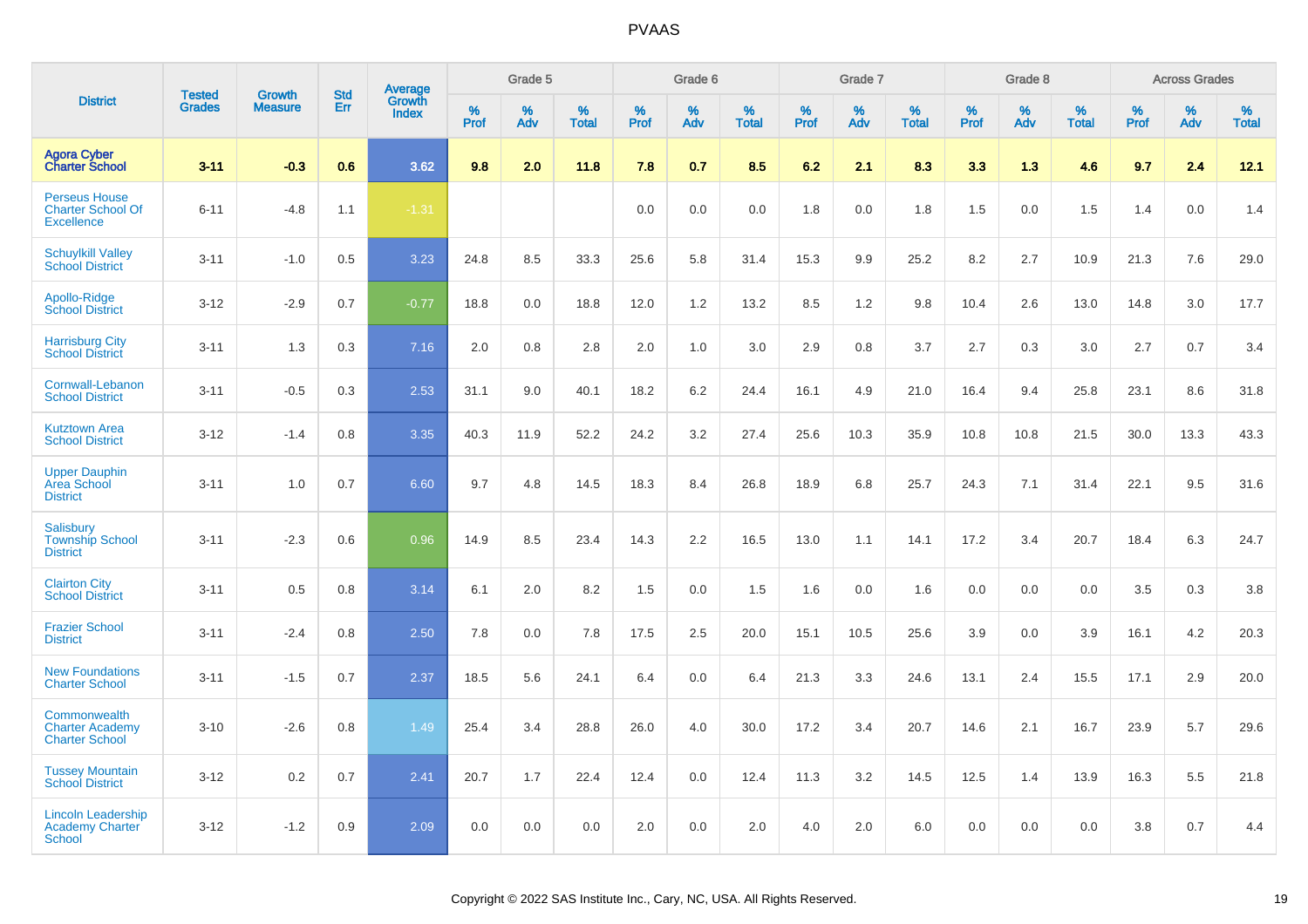|                                                                               | <b>Tested</b> | <b>Growth</b>  | <b>Std</b> | Average                |           | Grade 5  |                   |           | Grade 6  |                   |           | Grade 7  |                   |           | Grade 8  |                   |           | <b>Across Grades</b> |                   |
|-------------------------------------------------------------------------------|---------------|----------------|------------|------------------------|-----------|----------|-------------------|-----------|----------|-------------------|-----------|----------|-------------------|-----------|----------|-------------------|-----------|----------------------|-------------------|
| <b>District</b>                                                               | <b>Grades</b> | <b>Measure</b> | Err        | Growth<br><b>Index</b> | %<br>Prof | %<br>Adv | %<br><b>Total</b> | %<br>Prof | %<br>Adv | %<br><b>Total</b> | %<br>Prof | %<br>Adv | %<br><b>Total</b> | %<br>Prof | %<br>Adv | %<br><b>Total</b> | %<br>Prof | %<br>Adv             | %<br><b>Total</b> |
| <b>Agora Cyber</b><br><b>Charter School</b>                                   | $3 - 11$      | $-0.3$         | 0.6        | 3.62                   | 9.8       | 2.0      | 11.8              | 7.8       | 0.7      | 8.5               | 6.2       | 2.1      | 8.3               | 3.3       | 1.3      | 4.6               | 9.7       | 2.4                  | 12.1              |
| <b>Rochester Area</b><br><b>School District</b>                               | $3 - 11$      | $-1.6$         | 0.9        | 3.19                   | 27.1      | 6.2      | 33.3              | 24.5      | 3.8      | 28.3              | 2.0       | 0.0      | 2.0               | 15.4      | 0.0      | 15.4              | 20.6      | $7.5\,$              | 28.1              |
| <b>Urban Academy Of</b><br><b>Greater Pittsburgh</b><br><b>Charter School</b> | $3-5$         | $-7.6$         | 1.9        | $-4.05$                | 2.7       | 0.0      | 2.7               |           |          |                   |           |          |                   |           |          |                   | 7.3       | 0.0                  | 7.3               |
| <b>Propel Charter</b><br><b>School-Mckeesport</b>                             | $3 - 8$       | $-3.2$         | 1.0        | 1.02                   | 5.6       | 0.0      | 5.6               | 2.7       | 0.0      | 2.7               | 5.3       | 7.9      | 13.2              | 2.7       | 2.7      | 5.4               | 5.4       | 2.3                  | 7.7               |
| <b>Bentworth School</b><br><b>District</b>                                    | $3 - 11$      | $-1.7$         | 0.7        | 1.37                   | 29.9      | 7.8      | 37.7              | 9.6       | 0.0      | 9.6               | 16.9      | 7.8      | 24.7              | 21.2      | 1.5      | 22.7              | 22.6      | 9.6                  | 32.3              |
| <b>Northern Lehigh</b><br><b>School District</b>                              | $3 - 12$      | $-2.6$         | 0.7        | 0.19                   | 22.7      | 6.2      | 28.9              | 13.8      | 0.0      | 13.8              | 15.0      | 1.7      | 16.7              | 12.5      | 0.0      | 12.5              | 18.6      | 3.9                  | 22.5              |
| <b>Northgate School</b><br><b>District</b>                                    | $3 - 11$      | $-1.8$         | 0.8        | 1.33                   | 19.6      | 7.8      | 27.4              | 15.2      | 1.7      | 17.0              | 10.2      | 0.0      | 10.2              | 12.5      | 4.2      | 16.7              | 15.8      | 4.3                  | 20.1              |
| La Academia<br>Partnership<br><b>Charter School</b>                           | $6 - 11$      | $-5.6$         | 1.8        | $-0.91$                |           |          |                   | 0.0       | 0.0      | 0.0               | 0.0       | 0.0      | 0.0               | 0.0       | 0.0      | 0.0               | 0.0       | 0.0                  | 0.0               |
| <b>Bristol Borough</b><br><b>School District</b>                              | $3 - 12$      | $-2.4$         | 0.7        | $-0.27$                | 21.3      | 2.7      | 24.0              | 17.8      | 7.8      | 25.6              | 15.0      | 1.2      | 16.2              | 7.6       | 1.3      | 8.9               | 16.2      | 4.2                  | 20.3              |
| <b>Mercer Area</b><br><b>School District</b>                                  | $3 - 11$      | $-1.2$         | 0.7        | 2.42                   | 32.8      | 15.5     | 48.3              | 35.3      | 8.8      | 44.1              | 25.0      | 11.8     | 36.8              | 18.7      | 4.0      | 22.7              | 29.0      | 12.7                 | 41.7              |
| <b>Shamokin Area</b><br><b>School District</b>                                | $3 - 11$      | $-2.1$         | 0.5        | 0.50                   | 17.1      | 4.3      | 21.4              | 8.8       | 2.9      | 11.8              | 10.3      | 0.7      | 11.0              | 8.4       | 3.9      | 12.3              | 12.1      | 4.8                  | 16.9              |
| Pennsylvania<br><b>Distance Learning</b><br><b>Charter School</b>             | $3 - 12$      | $-1.7$         | 0.7        | 0.39                   | 6.5       | 0.0      | 6.5               | 1.3       | 0.0      | 1.3               | 4.6       | 1.2      | 5.8               | 2.3       | 0.0      | 2.3               | 5.4       | 0.4                  | 5.8               |
| <b>Perkiomen Valley</b><br><b>School District</b>                             | $3 - 11$      | $-0.2$         | 0.3        | 7.20                   | 35.2      | 22.4     | 57.5              | 21.5      | 11.3     | 32.7              | 27.3      | 16.9     | 44.2              | 21.6      | 7.2      | 28.7              | 30.6      | 16.6                 | 47.1              |
| <b>Belle Vernon Area</b><br><b>School District</b>                            | $3 - 11$      | $-1.7$         | 0.6        | 1.65                   | 22.5      | 6.3      | 28.8              | 27.6      | 7.8      | 35.3              | 11.0      | 0.9      | 11.9              | 10.6      | 2.4      | 12.9              | 22.3      | 6.8                  | 29.0              |
| <b>Cambria Heights</b><br><b>School District</b>                              | $3 - 10$      | $-2.3$         | 0.6        | $-0.70$                | 23.3      | 4.4      | 27.8              | 16.8      | 0.0      | 16.8              | 13.5      | 1.0      | 14.6              | 4.4       | 0.9      | 5.3               | 18.3      | 2.8                  | 21.2              |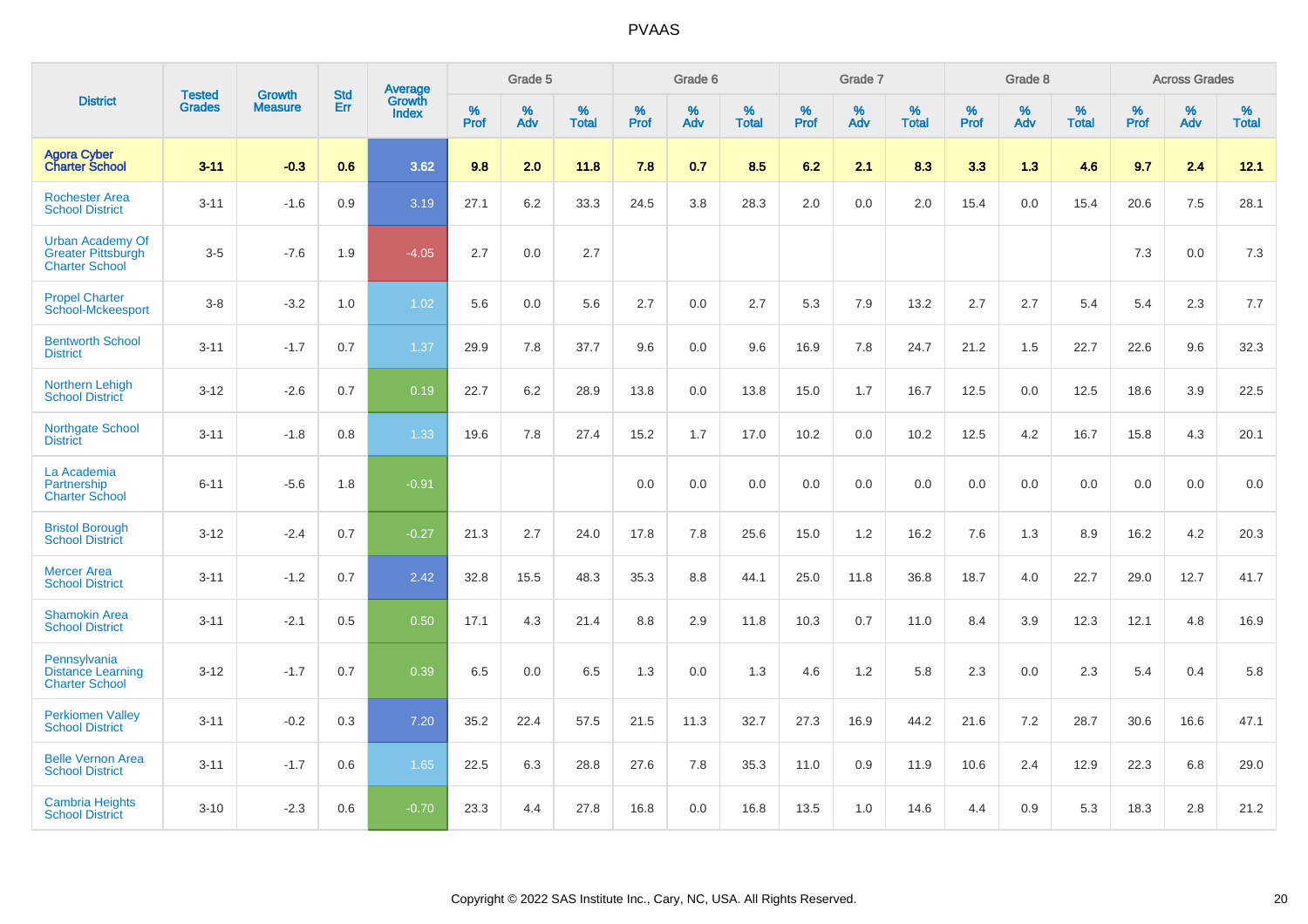|                                                                   | <b>Tested</b> |                                 | <b>Std</b> | Average                |              | Grade 5  |                   |              | Grade 6  |                   |              | Grade 7  |                   |              | Grade 8  |                   |              | <b>Across Grades</b> |                   |
|-------------------------------------------------------------------|---------------|---------------------------------|------------|------------------------|--------------|----------|-------------------|--------------|----------|-------------------|--------------|----------|-------------------|--------------|----------|-------------------|--------------|----------------------|-------------------|
| <b>District</b>                                                   | <b>Grades</b> | <b>Growth</b><br><b>Measure</b> | Err        | Growth<br><b>Index</b> | $\%$<br>Prof | %<br>Adv | %<br><b>Total</b> | $\%$<br>Prof | %<br>Adv | %<br><b>Total</b> | $\%$<br>Prof | %<br>Adv | %<br><b>Total</b> | $\%$<br>Prof | %<br>Adv | %<br><b>Total</b> | $\%$<br>Prof | %<br>Adv             | %<br><b>Total</b> |
| <b>Agora Cyber</b><br><b>Charter School</b>                       | $3 - 11$      | $-0.3$                          | 0.6        | 3.62                   | 9.8          | 2.0      | 11.8              | 7.8          | 0.7      | 8.5               | 6.2          | 2.1      | 8.3               | 3.3          | 1.3      | 4.6               | 9.7          | 2.4                  | 12.1              |
| <b>Unionville-Chadds</b><br><b>Ford School</b><br><b>District</b> | $3 - 11$      | 0.5                             | 0.4        | 5.10                   | 38.8         | 29.9     | 68.7              | 38.4         | 17.1     | 55.5              | 37.6         | 16.8     | 54.5              | 29.8         | 24.9     | 54.7              | 36.9         | 27.5                 | 64.4              |
| <b>Leechburg Area</b><br><b>School District</b>                   | $3 - 11$      | $-3.5$                          | 0.9        | $-0.64$                | 15.6         | 2.2      | 17.8              | 16.2         | 5.4      | 21.6              | 8.0          | 0.0      | 8.0               | 23.8         | 7.1      | 31.0              | 22.5         | 5.9                  | 28.5              |
| <b>Hollidaysburg Area</b><br><b>School District</b>               | $3 - 11$      | 2.9                             | 0.4        | 8.32                   | 33.2         | 16.0     | 49.2              | 26.4         | 12.8     | 39.2              | 27.3         | 14.7     | 42.0              | 23.2         | 8.0      | 31.2              | 28.7         | 12.7                 | 41.4              |
| <b>Warrior Run</b><br><b>School District</b>                      | $3 - 11$      | $-0.7$                          | 0.6        | 1.21                   | 29.0         | 17.1     | 46.0              | 25.7         | 1.8      | 27.5              | 16.8         | 11.2     | 28.0              | 15.6         | 12.2     | 27.8              | 23.2         | 10.7                 | 34.0              |
| <b>Greater Johnstown</b><br><b>School District</b>                | $3 - 11$      | $-1.7$                          | 0.5        | 2.59                   | 5.9          | 0.7      | 6.6               | 4.8          | 0.0      | 4.8               | 7.4          | 0.0      | 7.4               | 0.6          | 0.6      | 1.3               | 6.8          | 1.2                  | 8.0               |
| Washington<br><b>School District</b>                              | $3 - 11$      | $-2.6$                          | 0.7        | $-0.09$                | 13.5         | 2.9      | 16.4              | 5.2          | 2.1      | 7.2               | 15.0         | 1.2      | 16.2              | 0.0          | 1.5      | 1.5               | 11.8         | 3.4                  | 15.2              |
| <b>Canton Area</b><br><b>School District</b>                      | $3 - 11$      | $-0.5$                          | 0.8        | 3.67                   | 34.6         | 11.5     | 46.2              | 32.3         | 3.2      | 35.5              | 9.1          | 1.8      | 10.9              | 4.8          | 0.0      | 4.8               | 23.4         | 6.2                  | 29.6              |
| <b>Somerset Area</b><br><b>School District</b>                    | $3 - 11$      | 0.0                             | 0.5        | 4.78                   | 27.4         | 11.1     | 38.5              | 28.2         | 9.2      | 37.4              | 20.4         | 9.5      | 29.9              | 24.5         | 4.9      | 29.4              | 26.3         | 10.2                 | 36.6              |
| <b>Central Fulton</b><br><b>School District</b>                   | $3 - 11$      | $-0.7$                          | 0.8        | 3.45                   | 30.3         | 6.6      | 36.8              | 15.9         | 1.4      | 17.4              | 13.0         | 14.5     | 27.5              | 12.7         | 14.6     | 27.3              | 24.6         | 8.3                  | 32.8              |
| <b>Hermitage School</b><br><b>District</b>                        | $3 - 12$      | 1.0                             | 0.5        | 4.16                   | 39.7         | 7.8      | 47.5              | 34.3         | 21.7     | 55.9              | 30.8         | 19.6     | 50.4              | 26.2         | 4.1      | 30.3              | 33.8         | 16.8                 | 50.6              |
| <b>Propel Charter</b><br><b>School-Northside</b>                  | $3 - 8$       | $-1.6$                          | 0.9        | 0.88                   | 0.0          | 0.0      | 0.0               | 2.4          | 0.0      | 2.4               | 0.0          | 0.0      | 0.0               | 0.0          | 0.0      | 0.0               | 0.4          | 0.0                  | 0.4               |
| <b>Pottsville Area</b><br><b>School District</b>                  | $3 - 12$      | $-0.7$                          | 0.5        | 1.25                   | 21.4         | 12.2     | 33.6              | 17.6         | 4.7      | 22.3              | 14.2         | 4.3      | 18.5              | 16.1         | 2.4      | 18.4              | 18.0         | 6.0                  | 23.9              |
| Wallenpaupack<br><b>Area School</b><br><b>District</b>            | $3 - 11$      | 0.7                             | 0.5        | 7.55                   | 27.0         | 6.1      | 33.1              | 11.1         | 3.7      | 14.8              | 30.6         | 8.2      | 38.8              | 13.2         | 3.5      | 16.7              | 24.0         | 7.0                  | 31.1              |
| <b>Fleetwood Area</b><br><b>School District</b>                   | $3 - 10$      | $-1.9$                          | 0.5        | 0.68                   | 21.5         | 3.7      | 25.2              | 19.9         | 4.0      | 23.8              | 20.7         | 4.8      | 25.5              | 21.4         | 2.5      | 23.9              | 21.9         | 5.2                  | 27.1              |
| <b>Greater Latrobe</b><br><b>School District</b>                  | $3 - 11$      | 1.6                             | 0.4        | 8.54                   | 36.4         | 15.5     | 51.9              | 37.0         | 5.3      | 42.3              | 32.2         | 18.5     | 50.7              | 23.4         | 8.0      | 31.4              | 34.1         | 15.0                 | 49.1              |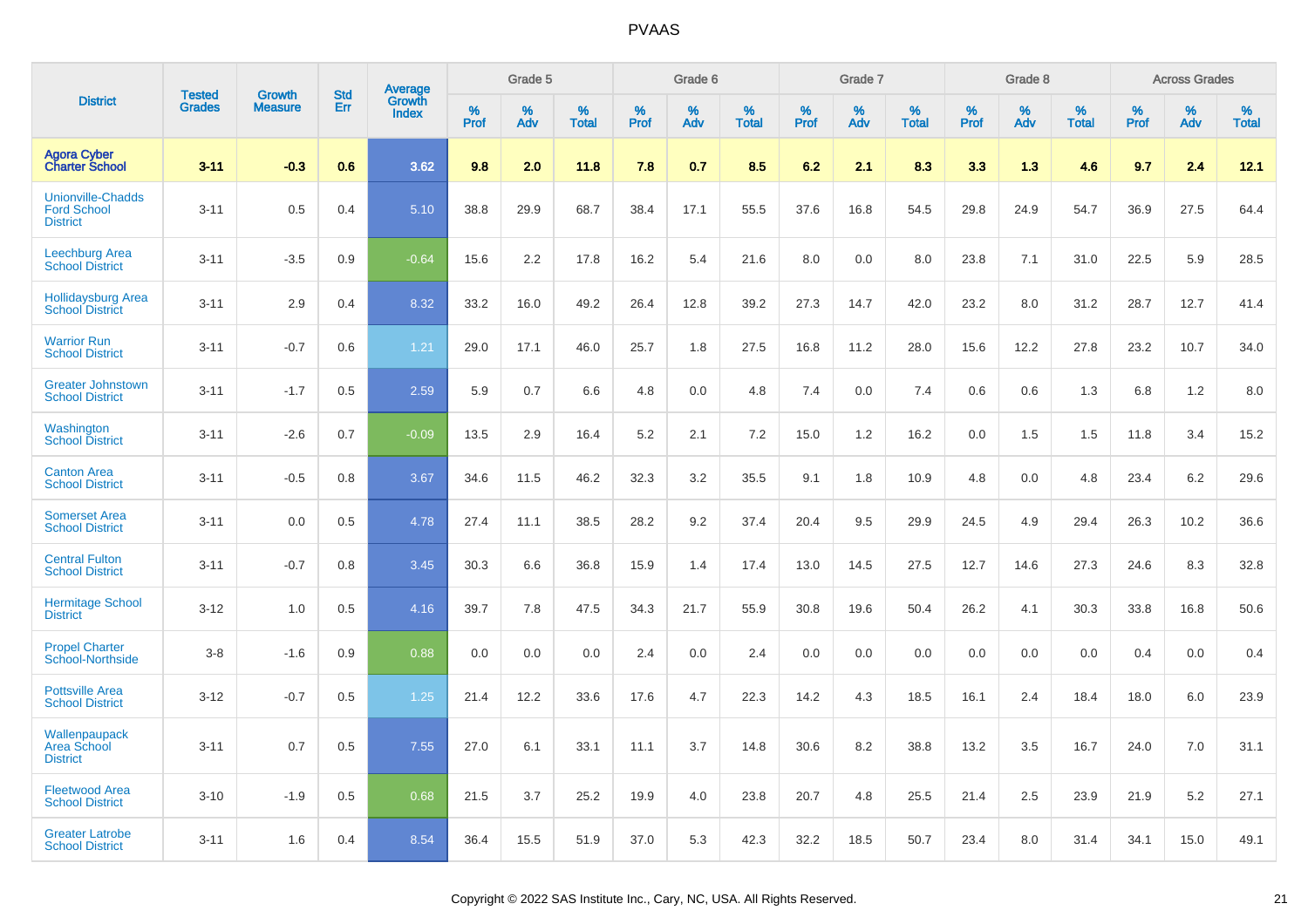|                                                                    |                                |                                 | <b>Std</b> | Average                |                  | Grade 5  |                   |                  | Grade 6  |                   |                  | Grade 7  |                   |           | Grade 8  |                   |                  | <b>Across Grades</b> |                   |
|--------------------------------------------------------------------|--------------------------------|---------------------------------|------------|------------------------|------------------|----------|-------------------|------------------|----------|-------------------|------------------|----------|-------------------|-----------|----------|-------------------|------------------|----------------------|-------------------|
| <b>District</b>                                                    | <b>Tested</b><br><b>Grades</b> | <b>Growth</b><br><b>Measure</b> | Err        | Growth<br><b>Index</b> | %<br><b>Prof</b> | %<br>Adv | %<br><b>Total</b> | %<br><b>Prof</b> | %<br>Adv | %<br><b>Total</b> | %<br><b>Prof</b> | %<br>Adv | %<br><b>Total</b> | %<br>Prof | %<br>Adv | %<br><b>Total</b> | %<br><b>Prof</b> | %<br>Adv             | %<br><b>Total</b> |
| <b>Agora Cyber</b><br><b>Charter School</b>                        | $3 - 11$                       | $-0.3$                          | 0.6        | 3.62                   | 9.8              | 2.0      | 11.8              | 7.8              | 0.7      | 8.5               | 6.2              | 2.1      | 8.3               | 3.3       | 1.3      | 4.6               | 9.7              | 2.4                  | 12.1              |
| <b>Propel Charter</b><br>School - Braddock<br><b>Hills</b>         | $3 - 11$                       | $-2.4$                          | 0.8        | 3.05                   | 1.8              | 1.8      | 3.5               | 1.7              | 0.0      | 1.7               | 0.0              | 0.0      | 0.0               | 2.9       | 0.0      | 2.9               | 1.9              | 0.6                  | 2.5               |
| <b>Great Valley</b><br><b>School District</b>                      | $3 - 11$                       | 0.1                             | 0.4        | 2.46                   | 31.0             | 24.2     | 55.2              | 38.1             | 8.6      | 46.6              | 26.8             | 17.2     | 44.1              | 26.4      | 17.4     | 43.8              | 31.1             | 20.1                 | 51.2              |
| <b>Girard School</b><br><b>District</b>                            | $3 - 11$                       | 0.0                             | 0.6        | 2.99                   | 33.9             | 15.2     | 49.1              | 27.4             | 13.7     | 41.0              | 22.7             | 20.9     | 43.6              | 15.6      | 5.5      | 21.1              | 25.6             | 18.0                 | 43.6              |
| <b>Propel Charter</b><br>School-Homestead                          | $3 - 11$                       | $-2.7$                          | 1.0        | $-0.17$                | 2.7              | 0.0      | 2.7               | 0.0              | 5.4      | 5.4               | 2.9              | 0.0      | 2.9               | 0.0       | 0.0      | 0.0               | 2.7              | 1.4                  | 4.1               |
| <b>Southeast Delco</b><br><b>School District</b>                   | $3 - 10$                       | $-0.4$                          | 0.6        | 4.21                   | 3.3              | 1.7      | 5.0               | 1.8              | 0.0      | 1.8               | 3.0              | 0.8      | 3.8               | 6.9       | 0.8      | 7.7               | 5.7              | 0.7                  | 6.3               |
| <b>Penns Manor Area</b><br><b>School District</b>                  | $3 - 12$                       | 1.5                             | 0.8        | 4.02                   | 12.7             | 4.8      | 17.5              | 14.6             | 0.0      | 14.6              | 18.5             | 1.8      | 20.4              | 16.7      | 8.3      | 25.0              | 19.0             | 3.6                  | 22.6              |
| <b>Blue Ridge School</b><br><b>District</b>                        | $3 - 11$                       | $-1.1$                          | 0.7        | 2.21                   | 23.3             | 5.5      | 28.8              | 14.9             | 0.0      | 14.9              | 25.8             | 3.2      | 29.0              | 12.9      | 4.3      | 17.1              | 23.5             | 4.1                  | 27.7              |
| <b>Sullivan County</b><br><b>School District</b>                   | $3 - 10$                       | $-2.9$                          | 1.0        | 0.92                   | 21.4             | 0.0      | 21.4              | 30.0             | 4.0      | 34.0              | 18.8             | 0.0      | 18.8              | 9.1       | 0.0      | 9.1               | 22.0             | 4.1                  | 26.0              |
| <b>Windber Area</b><br><b>School District</b>                      | $3 - 11$                       | $-1.8$                          | 0.7        | 2.80                   | 28.8             | 20.0     | 48.8              | 20.9             | 9.0      | 29.8              | 14.7             | 9.3      | 24.0              | 28.6      | 13.1     | 41.7              | 24.4             | 15.1                 | 39.6              |
| <b>Northern Bedford</b><br><b>County School</b><br><b>District</b> | $3 - 11$                       | $-1.5$                          | 0.8        | 1.00                   | 24.5             | 8.2      | 32.6              | 30.5             | 1.7      | 32.2              | 19.0             | 1.7      | 20.7              | 9.4       | 3.1      | 12.5              | 24.6             | 5.2                  | 29.8              |
| <b>Penn Hills Charter</b><br>School of<br>Entrepreneurship         | $3-8$                          | $-0.2$                          | 0.9        | 1.98                   | 11.6             | 2.3      | 14.0              | 13.5             | 10.8     | 24.3              | 15.4             | 2.6      | 18.0              | 5.3       | 0.0      | 5.3               | 17.0             | 3.8                  | 20.8              |
| <b>Meyersdale Area</b><br><b>School District</b>                   | $3 - 11$                       | 1.9                             | 0.8        | 4.25                   | 35.2             | 9.3      | 44.4              | 26.6             | 15.6     | 42.2              | 18.9             | 0.0      | 18.9              | 11.9      | 8.5      | 20.3              | 24.6             | 9.4                  | 34.0              |
| <b>Manchester</b><br><b>Academic Charter</b><br><b>School</b>      | $3-8$                          | 0.6                             | 1.1        | 3.37                   | 3.6              | 0.0      | 3.6               | 3.4              | 0.0      | 3.4               | 3.6              | 0.0      | 3.6               | 0.0       | 0.0      | 0.0               | 4.9              | 0.5                  | 5.4               |
| Philadelphia<br><b>Academy Charter</b><br><b>School</b>            | $3 - 11$                       | $-2.5$                          | 0.7        | 0.18                   | 22.1             | 6.5      | 28.6              | 25.0             | 7.9      | 32.9              | 13.2             | 19.1     | 32.4              | 22.2      | 16.7     | 38.9              | 24.3             | 9.8                  | 34.2              |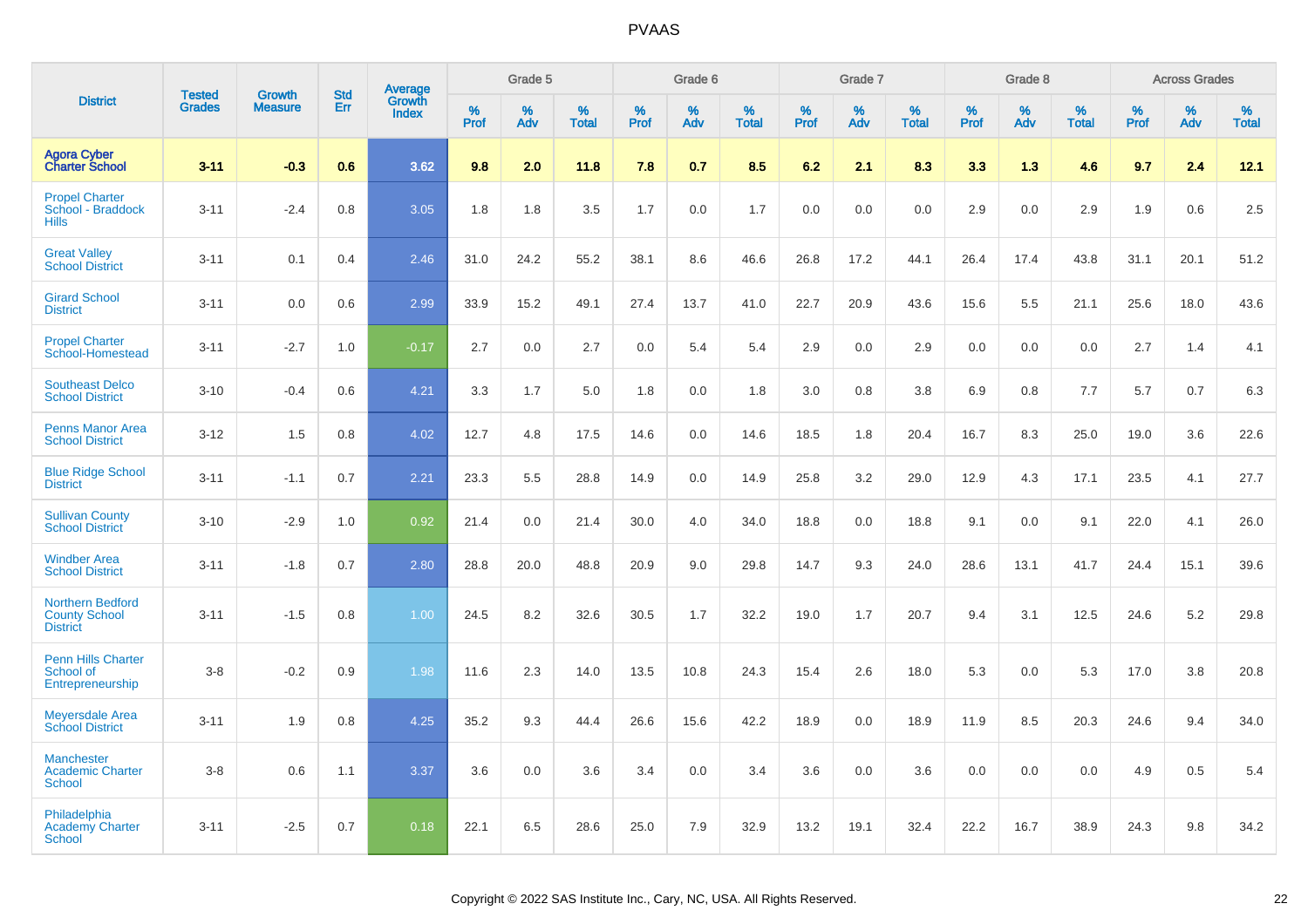|                                                                               | <b>Tested</b> | <b>Growth</b>  | <b>Std</b> |                            |                     | Grade 5  |                      |                     | Grade 6  |                      |              | Grade 7  |                      |                     | Grade 8  |                      |                     | <b>Across Grades</b> |                      |
|-------------------------------------------------------------------------------|---------------|----------------|------------|----------------------------|---------------------|----------|----------------------|---------------------|----------|----------------------|--------------|----------|----------------------|---------------------|----------|----------------------|---------------------|----------------------|----------------------|
| <b>District</b>                                                               | <b>Grades</b> | <b>Measure</b> | Err        | Average<br>Growth<br>Index | $\%$<br><b>Prof</b> | %<br>Adv | $\%$<br><b>Total</b> | $\%$<br><b>Prof</b> | %<br>Adv | $\%$<br><b>Total</b> | $\%$<br>Prof | %<br>Adv | $\%$<br><b>Total</b> | $\%$<br><b>Prof</b> | %<br>Adv | $\%$<br><b>Total</b> | $\%$<br><b>Prof</b> | $\%$<br>Adv          | $\%$<br><b>Total</b> |
| <b>Agora Cyber</b><br><b>Charter School</b>                                   | $3 - 11$      | $-0.3$         | 0.6        | 3.62                       | 9.8                 | 2.0      | 11.8                 | 7.8                 | 0.7      | 8.5                  | 6.2          | 2.1      | 8.3                  | 3.3                 | 1.3      | 4.6                  | 9.7                 | 2.4                  | 12.1                 |
| <b>Redbank Valley</b><br><b>School District</b>                               | $3 - 11$      | $-2.5$         | 0.7        | 1.94                       | 34.3                | 20.0     | 54.3                 | 12.7                | 0.0      | 12.7                 | 19.5         | 9.2      | 28.7                 | 9.5                 | 0.0      | 9.5                  | 21.8                | 10.1                 | 31.9                 |
| <b>Mckeesport Area</b><br><b>School District</b>                              | $3 - 12$      | $-0.2$         | 0.5        | 1.94                       | 8.9                 | 3.0      | 11.9                 | 3.9                 | 0.0      | 3.9                  | 1.0          | 0.0      | 1.0                  | 1.0                 | 0.0      | 1.0                  | 7.7                 | 2.1                  | 9.7                  |
| <b>State College Area</b><br><b>School District</b>                           | $3 - 11$      | 0.6            | 0.4        | 6.90                       | 29.6                | 33.7     | 63.3                 | 27.4                | 15.3     | 42.7                 | 28.9         | 16.3     | 45.2                 | 20.8                | 8.9      | 29.7                 | 29.0                | 27.0                 | 56.1                 |
| <b>Young Scholars of</b><br><b>Greater Allegheny</b><br><b>Charter School</b> | $3 - 8$       | $-1.4$         | 1.6        | 1.32                       | 10.0                | 0.0      | 10.0                 | 6.2                 | 0.0      | 6.2                  | 10.0         | 0.0      | 10.0                 |                     |          |                      | 6.6                 | 0.0                  | 6.6                  |
| <b>Freire Charter</b><br><b>School</b>                                        | $5 - 11$      | 1.2            | 0.6        | 3.54                       | 0.0                 | 0.0      | 0.0                  | 1.5                 | 0.0      | 1.5                  | 3.0          | 0.0      | 3.0                  | 7.6                 | 0.0      | 7.6                  | 3.3                 | 0.0                  | 3.3                  |
| <b>West Greene</b><br><b>School District</b>                                  | $3 - 11$      | $-1.6$         | 0.9        | 2.26                       | 20.5                | 7.7      | 28.2                 | 7.7                 | 7.7      | 15.4                 | 9.3          | 11.1     | 20.4                 | 11.8                | 0.0      | 11.8                 | 19.6                | 10.7                 | 30.2                 |
| <b>Reading School</b><br><b>District</b>                                      | $3 - 11$      | 0.0            | 0.4        | 4.14                       | 3.8                 | 1.2      | 5.0                  | 1.5                 | 0.2      | 1.8                  | 1.9          | 0.0      | 1.9                  | 1.5                 | 0.4      | 1.9                  | 3.6                 | 1.1                  | 4.7                  |
| <b>Wilkes-Barre Area</b><br><b>School District</b>                            | $3 - 11$      | $-0.9$         | 0.5        | 1.33                       | 8.1                 | 1.7      | 9.8                  | 10.1                | 4.4      | 14.5                 | $6.0\,$      | 1.8      | 7.8                  | 3.1                 | 1.3      | 4.4                  | 9.8                 | 3.0                  | 12.7                 |
| <b>Universal Institute</b><br><b>Charter School</b>                           | $3 - 8$       | $-2.3$         | 0.7        | 0.12                       | 1.5                 | 0.0      | 1.5                  | 1.3                 | 0.0      | 1.3                  | 0.0          | 0.0      | 0.0                  | 2.3                 | 0.0      | 2.3                  | 1.7                 | $0.2\,$              | 2.0                  |
| <b>Laboratory Charter</b><br><b>School</b>                                    | $3 - 8$       | $-0.7$         | 1.1        | 2.78                       | 3.2                 | 0.0      | 3.2                  | 2.3                 | 0.0      | 2.3                  | 6.4          | 0.0      | 6.4                  | 5.0                 | 0.0      | 5.0                  | 5.3                 | 0.0                  | 5.3                  |
| <b>South Side Area</b><br><b>School District</b>                              | $3 - 11$      | 1.2            | 0.8        | 4.65                       | 23.3                | 18.3     | 41.7                 | 17.7                | 0.0      | 17.7                 | 26.6         | 7.8      | 34.4                 | 12.7                | 2.8      | 15.5                 | 21.2                | 6.3                  | 27.6                 |
| <b>Shenango Area</b><br><b>School District</b>                                | $3 - 11$      | 0.1            | 0.7        | 4.17                       | 25.0                | 7.1      | 32.1                 | 40.4                | 8.8      | 49.1                 | 16.5         | 1.0      | 17.5                 | 14.4                | 1.1      | 15.6                 | 22.5                | 7.6                  | 30.1                 |
| <b>Panther Valley</b><br><b>School District</b>                               | $3 - 12$      | 0.8            | 0.6        | 5.00                       | 11.5                | 1.9      | 13.5                 | 10.2                | 1.7      | 11.9                 | 11.1         | 1.8      | 13.0                 | 4.7                 | 0.0      | 4.7                  | 12.1                | 1.6                  | 13.6                 |
| <b>Forest Hills School</b><br><b>District</b>                                 | $3 - 11$      | 0.8            | 0.5        | 4.44                       | 34.1                | 21.2     | 55.3                 | 20.8                | 3.3      | 24.2                 | 18.6         | 5.6      | 24.2                 | 10.6                | 3.2      | 13.8                 | 24.0                | 11.0                 | 35.1                 |
| Cheltenham<br><b>School District</b>                                          | $3 - 11$      | $-1.7$         | 0.6        | 1.03                       | 19.8                | 16.7     | 36.5                 | 21.7                | 4.7      | 26.4                 | 26.7         | 11.0     | 37.7                 | 12.1                | 3.3      | 15.4                 | 23.0                | 11.2                 | 34.2                 |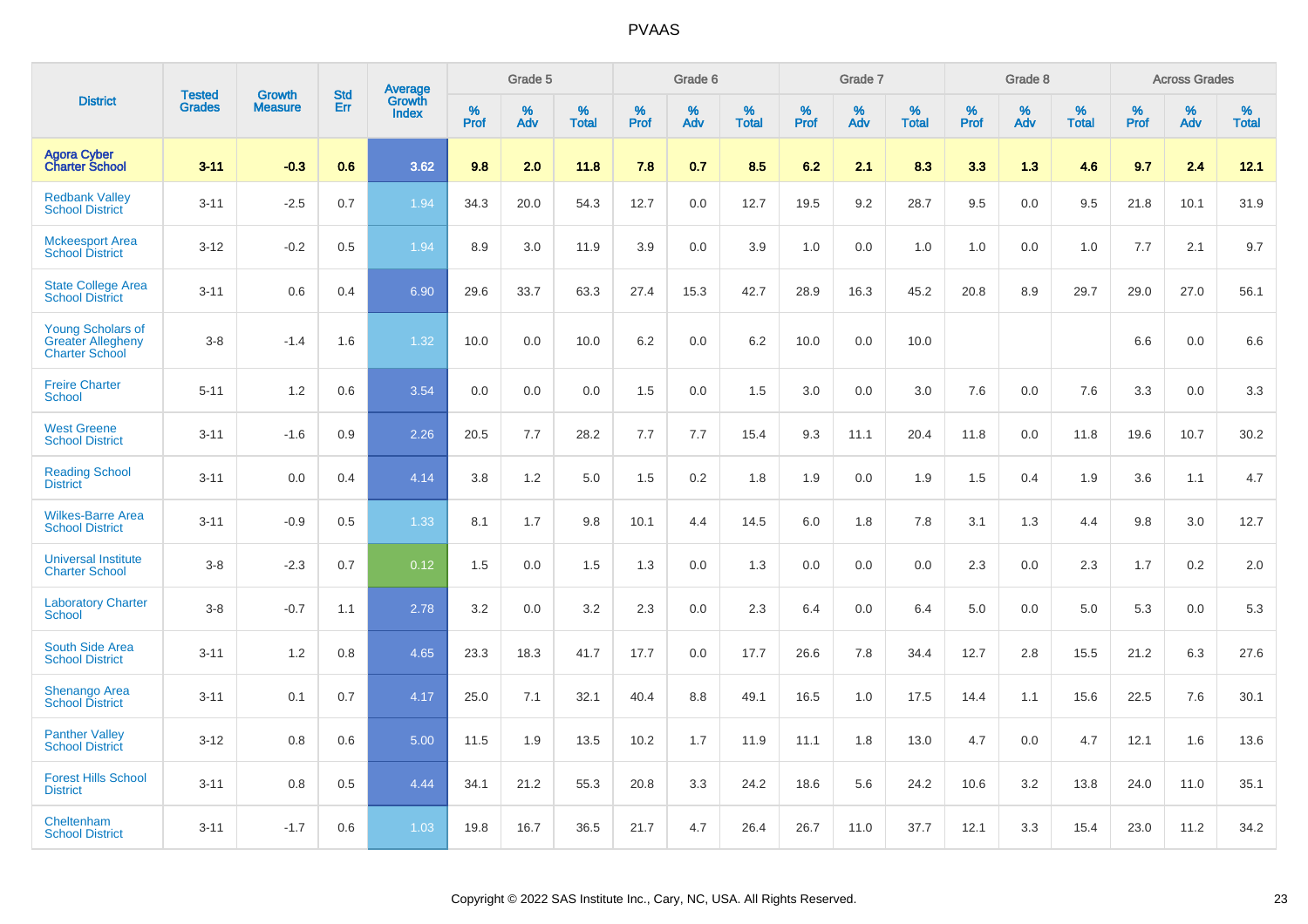|                                                                                   |                                |                                 | <b>Std</b> | Average                |              | Grade 5  |                   |           | Grade 6  |                   |              | Grade 7  |                   |              | Grade 8  |                   |              | <b>Across Grades</b> |                   |
|-----------------------------------------------------------------------------------|--------------------------------|---------------------------------|------------|------------------------|--------------|----------|-------------------|-----------|----------|-------------------|--------------|----------|-------------------|--------------|----------|-------------------|--------------|----------------------|-------------------|
| <b>District</b>                                                                   | <b>Tested</b><br><b>Grades</b> | <b>Growth</b><br><b>Measure</b> | Err        | Growth<br><b>Index</b> | $\%$<br>Prof | %<br>Adv | %<br><b>Total</b> | %<br>Prof | %<br>Adv | %<br><b>Total</b> | $\%$<br>Prof | %<br>Adv | %<br><b>Total</b> | $\%$<br>Prof | %<br>Adv | %<br><b>Total</b> | $\%$<br>Prof | %<br>Adv             | %<br><b>Total</b> |
| <b>Agora Cyber</b><br><b>Charter School</b>                                       | $3 - 11$                       | $-0.3$                          | 0.6        | 3.62                   | 9.8          | 2.0      | 11.8              | 7.8       | 0.7      | 8.5               | 6.2          | 2.1      | 8.3               | 3.3          | 1.3      | 4.6               | 9.7          | 2.4                  | 12.1              |
| <b>Blue Mountain</b><br><b>School District</b>                                    | $3 - 10$                       | 0.1                             | 0.5        | 3.24                   | 33.3         | 19.2     | 52.6              | 24.3      | 0.6      | 24.8              | 16.3         | 10.1     | 26.4              | 20.3         | 6.1      | 26.4              | 27.5         | 11.1                 | 38.6              |
| <b>Titusville Area</b><br><b>School District</b>                                  | $3 - 11$                       | $-1.7$                          | 0.5        | 0.12                   | 28.5         | 13.8     | 42.3              | 18.9      | 4.2      | 23.1              | 18.0         | 3.9      | 21.9              | 8.0          | 3.6      | 11.6              | 21.8         | 10.0                 | 31.8              |
| <b>Agora Cyber</b><br><b>Charter School</b>                                       | $3 - 11$                       | $-0.3$                          | 0.6        | 3.62                   | 9.8          | 2.0      | 11.8              | 7.8       | 0.7      | 8.5               | 6.2          | 2.1      | 8.3               | 3.3          | 1.3      | 4.6               | 9.7          | 2.4                  | 12.1              |
| <b>Sharon City School</b><br><b>District</b>                                      | $3 - 11$                       | $-0.3$                          | 0.5        | 1.32                   | 14.1         | 2.1      | 16.2              | 13.9      | 4.1      | 18.0              | 6.0          | 1.7      | 7.8               | 5.9          | 1.5      | 7.4               | 12.0         | 2.8                  | 14.8              |
| <b>Indiana Area</b><br><b>School District</b>                                     | $3 - 11$                       | 1.8                             | 0.4        | 7.21                   | 29.3         | 17.7     | 47.0              | 23.9      | 11.7     | 35.5              | 36.0         | 10.3     | 46.3              | 23.2         | 14.2     | 37.4              | 30.1         | 15.1                 | 45.2              |
| Susquehanna<br><b>Community School</b><br><b>District</b>                         | $3 - 11$                       | $-2.8$                          | 0.9        | $-1.20$                | 19.6         | 9.8      | 29.4              | 15.5      | 1.7      | 17.2              | 13.3         | 11.1     | 24.4              | 2.0          | 2.0      | 4.1               | 19.6         | 6.3                  | 25.9              |
| Palmyra Area<br><b>School District</b>                                            | $3 - 11$                       | 0.0                             | 0.4        | 5.60                   | 36.2         | 17.5     | 53.8              | 27.2      | 8.3      | 35.4              | 25.5         | 12.2     | 37.6              | 29.8         | 12.2     | 42.0              | 31.5         | 15.7                 | 47.2              |
| <b>Manheim Central</b><br><b>School District</b>                                  | $3 - 11$                       | 2.8                             | 0.4        | 9.93                   | 25.4         | 7.6      | 33.0              | 23.6      | 5.8      | 29.3              | 15.0         | 5.2      | 20.2              | 20.9         | 6.2      | 27.1              | 22.8         | 9.4                  | 32.2              |
| <b>Highlands School</b><br><b>District</b>                                        | $3 - 11$                       | 0.4                             | 0.5        | 2.41                   | 20.4         | 4.6      | 25.0              | 16.6      | 1.4      | 17.9              | 28.5         | 4.9      | 33.3              | 13.2         | 8.6      | 21.8              | 20.4         | 5.9                  | 26.3              |
| <b>Howard Gardner</b><br><b>Multiple</b><br>Intelligence<br><b>Charter School</b> | $3-8$                          | $-3.7$                          | 1.1        | $-1.27$                | 16.7         | 6.7      | 23.3              | 9.4       | 0.0      | 9.4               | 9.1          | 0.0      | 9.1               | 7.4          | 11.1     | 18.5              | 14.7         | 3.5                  | 18.2              |
| <b>Inquiry Charter</b><br>School                                                  | $3-5$                          | $-6.8$                          | 2.1        | $-3.27$                | 8.8          | 2.9      | 11.8              |           |          |                   |              |          |                   |              |          |                   | 11.1         | 2.8                  | 13.9              |
| <b>Purchase Line</b><br><b>School District</b>                                    | $3 - 12$                       | 1.0                             | 0.8        | 4.29                   | 28.8         | 7.7      | 36.5              | 6.1       | 3.0      | 9.1               | 7.5          | 3.0      | 10.4              | 5.3          | 0.0      | 5.3               | 16.1         | 3.3                  | 19.4              |
| <b>Haverford</b><br><b>Township School</b><br><b>District</b>                     | $3 - 11$                       | $-0.7$                          | 0.3        | $-0.06$                | 30.7         | 27.3     | 58.0              | 26.4      | 15.0     | 41.4              | 28.5         | 12.8     | 41.3              | 33.9         | 15.2     | 49.1              | 31.6         | 23.1                 | 54.7              |
| <b>Easton Area</b><br><b>School District</b>                                      | $3 - 12$                       | $-1.1$                          | 0.3        | $-0.56$                | 22.4         | 5.9      | 28.3              | 14.6      | 3.3      | 17.9              | 11.0         | 6.9      | 18.0              | 10.3         | 2.2      | 12.4              | 18.5         | 8.4                  | 26.9              |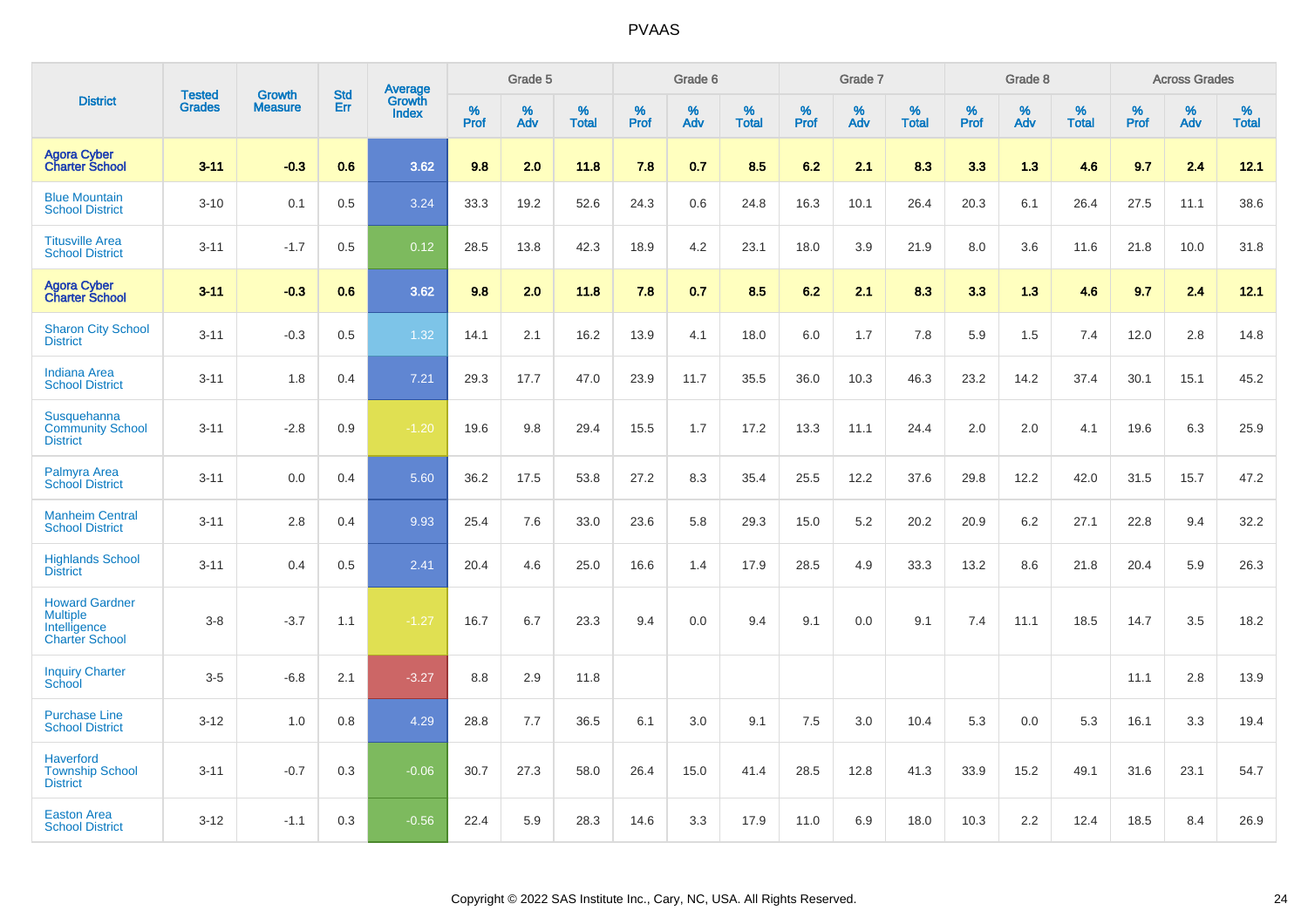|                                                                   |                                |                                 |                   |                                   |                     | Grade 5  |                   |                  | Grade 6  |                   |                  | Grade 7  |                   |           | Grade 8  |                   |              | <b>Across Grades</b> |                   |
|-------------------------------------------------------------------|--------------------------------|---------------------------------|-------------------|-----------------------------------|---------------------|----------|-------------------|------------------|----------|-------------------|------------------|----------|-------------------|-----------|----------|-------------------|--------------|----------------------|-------------------|
| <b>District</b>                                                   | <b>Tested</b><br><b>Grades</b> | <b>Growth</b><br><b>Measure</b> | <b>Std</b><br>Err | <b>Average</b><br>Growth<br>Index | $\%$<br><b>Prof</b> | %<br>Adv | %<br><b>Total</b> | %<br><b>Prof</b> | %<br>Adv | %<br><b>Total</b> | %<br><b>Prof</b> | %<br>Adv | %<br><b>Total</b> | %<br>Prof | %<br>Adv | %<br><b>Total</b> | $\%$<br>Prof | %<br>Adv             | %<br><b>Total</b> |
| <b>Agora Cyber</b><br><b>Charter School</b>                       | $3 - 11$                       | $-0.3$                          | 0.6               | 3.62                              | 9.8                 | 2.0      | 11.8              | 7.8              | 0.7      | 8.5               | 6.2              | 2.1      | 8.3               | 3.3       | 1.3      | 4.6               | 9.7          | 2.4                  | 12.1              |
| <b>Mastery Charter</b><br>School - Harrity<br>Campus              | $3-8$                          | $-0.7$                          | 1.1               | 2.42                              | 4.6                 | 4.6      | 9.1               | 2.3              | 0.0      | 2.3               | 0.0              | 0.0      | 0.0               | 3.1       | 0.0      | 3.1               | 5.5          | 1.0                  | 6.5               |
| Salisbury-Elk Lick<br><b>School District</b>                      | $3 - 11$                       | $-4.2$                          | 1.3               | 0.13                              | 29.2                | 12.5     | 41.7              | 37.5             | 0.0      | 37.5              | 15.8             | 0.0      | 15.8              | 14.3      | 4.8      | 19.0              | 28.9         | 5.8                  | 34.7              |
| <b>Albert Gallatin</b><br><b>Area School</b><br><b>District</b>   | $3 - 11$                       | $-1.4$                          | 0.5               | 0.97                              | 19.0                | 10.2     | 29.3              | 18.6             | 1.6      | 20.2              | 12.8             | 2.8      | 15.6              | 14.8      | 2.0      | 16.8              | 17.4         | 4.9                  | 22.3              |
| <b>Carbondale Area</b><br><b>School District</b>                  | $3 - 10$                       | 1.1                             | 0.6               | 5.95                              | 10.3                | 1.2      | 11.5              | 4.2              | 0.0      | 4.2               | 4.8              | 3.6      | 8.4               | 13.9      | 0.0      | 13.9              | 9.4          | 0.8                  | 10.1              |
| <b>Fannett-Metal</b><br><b>School District</b>                    | $3 - 11$                       | $-2.4$                          | 1.0               | 2.68                              | 17.2                | 6.9      | 24.1              | 10.3             | 0.0      | 10.3              | 9.4              | 0.0      | 9.4               | 8.9       | 2.2      | 11.1              | 15.5         | 5.8                  | 21.3              |
| <b>Freedom Area</b><br><b>School District</b>                     | $3 - 11$                       | $-0.8$                          | 0.7               | 1.59                              | 13.6                | 3.7      | 17.3              | 21.4             | 2.4      | 23.8              | 18.6             | 2.9      | 21.6              | 10.7      | 1.3      | 12.0              | 17.8         | 3.7                  | 21.6              |
| <b>Richard Allen</b><br>Preparatory<br><b>Charter School</b>      | $5-8$                          | 0.8                             | 0.7               | 3.33                              | 0.0                 | 0.0      | 0.0               | 1.0              | 0.0      | 1.0               | 1.8              | 0.9      | 2.7               | 0.9       | 0.0      | 0.9               | 1.1          | 0.3                  | 1.4               |
| <b>Troy Area School</b><br><b>District</b>                        | $3 - 10$                       | $-1.8$                          | 0.6               | 0.45                              | 11.1                | 4.0      | 15.2              | 4.0              | 4.0      | 8.0               | 14.1             | 0.0      | 14.1              | 6.8       | 0.8      | 7.7               | 11.9         | 2.1                  | 14.0              |
| <b>North Schuylkill</b><br><b>School District</b>                 | $3 - 11$                       | 0.5                             | 0.5               | 4.31                              | 8.2                 | 3.0      | 11.2              | 4.8              | 0.8      | 5.6               | 5.8              | 3.9      | 9.7               | 11.8      | 6.7      | 18.5              | 12.1         | 4.1                  | 16.1              |
| <b>Middletown Area</b><br><b>School District</b>                  | $3 - 11$                       | $-1.6$                          | 0.5               | 0.08                              | 19.5                | 5.0      | 24.5              | 6.1              | 0.8      | 6.9               | 16.1             | 9.8      | 25.9              | 11.8      | 2.0      | 13.7              | 18.4         | 7.5                  | 25.9              |
| <b>Selinsgrove Area</b><br><b>School District</b>                 | $3 - 12$                       | 4.7                             | 0.5               | 11.20                             | 26.0                | 6.1      | 32.0              | 32.0             | 17.0     | 49.0              | 26.4             | 18.7     | 45.2              | 25.6      | 10.5     | 36.1              | 25.8         | 14.6                 | 40.4              |
| <b>Greater Nanticoke</b><br><b>Area School</b><br><b>District</b> | $3 - 12$                       | $-0.5$                          | 0.6               | 4.36                              | 13.6                | 2.7      | 16.4              | 2.6              | 0.0      | 2.6               | 3.6              | 0.0      | 3.6               | 4.2       | 1.7      | 5.9               | 7.6          | 2.0                  | 9.6               |
| Portage Area<br><b>School District</b>                            | $3 - 10$                       | 0.3                             | 0.8               | 2.06                              | 28.6                | 7.1      | 35.7              | 30.0             | 10.0     | 40.0              | 25.4             | 9.5      | 34.9              | 17.0      | 7.6      | 24.5              | 29.8         | 12.9                 | 42.6              |
| <b>Mount Carmel</b><br><b>Area School</b><br><b>District</b>      | $3 - 11$                       | 0.2                             | 0.6               | 3.89                              | 10.8                | 2.7      | 13.5              | 12.5             | 7.1      | 19.6              | 13.6             | 3.6      | 17.3              | 8.8       | 2.6      | 11.5              | 12.2         | 4.5                  | 16.7              |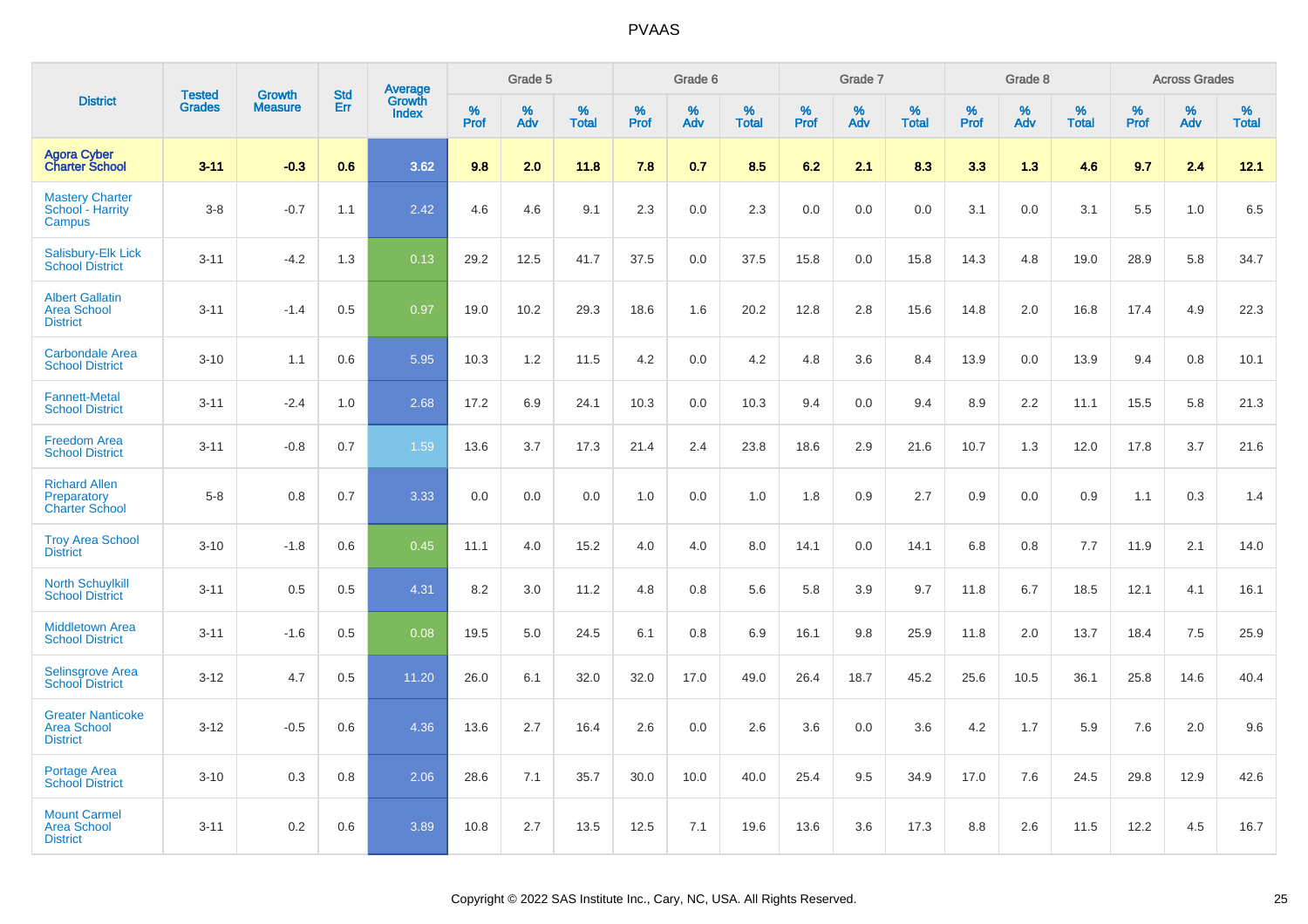|                                                                                            | <b>Tested</b> | <b>Growth</b>    | <b>Std</b> | Average                |                     | Grade 5  |                   |                     | Grade 6  |                   |              | Grade 7  |                   |                     | Grade 8  |                   |                     | <b>Across Grades</b> |                   |
|--------------------------------------------------------------------------------------------|---------------|------------------|------------|------------------------|---------------------|----------|-------------------|---------------------|----------|-------------------|--------------|----------|-------------------|---------------------|----------|-------------------|---------------------|----------------------|-------------------|
| <b>District</b>                                                                            | <b>Grades</b> | <b>Measure</b>   | <b>Err</b> | Growth<br><b>Index</b> | $\%$<br><b>Prof</b> | %<br>Adv | %<br><b>Total</b> | $\%$<br><b>Prof</b> | %<br>Adv | %<br><b>Total</b> | $\%$<br>Prof | %<br>Adv | %<br><b>Total</b> | $\%$<br><b>Prof</b> | %<br>Adv | %<br><b>Total</b> | $\%$<br><b>Prof</b> | %<br>Adv             | %<br><b>Total</b> |
| <b>Agora Cyber</b><br><b>Charter School</b>                                                | $3 - 11$      | $-0.3$           | 0.6        | 3.62                   | 9.8                 | 2.0      | 11.8              | 7.8                 | 0.7      | 8.5               | 6.2          | 2.1      | 8.3               | 3.3                 | 1.3      | 4.6               | 9.7                 | 2.4                  | 12.1              |
| <b>Lebanon School</b><br><b>District</b>                                                   | $3 - 11$      | 0.1              | 0.3        | 4.53                   | 10.8                | 2.5      | 13.2              | 5.4                 | 1.6      | 7.0               | 3.4          | 0.6      | 4.1               | 4.5                 | 0.8      | 5.4               | 7.2                 | 1.6                  | 8.8               |
| <b>Mastery Charter</b><br>School - Hardy<br><b>Williams</b>                                | $3 - 11$      | $-0.1$           | $1.2$      | 1.30                   | 4.9                 | 0.0      | 4.9               | 11.4                | 2.9      | 14.3              | 5.6          | 0.0      | 5.6               |                     |          |                   | 6.9                 | 0.6                  | 7.5               |
| <b>Cameron County</b><br><b>School District</b>                                            | $3 - 12$      | 1.0              | 1.0        | 4.16                   | 48.4                | 0.0      | 48.4              | 29.0                | 2.6      | 31.6              | 7.3          | 2.4      | 9.8               | 13.5                | $0.0\,$  | 13.5              | 30.3                | 6.8                  | 37.2              |
| Johnsonburg Area<br><b>School District</b>                                                 | $3 - 11$      | $2.2\phantom{0}$ | 1.0        | 5.07                   | 17.5                | 7.5      | 25.0              | 21.2                | 12.1     | 33.3              | 18.6         | 7.0      | 25.6              | 15.6                | 2.2      | 17.8              | 25.5                | 10.2                 | 35.7              |
| <b>Marion Center</b><br><b>Area School</b><br><b>District</b>                              | $3 - 10$      | 0.9              | 0.7        | 5.76                   | 24.4                | 7.7      | 32.0              | 37.2                | 11.8     | 49.0              | 19.0         | 10.7     | 29.8              | 22.6                | 8.6      | 31.2              | 27.9                | 10.6                 | 38.4              |
| The Philadelphia<br><b>Charter School for</b><br><b>Arts and Sciences</b><br>at HR Edmunds | $3 - 8$       | 1.7              | 0.6        | 4.09                   | 6.4                 | 0.0      | 6.4               | 0.0                 | 0.0      | 0.0               | 2.1          | 0.0      | 2.1               | 2.2                 | 0.0      | 2.2               | 2.1                 | 0.2                  | 2.3               |
| <b>Montgomery Area</b><br><b>School District</b>                                           | $3 - 11$      | 0.8              | 0.8        | 4.18                   | 25.7                | 10.8     | 36.5              | 29.0                | 30.6     | 59.7              | 33.3         | 6.9      | 40.3              | 17.2                | 1.7      | 19.0              | 28.4                | 13.2                 | 41.6              |
| <b>Camp Hill School</b><br><b>District</b>                                                 | $3 - 12$      | $-2.0$           | 0.7        | $-0.33$                | 40.7                | 27.2     | 67.9              | 24.0                | 4.0      | 28.0              | 17.6         | 9.9      | 27.5              | 22.0                | 3.7      | 25.7              | 30.7                | 15.4                 | 46.1              |
| <b>Antietam School</b><br><b>District</b>                                                  | $3 - 10$      | $-2.5$           | 0.8        | $-0.25$                | 9.4                 | 1.6      | 10.9              | 10.0                | 3.3      | 13.3              | 5.6          | 0.0      | 5.6               | 5.8                 | 0.0      | 5.8               | 8.3                 | 1.2                  | 9.5               |
| <b>Franklin Area</b><br><b>School District</b>                                             | $3 - 11$      | 0.9              | 0.5        | 5.84                   | 22.0                | 7.1      | 29.1              | 25.8                | 3.1      | 28.9              | 10.1         | 4.2      | 14.3              | 8.2                 | 0.7      | 8.9               | 19.0                | 4.3                  | 23.2              |
| South Williamsport<br><b>Area School</b><br><b>District</b>                                | $3 - 10$      | $-0.6$           | 0.6        | 3.18                   | 20.4                | 1.1      | 21.5              | 25.8                | 4.5      | 30.3              | 15.5         | 2.4      | 17.9              | 15.1                | 0.0      | 15.1              | 20.2                | 2.8                  | 23.0              |
| <b>Deep Roots</b><br><b>Charter School</b>                                                 | $3-6$         | $-0.9$           | 1.3        | 2.28                   | 0.0                 | 0.0      | 0.0               | 0.0                 | 0.0      | 0.0               |              |          |                   |                     |          |                   | 1.3                 | 0.0                  | 1.3               |
| <b>Ellwood City Area</b><br><b>School District</b>                                         | $3 - 11$      | $-1.7$           | 0.6        | 1.08                   | 20.6                | 7.8      | 28.4              | 19.0                | 2.6      | 21.6              | 21.7         | 2.5      | 24.2              | 5.5                 | 2.8      | 8.3               | 17.5                | 4.7                  | 22.2              |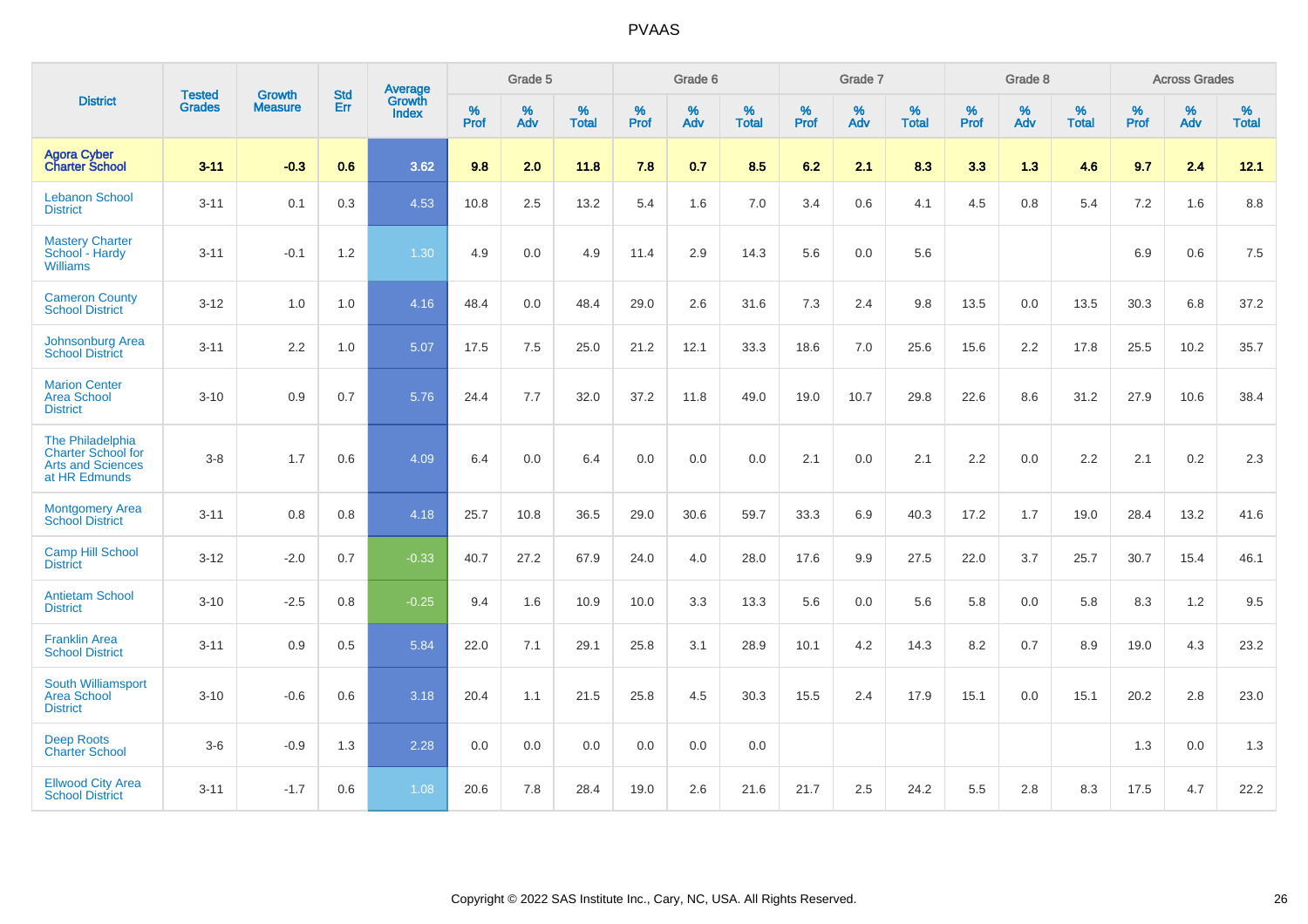|                                                                 |                                |                                 | <b>Std</b> | Average                |                     | Grade 5  |                   |                  | Grade 6  |                   |              | Grade 7  |                   |              | Grade 8  |                   |                     | <b>Across Grades</b> |                   |
|-----------------------------------------------------------------|--------------------------------|---------------------------------|------------|------------------------|---------------------|----------|-------------------|------------------|----------|-------------------|--------------|----------|-------------------|--------------|----------|-------------------|---------------------|----------------------|-------------------|
| <b>District</b>                                                 | <b>Tested</b><br><b>Grades</b> | <b>Growth</b><br><b>Measure</b> | Err        | Growth<br><b>Index</b> | $\%$<br><b>Prof</b> | %<br>Adv | %<br><b>Total</b> | %<br><b>Prof</b> | %<br>Adv | %<br><b>Total</b> | $\%$<br>Prof | %<br>Adv | %<br><b>Total</b> | $\%$<br>Prof | %<br>Adv | %<br><b>Total</b> | $\%$<br><b>Prof</b> | $\%$<br>Adv          | %<br><b>Total</b> |
| <b>Agora Cyber</b><br><b>Charter School</b>                     | $3 - 11$                       | $-0.3$                          | 0.6        | 3.62                   | 9.8                 | 2.0      | 11.8              | 7.8              | 0.7      | 8.5               | 6.2          | 2.1      | 8.3               | 3.3          | 1.3      | 4.6               | 9.7                 | 2.4                  | 12.1              |
| <b>West Middlesex</b><br><b>Area School</b><br><b>District</b>  | $3 - 10$                       | 0.9                             | 0.9        | 4.10                   | 21.7                | 21.7     | 43.5              | 39.3             | 4.9      | 44.3              | 30.0         | 2.0      | 32.0              | 7.1          | 0.0      | 7.1               | 30.3                | 7.4                  | 37.7              |
| <b>Gillingham Charter</b><br>School                             | $3 - 11$                       | $-5.9$                          | 2.0        | $-1.16$                | 9.1                 | 0.0      | 9.1               | 0.0              | 0.0      | 0.0               |              |          |                   | 0.0          | 0.0      | 0.0               | 4.4                 | 1.4                  | 5.8               |
| <b>Ferndale Area</b><br><b>School District</b>                  | $3 - 10$                       | $-0.9$                          | 0.9        | 1.11                   | 27.3                | 0.0      | 27.3              | 19.5             | 7.3      | 26.8              | 31.6         | 2.6      | 34.2              | 11.1         | 8.9      | 20.0              | 21.3                | 7.9                  | 29.1              |
| <b>Mastery Charter</b><br>School - Pickett<br>Campus            | $6 - 10$                       | 1.2                             | 1.1        | 2.33                   |                     |          |                   | 0.0              | 0.0      | 0.0               | 0.0          | 0.0      | 0.0               | 2.8          | 0.0      | 2.8               | 0.9                 | 0.0                  | 0.9               |
| <b>Big Spring School</b><br><b>District</b>                     | $3 - 11$                       | $-1.2$                          | 0.5        | 0.68                   | 26.7                | 13.0     | 39.7              | 22.0             | 3.8      | 25.8              | 20.9         | 6.7      | 27.6              | 10.9         | 3.3      | 14.1              | 24.6                | 10.4                 | 35.0              |
| <b>Elk Lake School</b><br><b>District</b>                       | $3 - 11$                       | 1.9                             | 0.7        | 7.96                   | 17.5                | 3.8      | 21.2              | 35.8             | 12.6     | 48.4              | 11.4         | 3.4      | 14.8              | 8.5          | 4.9      | 13.4              | 21.4                | 7.2                  | 28.5              |
| <b>Forest City</b><br><b>Regional School</b><br><b>District</b> | $3 - 12$                       | 1.5                             | 0.9        | 4.76                   | 22.2                | 11.1     | 33.3              | 14.3             | 2.0      | 16.3              | 18.9         | 10.8     | 29.7              | 31.9         | 10.6     | 42.6              | 22.1                | 10.7                 | 32.8              |
| <b>Hamburg Area</b><br><b>School District</b>                   | $3 - 11$                       | $-0.0$                          | 0.5        | 1.79                   | 29.1                | 6.4      | 35.5              | 28.4             | 2.4      | 30.7              | 10.1         | 3.8      | 13.8              | 9.9          | 2.1      | 12.1              | 20.9                | 6.6                  | 27.5              |
| <b>United School</b><br><b>District</b>                         | $3 - 11$                       | 0.3                             | 0.8        | 3.96                   | 27.0                | 1.6      | 28.6              | 31.8             | 12.7     | 44.4              | 29.2         | 10.8     | 40.0              | 20.9         | 9.0      | 29.8              | 28.1                | 9.4                  | 37.5              |
| <b>Valley Grove</b><br><b>School District</b>                   | $3 - 10$                       | $-2.4$                          | 0.8        | $-1.21$                | 35.4                | 8.3      | 43.8              | 27.6             | 1.7      | 29.3              | 18.5         | 5.6      | 24.1              | 14.3         | 1.8      | 16.1              | 25.5                | 6.8                  | 32.2              |
| <b>Hanover Area</b><br><b>School District</b>                   | $3 - 11$                       | $-2.5$                          | 0.9        | $-0.79$                | 3.4                 | 3.4      | 6.8               | 10.0             | 4.0      | 14.0              | 5.3          | 1.8      | 7.0               | 0.0          | 0.0      | 0.0               | 7.4                 | 1.9                  | 9.3               |
| <b>Gettysburg Area</b><br><b>School District</b>                | $3 - 11$                       | 1.3                             | 0.4        | 5.96                   | 36.4                | 17.3     | 53.7              | 22.0             | 12.0     | 34.0              | 15.9         | 5.7      | 21.6              | 21.4         | 7.3      | 28.6              | 25.4                | 14.7                 | 40.1              |
| <b>Folk Arts-Cultural</b><br><b>Treasures Charter</b><br>School | $3 - 7$                        | $-1.8$                          | 1.0        | 1.12                   | 22.7                | 6.8      | 29.6              | 28.9             | 4.4      | 33.3              | 20.4         | 2.3      | 22.7              |              |          |                   | 28.1                | 6.2                  | 34.4              |
| <b>Sayre Area School</b><br><b>District</b>                     | $3 - 11$                       | 1.9                             | 0.7        | 6.31                   | 21.3                | 6.6      | 27.9              | 36.2             | 5.0      | 41.2              | 21.4         | 3.6      | 25.0              | 13.4         | 0.0      | 13.4              | 25.9                | 6.1                  | 32.0              |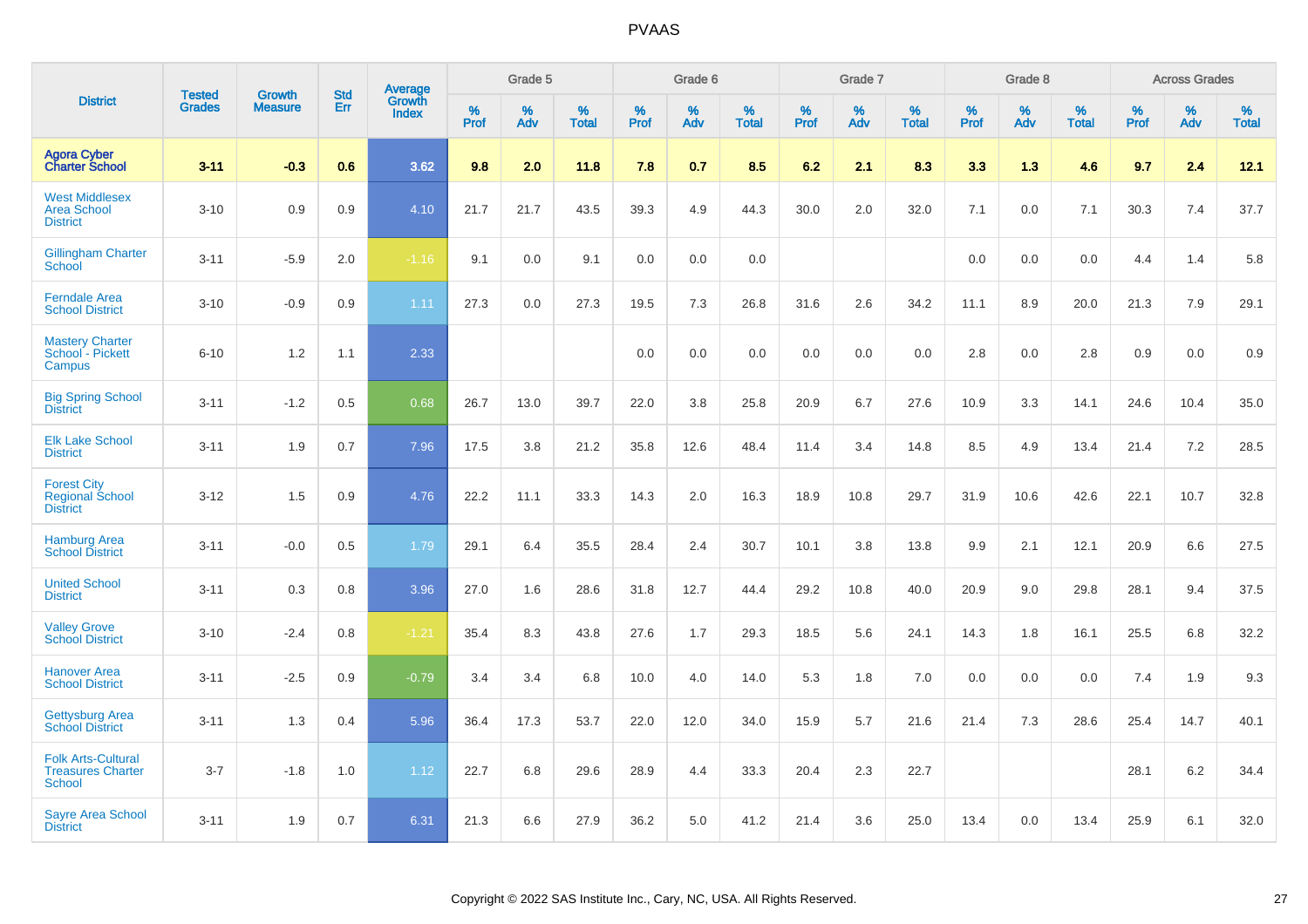|                                                                              |                                |                                 | <b>Std</b> | Average                       |           | Grade 5  |                   |           | Grade 6  |                   |           | Grade 7  |                   |           | Grade 8  |                   |           | <b>Across Grades</b> |                   |
|------------------------------------------------------------------------------|--------------------------------|---------------------------------|------------|-------------------------------|-----------|----------|-------------------|-----------|----------|-------------------|-----------|----------|-------------------|-----------|----------|-------------------|-----------|----------------------|-------------------|
| <b>District</b>                                                              | <b>Tested</b><br><b>Grades</b> | <b>Growth</b><br><b>Measure</b> | Err        | <b>Growth</b><br><b>Index</b> | %<br>Prof | %<br>Adv | %<br><b>Total</b> | %<br>Prof | %<br>Adv | %<br><b>Total</b> | %<br>Prof | %<br>Adv | %<br><b>Total</b> | %<br>Prof | %<br>Adv | %<br><b>Total</b> | %<br>Prof | %<br>Adv             | %<br><b>Total</b> |
| <b>Agora Cyber</b><br><b>Charter School</b>                                  | $3 - 11$                       | $-0.3$                          | 0.6        | 3.62                          | 9.8       | 2.0      | 11.8              | 7.8       | 0.7      | 8.5               | 6.2       | 2.1      | 8.3               | 3.3       | 1.3      | 4.6               | 9.7       | 2.4                  | 12.1              |
| <b>Harmony Area</b><br><b>School District</b>                                | $3 - 10$                       | 0.9                             | 1.7        | 2.79                          | 31.2      | 6.2      | 37.5              | 41.7      | 4.2      | 45.8              | 0.0       | 0.0      | 0.0               |           |          |                   | 27.4      | 7.4                  | 34.7              |
| <b>Laurel School</b><br><b>District</b>                                      | $3 - 11$                       | $-0.4$                          | 0.7        | 1.59                          | 25.7      | 5.4      | 31.1              | 23.9      | 12.7     | 36.6              | 29.5      | 5.1      | 34.6              | 18.8      | 8.7      | 27.5              | 28.6      | 13.6                 | 42.2              |
| <b>Old Forge School</b><br><b>District</b>                                   | $3 - 12$                       | $-2.1$                          | 0.8        | 0.34                          | 11.8      | 2.9      | 14.7              | 11.3      | 0.0      | 11.3              | 19.0      | 4.8      | 23.8              | 5.9       | 0.0      | 5.9               | 14.0      | 2.9                  | 16.9              |
| <b>Universal Alcorn</b><br><b>Charter School</b>                             | $3 - 8$                        | $-0.7$                          | 0.8        | 0.93                          | 7.7       | 1.9      | 9.6               | 3.9       | 0.0      | 3.9               | 8.8       | 0.0      | 8.8               | 5.1       | 0.0      | 5.1               | 6.4       | 1.7                  | 8.1               |
| <b>Reach Cyber</b><br><b>Charter School</b>                                  | $3 - 11$                       | $-2.4$                          | 0.9        | $-0.45$                       | 19.4      | 9.7      | 29.0              | 9.1       | 0.0      | 9.1               | 17.0      | 3.8      | 20.8              | 17.5      | 5.3      | 22.8              | 21.3      | 4.7                  | 26.0              |
| <b>Cocalico School</b><br><b>District</b>                                    | $3 - 11$                       | 2.0                             | 0.4        | 5.70                          | 27.4      | 17.4     | 44.8              | 25.2      | 17.5     | 42.7              | 27.3      | 4.0      | 31.3              | 22.2      | $6.2\,$  | 28.4              | 28.3      | 12.1                 | 40.4              |
| <b>Waynesboro Area</b><br><b>School District</b>                             | $3 - 12$                       | $-0.5$                          | 0.4        | 2.30                          | 25.0      | 9.2      | 34.2              | 20.4      | 10.5     | 31.0              | 19.2      | 6.0      | 25.2              | 20.1      | 4.8      | 24.8              | 22.3      | 9.3                  | 31.6              |
| <b>Spring Cove</b><br><b>School District</b>                                 | $3 - 11$                       | 0.9                             | 0.5        | 5.97                          | 18.5      | 8.4      | 26.9              | 15.1      | 4.8      | 19.8              | 11.0      | 3.9      | 15.0              | 12.7      | 4.0      | 16.7              | 20.0      | 7.4                  | 27.4              |
| <b>Young Scholars Of</b><br>Western<br>Pennsylvania<br><b>Charter School</b> | $3 - 8$                        | $-0.4$                          | 1.1        | 1.25                          | 6.7       | 6.7      | 13.3              | 5.9       | 5.9      | 11.8              | 20.7      | 3.4      | 24.1              | 8.7       | 0.0      | 8.7               | 12.3      | 4.8                  | 17.1              |
| <b>Keystone School</b><br><b>District</b>                                    | $3 - 11$                       | $-1.0$                          | 0.8        | 1.11                          | 28.4      | 19.4     | 47.8              | 32.1      | 1.9      | 34.0              | 12.3      | 1.4      | 13.7              | 6.4       | 0.0      | 6.4               | 24.1      | 7.6                  | 31.6              |
| <b>New Castle Area</b><br><b>School District</b>                             | $3 - 12$                       | $-0.5$                          | 0.4        | 2.63                          | 4.3       | 0.5      | 4.8               | 3.3       | 1.9      | 5.2               | 7.7       | 1.4      | 9.1               | 3.3       | 0.9      | 4.2               | 4.4       | 1.1                  | 5.5               |
| <b>Vision Academy</b><br>Charter School                                      | $3 - 8$                        | 1.7                             | 1.1        | 3.72                          | 11.1      | 0.0      | 11.1              | 0.0       | 0.0      | 0.0               | 2.9       | 2.9      | 5.9               | 9.5       | 4.8      | 14.3              | 6.4       | 1.6                  | 8.0               |
| <b>Lower Moreland</b><br><b>Township School</b><br><b>District</b>           | $3 - 11$                       | 2.2                             | 0.5        | 4.65                          | 27.3      | 27.3     | 54.6              | 38.8      | 19.4     | 58.2              | 30.7      | 17.2     | 47.8              | 25.1      | 15.0     | 40.1              | 32.4      | 17.7                 | 50.0              |
| <b>Fairfield Area</b><br><b>School District</b>                              | $3 - 11$                       | $-1.2$                          | 0.8        | 1.99                          | 32.3      | 1.6      | 33.9              | 19.7      | 1.6      | 21.3              | 18.5      | 0.0      | 18.5              | 16.7      | 3.7      | 20.4              | 25.3      | 6.7                  | 32.0              |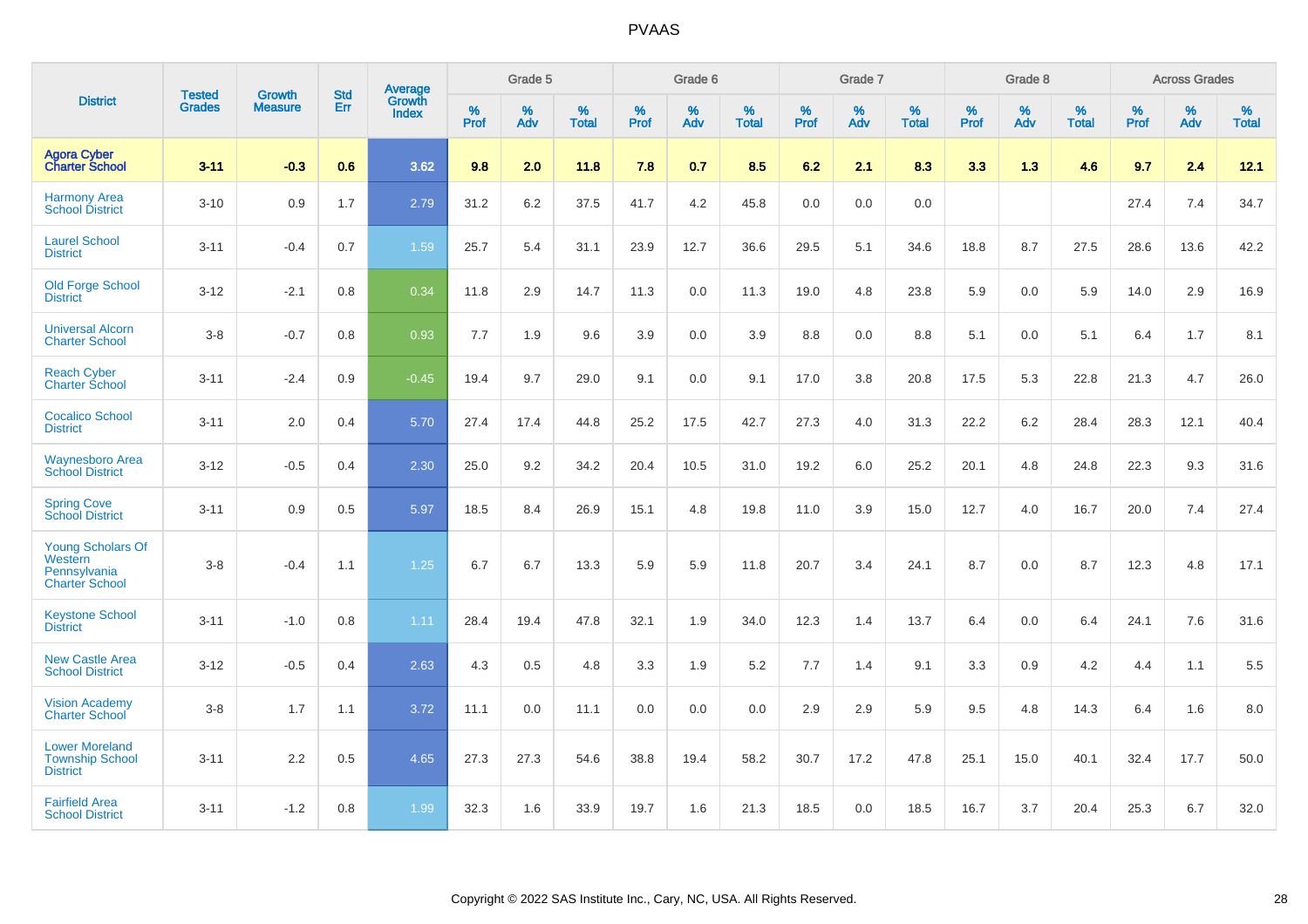|                                                             |                         | <b>Growth</b>  | <b>Std</b> | Average                |              | Grade 5     |                      |                     | Grade 6     |                      |              | Grade 7     |                      |              | Grade 8     |                      |                     | <b>Across Grades</b> |                      |
|-------------------------------------------------------------|-------------------------|----------------|------------|------------------------|--------------|-------------|----------------------|---------------------|-------------|----------------------|--------------|-------------|----------------------|--------------|-------------|----------------------|---------------------|----------------------|----------------------|
| <b>District</b>                                             | Tested<br><b>Grades</b> | <b>Measure</b> | Err        | Growth<br><b>Index</b> | $\%$<br>Prof | $\%$<br>Adv | $\%$<br><b>Total</b> | $\%$<br><b>Prof</b> | $\%$<br>Adv | $\%$<br><b>Total</b> | $\%$<br>Prof | $\%$<br>Adv | $\%$<br><b>Total</b> | $\%$<br>Prof | $\%$<br>Adv | $\%$<br><b>Total</b> | $\%$<br><b>Prof</b> | $\%$<br>Adv          | $\%$<br><b>Total</b> |
| <b>Agora Cyber<br/>Charter School</b>                       | $3 - 11$                | $-0.3$         | 0.6        | 3.62                   | 9.8          | 2.0         | 11.8                 | 7.8                 | 0.7         | 8.5                  | 6.2          | 2.1         | 8.3                  | 3.3          | 1.3         | 4.6                  | 9.7                 | 2.4                  | 12.1                 |
| <b>Grove City Area</b><br><b>School District</b>            | $3 - 12$                | $-0.0$         | 0.6        | 1.93                   | 21.8         | 16.8        | 38.6                 | 29.0                | 12.1        | 41.1                 | 28.1         | 13.2        | 41.2                 | 19.5         | 8.5         | 28.0                 | 27.6                | 16.8                 | 44.3                 |
| <b>Russell Byers</b><br><b>Charter School</b>               | $3 - 8$                 | 1.5            | 0.8        | 5.07                   | 3.6          | 0.0         | 3.6                  | 0.0                 | 0.0         | 0.0                  | 0.0          | 0.0         | 0.0                  | 0.0          | 0.0         | 0.0                  | 3.2                 | 1.9                  | 5.2                  |
| <b>Upper Dublin</b><br><b>School District</b>               | $3 - 12$                | 0.6            | 0.4        | 2.59                   | 41.8         | 29.3        | 71.1                 | 38.5                | 24.8        | 63.3                 | 30.8         | 29.7        | 60.5                 | 24.1         | 14.8        | 38.9                 | 35.7                | 29.8                 | 65.5                 |
| <b>Everett Area</b><br><b>School District</b>               | $3 - 11$                | $-1.4$         | 0.7        | 1.92                   | 27.6         | 6.9         | 34.5                 | 19.8                | 2.3         | 22.1                 | 13.9         | 1.0         | 14.8                 | 10.7         | 6.7         | 17.3                 | 19.7                | 5.5                  | 25.2                 |
| <b>Dunmore School</b><br><b>District</b>                    | $3 - 11$                | $-0.4$         | 0.7        | 1.48                   | 26.4         | 9.7         | 36.1                 | 20.9                | 2.2         | 23.1                 | 10.4         | 0.9         | 11.3                 | 9.5          | 3.6         | 13.1                 | 18.9                | 6.1                  | 25.0                 |
| <b>Carlynton School</b><br><b>District</b>                  | $3 - 11$                | $-1.3$         | 0.7        | 0.95                   | 16.3         | 10.9        | 27.2                 | 35.7                | 7.1         | 42.9                 | 9.5          | 3.8         | 13.3                 | 11.7         | 0.0         | 11.7                 | 20.9                | 6.7                  | 27.6                 |
| <b>Upper Perkiomen</b><br><b>School District</b>            | $3 - 11$                | 2.0            | 0.4        | 6.80                   | 26.0         | 11.8        | 37.8                 | 23.0                | 6.1         | 29.1                 | 28.0         | 11.6        | 39.6                 | 22.9         | 10.0        | 32.8                 | 24.8                | 10.4                 | 35.1                 |
| <b>Bellwood-Antis</b><br><b>School District</b>             | $3 - 10$                | 2.2            | 0.6        | 5.68                   | 18.9         | 4.4         | 23.3                 | 12.4                | 9.0         | 21.4                 | 29.4         | 15.3        | 44.7                 | 14.1         | 6.5         | 20.6                 | 21.6                | 9.9                  | 31.5                 |
| <b>Mars Area School</b><br><b>District</b>                  | $3 - 10$                | 0.5            | 0.4        | 6.45                   | 31.3         | 20.9        | 52.2                 | 32.6                | 24.5        | 57.1                 | 23.8         | 16.5        | 40.4                 | 24.5         | 6.4         | 30.8                 | 32.3                | 21.1                 | 53.4                 |
| Ephrata Area<br><b>School District</b>                      | $3 - 11$                | 0.9            | 0.4        | 5.20                   | 34.6         | 12.9        | 47.5                 | 24.8                | 8.0         | 32.8                 | 18.0         | 4.2         | 22.2                 | 18.9         | 4.3         | 23.1                 | 25.6                | 12.5                 | 38.1                 |
| <b>Bethel Park School</b><br><b>District</b>                | $3 - 11$                | $-0.2$         | 0.4        | 1.45                   | 31.6         | 17.7        | 49.3                 | 27.0                | 17.1        | 44.1                 | 29.6         | 13.0        | 42.6                 | 27.1         | 8.9         | 36.0                 | 30.4                | 17.5                 | 48.0                 |
| <b>Stroudsburg Area</b><br><b>School District</b>           | $3 - 11$                | $-0.2$         | 0.4        | 3.95                   | 17.5         | 9.2         | 26.8                 | 18.8                | 4.9         | 23.8                 | 21.6         | 2.7         | 24.3                 | 15.4         | 1.8         | 17.1                 | 20.2                | 6.4                  | 26.6                 |
| Conemaugh<br><b>Township Area</b><br><b>School District</b> | $3 - 12$                | $-1.5$         | 0.8        | 2.85                   | 51.6         | 22.6        | 74.2                 | 23.0                | 16.4        | 39.3                 | 29.2         | 20.8        | 50.0                 | 28.8         | 5.5         | 34.2                 | 34.8                | 23.6                 | 58.4                 |
| <b>Brockway Area</b><br><b>School District</b>              | $3 - 11$                | 2.7            | 0.7        | 9.15                   | 35.4         | 17.7        | 53.2                 | 29.4                | 36.8        | 66.2                 | 22.5         | 7.5         | 30.0                 | 20.8         | 5.6         | 26.4                 | 28.7                | 18.6                 | 47.4                 |
| <b>Clarion Area</b><br><b>School District</b>               | $3 - 11$                | $-0.1$         | 0.8        | 2.20                   | 31.2         | 8.3         | 39.6                 | 32.1                | 7.1         | 39.3                 | 17.9         | 10.4        | 28.4                 | 28.1         | 3.5         | 31.6                 | 26.5                | 10.2                 | 36.8                 |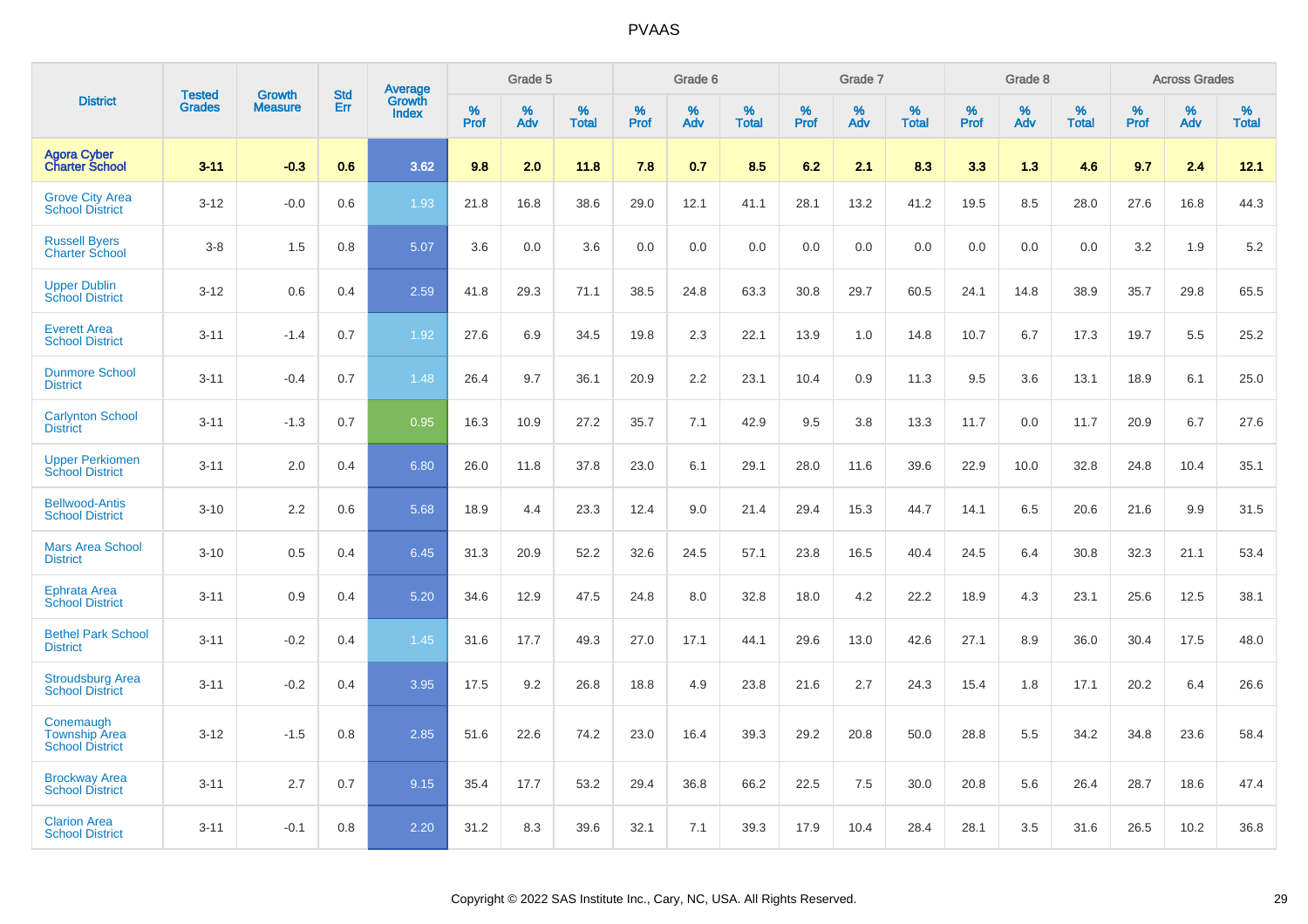|                                                                 | <b>Tested</b> | <b>Growth</b>  | <b>Std</b> | Average                |              | Grade 5  |                   |           | Grade 6  |                   |           | Grade 7  |                   |           | Grade 8  |                   |           | <b>Across Grades</b> |                   |
|-----------------------------------------------------------------|---------------|----------------|------------|------------------------|--------------|----------|-------------------|-----------|----------|-------------------|-----------|----------|-------------------|-----------|----------|-------------------|-----------|----------------------|-------------------|
| <b>District</b>                                                 | <b>Grades</b> | <b>Measure</b> | Err        | Growth<br><b>Index</b> | $\%$<br>Prof | %<br>Adv | %<br><b>Total</b> | %<br>Prof | %<br>Adv | %<br><b>Total</b> | %<br>Prof | %<br>Adv | %<br><b>Total</b> | %<br>Prof | %<br>Adv | %<br><b>Total</b> | %<br>Prof | %<br>Adv             | %<br><b>Total</b> |
| <b>Agora Cyber<br/>Charter School</b>                           | $3 - 11$      | $-0.3$         | 0.6        | 3.62                   | 9.8          | 2.0      | 11.8              | 7.8       | 0.7      | 8.5               | 6.2       | 2.1      | 8.3               | 3.3       | 1.3      | 4.6               | 9.7       | 2.4                  | 12.1              |
| <b>Ridgway Area</b><br><b>School District</b>                   | $3 - 11$      | 4.4            | 0.8        | 5.42                   | 36.7         | 20.0     | 56.7              | 42.6      | 18.0     | 60.7              | 25.0      | 13.3     | 38.3              | 28.3      | 5.0      | 33.3              | 30.2      | 18.4                 | 48.6              |
| Montessori<br><b>Regional Charter</b><br>School                 | $3-6$         | $-2.6$         | 1.1        | $-1.45$                | 15.0         | 5.0      | 20.0              | 5.1       | 1.7      | 6.8               |           |          |                   |           |          |                   | 11.1      | 6.3                  | 17.3              |
| <b>Greencastle-Antrim</b><br><b>School District</b>             | $3 - 11$      | $-0.1$         | 0.4        | 2.26                   | 28.2         | 15.8     | 44.1              | 31.2      | 8.1      | 39.3              | 24.8      | 7.8      | 32.6              | 18.7      | 5.6      | 24.4              | 26.8      | 11.4                 | 38.2              |
| <b>Northwest Area</b><br><b>School District</b>                 | $3 - 10$      | 0.9            | 0.8        | 2.73                   | 17.3         | 1.9      | 19.2              | 19.3      | 3.5      | 22.8              | 7.3       | 1.8      | 9.1               | 5.4       | 0.0      | 5.4               | 13.2      | 1.5                  | 14.8              |
| <b>Aliquippa School</b><br><b>District</b>                      | $3 - 11$      | 0.1            | 0.8        | 2.83                   | 1.5          | 0.0      | 1.5               | 0.0       | 1.6      | 1.6               | 6.9       | 0.0      | 6.9               | 0.0       | 0.0      | 0.0               | 2.0       | 0.5                  | 2.6               |
| <b>Bethlehem Area</b><br><b>School District</b>                 | $3 - 11$      | 0.4            | 0.4        | 3.53                   | 16.6         | 11.7     | 28.3              | 13.0      | 2.9      | 15.9              | 14.3      | 5.3      | 19.6              | 9.9       | 3.9      | 13.8              | 18.1      | 8.8                  | 26.8              |
| <b>Propel Charter</b><br>School-Hazelwood                       | $3 - 8$       | $-1.6$         | 1.2        | 1.36                   | 3.4          | 0.0      | 3.4               | 0.0       | 0.0      | 0.0               | 0.0       | 4.8      | 4.8               | 0.0       | 0.0      | 0.0               | 0.6       | 0.6                  | 1.3               |
| <b>Sto-Rox School</b><br><b>District</b>                        | $3 - 10$      | $-0.5$         | 0.9        | 2.11                   | 4.4          | 1.1      | 5.4               | 1.2       | 0.0      | 1.2               | 0.0       | 0.0      | 0.0               | 0.0       | 0.0      | 0.0               | 2.8       | 0.5                  | 3.3               |
| <b>Tamaqua Area</b><br><b>School District</b>                   | $3 - 12$      | 2.4            | 0.5        | 6.23                   | 28.7         | 9.3      | 38.0              | 18.6      | 1.6      | 20.2              | 19.7      | 7.2      | 27.0              | 11.4      | 2.1      | 13.5              | 22.6      | 5.9                  | 28.4              |
| <b>Susquenita School</b><br><b>District</b>                     | $3 - 11$      | 1.6            | 0.6        | 3.26                   | 23.8         | 15.6     | 39.3              | 15.4      | 5.8      | 21.2              | 19.2      | 5.0      | 24.2              | 12.3      | 5.7      | 17.9              | 23.0      | 9.7                  | 32.7              |
| <b>Northern York</b><br><b>County School</b><br><b>District</b> | $3 - 11$      | 1.3            | 0.4        | 6.31                   | 26.3         | 11.1     | 37.4              | 24.5      | 8.2      | 32.7              | 20.4      | 5.3      | 25.7              | 10.9      | 0.9      | 11.8              | 23.2      | 8.9                  | 32.1              |
| Independence<br><b>Charter School</b><br>West                   | $3 - 7$       | $-1.0$         | 1.7        | 1.35                   | 0.0          | 0.0      | 0.0               | 16.7      | 0.0      | 16.7              | 5.6       | 0.0      | 5.6               |           |          |                   | 6.2       | 1.8                  | 8.0               |
| <b>Sugar Valley Rural</b><br><b>Charter School</b>              | $3 - 11$      | $-0.5$         | 1.0        | 1.21                   | 26.3         | 5.3      | 31.6              | 8.3       | 0.0      | 8.3               | 5.1       | 2.6      | 7.7               | 2.8       | 0.0      | 2.8               | 16.0      | 2.8                  | 18.9              |
| <b>Mahanoy Area</b><br><b>School District</b>                   | $3 - 10$      | $-0.3$         | 0.8        | 3.34                   | 7.3          | 0.0      | 7.3               | 4.0       | 0.0      | 4.0               | 7.7       | 0.0      | 7.7               | 4.6       | 0.0      | 4.6               | 10.4      | 0.8                  | 11.1              |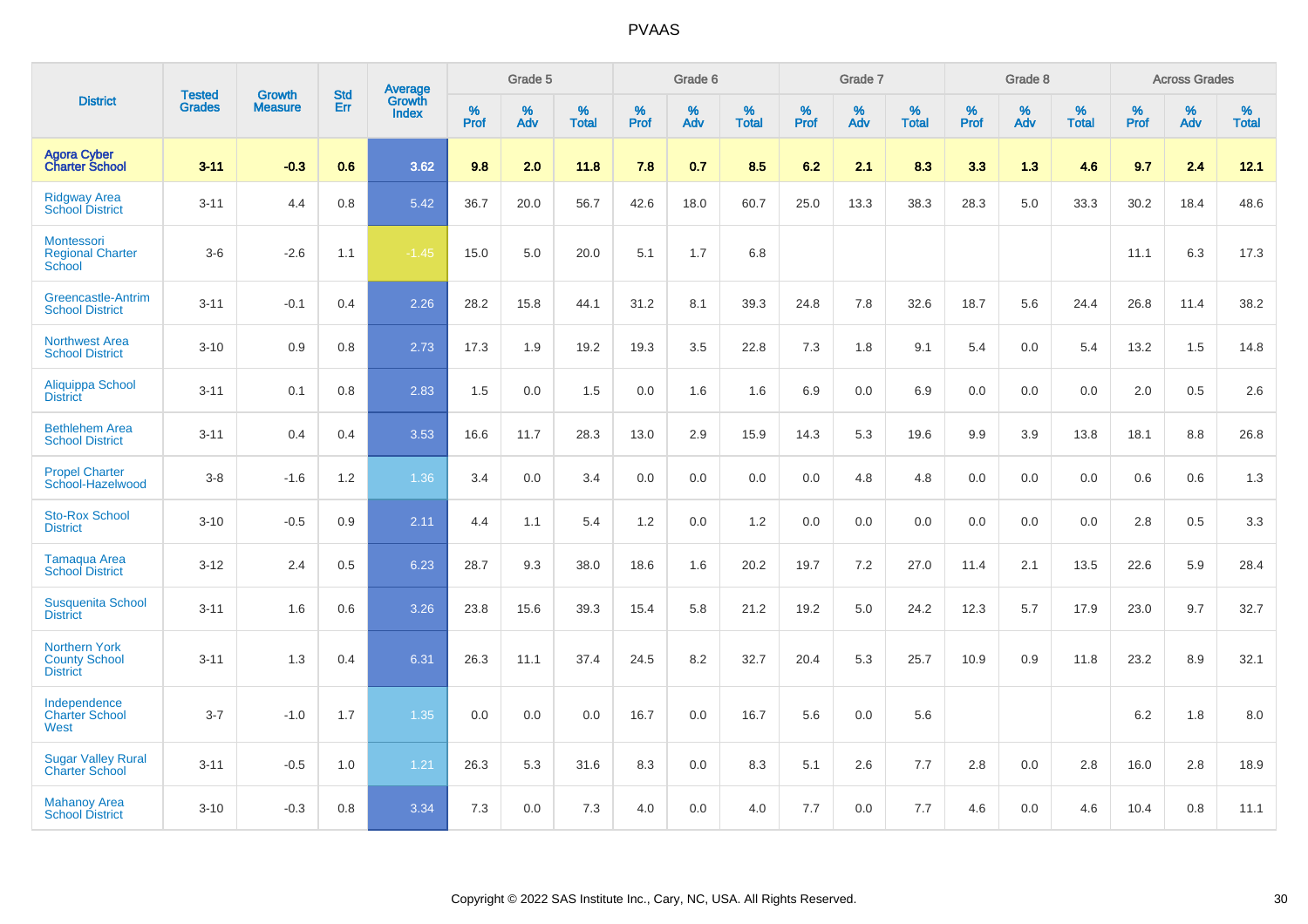|                                                                   |                                |                                 | <b>Std</b> |                                          |              | Grade 5  |                   |           | Grade 6  |                   |              | Grade 7  |                   |              | Grade 8  |                   |              | <b>Across Grades</b> |                   |
|-------------------------------------------------------------------|--------------------------------|---------------------------------|------------|------------------------------------------|--------------|----------|-------------------|-----------|----------|-------------------|--------------|----------|-------------------|--------------|----------|-------------------|--------------|----------------------|-------------------|
| <b>District</b>                                                   | <b>Tested</b><br><b>Grades</b> | <b>Growth</b><br><b>Measure</b> | Err        | <b>Average</b><br>Growth<br><b>Index</b> | $\%$<br>Prof | %<br>Adv | %<br><b>Total</b> | %<br>Prof | %<br>Adv | %<br><b>Total</b> | $\%$<br>Prof | %<br>Adv | %<br><b>Total</b> | $\%$<br>Prof | %<br>Adv | %<br><b>Total</b> | $\%$<br>Prof | %<br>Adv             | %<br><b>Total</b> |
| <b>Agora Cyber</b><br><b>Charter School</b>                       | $3 - 11$                       | $-0.3$                          | 0.6        | 3.62                                     | 9.8          | 2.0      | 11.8              | 7.8       | 0.7      | 8.5               | 6.2          | 2.1      | 8.3               | 3.3          | 1.3      | 4.6               | 9.7          | 2.4                  | 12.1              |
| <b>Turkeyfoot Valley</b><br><b>Area School</b><br><b>District</b> | $3 - 12$                       | $-0.8$                          | 1.3        | 1.22                                     | 18.2         | 0.0      | 18.2              | 14.3      | 0.0      | 14.3              | 30.0         | 0.0      | 30.0              | 12.5         | 4.2      | 16.7              | 20.0         | 2.6                  | 22.6              |
| <b>Saint Clair Area</b><br><b>School District</b>                 | $3 - 8$                        | 1.1                             | 0.9        | 4.46                                     | 28.3         | 13.2     | 41.5              | 24.0      | 4.0      | 28.0              | 19.2         | 7.7      | 26.9              | 12.5         | 2.5      | 15.0              | 24.2         | 7.2                  | 31.4              |
| <b>Tidioute</b><br><b>Community</b><br><b>Charter School</b>      | $3 - 11$                       | $-0.3$                          | 1.4        | 2.22                                     | 15.4         | 0.0      | 15.4              | 27.8      | 0.0      | 27.8              | 10.5         | 0.0      | 10.5              | 7.4          | 0.0      | 7.4               | 16.0         | 1.6                  | 17.6              |
| <b>Curwensville Area</b><br><b>School District</b>                | $3 - 11$                       | 1.8                             | 0.8        | 4.90                                     | 43.9         | 17.1     | 61.0              | 21.4      | 7.1      | 28.6              | 27.1         | 4.3      | 31.4              | 21.7         | 2.9      | 24.6              | 32.0         | 11.2                 | 43.3              |
| <b>Deer Lakes School</b><br><b>District</b>                       | $3 - 11$                       | 1.8                             | 0.6        | 7.57                                     | 21.1         | 6.5      | 27.6              | 24.4      | 10.6     | 35.0              | 25.4         | 19.2     | 44.6              | 24.5         | 3.9      | 28.4              | 26.2         | 10.7                 | 36.9              |
| <b>Mohawk Area</b><br><b>School District</b>                      | $3 - 11$                       | 1.9                             | 0.6        | 3.98                                     | 26.2         | 4.8      | 31.1              | 19.2      | 13.8     | 33.0              | 27.4         | 11.8     | 39.2              | 22.8         | 8.7      | 31.5              | 27.0         | 10.4                 | 37.4              |
| <b>East Penn School</b><br><b>District</b>                        | $3 - 11$                       | 0.8                             | 0.3        | 4.48                                     | 32.6         | 12.6     | 45.2              | 20.7      | 7.8      | 28.4              | 23.5         | 11.3     | 34.8              | 17.8         | 8.6      | 26.5              | 26.4         | 13.0                 | 39.4              |
| <b>Wellsboro Area</b><br><b>School District</b>                   | $3 - 11$                       | 3.0                             | 0.6        | 6.61                                     | 30.4         | 7.0      | 37.4              | 16.2      | 5.0      | 21.2              | 20.5         | 13.7     | 34.2              | 24.5         | 13.3     | 37.8              | 24.3         | 8.8                  | 33.1              |
| <b>California Area</b><br><b>School District</b>                  | $3 - 10$                       | $-1.0$                          | 0.8        | 3.04                                     | 27.3         | 5.4      | 32.7              | 13.8      | 0.0      | 13.8              | 24.6         | 1.8      | 26.3              | 20.4         | 5.6      | 25.9              | 22.4         | 4.3                  | 26.6              |
| <b>West Branch Area</b><br><b>School District</b>                 | $3 - 11$                       | 0.5                             | 0.8        | 1.82                                     | 16.1         | 3.2      | 19.4              | 7.8       | 4.7      | 12.5              | 19.7         | 14.5     | 34.2              | 18.8         | 6.2      | 25.0              | 18.7         | 7.8                  | 26.5              |
| <b>Union City Area</b><br><b>School District</b>                  | $3 - 12$                       | 0.2                             | 0.7        | 1.91                                     | 18.8         | 8.7      | 27.5              | 19.4      | 11.3     | 30.6              | 23.4         | 3.9      | 27.3              | 10.1         | 5.6      | 15.7              | 21.6         | 9.8                  | 31.4              |
| <b>West Oak Lane</b><br><b>Charter School</b>                     | $3 - 8$                        | 0.7                             | 0.7        | 1.55                                     | 2.6          | 1.3      | 3.8               | 6.1       | 0.0      | 6.1               | 6.9          | 1.4      | 8.3               | 0.0          | 1.9      | 1.9               | 6.1          | 0.7                  | 6.8               |
| <b>Littlestown Area</b><br><b>School District</b>                 | $3 - 11$                       | 1.5                             | 0.6        | 5.61                                     | 18.6         | 2.6      | 21.2              | 16.3      | 1.6      | 17.9              | 14.0         | 4.7      | 18.7              | 21.0         | 4.0      | 25.0              | 23.5         | 4.6                  | 28.1              |
| <b>Corry Area School</b><br><b>District</b>                       | $3 - 11$                       | $-1.0$                          | 0.5        | 0.08                                     | 25.4         | 7.9      | 33.3              | 25.2      | 3.6      | 28.8              | 17.4         | 5.1      | 22.5              | 15.8         | 1.4      | 17.1              | 23.2         | 7.5                  | 30.7              |
| <b>Northeast Bradford</b><br><b>School District</b>               | $3 - 10$                       | 1.9                             | 0.9        | 4.85                                     | 40.0         | 12.5     | 52.5              | 34.8      | 2.2      | 37.0              | 24.0         | 2.0      | 26.0              | 13.8         | 5.2      | 19.0              | 29.7         | 6.0                  | 35.7              |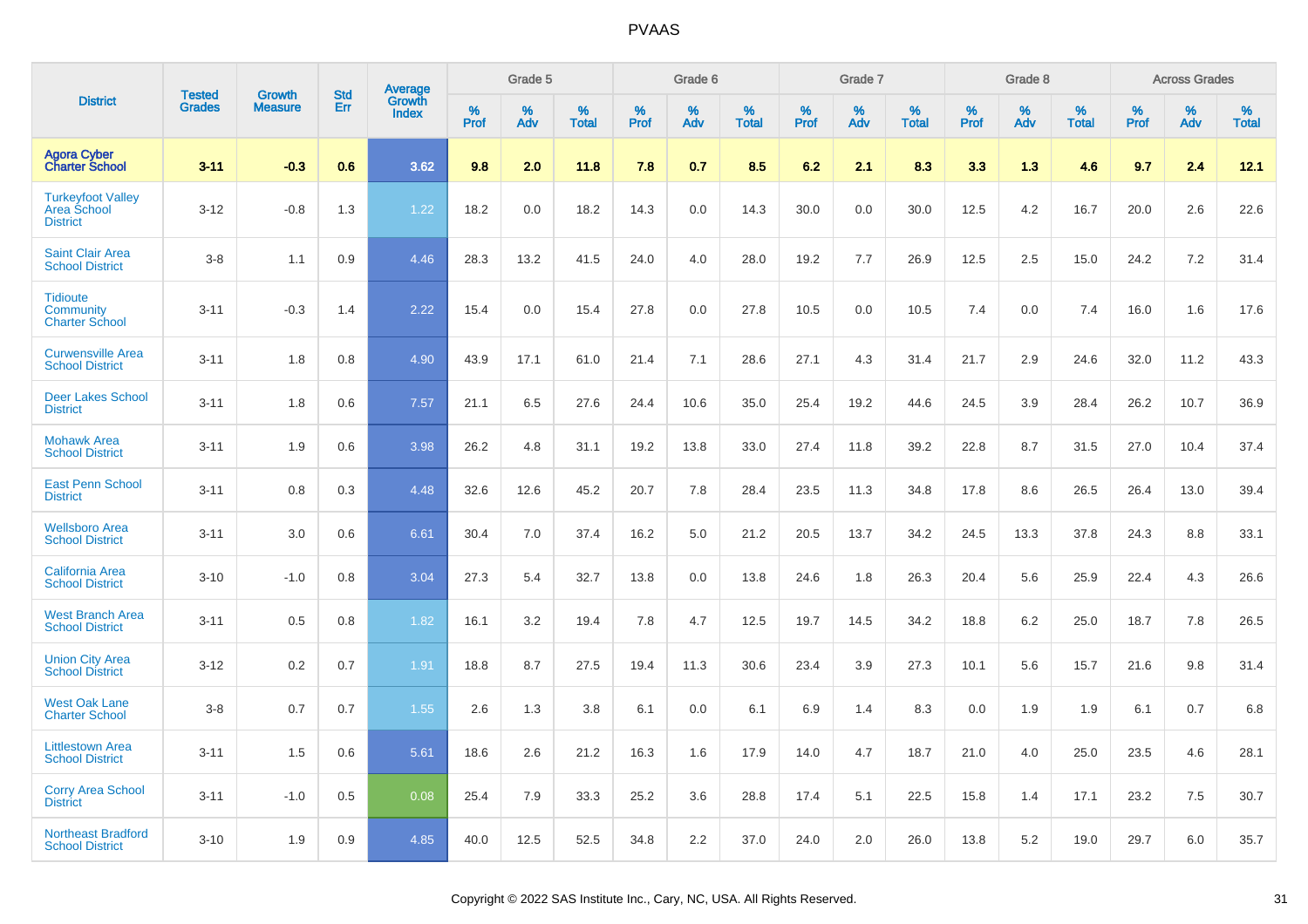|                                                                           |                                | <b>Growth</b>  | <b>Std</b> | Average                |              | Grade 5  |                   |           | Grade 6  |                   |           | Grade 7  |                   |           | Grade 8  |                   |           | <b>Across Grades</b> |                   |
|---------------------------------------------------------------------------|--------------------------------|----------------|------------|------------------------|--------------|----------|-------------------|-----------|----------|-------------------|-----------|----------|-------------------|-----------|----------|-------------------|-----------|----------------------|-------------------|
| <b>District</b>                                                           | <b>Tested</b><br><b>Grades</b> | <b>Measure</b> | Err        | Growth<br><b>Index</b> | $\%$<br>Prof | %<br>Adv | %<br><b>Total</b> | %<br>Prof | %<br>Adv | %<br><b>Total</b> | %<br>Prof | %<br>Adv | %<br><b>Total</b> | %<br>Prof | %<br>Adv | %<br><b>Total</b> | %<br>Prof | $\%$<br>Adv          | %<br><b>Total</b> |
| <b>Agora Cyber</b><br><b>Charter School</b>                               | $3 - 11$                       | $-0.3$         | 0.6        | 3.62                   | 9.8          | 2.0      | 11.8              | 7.8       | 0.7      | 8.5               | 6.2       | 2.1      | 8.3               | 3.3       | 1.3      | 4.6               | 9.7       | 2.4                  | 12.1              |
| <b>Carlisle Area</b><br><b>School District</b>                            | $3 - 11$                       | 0.5            | 0.4        | 3.54                   | 22.0         | 8.3      | 30.3              | 20.5      | 3.3      | 23.8              | 18.9      | 7.6      | 26.5              | 11.6      | 5.6      | 17.1              | 21.3      | 7.2                  | 28.5              |
| <b>Greenville Area</b><br><b>School District</b>                          | $3 - 11$                       | 0.3            | 0.7        | 2.17                   | 34.4         | 4.4      | 38.9              | 19.2      | 5.1      | 24.4              | 16.7      | 5.9      | 22.6              | 10.0      | 2.5      | 12.5              | 23.6      | 5.4                  | 29.1              |
| <b>Cranberry Area</b><br><b>School District</b>                           | $3 - 12$                       | 0.9            | 0.7        | 2.03                   | 27.3         | 10.4     | 37.7              | 26.0      | 2.1      | 28.1              | 14.7      | 3.2      | 17.9              | 18.7      | 2.7      | 21.3              | 22.6      | 3.9                  | 26.5              |
| <b>Avon Grove</b><br><b>Charter School</b>                                | $3 - 11$                       | 1.8            | 0.6        | 4.32                   | 22.1         | 6.6      | 28.7              | 29.9      | 11.7     | 41.6              | 27.2      | 9.8      | 37.0              | 13.9      | 2.0      | 15.8              | 24.3      | 10.2                 | 34.6              |
| <b>Penns Valley Area</b><br><b>School District</b>                        | $3 - 12$                       | 5.2            | 0.6        | 10.29                  | 43.9         | 18.4     | 62.2              | 38.8      | 17.5     | 56.3              | 25.7      | 9.5      | 35.2              | 16.0      | 9.4      | 25.5              | 32.5      | 14.3                 | 46.8              |
| <b>Mifflinburg Area</b><br><b>School District</b>                         | $3 - 11$                       | 2.1            | 0.6        | 5.49                   | 32.0         | 12.0     | 44.0              | 29.7      | 4.5      | 34.2              | 17.4      | 8.3      | 25.6              | 25.2      | 7.8      | 33.0              | 29.9      | 8.8                  | 38.6              |
| <b>Avella Area School</b><br><b>District</b>                              | $3 - 12$                       | 1.2            | 1.0        | 2.47                   | 17.1         | 2.4      | 19.5              | 36.4      | 6.1      | 42.4              | 17.1      | 2.9      | 20.0              | 21.4      | 10.7     | 32.1              | 22.4      | 9.4                  | 31.8              |
| <b>Jersey Shore Area</b><br><b>School District</b>                        | $3 - 11$                       | 1.3            | 0.5        | 4.52                   | 24.0         | 10.8     | 34.7              | 32.5      | 7.1      | 39.7              | 22.6      | 6.9      | 29.6              | 18.1      | 1.6      | 19.8              | 27.4      | 10.1                 | 37.6              |
| <b>Chester-Upland</b><br><b>School District</b>                           | $3 - 11$                       | 0.1            | 0.7        | 2.70                   | 3.7          | 0.0      | 3.7               | 2.6       | 1.3      | 3.9               | 0.0       | 0.0      | 0.0               | 0.0       | 0.0      | 0.0               | 3.1       | 0.4                  | 3.4               |
| <b>Western Beaver</b><br><b>County School</b><br><b>District</b>          | $3 - 11$                       | 3.4            | 1.1        | 5.38                   | 12.5         | 12.5     | 25.0              | 32.6      | 11.6     | 44.2              | 29.2      | 4.2      | 33.3              | 27.8      | 2.8      | 30.6              | 26.5      | 9.8                  | 36.3              |
| <b>Mastery Charter</b><br>School-Cleveland<br>Elementary                  | $3 - 8$                        | $-1.3$         | 1.2        | 0.25                   | 3.8          | 7.7      | 11.5              | 5.9       | 0.0      | 5.9               | 3.6       | 0.0      | 3.6               | 3.8       | 3.8      | 7.7               | 2.4       | 1.8                  | 4.3               |
| <b>Erie Rise</b><br>Leadership<br><b>Academy Charter</b><br><b>School</b> | $3 - 8$                        | $-0.6$         | 1.1        | 2.06                   | 6.9          | 0.0      | 6.9               | 0.0       | 0.0      | 0.0               | 0.0       | 0.0      | 0.0               | 0.0       | 0.0      | 0.0               | 1.6       | 1.0                  | 2.6               |
| <b>KIPP Philadelphia</b><br><b>Charter School</b>                         | $3 - 8$                        | 0.0            | 0.9        | 3.74                   | 2.0          | 0.0      | 2.0               | 0.0       | 0.0      | 0.0               | 2.6       | 0.0      | 2.6               | 6.8       | 0.0      | 6.8               | 3.6       | 0.0                  | 3.6               |
| <b>Fox Chapel Area</b><br><b>School District</b>                          | $3 - 11$                       | 1.4            | 0.4        | 5.89                   | 35.9         | 45.1     | 81.0              | 31.9      | 28.4     | 60.2              | 32.7      | 30.2     | 62.9              | 28.3      | 27.6     | 55.8              | 30.3      | 40.6                 | 70.9              |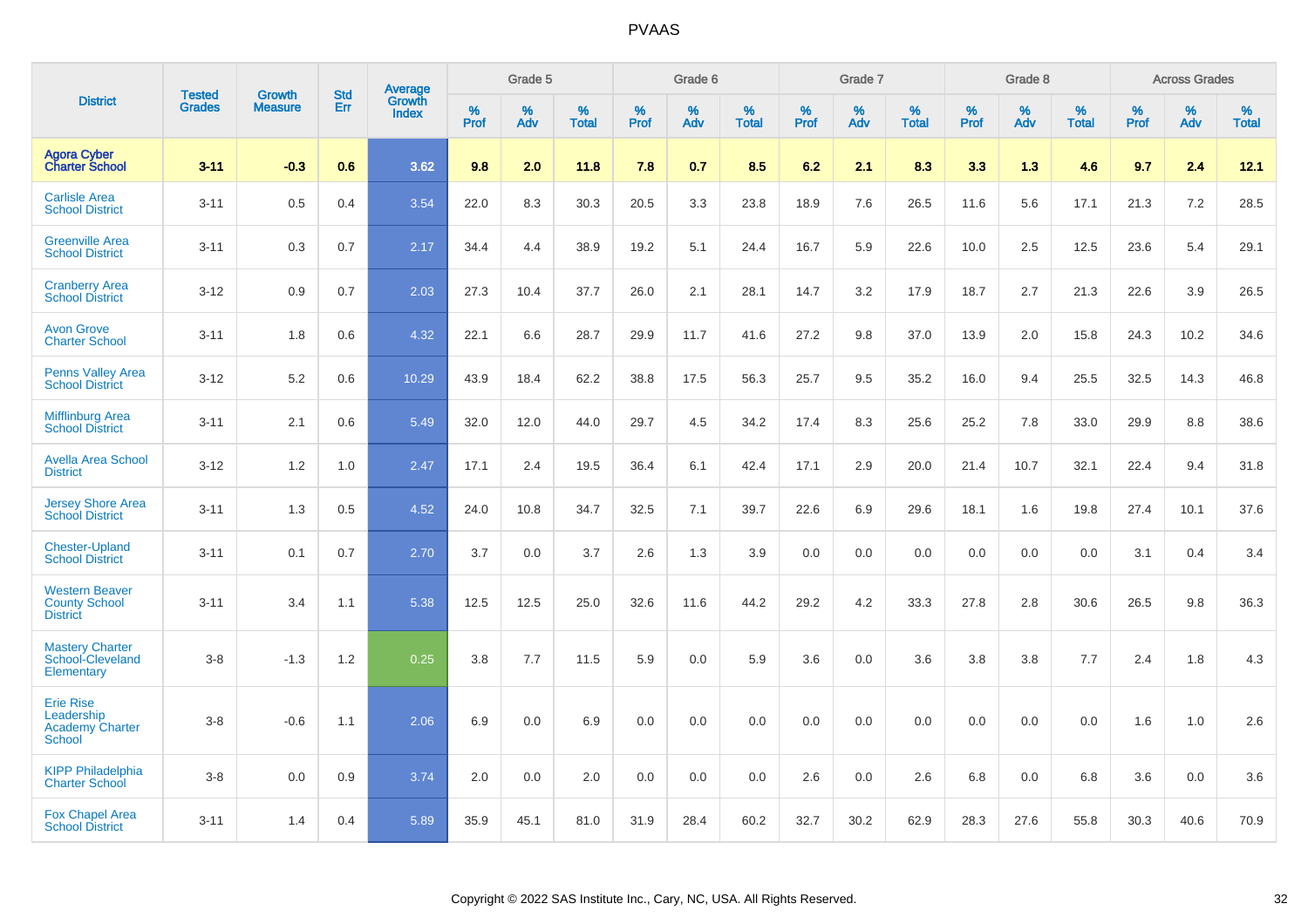|                                                                      | <b>Tested</b> | <b>Growth</b>  | <b>Std</b> | Average                |                     | Grade 5  |                   |              | Grade 6  |                   |              | Grade 7  |                   |              | Grade 8  |                   |              | <b>Across Grades</b> |                   |
|----------------------------------------------------------------------|---------------|----------------|------------|------------------------|---------------------|----------|-------------------|--------------|----------|-------------------|--------------|----------|-------------------|--------------|----------|-------------------|--------------|----------------------|-------------------|
| <b>District</b>                                                      | <b>Grades</b> | <b>Measure</b> | Err        | Growth<br><b>Index</b> | $\%$<br><b>Prof</b> | %<br>Adv | %<br><b>Total</b> | $\%$<br>Prof | %<br>Adv | %<br><b>Total</b> | $\%$<br>Prof | %<br>Adv | %<br><b>Total</b> | $\%$<br>Prof | %<br>Adv | %<br><b>Total</b> | $\%$<br>Prof | %<br>Adv             | %<br><b>Total</b> |
| <b>Agora Cyber</b><br><b>Charter School</b>                          | $3 - 11$      | $-0.3$         | 0.6        | 3.62                   | 9.8                 | 2.0      | 11.8              | 7.8          | 0.7      | 8.5               | 6.2          | 2.1      | 8.3               | 3.3          | 1.3      | 4.6               | 9.7          | 2.4                  | 12.1              |
| <b>Palmerton Area</b><br><b>School District</b>                      | $3 - 11$      | 3.0            | 0.6        | 9.28                   | 27.7                | 15.7     | 43.4              | 30.6         | 9.3      | 39.8              | 20.8         | 6.2      | 26.9              | 17.9         | 4.7      | 22.6              | 24.8         | 8.0                  | 32.8              |
| Eugenio Maria De<br><b>Hostos Charter</b><br><b>School</b>           | $3-8$         | $-1.0$         | 1.4        | 0.68                   | 13.0                | 0.0      | 13.0              | 5.6          | 5.6      | 11.1              | 4.4          | 8.7      | 13.0              | 28.6         | 7.1      | 35.7              | 9.3          | 3.4                  | 12.7              |
| <b>Mastery Charter</b><br>School - Gratz<br>Campus                   | $7 - 10$      | 1.0            | 1.4        | 3.30                   |                     |          |                   |              |          |                   | 6.2          | $0.0\,$  | $6.2\,$           | 2.4          | $0.0\,$  | 2.4               | 4.1          | $0.0\,$              | 4.1               |
| <b>Frederick Douglass</b><br><b>Mastery Charter</b><br><b>School</b> | $3-8$         | $-1.0$         | 1.2        | 2.52                   | 4.8                 | 0.0      | 4.8               | 0.0          | 0.0      | 0.0               | 0.0          | 0.0      | 0.0               | 3.4          | 3.4      | 6.9               | 1.5          | 0.8                  | $2.3\,$           |
| <b>Wilmington Area</b><br><b>School District</b>                     | $3 - 11$      | $-0.8$         | 0.8        | 1.83                   | 36.8                | 10.5     | 47.4              | 12.7         | 1.6      | 14.3              | 29.4         | 3.9      | 33.3              | 13.6         | 3.4      | 17.0              | 26.8         | 7.9                  | 34.7              |
| <b>Mastery Charter</b><br>School-Mann<br>Campus                      | $3-6$         | 1.8            | 1.6        | 4.14                   | 4.0                 | 4.0      | 8.0               | 5.4          | 2.7      | 8.1               |              |          |                   |              |          |                   | 2.2          | 1.4                  | 3.6               |
| <b>Allegheny Valley</b><br><b>School District</b>                    | $3 - 11$      | $-1.2$         | 0.8        | 1.14                   | 26.3                | 12.3     | 38.6              | 11.1         | 5.6      | 16.7              | 16.2         | 7.4      | 23.5              | 13.1         | 8.2      | 21.3              | 18.0         | 6.9                  | 24.9              |
| <b>Exeter Township</b><br><b>School District</b>                     | $3 - 11$      | 2.9            | 0.4        | 7.68                   | 28.6                | 10.1     | 38.7              | 26.9         | 9.0      | 35.9              | 23.5         | 6.7      | 30.2              | 19.9         | 8.5      | 28.4              | 25.7         | 9.5                  | 35.3              |
| <b>Lincoln Charter</b><br>School                                     | $3-5$         | $-2.5$         | 1.4        | $-1.78$                | 1.3                 | 1.3      | 2.6               |              |          |                   |              |          |                   |              |          |                   | 3.6          | 0.8                  | 4.4               |
| <b>KIPP West</b><br>Philadelphia<br><b>Charter School</b>            | $3-8$         | $-2.0$         | 1.2        | 0.29                   | 3.2                 | 0.0      | 3.2               | 0.0          | 0.0      | 0.0               | 0.0          | 0.0      | 0.0               | 0.0          | 0.0      | 0.0               | 2.6          | 0.0                  | 2.6               |
| <b>Galeton Area</b><br><b>School District</b>                        | $3 - 11$      | 2.7            | 1.3        | 4.78                   | 29.2                | 20.8     | 50.0              | 23.8         | 4.8      | 28.6              | 16.0         | 0.0      | 16.0              | 0.0          | 0.0      | 0.0               | 19.4         | 7.0                  | 26.4              |
| <b>Muncy School</b><br><b>District</b>                               | $3 - 11$      | 2.4            | 0.7        | 5.81                   | 36.7                | 8.3      | 45.0              | 32.5         | 14.3     | 46.8              | 29.0         | 15.9     | 44.9              | 23.3         | 6.7      | 30.0              | 31.5         | 13.1                 | 44.6              |
| <b>Northwestern</b><br><b>Lehigh School</b><br><b>District</b>       | $3 - 11$      | 0.6            | 0.5        | 3.03                   | 26.0                | 11.0     | 37.0              | 28.7         | 9.3      | 38.0              | 25.2         | 8.4      | 33.6              | 20.4         | 15.9     | 36.3              | 26.4         | 10.7                 | 37.2              |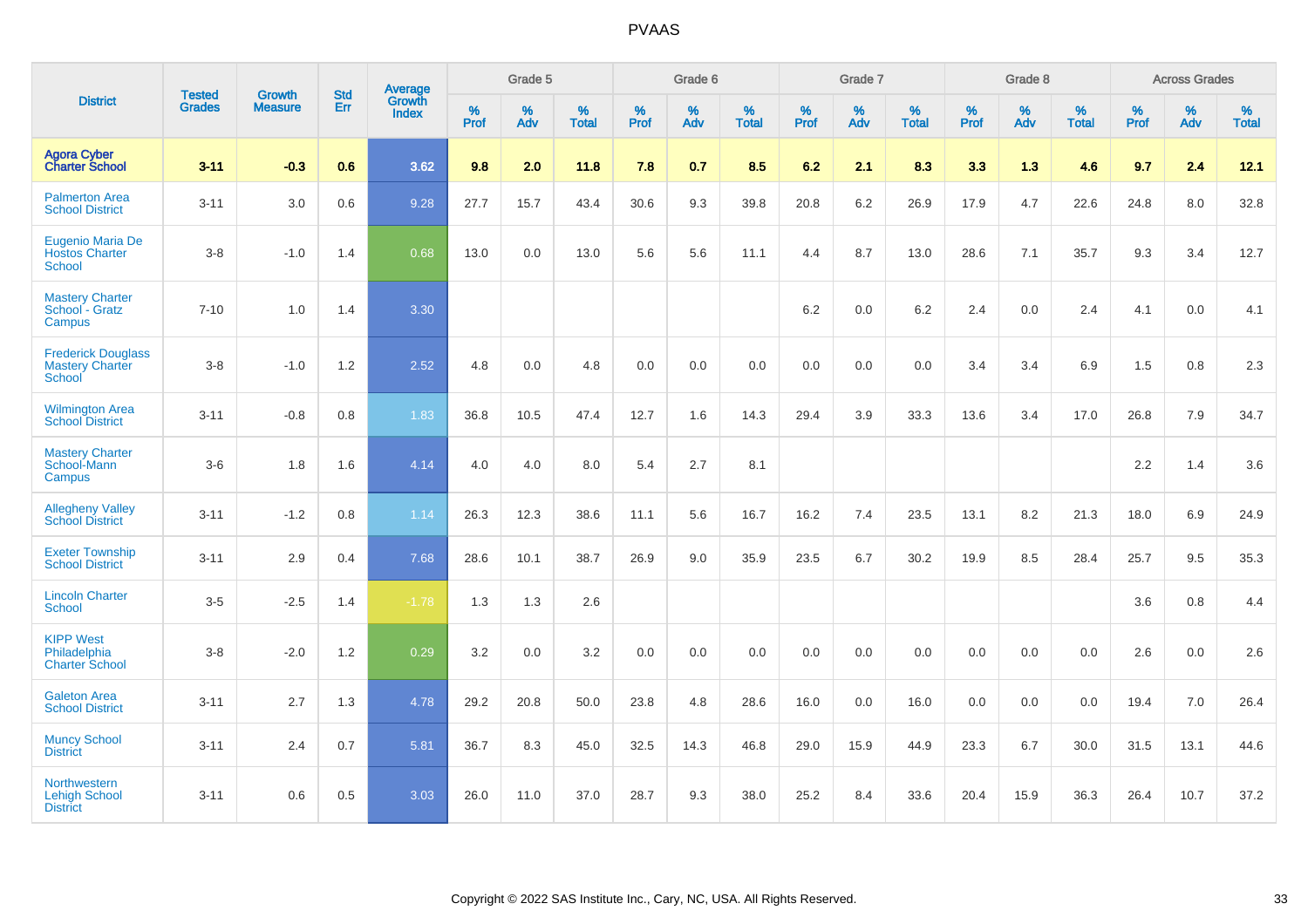|                                                                     | <b>Tested</b> | <b>Growth</b>  | <b>Std</b> |                                          |           | Grade 5  |                   |           | Grade 6  |                   |           | Grade 7  |                   |           | Grade 8  |                   |              | <b>Across Grades</b> |                   |
|---------------------------------------------------------------------|---------------|----------------|------------|------------------------------------------|-----------|----------|-------------------|-----------|----------|-------------------|-----------|----------|-------------------|-----------|----------|-------------------|--------------|----------------------|-------------------|
| <b>District</b>                                                     | <b>Grades</b> | <b>Measure</b> | <b>Err</b> | <b>Average</b><br>Growth<br><b>Index</b> | %<br>Prof | %<br>Adv | %<br><b>Total</b> | %<br>Prof | %<br>Adv | %<br><b>Total</b> | %<br>Prof | %<br>Adv | %<br><b>Total</b> | %<br>Prof | %<br>Adv | %<br><b>Total</b> | $\%$<br>Prof | %<br>Adv             | %<br><b>Total</b> |
| <b>Agora Cyber</b><br><b>Charter School</b>                         | $3 - 11$      | $-0.3$         | 0.6        | 3.62                                     | 9.8       | 2.0      | 11.8              | 7.8       | 0.7      | 8.5               | 6.2       | 2.1      | 8.3               | 3.3       | 1.3      | 4.6               | 9.7          | 2.4                  | 12.1              |
| <b>Twin Valley School</b><br><b>District</b>                        | $3 - 12$      | 1.9            | 0.4        | 5.97                                     | 37.8      | 14.0     | 51.9              | 28.6      | 8.2      | 36.9              | 29.5      | 15.0     | 44.5              | 24.9      | 11.2     | 36.1              | 32.2         | 17.8                 | 50.0              |
| <b>Bermudian Springs</b><br><b>School District</b>                  | $3 - 11$      | 0.4            | 0.6        | 2.79                                     | 22.1      | 12.4     | 34.5              | 17.5      | 3.9      | 21.4              | 20.5      | 5.1      | 25.6              | 11.1      | 4.3      | 15.4              | 19.0         | 9.1                  | 28.1              |
| <b>Boys Latin Of</b><br>Philadelphia<br><b>Charter School</b>       | $6 - 12$      | 0.1            | 0.8        | 2.29                                     |           |          |                   | 0.0       | 0.0      | 0.0               | 3.3       | 0.0      | 3.3               | 1.0       | 0.0      | 1.0               | 1.5          | 0.0                  | 1.5               |
| <b>Halifax Area</b><br><b>School District</b>                       | $3 - 11$      | 0.1            | 0.7        | 3.46                                     | 26.8      | 14.1     | 40.8              | 18.5      | 3.7      | 22.2              | 9.1       | 3.9      | 13.0              | 5.3       | 1.3      | 6.6               | 17.3         | 7.4                  | 24.8              |
| <b>Brownsville Area</b><br><b>School District</b>                   | $3 - 12$      | $-0.6$         | 0.7        | 1.53                                     | 17.3      | 4.0      | 21.3              | 7.2       | $1.2$    | 8.4               | 6.4       | 1.3      | 7.7               | 4.2       | 1.4      | 5.6               | 10.2         | 1.5                  | 11.7              |
| <b>Milton Area School</b><br><b>District</b>                        | $3 - 11$      | 0.2            | 0.5        | 2.24                                     | 24.4      | 11.8     | 36.1              | 17.3      | 3.2      | 20.5              | 20.2      | 7.5      | 27.6              | 19.8      | 12.7     | 32.5              | 22.0         | 8.8                  | 30.9              |
| <b>Juniata County</b><br><b>School District</b>                     | $3 - 12$      | $-0.1$         | 0.5        | 1.50                                     | 19.4      | 5.3      | 24.7              | 11.1      | 3.7      | 14.8              | 13.1      | 2.2      | 15.3              | 11.9      | 1.8      | 13.7              | 16.9         | 4.3                  | 21.2              |
| <b>Global Leadership</b><br>Academy Charter<br>School               | $3 - 8$       | $-3.1$         | 1.9        | $-0.47$                                  | 0.0       | 0.0      | 0.0               |           |          |                   | 0.0       | 0.0      | 0.0               | 9.1       | 0.0      | 9.1               | 2.5          | 0.0                  | 2.5               |
| <b>Southern Tioga</b><br><b>School District</b>                     | $3 - 11$      | 0.3            | 0.6        | 3.78                                     | 23.7      | 1.0      | 24.7              | 17.9      | 1.9      | 19.8              | 8.0       | 2.2      | 10.2              | 10.8      | 2.5      | 13.3              | 18.0         | 4.1                  | 22.1              |
| <b>Eastern Lancaster</b><br><b>County School</b><br><b>District</b> | $3 - 12$      | 1.1            | 0.4        | 4.40                                     | 23.8      | 8.3      | 32.0              | 14.7      | 3.1      | 17.8              | 15.7      | 3.6      | 19.3              | 16.7      | 5.9      | 22.6              | 21.1         | 6.7                  | 27.8              |
| Pennsylvania<br><b>Virtual Charter</b><br><b>School</b>             | $3 - 11$      | 3.5            | 0.6        | 6.19                                     | 20.8      | 3.8      | 24.5              | 17.6      | 3.3      | 20.9              | 10.1      | 6.1      | 16.2              | 14.8      | 5.7      | 20.4              | 18.4         | 5.2                  | 23.5              |
| Loyalsock<br><b>Township School</b><br><b>District</b>              | $3 - 12$      | 3.7            | 0.6        | 7.24                                     | 33.0      | 18.3     | 51.3              | 32.6      | 10.2     | 42.9              | 23.4      | 9.4      | 32.8              | 27.0      | 9.0      | 36.0              | 31.1         | 13.2                 | 44.4              |
| <b>Northern Cambria</b><br><b>School District</b>                   | $3 - 11$      | $-0.4$         | 0.8        | 3.23                                     | 16.4      | 3.6      | 20.0              | 3.8       | 0.0      | 3.8               | 19.6      | 1.8      | 21.4              | 18.2      | 1.5      | 19.7              | 17.9         | 3.6                  | 21.4              |
| <b>Benton Area</b><br><b>School District</b>                        | $3 - 10$      | $-0.9$         | 0.9        | 0.54                                     | 24.6      | 11.5     | 36.1              | 17.4      | 4.4      | 21.7              | 13.6      | 3.4      | 17.0              | 10.3      | 2.6      | 12.8              | 21.6         | 7.1                  | 28.7              |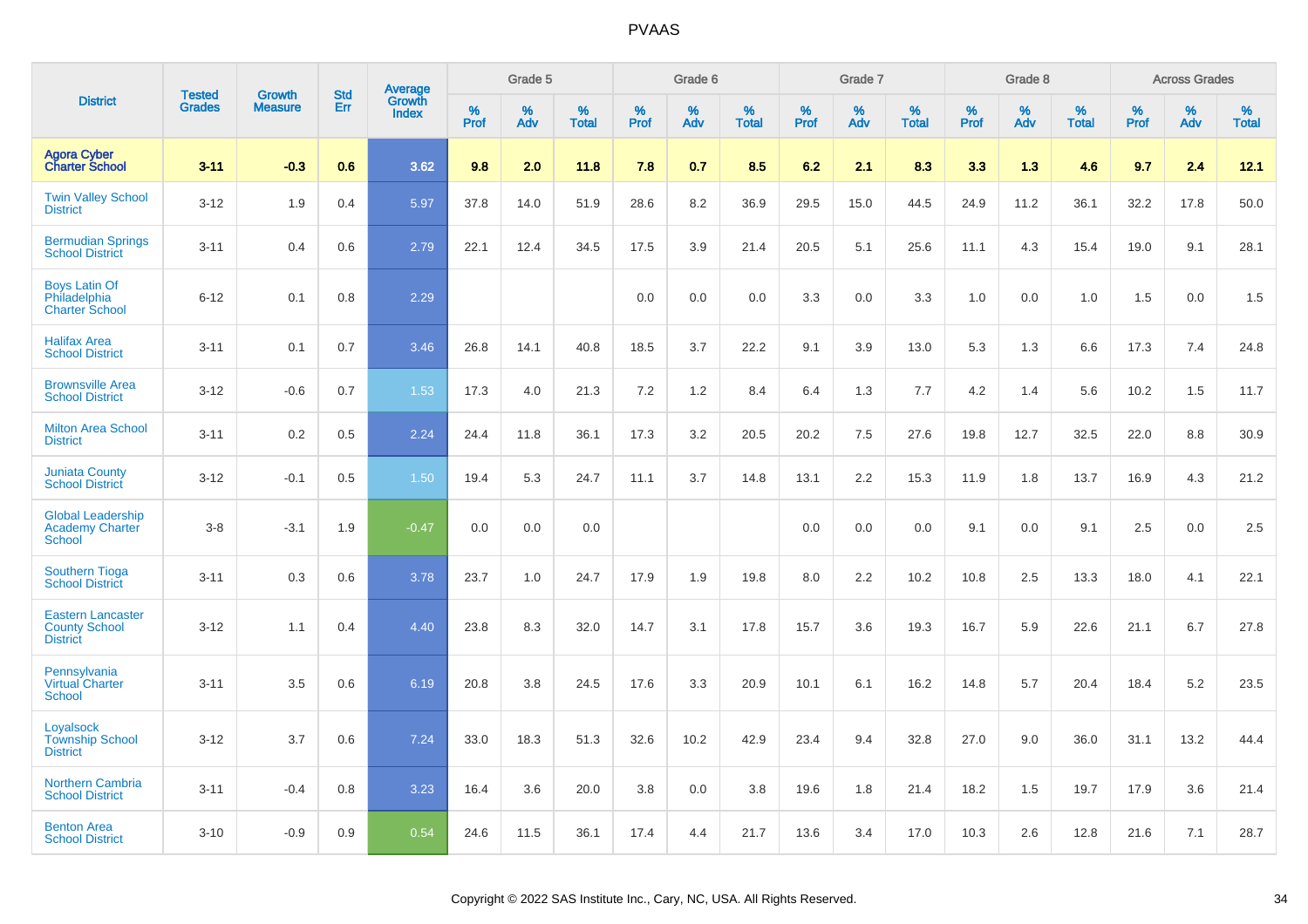|                                                                    |                                | <b>Growth</b>  | <b>Std</b> | <b>Average</b>                |                  | Grade 5  |                   |                  | Grade 6  |                   |                  | Grade 7  |                   |                  | Grade 8  |                   |                  | <b>Across Grades</b> |                   |
|--------------------------------------------------------------------|--------------------------------|----------------|------------|-------------------------------|------------------|----------|-------------------|------------------|----------|-------------------|------------------|----------|-------------------|------------------|----------|-------------------|------------------|----------------------|-------------------|
| <b>District</b>                                                    | <b>Tested</b><br><b>Grades</b> | <b>Measure</b> | Err        | <b>Growth</b><br><b>Index</b> | %<br><b>Prof</b> | %<br>Adv | %<br><b>Total</b> | %<br><b>Prof</b> | %<br>Adv | %<br><b>Total</b> | %<br><b>Prof</b> | %<br>Adv | %<br><b>Total</b> | %<br><b>Prof</b> | %<br>Adv | %<br><b>Total</b> | %<br><b>Prof</b> | %<br>Adv             | %<br><b>Total</b> |
| <b>Agora Cyber</b><br><b>Charter School</b>                        | $3 - 11$                       | $-0.3$         | 0.6        | 3.62                          | 9.8              | 2.0      | 11.8              | 7.8              | 0.7      | 8.5               | 6.2              | 2.1      | 8.3               | 3.3              | 1.3      | 4.6               | 9.7              | 2.4                  | 12.1              |
| <b>Riverside Beaver</b><br><b>County School</b><br><b>District</b> | $3 - 11$                       | 1.0            | 0.6        | 4.05                          | 21.9             | 12.5     | 34.4              | 23.8             | 4.0      | 27.7              | 22.8             | 10.1     | 32.9              | 25.5             | 3.2      | 28.7              | 28.3             | 10.4                 | 38.7              |
| Claysburg-Kimmel<br><b>School District</b>                         | $3 - 11$                       | 3.0            | 0.8        | 3.68                          | 29.7             | 6.2      | 35.9              | 30.0             | 2.0      | 32.0              | 21.8             | 1.8      | 23.6              | 10.5             | 1.8      | 12.3              | 24.4             | 5.7                  | 30.1              |
| <b>Union School</b><br><b>District</b>                             | $3 - 12$                       | 3.8            | 1.0        | 7.42                          | 18.2             | 0.0      | 18.2              | 22.0             | 14.6     | 36.6              | 10.5             | 0.0      | 10.5              | 18.2             | 11.4     | 29.6              | 18.6             | 7.7                  | 26.3              |
| Keystone<br><b>Education Center</b><br><b>Charter School</b>       | $3 - 12$                       | $-4.8$         | 3.2        | $-1.50$                       |                  |          |                   |                  |          |                   |                  |          |                   | 0.0              | 0.0      | 0.0               | 0.0              | 0.0                  | 0.0               |
| <b>Line Mountain</b><br><b>School District</b>                     | $3 - 11$                       | $-0.5$         | 0.7        | 0.25                          | 19.7             | 12.1     | 31.8              | 15.3             | 2.8      | 18.1              | 13.3             | 6.1      | 19.4              | 9.9              | 2.8      | 12.7              | 17.8             | 7.7                  | 25.5              |
| <b>Quaker Valley</b><br><b>School District</b>                     | $3 - 11$                       | 0.6            | 0.5        | 4.37                          | 36.4             | 23.6     | 60.0              | 32.5             | 20.8     | 53.3              | 36.4             | 11.2     | 47.6              | 26.5             | 7.6      | 34.1              | 34.0             | 24.3                 | 58.3              |
| <b>William Penn</b><br><b>School District</b>                      | $3 - 12$                       | 1.5            | 0.5        | 5.98                          | 7.8              | 1.9      | 9.7               | 2.2              | 0.0      | 2.2               | 3.0              | 0.6      | 3.6               | 5.6              | 1.2      | 6.9               | 6.3              | 1.6                  | 7.9               |
| <b>Monessen City</b><br><b>School District</b>                     | $3 - 10$                       | $-1.5$         | 1.1        | $-0.31$                       | 5.3              | 0.0      | 5.3               | 2.6              | 0.0      | 2.6               | 0.0              | 0.0      | 0.0               | 0.0              | 0.0      | 0.0               | 3.9              | 0.6                  | 4.4               |
| <b>South Butler</b><br><b>County School</b><br><b>District</b>     | $3 - 10$                       | 0.6            | 0.5        | 3.34                          | 35.1             | 12.8     | 48.0              | 22.9             | 5.0      | 27.9              | 21.2             | 11.4     | 32.6              | 13.3             | 1.6      | 14.8              | 27.0             | 11.2                 | 38.3              |
| <b>Hempfield Area</b><br><b>School District</b>                    | $3 - 12$                       | 2.3            | 0.3        | 7.58                          | 34.6             | 13.8     | 48.4              | 24.6             | 14.9     | 39.6              | 30.2             | 13.5     | 43.7              | 26.8             | 10.7     | 37.5              | 30.5             | 16.4                 | 46.9              |
| <b>Tunkhannock Area</b><br><b>School District</b>                  | $3 - 11$                       | 1.2            | 0.5        | 3.18                          | 19.8             | 8.8      | 28.7              | 22.7             | 2.3      | 25.0              | 12.6             | 5.5      | 18.1              | 14.7             | 1.4      | 16.1              | 18.1             | 5.2                  | 23.3              |
| <b>Forest Area School</b><br><b>District</b>                       | $3 - 11$                       | $-0.4$         | 1.2        | 1.03                          | 43.5             | 4.4      | 47.8              | 19.0             | 0.0      | 19.0              | 13.8             | 0.0      | 13.8              | 3.1              | 0.0      | 3.1               | 23.4             | 5.5                  | 29.0              |
| <b>Franklin Regional</b><br><b>School District</b>                 | $3 - 11$                       | 0.3            | 0.4        | 1.98                          | 39.6             | 22.0     | 61.7              | 33.2             | 19.3     | 52.5              | 27.9             | 18.3     | 46.2              | 25.8             | 8.1      | 33.9              | 31.7             | 25.0                 | 56.7              |
| Wilkinsburg<br><b>Borough School</b><br><b>District</b>            | $3-6$                          | 3.5            | 1.4        | 5.04                          | 22.5             | 0.0      | 22.5              | 0.0              | 2.4      | 2.4               |                  |          |                   |                  |          |                   | 12.1             | 2.0                  | 14.1              |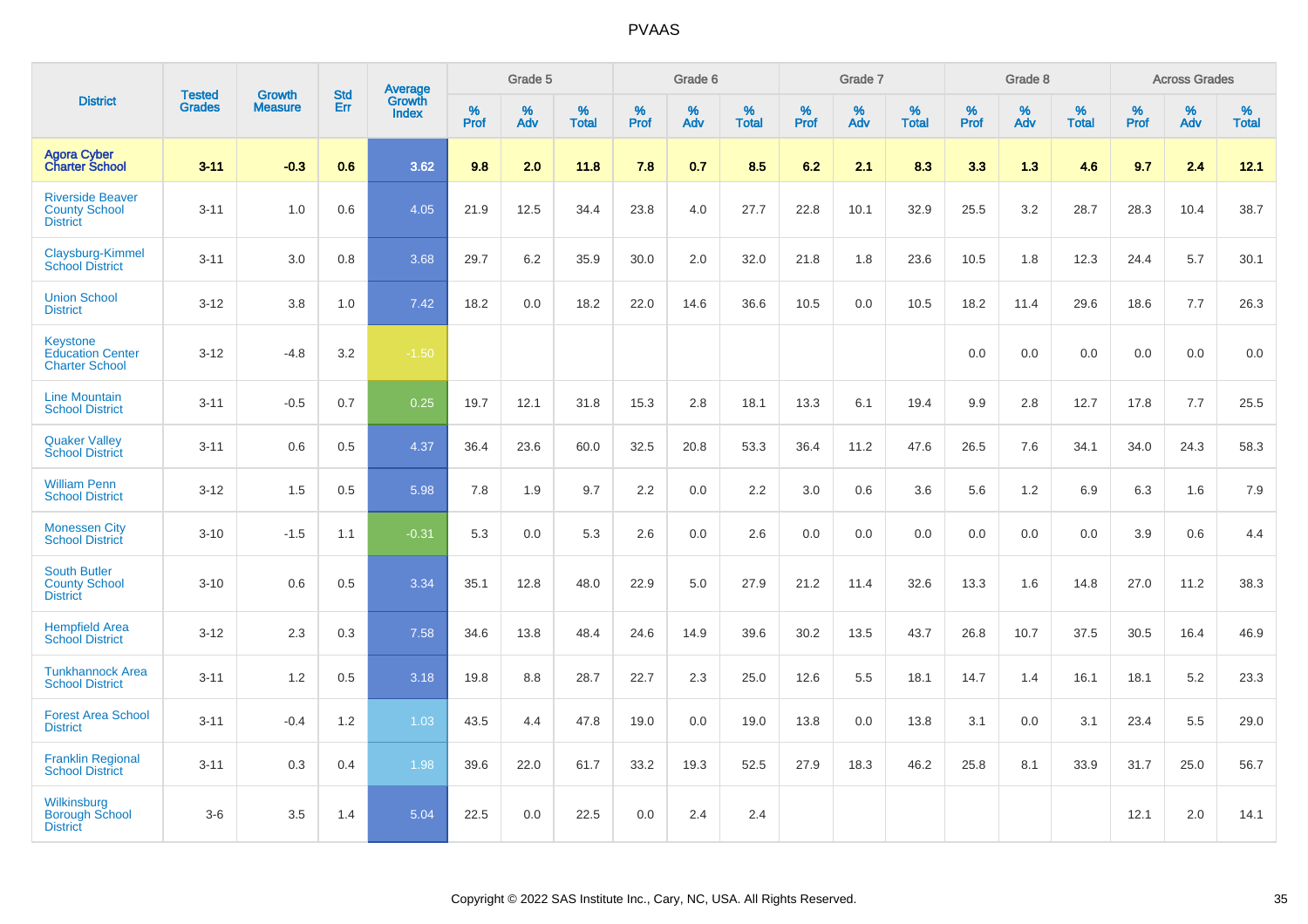|                                                                    | <b>Tested</b> | <b>Growth</b>  | <b>Std</b> | Average                |              | Grade 5  |                      |              | Grade 6  |                      |              | Grade 7  |                      |              | Grade 8  |                      |              | <b>Across Grades</b> |                   |
|--------------------------------------------------------------------|---------------|----------------|------------|------------------------|--------------|----------|----------------------|--------------|----------|----------------------|--------------|----------|----------------------|--------------|----------|----------------------|--------------|----------------------|-------------------|
| <b>District</b>                                                    | <b>Grades</b> | <b>Measure</b> | <b>Err</b> | Growth<br><b>Index</b> | $\%$<br>Prof | %<br>Adv | $\%$<br><b>Total</b> | $\%$<br>Prof | %<br>Adv | $\%$<br><b>Total</b> | $\%$<br>Prof | %<br>Adv | $\%$<br><b>Total</b> | $\%$<br>Prof | %<br>Adv | $\%$<br><b>Total</b> | $\%$<br>Prof | %<br>Adv             | %<br><b>Total</b> |
| <b>Agora Cyber<br/>Charter School</b>                              | $3 - 11$      | $-0.3$         | 0.6        | 3.62                   | 9.8          | 2.0      | 11.8                 | 7.8          | 0.7      | 8.5                  | 6.2          | 2.1      | 8.3                  | 3.3          | 1.3      | 4.6                  | 9.7          | 2.4                  | 12.1              |
| Allegheny-Clarion<br><b>Valley School</b><br><b>District</b>       | $3 - 10$      | 0.1            | 0.9        | 2.43                   | 19.5         | 7.3      | 26.8                 | 14.6         | 1.8      | 16.4                 | 4.8          | 0.0      | 4.8                  | 8.6          | 0.0      | 8.6                  | 14.2         | 8.1                  | 22.3              |
| <b>Brookville Area</b><br><b>School District</b>                   | $3 - 11$      | 4.3            | 0.6        | 11.53                  | 16.8         | 13.9     | 30.7                 | 28.1         | 16.8     | 44.9                 | 13.8         | 2.4      | 16.3                 | 19.4         | 9.3      | 28.7                 | 21.6         | 9.4                  | 31.0              |
| <b>Southwest</b><br>Leadership<br><b>Academy Charter</b><br>School | $3 - 8$       | 0.7            | 1.0        | 2.49                   | 2.2          | 0.0      | 2.2                  | 2.9          | 0.0      | 2.9                  | 5.1          | 0.0      | 5.1                  | 0.0          | 0.0      | 0.0                  | 5.7          | 1.5                  | $7.2\,$           |
| <b>Oswayo Valley</b><br><b>School District</b>                     | $3 - 12$      | 0.2            | 1.1        | 2.50                   | 27.6         | 20.7     | 48.3                 | 25.9         | 7.4      | 33.3                 | 25.9         | 11.1     | 37.0                 | 25.8         | 16.1     | 41.9                 | 30.6         | 20.6                 | 51.2              |
| <b>South Eastern</b><br><b>School District</b>                     | $3 - 11$      | 1.8            | 0.5        | 5.70                   | 21.6         | 15.9     | 37.5                 | 25.4         | 14.4     | 39.9                 | 20.8         | 3.9      | 24.7                 | 20.4         | 5.2      | 25.6                 | 26.2         | 11.6                 | 37.7              |
| <b>Union Area School</b><br><b>District</b>                        | $3 - 11$      | $-0.6$         | 0.9        | 1.34                   | 40.0         | 12.5     | 52.5                 | 32.8         | 5.2      | 37.9                 | 26.3         | 3.5      | 29.8                 | 17.8         | 0.0      | 17.8                 | 30.2         | 7.4                  | 37.6              |
| Williamsburg<br><b>Community School</b><br><b>District</b>         | $3 - 11$      | 4.8            | 1.0        | 6.37                   | 25.0         | 12.5     | 37.5                 | 34.3         | 8.6      | 42.9                 | 26.2         | 4.8      | 31.0                 | 40.6         | 0.0      | 40.6                 | 28.1         | 8.4                  | 36.4              |
| <b>Slippery Rock Area</b><br><b>School District</b>                | $3 - 11$      | 1.4            | 0.5        | 3.52                   | 37.0         | 20.5     | 57.5                 | 28.6         | 26.3     | 54.9                 | 26.4         | 13.2     | 39.7                 | 26.2         | 10.3     | 36.5                 | 32.4         | 20.5                 | 53.0              |
| <b>Jeannette City</b><br><b>School District</b>                    | $3 - 11$      | 3.0            | 0.8        | 3.70                   | 12.5         | 0.0      | 12.5                 | 22.6         | 1.9      | 24.5                 | 12.9         | 4.8      | 17.7                 | 15.4         | 3.8      | 19.2                 | 16.1         | 3.6                  | 19.7              |
| Urban Pathways 6-<br><b>12 Charter School</b>                      | $6 - 11$      | $-1.8$         | 1.6        | 0.00                   |              |          |                      | 0.0          | 0.0      | 0.0                  | 0.0          | 0.0      | 0.0                  | 0.0          | 0.0      | 0.0                  | 0.0          | 0.0                  | 0.0               |
| <b>Mastery Charter</b><br>School - Thomas<br>Campus                | $3 - 10$      | 1.5            | 0.9        | 4.14                   | 10.8         | 0.0      | 10.8                 | 7.1          | 2.4      | 9.5                  | 7.0          | 0.0      | 7.0                  | 2.2          | 0.0      | 2.2                  | 8.6          | 0.8                  | 9.4               |
| <b>Iroquois School</b><br><b>District</b>                          | $3 - 11$      | 2.5            | 0.7        | 5.99                   | 36.7         | 10.1     | 46.8                 | 20.7         | 17.1     | 37.8                 | 11.5         | 9.4      | 20.8                 | 21.0         | 6.0      | 27.0                 | 23.5         | 11.1                 | 34.6              |
| <b>Red Lion Area</b><br><b>School District</b>                     | $3 - 11$      | 1.0            | 0.4        | 5.19                   | 24.8         | 8.9      | 33.7                 | 20.6         | 5.3      | 25.9                 | 16.7         | 9.1      | 25.8                 | 14.5         | 6.6      | 21.0                 | 23.3         | 8.6                  | 31.9              |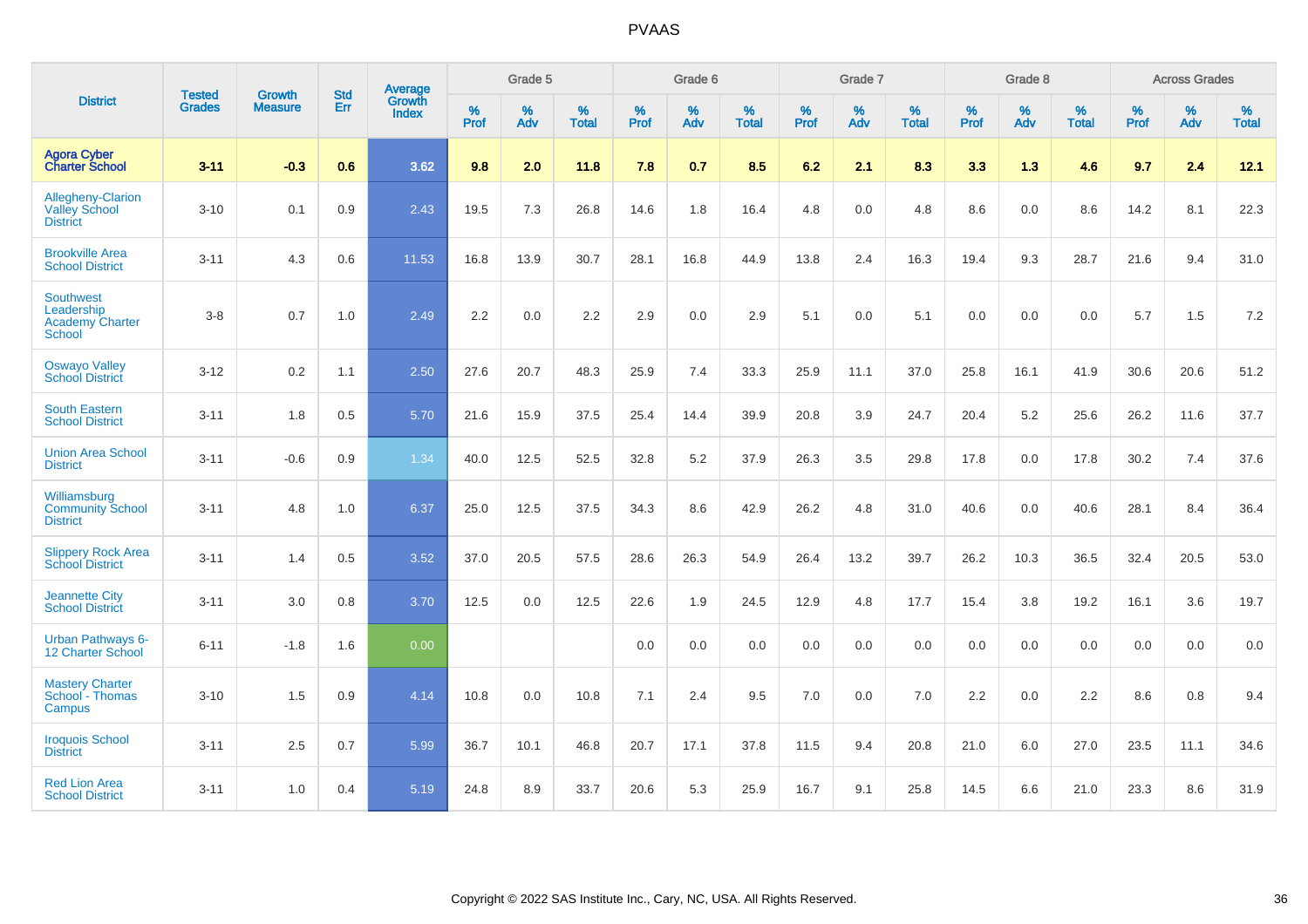|                                                      |                                |                                 | <b>Std</b> | Average                |           | Grade 5  |                      |                  | Grade 6  |                   |           | Grade 7  |                   |           | Grade 8  |                   |           | <b>Across Grades</b> |                   |
|------------------------------------------------------|--------------------------------|---------------------------------|------------|------------------------|-----------|----------|----------------------|------------------|----------|-------------------|-----------|----------|-------------------|-----------|----------|-------------------|-----------|----------------------|-------------------|
| <b>District</b>                                      | <b>Tested</b><br><b>Grades</b> | <b>Growth</b><br><b>Measure</b> | Err        | Growth<br><b>Index</b> | %<br>Prof | %<br>Adv | $\%$<br><b>Total</b> | %<br><b>Prof</b> | %<br>Adv | %<br><b>Total</b> | %<br>Prof | %<br>Adv | %<br><b>Total</b> | %<br>Prof | %<br>Adv | %<br><b>Total</b> | %<br>Prof | %<br>Adv             | %<br><b>Total</b> |
| <b>Agora Cyber</b><br><b>Charter School</b>          | $3 - 11$                       | $-0.3$                          | 0.6        | 3.62                   | 9.8       | 2.0      | 11.8                 | 7.8              | 0.7      | 8.5               | 6.2       | 2.1      | 8.3               | 3.3       | 1.3      | 4.6               | 9.7       | 2.4                  | 12.1              |
| Achievement<br><b>House Charter</b><br><b>School</b> | $7 - 11$                       | $-0.3$                          | 1.5        | 0.79                   |           |          |                      |                  |          |                   | 20.0      | 0.0      | 20.0              | 7.1       | 2.4      | 9.5               | 11.9      | 1.5                  | 13.4              |
| <b>Solanco School</b><br><b>District</b>             | $3 - 11$                       | 0.3                             | 0.4        | 2.53                   | 21.5      | 5.0      | 26.5                 | 12.6             | 5.6      | 18.1              | 17.0      | 7.4      | 24.4              | 11.9      | 2.9      | 14.8              | 20.0      | 7.2                  | 27.1              |
| <b>Annville-Cleona</b><br><b>School District</b>     | $3 - 12$                       | 0.4                             | 0.6        | 3.81                   | 33.8      | 12.5     | 46.2                 | 16.7             | 2.1      | 18.8              | 29.1      | 11.8     | 40.9              | 27.8      | 9.3      | 37.0              | 27.5      | 9.4                  | 36.9              |
| <b>Steelton-Highspire</b><br><b>School District</b>  | $3 - 11$                       | 2.5                             | 0.7        | 4.46                   | 2.9       | 0.0      | 2.9                  | 0.0              | 0.0      | 0.0               | 0.0       | 0.0      | 0.0               | 0.0       | 0.0      | 0.0               | 0.8       | 0.4                  | 1.3               |
| <b>Dallastown Area</b><br><b>School District</b>     | $3 - 11$                       | 0.6                             | 0.3        | 3.62                   | 25.8      | 13.0     | 38.8                 | 31.1             | 11.5     | 42.6              | 23.7      | 7.8      | 31.6              | 19.0      | 9.4      | 28.4              | 27.7      | 14.8                 | 42.4              |
| <b>Newport School</b><br><b>District</b>             | $3 - 12$                       | 2.2                             | 0.8        | 4.70                   | 22.2      | 11.1     | 33.3                 | 25.0             | 6.9      | 31.9              | 15.9      | 0.0      | 15.9              | 27.4      | 4.8      | 32.3              | 24.8      | 6.9                  | 31.7              |
| <b>Juniata Valley</b><br><b>School District</b>      | $3 - 11$                       | 2.4                             | 0.9        | 4.64                   | 23.3      | 4.6      | 27.9                 | 5.4              | 3.6      | 8.9               | 21.0      | 5.3      | 26.3              | 12.5      | 2.1      | 14.6              | 18.7      | 5.0                  | 23.8              |
| <b>East Lycoming</b><br><b>School District</b>       | $3 - 11$                       | 2.6                             | 0.6        | 7.47                   | 36.1      | 23.5     | 59.7                 | 26.2             | 26.2     | 52.3              | 26.4      | 20.7     | 47.1              | 27.9      | 14.8     | 42.6              | 31.5      | 19.5                 | 51.0              |
| <b>Penn Manor</b><br><b>School District</b>          | $3 - 11$                       | 3.2                             | 0.3        | 9.54                   | 33.8      | 14.9     | 48.6                 | 28.7             | 15.2     | 43.9              | 25.5      | 13.2     | 38.7              | 30.2      | 11.0     | 41.2              | 31.4      | 16.9                 | 48.2              |
| <b>Baden Academy</b><br><b>Charter School</b>        | $3-6$                          | 0.1                             | 1.1        | 1.04                   | 20.6      | 4.8      | 25.4                 | 22.4             | 8.6      | 31.0              |           |          |                   |           |          |                   | 20.8      | 6.4                  | 27.2              |
| <b>Millcreek Township</b><br><b>School District</b>  | $3 - 11$                       | 1.1                             | 0.3        | 8.82                   | 26.5      | 20.8     | 47.3                 | 23.1             | 9.4      | 32.4              | 22.1      | 14.3     | 36.4              | 21.6      | 13.0     | 34.7              | 25.4      | 15.9                 | 41.3              |
| <b>Jamestown Area</b><br><b>School District</b>      | $3 - 11$                       | 0.7                             | 1.2        | 2.23                   | 18.4      | 10.5     | 29.0                 | 16.7             | 0.0      | 16.7              | 24.1      | 3.4      | 27.6              | 19.0      | 0.0      | 19.0              | 18.3      | 6.1                  | 24.4              |
| <b>Eastern York</b><br><b>School District</b>        | $3 - 11$                       | $-0.5$                          | 0.5        | $-0.16$                | 29.5      | 11.0     | 40.5                 | 23.5             | 6.0      | 29.5              | 23.2      | 14.1     | 37.3              | 17.3      | 9.7      | 27.0              | 24.8      | 10.7                 | 35.4              |
| <b>Upper Adams</b><br><b>School District</b>         | $3 - 11$                       | 1.7                             | 0.6        | 5.68                   | 30.0      | 9.2      | 39.2                 | 18.0             | 7.7      | 25.6              | 18.1      | 1.9      | 20.0              | 11.4      | 3.8      | 15.3              | 22.6      | 6.3                  | 28.9              |
| <b>Discovery Charter</b><br>School                   | $3 - 8$                        | 2.6                             | 0.9        | 2.98                   | 8.5       | 2.1      | 10.6                 | 0.0              | 0.0      | 0.0               | 6.6       | 1.6      | 8.2               | 5.4       | $0.0\,$  | 5.4               | 5.2       | 1.1                  | 6.2               |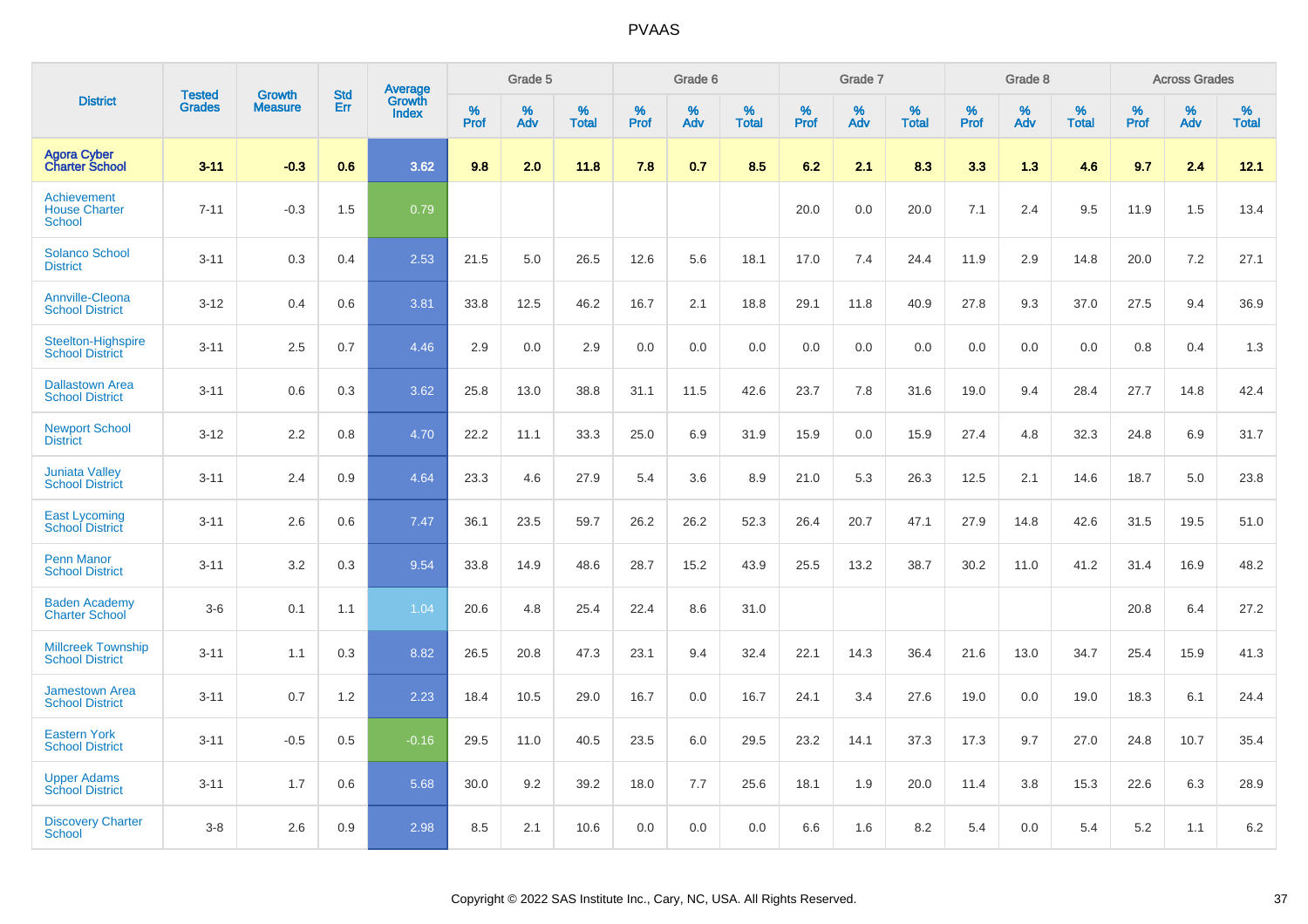|                                                                   | <b>Tested</b> | <b>Growth</b>  | <b>Std</b> | Average         |              | Grade 5  |                   |           | Grade 6  |                   |           | Grade 7  |                   |           | Grade 8  |                   |              | <b>Across Grades</b> |                   |
|-------------------------------------------------------------------|---------------|----------------|------------|-----------------|--------------|----------|-------------------|-----------|----------|-------------------|-----------|----------|-------------------|-----------|----------|-------------------|--------------|----------------------|-------------------|
| <b>District</b>                                                   | <b>Grades</b> | <b>Measure</b> | Err        | Growth<br>Index | $\%$<br>Prof | %<br>Adv | %<br><b>Total</b> | %<br>Prof | %<br>Adv | %<br><b>Total</b> | %<br>Prof | %<br>Adv | %<br><b>Total</b> | %<br>Prof | %<br>Adv | %<br><b>Total</b> | $\%$<br>Prof | $\%$<br>Adv          | %<br><b>Total</b> |
| <b>Agora Cyber</b><br><b>Charter School</b>                       | $3 - 11$      | $-0.3$         | 0.6        | 3.62            | 9.8          | 2.0      | 11.8              | 7.8       | 0.7      | 8.5               | 6.2       | 2.1      | 8.3               | 3.3       | 1.3      | 4.6               | 9.7          | 2.4                  | 12.1              |
| <b>Bloomsburg Area</b><br><b>School District</b>                  | $3 - 10$      | 1.2            | 0.6        | 3.43            | 25.0         | 13.0     | 38.0              | 16.7      | 3.3      | 20.0              | 14.7      | 3.9      | 18.6              | 16.8      | 9.9      | 26.7              | 21.5         | 8.7                  | 30.2              |
| <b>Westmont Hilltop</b><br><b>School District</b>                 | $3 - 11$      | 2.7            | 0.6        | 6.24            | 28.0         | 11.0     | 39.0              | 18.4      | 8.2      | 26.5              | 22.2      | 6.2      | 28.4              | 26.1      | 8.7      | 34.8              | 24.1         | 11.7                 | 35.7              |
| <b>Montrose Area</b><br><b>School District</b>                    | $3 - 10$      | 1.4            | 0.7        | 4.16            | 19.4         | 19.4     | 38.8              | 27.2      | 4.4      | 31.5              | 25.0      | 4.4      | 29.4              | 14.5      | 2.4      | 16.9              | 24.4         | 7.4                  | 31.8              |
| <b>Universal</b><br><b>Creighton Charter</b><br>School            | $3 - 8$       | 1.1            | 0.7        | 2.15            | 11.9         | 1.2      | 13.1              | 3.5       | 1.2      | 4.7               | 7.7       | 6.2      | 13.8              | 4.7       | 4.7      | 9.4               | 8.6          | 4.4                  | 13.1              |
| <b>Southern Columbia</b><br><b>Area School</b><br><b>District</b> | $3 - 11$      | 1.8            | 0.7        | 7.30            | 34.7         | 9.7      | 44.4              | 18.8      | 5.2      | 24.0              | 29.0      | 14.0     | 43.0              | 15.4      | 2.2      | 17.6              | 28.0         | 10.6                 | 38.6              |
| <b>Shade-Central City</b><br><b>School District</b>               | $3 - 11$      | 1.4            | 1.4        | 2.94            | 18.8         | 0.0      | 18.8              | 26.9      | 0.0      | 26.9              | 20.0      | 10.0     | 30.0              | 34.8      | 0.0      | 34.8              | 29.0         | 3.0                  | 32.1              |
| <b>Derry Township</b><br><b>School District</b>                   | $3 - 10$      | 4.3            | 1.3        | 7.27            | 39.1         | 28.5     | 67.6              | 51.5      | 21.2     | 72.7              | 30.8      | 34.6     | 65.4              | 14.3      | 71.4     | 85.7              | 37.5         | 30.3                 | 67.8              |
| <b>Berlin</b><br><b>Brothersvalley</b><br><b>School District</b>  | $3 - 11$      | 2.2            | 0.8        | 3.87            | 34.0         | 15.1     | 49.1              | 21.2      | 3.0      | 24.2              | 30.8      | 3.8      | 34.6              | 18.8      | 8.3      | 27.1              | 25.8         | 10.8                 | 36.6              |
| <b>Chestnut Ridge</b><br><b>School District</b>                   | $3 - 12$      | 4.2            | 0.6        | 7.56            | 30.4         | 6.5      | 37.0              | 22.2      | 3.7      | 25.9              | 36.8      | 4.2      | 41.0              | 18.4      | 10.2     | 28.6              | 26.7         | 9.7                  | 36.4              |
| Springfield<br><b>Township School</b><br><b>District</b>          | $3 - 11$      | 1.7            | 0.5        | 5.78            | 31.3         | 12.3     | 43.6              | 26.9      | 11.1     | 38.0              | 28.4      | 21.9     | 50.3              | 31.7      | 17.2     | 49.0              | 33.1         | 15.4                 | 48.5              |
| <b>Esperanza Cyber</b><br><b>Charter School</b>                   | $3 - 11$      | 0.4            | 1.3        | 1.00            | 0.0          | 0.0      | 0.0               | 0.0       | 0.0      | 0.0               | 2.6       | 0.0      | 2.6               | 0.0       | 0.0      | 0.0               | 1.6          | 0.0                  | 1.6               |
| <b>Northern Tioga</b><br><b>School District</b>                   | $3 - 12$      | 3.4            | 0.5        | 10.12           | 22.7         | 5.2      | 27.9              | 32.2      | 4.2      | 36.4              | 16.8      | 2.6      | 19.4              | 23.8      | 6.2      | 30.0              | 25.9         | 7.0                  | 32.8              |
| Lackawanna Trail<br><b>School District</b>                        | $3 - 10$      | 1.4            | 0.7        | 3.97            | 21.8         | 9.1      | 30.9              | 34.3      | 10.4     | 44.8              | 12.7      | 11.3     | 23.9              | 11.8      | 6.6      | 18.4              | 24.2         | 11.5                 | 35.8              |
| <b>Pequea Valley</b><br><b>School District</b>                    | $3 - 11$      | 2.4            | 0.6        | 6.27            | 15.6         | 6.4      | 22.0              | 14.0      | 2.2      | 16.1              | 11.7      | 2.3      | 14.1              | 13.1      | 2.0      | 15.2              | 16.9         | 3.8                  | 20.7              |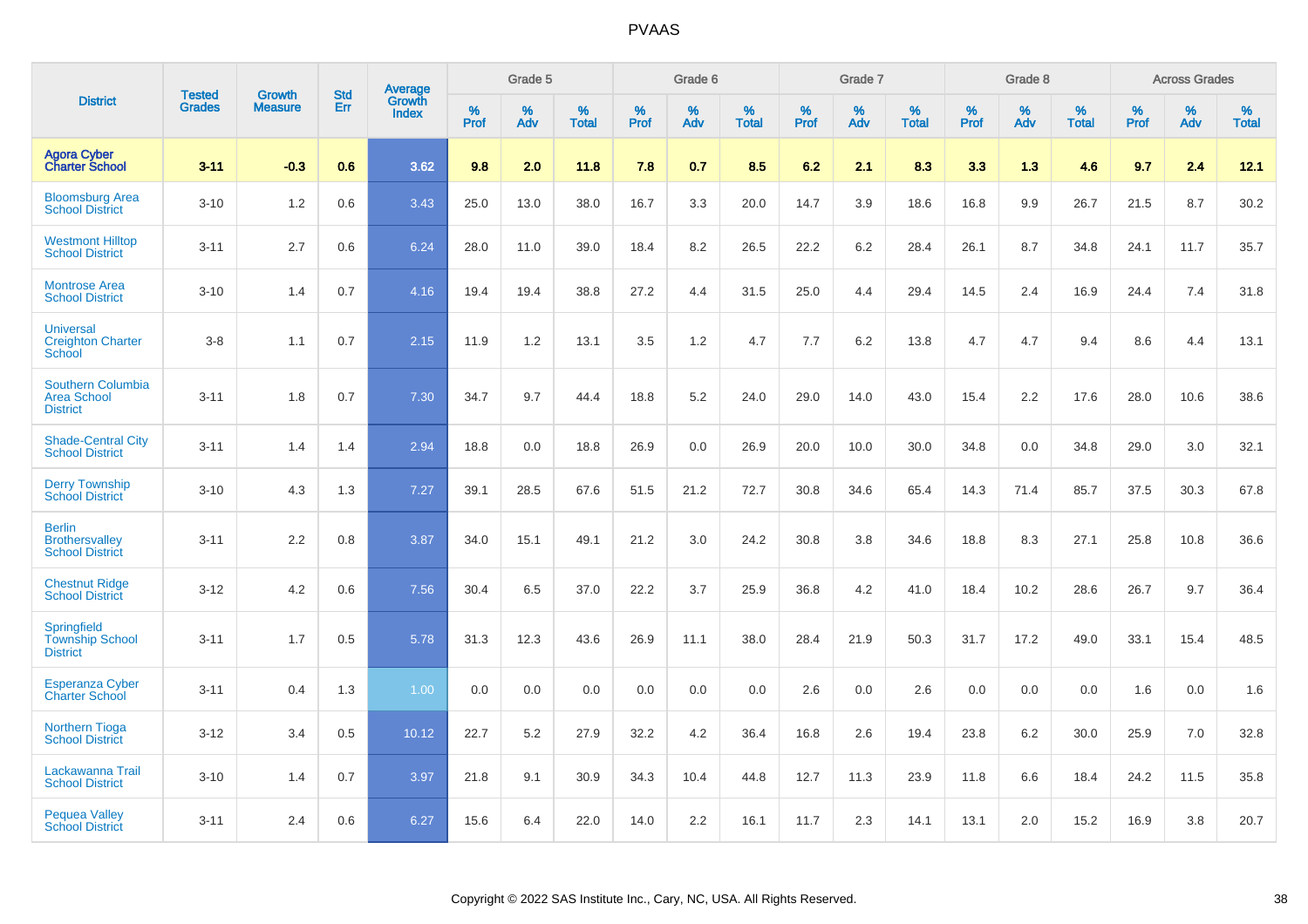|                                                                         |                                |                                 | <b>Std</b> | <b>Average</b>         |           | Grade 5  |                   |           | Grade 6  |                   |           | Grade 7  |                   |           | Grade 8  |                   |           | <b>Across Grades</b> |                   |
|-------------------------------------------------------------------------|--------------------------------|---------------------------------|------------|------------------------|-----------|----------|-------------------|-----------|----------|-------------------|-----------|----------|-------------------|-----------|----------|-------------------|-----------|----------------------|-------------------|
| <b>District</b>                                                         | <b>Tested</b><br><b>Grades</b> | <b>Growth</b><br><b>Measure</b> | Err        | Growth<br><b>Index</b> | %<br>Prof | %<br>Adv | %<br><b>Total</b> | %<br>Prof | %<br>Adv | %<br><b>Total</b> | %<br>Prof | %<br>Adv | %<br><b>Total</b> | %<br>Prof | %<br>Adv | %<br><b>Total</b> | %<br>Prof | %<br>Adv             | %<br><b>Total</b> |
| <b>Agora Cyber</b><br><b>Charter School</b>                             | $3 - 11$                       | $-0.3$                          | 0.6        | 3.62                   | 9.8       | 2.0      | 11.8              | 7.8       | 0.7      | 8.5               | 6.2       | 2.1      | 8.3               | 3.3       | 1.3      | 4.6               | 9.7       | 2.4                  | 12.1              |
| <b>Centennial School</b><br><b>District</b>                             | $3 - 10$                       | 1.6                             | 0.3        | 5.91                   | 23.7      | 5.4      | 29.1              | 18.3      | 3.0      | 21.3              | 22.2      | 5.1      | 27.4              | 13.0      | 8.2      | 21.2              | 21.7      | 6.7                  | 28.4              |
| Kennett<br>Consolidated<br><b>School District</b>                       | $3 - 11$                       | 1.3                             | 0.4        | 6.12                   | 29.8      | 15.1     | 44.9              | 20.2      | 8.3      | 28.5              | 20.2      | 11.6     | 31.7              | 10.9      | 6.9      | 17.8              | 22.4      | 12.3                 | 34.7              |
| <b>Crawford Central</b><br><b>School District</b>                       | $3 - 11$                       | 1.9                             | 0.4        | 4.77                   | 24.2      | 7.9      | 32.1              | 15.7      | 3.8      | 19.6              | 16.7      | 3.7      | 20.4              | 9.0       | 2.6      | 11.6              | 18.4      | 5.5                  | 23.8              |
| <b>Memphis Street</b><br><b>Academy Charter</b><br>School @ JP<br>Jones | $5 - 8$                        | 0.7                             | 0.7        | 1.39                   | 0.0       | 3.2      | 3.2               | $0.0\,$   | 0.0      | 0.0               | 0.0       | 0.0      | 0.0               | 0.0       | 0.0      | 0.0               | 0.0       | 0.6                  | 0.6               |
| <b>Universal Vare</b><br><b>Charter School</b>                          | $6 - 8$                        | 1.8                             | 1.3        | 3.30                   |           |          |                   | 0.0       | 6.2      | 6.2               | 3.6       | 0.0      | 3.6               | 6.4       | 0.0      | 6.4               | 4.7       | 0.9                  | 5.7               |
| <b>Radnor Township</b><br><b>School District</b>                        | $3 - 12$                       | 4.4                             | 0.4        | 11.22                  | 34.0      | 41.4     | 75.4              | 41.7      | 25.4     | 67.1              | 34.3      | 31.8     | 66.2              | 35.0      | 21.5     | 56.5              | 36.8      | 31.8                 | 68.6              |
| Catasaugua Area<br><b>School District</b>                               | $3 - 12$                       | 1.1                             | 0.6        | 2.87                   | 12.0      | 5.4      | 17.4              | 22.7      | 4.0      | 26.7              | 9.8       | 4.9      | 14.7              | 8.9       | 3.3      | 12.2              | 15.4      | 4.4                  | 19.8              |
| Pennsylvania<br><b>Cyber Charter</b><br>School                          | $3 - 11$                       | 1.9                             | 0.5        | 4.83                   | 14.1      | 4.9      | 19.0              | 10.8      | 3.4      | 14.2              | 11.7      | 3.5      | 15.2              | 6.5       | 1.6      | 8.1               | 12.6      | 4.4                  | 17.1              |
| <b>Northern Potter</b><br><b>School District</b>                        | $3 - 12$                       | 2.0                             | 1.1        | 2.34                   | 26.7      | 3.3      | 30.0              | 9.3       | 2.3      | 11.6              | 29.0      | 12.9     | 41.9              | 11.1      | 0.0      | 11.1              | 18.7      | 7.4                  | 26.1              |
| <b>Greenwood School</b><br><b>District</b>                              | $3 - 11$                       | 3.3                             | 0.8        | 4.78                   | 30.3      | 13.6     | 43.9              | 32.1      | 7.6      | 39.6              | 9.1       | 1.8      | 10.9              | 25.9      | 14.8     | 40.7              | 28.8      | 15.4                 | 44.2              |
| <b>Mastery Charter</b><br>School - Smedley<br>Campus                    | $3-6$                          | $-0.6$                          | 1.2        | $-0.35$                | 1.9       | 0.0      | 1.9               | 3.5       | 0.0      | 3.5               |           |          |                   |           |          |                   | 3.5       | 0.0                  | 3.5               |
| <b>Millville Area</b><br><b>School District</b>                         | $3 - 12$                       | 3.8                             | 0.9        | 5.21                   | 34.0      | 0.0      | 34.0              | 18.9      | 1.9      | 20.8              | 15.9      | 9.1      | 25.0              | 18.4      | 2.6      | 21.0              | 24.6      | 4.7                  | 29.3              |
| <b>Fell Charter School</b>                                              | $3 - 8$                        | 1.1                             | 2.2        | 1.36                   | 25.0      | 0.0      | 25.0              | 6.7       | 0.0      | 6.7               |           |          |                   |           |          |                   | 17.1      | 4.0                  | 21.0              |
| <b>Midland Borough</b><br><b>School District</b>                        | $3 - 8$                        | 2.3                             | 1.3        | 2.65                   | 10.3      | 6.9      | 17.2              | 13.6      | 0.0      | 13.6              | 14.3      | 0.0      | 14.3              | 9.5       | 4.8      | 14.3              | 15.7      | 2.9                  | 18.6              |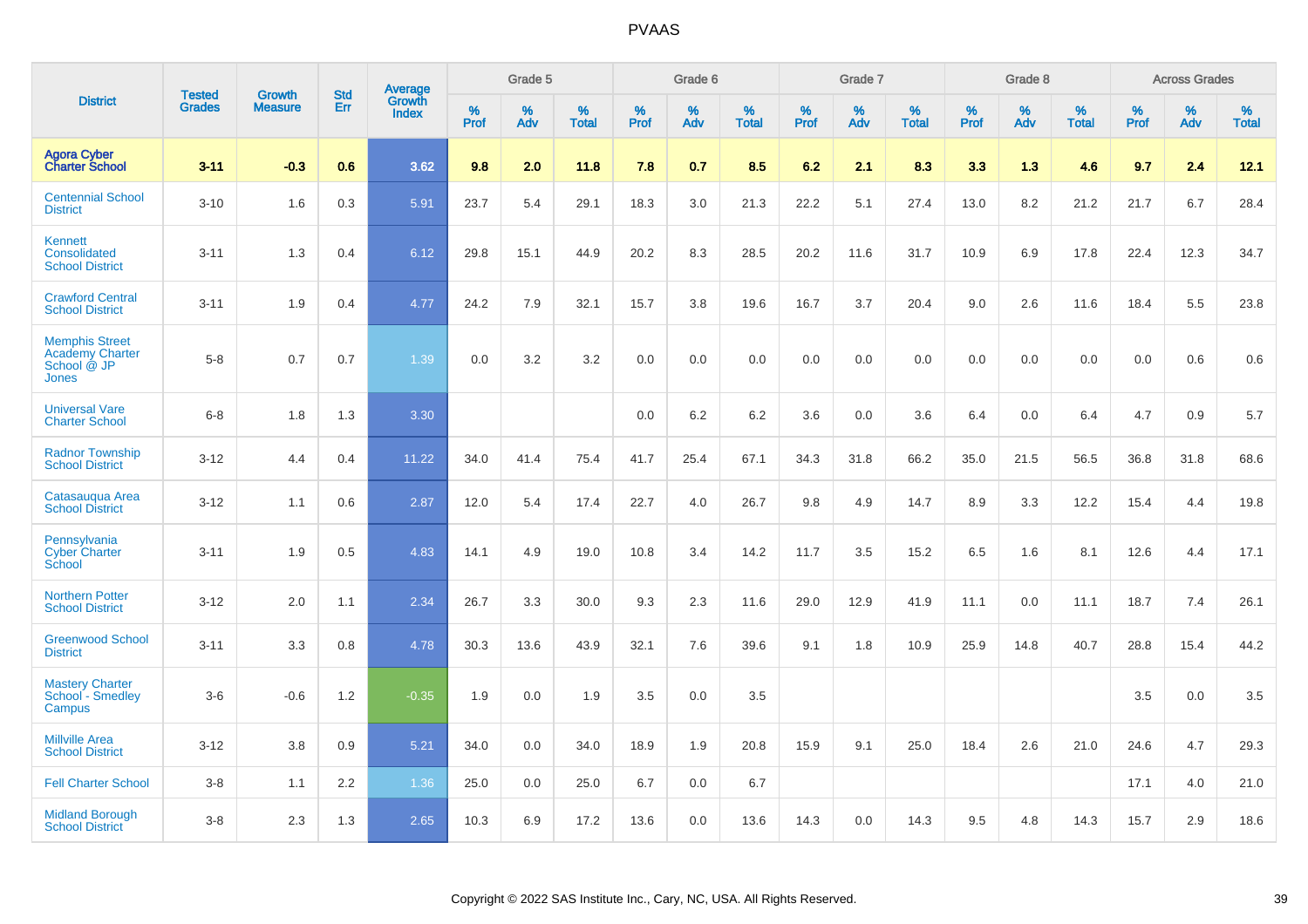|                                                                 |                                | <b>Growth</b>  | <b>Std</b> |                                          |              | Grade 5  |                   |              | Grade 6  |                   |              | Grade 7  |                      |              | Grade 8  |                   |              | <b>Across Grades</b> |                   |
|-----------------------------------------------------------------|--------------------------------|----------------|------------|------------------------------------------|--------------|----------|-------------------|--------------|----------|-------------------|--------------|----------|----------------------|--------------|----------|-------------------|--------------|----------------------|-------------------|
| <b>District</b>                                                 | <b>Tested</b><br><b>Grades</b> | <b>Measure</b> | <b>Err</b> | <b>Average</b><br>Growth<br><b>Index</b> | $\%$<br>Prof | %<br>Adv | %<br><b>Total</b> | $\%$<br>Prof | %<br>Adv | %<br><b>Total</b> | $\%$<br>Prof | %<br>Adv | $\%$<br><b>Total</b> | $\%$<br>Prof | %<br>Adv | %<br><b>Total</b> | $\%$<br>Prof | %<br>Adv             | %<br><b>Total</b> |
| <b>Agora Cyber</b><br><b>Charter School</b>                     | $3 - 11$                       | $-0.3$         | 0.6        | 3.62                                     | 9.8          | 2.0      | 11.8              | 7.8          | 0.7      | 8.5               | 6.2          | 2.1      | 8.3                  | 3.3          | 1.3      | 4.6               | 9.7          | 2.4                  | 12.1              |
| <b>York City School</b><br><b>District</b>                      | $3 - 12$                       | 1.6            | 0.3        | 5.64                                     | 2.5          | 1.0      | 3.5               | 2.0          | 0.2      | 2.2               | 2.6          | 0.5      | 3.1                  | 1.4          | 0.2      | 1.6               | 2.8          | 0.6                  | 3.4               |
| <b>Coudersport Area</b><br><b>School District</b>               | $3 - 11$                       | 1.4            | 0.9        | 1.96                                     | 35.7         | 3.6      | 39.3              | 16.7         | 4.8      | 21.4              | 18.9         | 5.7      | 24.5                 | 15.1         | 3.8      | 18.9              | 22.0         | 5.7                  | 27.7              |
| <b>Duquesne City</b><br><b>School District</b>                  | $3 - 8$                        | 1.2            | 1.3        | 1.95                                     | 6.0          | 2.0      | 8.0               | 5.6          | 0.0      | 5.6               |              |          |                      |              |          |                   | 3.4          | 1.7                  | 5.0               |
| Hatboro-Horsham<br><b>School District</b>                       | $3 - 11$                       | 0.6            | 0.4        | 1.72                                     | 26.2         | 8.5      | 34.7              | 30.0         | 11.1     | 41.1              | 20.8         | 5.2      | 26.0                 | 19.7         | 5.7      | 25.4              | 25.9         | 8.7                  | 34.6              |
| <b>Keystone</b><br><b>Academy Charter</b><br>School             | $3 - 8$                        | 0.8            | 0.8        | 2.54                                     | 12.3         | 5.3      | 17.5              | 9.7          | 4.8      | 14.5              | 12.3         | 1.8      | 14.0                 | 6.8          | 1.7      | 8.5               | 12.4         | 2.8                  | 15.1              |
| Northeastern York<br><b>School District</b>                     | $3 - 11$                       | 1.4            | 0.4        | 3.99                                     | 32.1         | 13.8     | 46.0              | 21.2         | 8.1      | 29.3              | 21.9         | 6.0      | 27.9                 | 29.2         | 15.0     | 44.1              | 27.8         | 13.2                 | 41.0              |
| <b>West Perry School</b><br><b>District</b>                     | $3 - 11$                       | 2.7            | 0.5        | 6.23                                     | 22.5         | 15.9     | 38.4              | 20.9         | 5.7      | 26.6              | 14.0         | 6.7      | 20.7                 | 15.2         | 8.5      | 23.6              | 21.6         | 10.7                 | 32.3              |
| Punxsutawney<br><b>Area School</b><br><b>District</b>           | $3 - 11$                       | 4.6            | 0.6        | 8.24                                     | 37.0         | 6.5      | 43.5              | 36.3         | 10.6     | 46.9              | 22.4         | 4.8      | 27.2                 | 20.5         | 7.1      | 27.6              | 27.8         | 11.1                 | 38.8              |
| <b>General Mclane</b><br><b>School District</b>                 | $3 - 11$                       | 3.9            | 0.5        | 7.89                                     | 36.9         | 15.4     | 52.4              | 27.3         | 12.4     | 39.8              | 25.8         | 23.1     | 49.0                 | 26.9         | 7.7      | 34.6              | 30.2         | 16.6                 | 46.8              |
| Widener<br>Partnership<br><b>Charter School</b>                 | $3 - 7$                        | 2.8            | 1.0        | 2.67                                     | 0.0          | 0.0      | 0.0               | 2.5          | 0.0      | 2.5               | 0.0          | 2.3      | 2.3                  |              |          |                   | 1.4          | 0.5                  | 1.9               |
| <b>Keystone Central</b><br><b>School District</b>               | $3 - 11$                       | 1.5            | 0.4        | 3.98                                     | 18.6         | 8.5      | 27.1              | 20.9         | 8.6      | 29.5              | 10.9         | 3.3      | 14.1                 | 10.5         | 2.2      | 12.6              | 19.2         | 8.0                  | 27.2              |
| Pen Argyl Area<br><b>School District</b>                        | $3 - 12$                       | 0.7            | 0.6        | 1.46                                     | 27.3         | 12.5     | 39.8              | 26.8         | 0.0      | 26.8              | 17.1         | 5.4      | 22.5                 | 14.8         | 5.9      | 20.8              | 23.5         | 8.4                  | 32.0              |
| <b>Young Scholars Of</b><br>Central PA Charter<br><b>School</b> | $3 - 8$                        | 1.7            | $1.2$      | 2.40                                     | 31.8         | 9.1      | 40.9              | 8.0          | 4.0      | 12.0              | 28.6         | 14.3     | 42.9                 | 0.0          | 0.0      | 0.0               | 21.7         | 11.1                 | 32.8              |
| <b>Oley Valley School</b><br><b>District</b>                    | $3 - 11$                       | 0.7            | 0.6        | 2.38                                     | 19.8         | 5.0      | 24.8              | 30.8         | 11.2     | 42.1              | 19.0         | 7.8      | 26.7                 | 12.8         | 2.3      | 15.1              | 25.2         | 6.6                  | 31.8              |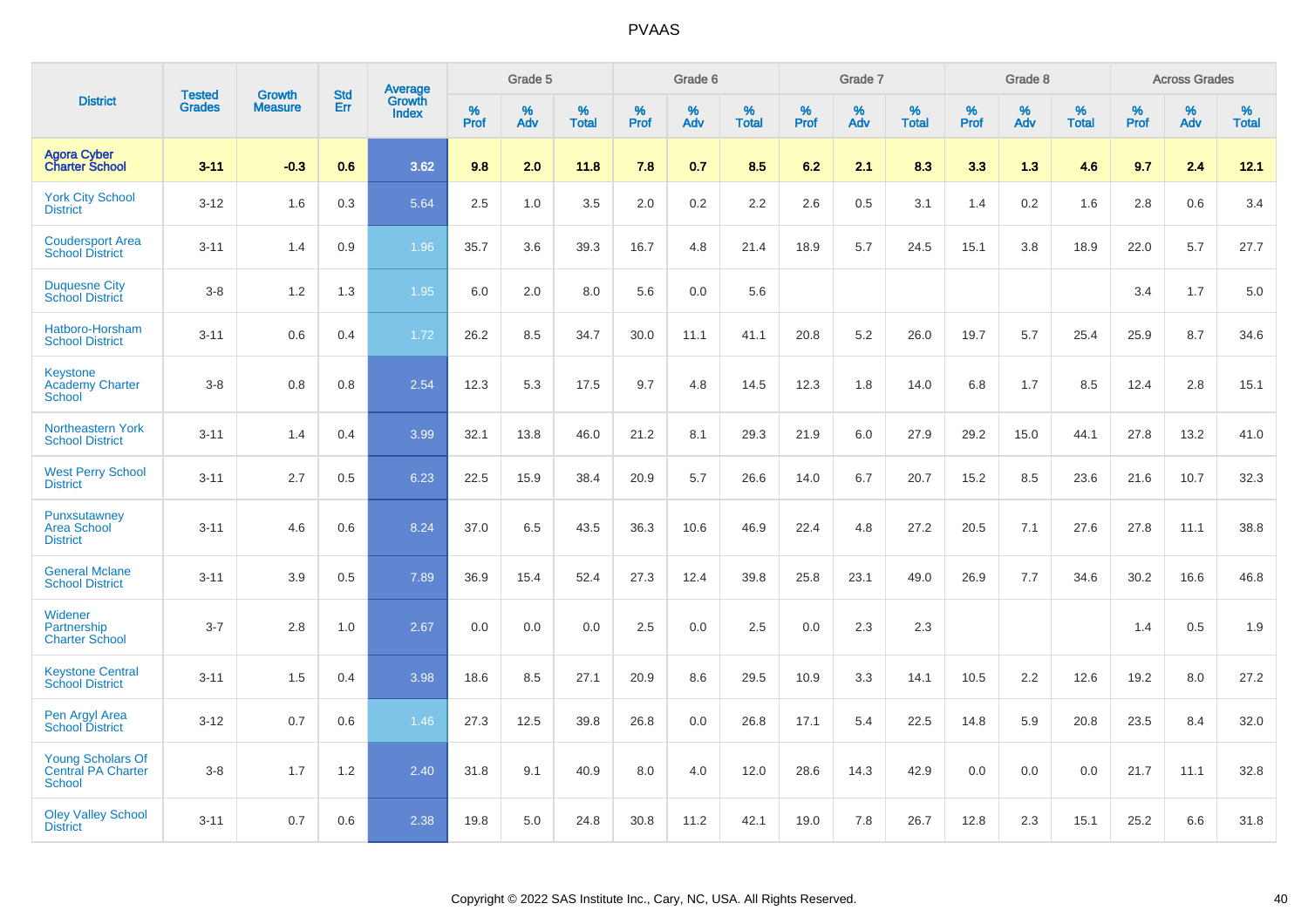|                                                                                          | <b>Tested</b> | <b>Growth</b>  | <b>Std</b> |                                   |                     | Grade 5  |                   |              | Grade 6  |                   |              | Grade 7  |                   |              | Grade 8  |                   |              | <b>Across Grades</b> |                   |
|------------------------------------------------------------------------------------------|---------------|----------------|------------|-----------------------------------|---------------------|----------|-------------------|--------------|----------|-------------------|--------------|----------|-------------------|--------------|----------|-------------------|--------------|----------------------|-------------------|
| <b>District</b>                                                                          | <b>Grades</b> | <b>Measure</b> | Err        | Average<br>Growth<br><b>Index</b> | $\%$<br><b>Prof</b> | %<br>Adv | %<br><b>Total</b> | $\%$<br>Prof | %<br>Adv | %<br><b>Total</b> | $\%$<br>Prof | %<br>Adv | %<br><b>Total</b> | $\%$<br>Prof | %<br>Adv | %<br><b>Total</b> | $\%$<br>Prof | %<br>Adv             | %<br><b>Total</b> |
| <b>Agora Cyber</b><br><b>Charter School</b>                                              | $3 - 11$      | $-0.3$         | 0.6        | 3.62                              | 9.8                 | 2.0      | 11.8              | 7.8          | 0.7      | 8.5               | 6.2          | 2.1      | 8.3               | 3.3          | 1.3      | 4.6               | 9.7          | 2.4                  | 12.1              |
| <b>Mastery Charter</b><br>School-Francis D.<br><b>Pastorius</b><br>Elementary            | $3-8$         | 0.3            | 1.3        | 0.60                              | 3.8                 | 0.0      | 3.8               | 3.7          | 0.0      | 3.7               | 0.0          | 0.0      | 0.0               | 0.0          | 0.0      | 0.0               | 3.1          | 0.0                  | 3.1               |
| <b>Mount Union Area</b><br><b>School District</b>                                        | $3 - 10$      | 3.0            | 0.7        | 5.20                              | 11.7                | 4.3      | 16.0              | 12.4         | 0.0      | 12.4              | 13.4         | 2.4      | 15.8              | 0.0          | 1.2      | 1.2               | 12.2         | 3.3                  | 15.5              |
| <b>Robert Benjamin</b><br><b>Wiley Community</b><br><b>Charter School</b>                | $3-8$         | 2.8            | 0.8        | 3.93                              | 7.0                 | 2.3      | 9.3               | 0.0          | 0.0      | 0.0               | 7.3          | 0.0      | 7.3               | 4.4          | 0.0      | 4.4               | 5.7          | 1.7                  | 7.4               |
| <b>Center For Student</b><br><b>Learning Charter</b><br>School At<br>Pennsbury           | $6 - 12$      | $-0.6$         | 3.1        | $-0.20$                           |                     |          |                   |              |          |                   |              |          |                   | 0.0          | 0.0      | 0.0               | 3.4          | 0.0                  | 3.4               |
| <b>North East School</b><br><b>District</b>                                              | $3 - 11$      | 1.4            | 0.5        | 2.92                              | 33.3                | 9.4      | 42.7              | 23.1         | 9.7      | 32.8              | 26.4         | 9.3      | 35.7              | 31.4         | 13.1     | 44.5              | 29.8         | 12.1                 | 41.8              |
| <b>Global Leadership</b><br><b>Academy Charter</b><br><b>School Southwest</b><br>at Huey | $3-8$         | 1.0            | 1.7        | 1.39                              | 0.0                 | 0.0      | 0.0               | 0.0          | 0.0      | 0.0               |              |          |                   | 0.0          | 0.0      | 0.0               | 0.0          | 0.0                  | 0.0               |
| <b>Hope For</b><br><b>Hyndman Charter</b><br>School                                      | $3 - 11$      | 4.1            | 1.8        | 3.10                              |                     |          |                   | $6.2\,$      | 0.0      | 6.2               | 8.3          | 8.3      | 16.7              | 0.0          | 0.0      | 0.0               | 9.9          | $1.2$                | 11.1              |
| <b>Moshannon Valley</b><br><b>School District</b>                                        | $3 - 10$      | 2.3            | 0.8        | 2.85                              | 19.6                | 13.0     | 32.6              | 14.8         | 18.5     | 33.3              | 21.0         | 4.8      | 25.8              | 16.9         | 6.2      | 23.1              | 19.9         | 8.5                  | 28.4              |
| Lake-Lehman<br><b>School District</b>                                                    | $3 - 11$      | 2.9            | 0.6        | 5.69                              | 30.6                | 9.9      | 40.5              | 21.0         | 6.7      | 27.6              | 23.7         | 6.1      | 29.8              | 14.2         | 4.4      | 18.6              | 26.3         | 6.7                  | 33.1              |
| <b>Bellefonte Area</b><br><b>School District</b>                                         | $3 - 11$      | 3.1            | 0.5        | 7.49                              | 32.7                | 22.0     | 54.8              | 31.6         | 7.3      | 39.0              | 23.4         | 5.5      | 29.0              | 14.8         | 9.9      | 24.8              | 28.6         | 15.7                 | 44.3              |
| <b>Premier Arts And</b><br><b>Science Charter</b><br>School                              | $3-5$         | $-0.1$         | 2.0        | $-0.05$                           | 0.0                 | 0.0      | 0.0               |              |          |                   |              |          |                   |              |          |                   | 3.8          | 1.0                  | 4.8               |
| <b>Kane Area School</b><br><b>District</b>                                               | $3 - 10$      | 3.7            | 0.7        | 6.38                              | 21.1                | 19.7     | 40.8              | 14.1         | 3.1      | 17.2              | 29.8         | 17.9     | 47.8              | 6.1          | 1.2      | 7.3               | 21.5         | 9.0                  | 30.4              |
| <b>South Park School</b><br><b>District</b>                                              | $3 - 11$      | 3.3            | 0.6        | 5.37                              | 33.3                | 11.9     | 45.2              | 27.8         | 11.3     | 39.2              | 21.8         | 16.8     | 38.7              | 24.0         | 8.6      | 32.7              | 28.8         | 10.4                 | 39.2              |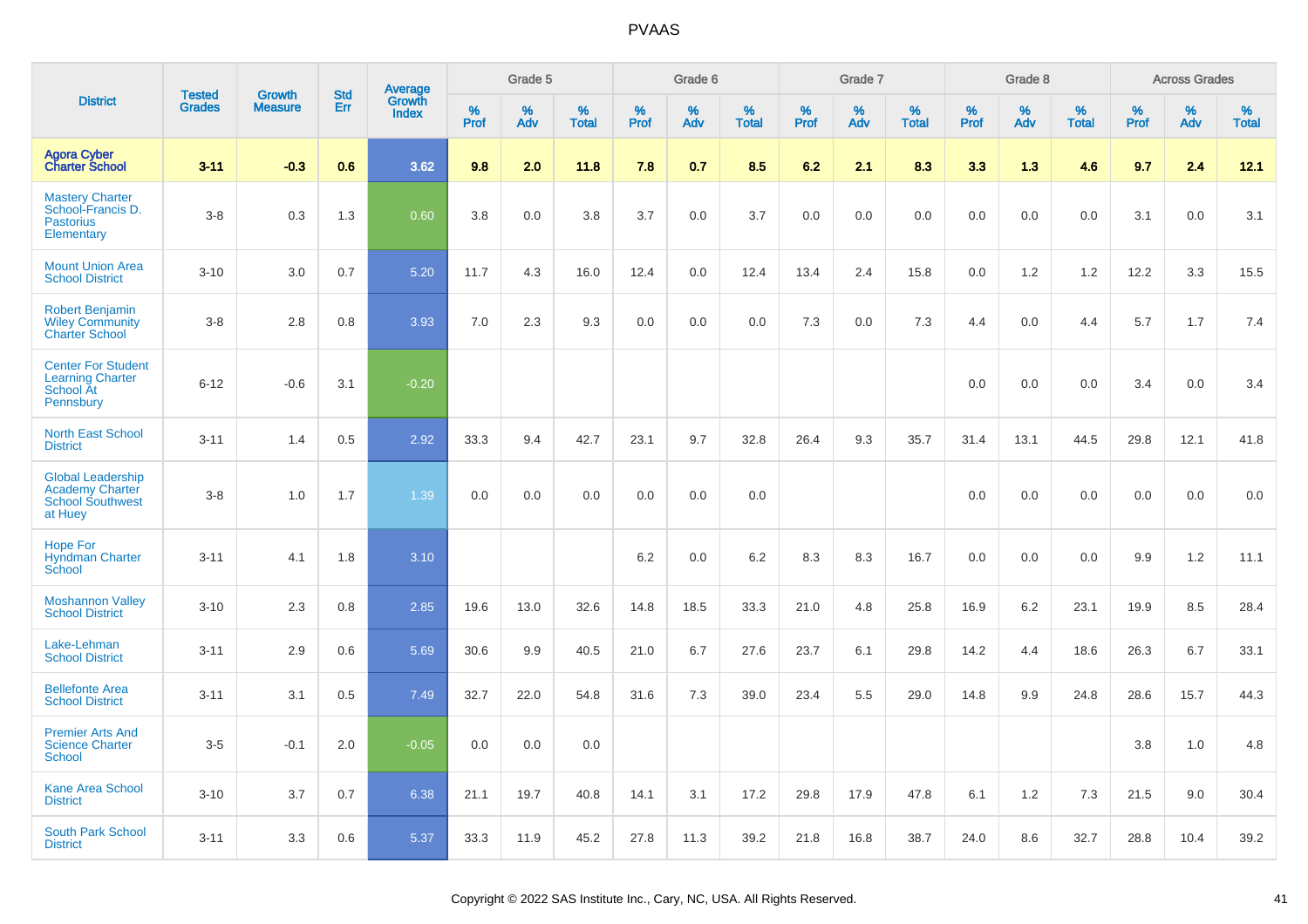|                                                            |                                |                                 | <b>Std</b> | Average                       |              | Grade 5  |                   |           | Grade 6  |                   |           | Grade 7  |                   |           | Grade 8  |                   |           | <b>Across Grades</b> |                   |
|------------------------------------------------------------|--------------------------------|---------------------------------|------------|-------------------------------|--------------|----------|-------------------|-----------|----------|-------------------|-----------|----------|-------------------|-----------|----------|-------------------|-----------|----------------------|-------------------|
| <b>District</b>                                            | <b>Tested</b><br><b>Grades</b> | <b>Growth</b><br><b>Measure</b> | Err        | <b>Growth</b><br><b>Index</b> | $\%$<br>Prof | %<br>Adv | %<br><b>Total</b> | %<br>Prof | %<br>Adv | %<br><b>Total</b> | %<br>Prof | %<br>Adv | %<br><b>Total</b> | %<br>Prof | %<br>Adv | %<br><b>Total</b> | %<br>Prof | %<br>Adv             | %<br><b>Total</b> |
| <b>Agora Cyber<br/>Charter School</b>                      | $3 - 11$                       | $-0.3$                          | 0.6        | 3.62                          | 9.8          | 2.0      | 11.8              | 7.8       | 0.7      | 8.5               | 6.2       | 2.1      | 8.3               | 3.3       | 1.3      | 4.6               | 9.7       | 2.4                  | 12.1              |
| <b>Mastery Charter</b><br>School -<br>Shoemaker<br>Campus  | $7 - 10$                       | 1.9                             | 1.6        | 1.76                          |              |          |                   |           |          |                   | 9.4       | 0.0      | 9.4               | 4.2       | 0.0      | 4.2               | 7.1       | 0.0                  | 7.1               |
| <b>Aspira Bilingual</b><br><b>Cyber Charter</b><br>School  | $3 - 11$                       | 4.2                             | 1.5        | 3.82                          |              |          |                   | 0.0       | 0.0      | 0.0               | 0.0       | 0.0      | 0.0               | 0.0       | 0.0      | 0.0               | 1.6       | 0.0                  | 1.6               |
| <b>Bear Creek</b><br>Community<br><b>Charter School</b>    | $3 - 8$                        | 4.4                             | 0.8        | 5.57                          | 30.8         | 9.6      | 40.4              | 19.6      | 13.7     | 33.3              | 23.1      | 5.8      | 28.8              | 18.4      | 0.0      | 18.4              | 27.2      | 7.9                  | 35.1              |
| <b>Souderton Charter</b><br><b>School</b><br>Collaborative | $3-8$                          | 4.0                             | 1.3        | 4.28                          | 51.8         | 22.2     | 74.1              | 44.0      | 24.0     | 68.0              | 28.6      | 38.1     | 66.7              | 41.2      | 11.8     | 52.9              | 40.1      | 26.8                 | 66.9              |
| <b>Central Cambria</b><br><b>School District</b>           | $3 - 11$                       | 2.5                             | 0.6        | 4.43                          | 32.5         | 14.5     | 47.0              | 19.5      | 8.0      | 27.4              | 20.2      | 8.8      | 29.0              | 16.5      | 10.2     | 26.8              | 23.8      | 11.4                 | 35.1              |
| <b>Farrell Area School</b><br><b>District</b>              | $3 - 11$                       | 5.3                             | 1.0        | 7.64                          | 15.6         | 0.0      | 15.6              | 17.1      | 0.0      | 17.1              | 2.3       | 0.0      | 2.3               | 5.1       | 0.0      | 5.1               | 12.3      | 1.5                  | 13.8              |
| <b>Infinity Charter</b><br>School                          | $3 - 8$                        | 5.9                             | 1.2        | 4.84                          | 40.9         | 31.8     | 72.7              | 46.2      | 11.5     | 57.7              | 41.7      | 45.8     | 87.5              | 38.1      | 19.0     | 57.1              | 38.7      | 29.6                 | 68.3              |
| <b>Penncrest School</b><br><b>District</b>                 | $3 - 11$                       | 1.8                             | 0.4        | 4.21                          | 19.7         | 6.2      | 25.8              | 21.6      | 1.8      | 23.4              | 17.5      | 5.0      | 22.5              | 17.1      | 3.5      | 20.6              | 22.0      | 5.3                  | 27.3              |
| <b>Lehigh Valley Dual</b><br>Language Charter<br>School    | $3 - 8$                        | 3.1                             | 2.3        | 1.36                          | 0.0          | 0.0      | 0.0               | 7.7       | 0.0      | 7.7               |           |          |                   |           |          |                   | 4.2       | 0.0                  | 4.2               |
| <b>Avonworth School</b><br><b>District</b>                 | $3 - 10$                       | 2.8                             | 0.5        | 5.25                          | 33.8         | 25.5     | 59.3              | 37.7      | 12.3     | 50.0              | 31.5      | 13.8     | 45.4              | 35.8      | 14.2     | 50.0              | 35.2      | 20.0                 | 55.2              |
| <b>Bald Eagle Area</b><br><b>School District</b>           | $3 - 11$                       | 2.6                             | 0.6        | 4.48                          | 35.2         | 14.8     | 50.0              | 25.7      | 8.9      | 34.6              | 17.0      | 6.8      | 23.7              | 15.0      | 10.6     | 25.7              | 25.1      | 13.7                 | 38.8              |
| <b>Young Scholars</b><br><b>Charter School</b>             | $6-8$                          | 2.6                             | 0.8        | 3.60                          |              |          |                   | 1.8       | 0.0      | 1.8               | 4.6       | 0.0      | 4.6               | 0.0       | 0.0      | 0.0               | 2.0       | 0.0                  | 2.0               |
| <b>Riverside School</b><br><b>District</b>                 | $3 - 11$                       | 4.3                             | 0.6        | 7.08                          | 18.6         | 7.8      | 26.5              | 13.1      | 7.1      | 20.2              | 16.5      | 13.6     | 30.1              | 16.4      | 4.6      | 20.9              | 19.2      | 7.7                  | 27.0              |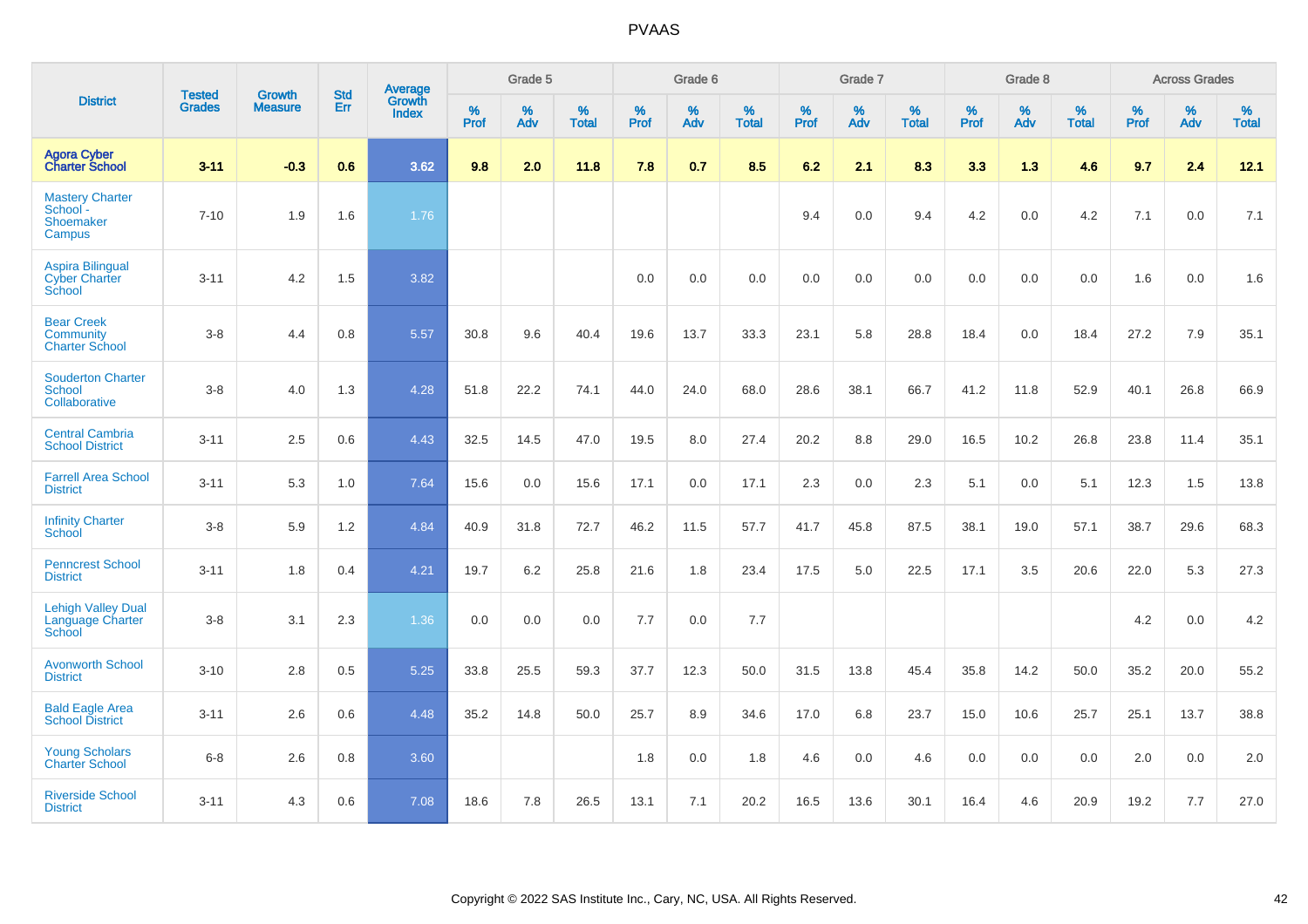|                                                                 |                                | <b>Growth</b>  | <b>Std</b> | Average                |              | Grade 5  |                   |           | Grade 6  |                   |           | Grade 7  |                   |           | Grade 8  |                   |           | <b>Across Grades</b> |                   |
|-----------------------------------------------------------------|--------------------------------|----------------|------------|------------------------|--------------|----------|-------------------|-----------|----------|-------------------|-----------|----------|-------------------|-----------|----------|-------------------|-----------|----------------------|-------------------|
| <b>District</b>                                                 | <b>Tested</b><br><b>Grades</b> | <b>Measure</b> | <b>Err</b> | Growth<br><b>Index</b> | $\%$<br>Prof | %<br>Adv | %<br><b>Total</b> | %<br>Prof | %<br>Adv | %<br><b>Total</b> | %<br>Prof | %<br>Adv | %<br><b>Total</b> | %<br>Prof | %<br>Adv | %<br><b>Total</b> | %<br>Prof | %<br>Adv             | %<br><b>Total</b> |
| <b>Agora Cyber</b><br><b>Charter School</b>                     | $3 - 11$                       | $-0.3$         | 0.6        | 3.62                   | 9.8          | 2.0      | 11.8              | 7.8       | 0.7      | 8.5               | 6.2       | 2.1      | 8.3               | 3.3       | 1.3      | 4.6               | 9.7       | 2.4                  | 12.1              |
| <b>Wayne Highlands</b><br><b>School District</b>                | $3 - 11$                       | 2.2            | 0.5        | 4.54                   | 36.4         | 14.3     | 50.7              | 31.5      | 11.4     | 43.0              | 25.6      | 14.3     | 39.9              | 27.6      | 4.9      | 32.5              | 29.9      | 16.0                 | 46.0              |
| <b>North Clarion</b><br><b>County School</b><br><b>District</b> | $3 - 12$                       | 5.1            | 0.9        | 5.51                   | 34.1         | 6.8      | 40.9              | 31.7      | 12.2     | 43.9              | 21.4      | 7.1      | 28.6              | 15.9      | 11.4     | 27.3              | 26.5      | 10.6                 | 37.1              |
| <b>Bradford Area</b><br><b>School District</b>                  | $3 - 12$                       | 4.4            | 0.5        | 9.21                   | 33.5         | 10.2     | 43.7              | 23.4      | 8.8      | 32.2              | 18.9      | 13.9     | 32.8              | 27.8      | 7.6      | 35.4              | 26.9      | 11.3                 | 38.3              |
| <b>New Day Charter</b><br><b>School</b>                         | $7 - 11$                       | 2.2            | 3.1        | 0.71                   |              |          |                   |           |          |                   |           |          |                   | 0.0       | 0.0      | 0.0               | 0.0       | 0.0                  | 0.0               |
| <b>Port Allegany</b><br><b>School District</b>                  | $3 - 11$                       | 1.7            | 0.7        | 2.30                   | 20.0         | 5.7      | 25.7              | 7.4       | 1.5      | 8.8               | 17.4      | 2.9      | 20.3              | 13.1      | 9.8      | 23.0              | 16.8      | 5.7                  | 22.5              |
| <b>Athens Area</b><br><b>School District</b>                    | $3 - 11$                       | 3.8            | 0.5        | 7.01                   | 31.2         | 6.2      | 37.5              | 28.2      | 5.9      | 34.1              | 22.2      | 5.2      | 27.4              | 19.3      | 10.7     | 30.0              | 26.5      | 8.2                  | 34.6              |
| <b>Provident Charter</b><br><b>School</b>                       | $3 - 8$                        | 3.6            | 1.0        | 3.98                   | 4.4          | 2.2      | 6.5               | 10.5      | 0.0      | 10.5              | 9.1       | 0.0      | 9.1               | 0.0       | 3.3      | 3.3               | 9.2       | 2.5                  | 11.7              |
| <b>Mastery Charter</b><br>School - Clymer<br>Elementary         | $3-6$                          | 1.9            | 1.5        | 1.23                   | 0.0          | 0.0      | 0.0               | 3.8       | 0.0      | 3.8               |           |          |                   |           |          |                   | 2.6       | 0.8                  | 3.4               |
| <b>Wattsburg Area</b><br><b>School District</b>                 | $3 - 11$                       | 4.1            | 0.6        | 6.55                   | 25.0         | 18.2     | 43.2              | 27.2      | 17.4     | 44.6              | 19.6      | 7.6      | 27.2              | 31.7      | 12.9     | 44.6              | 26.7      | 12.5                 | 39.2              |
| <b>Arts Academy</b><br>Elementary<br><b>Charter School</b>      | $3-5$                          | 1.7            | 1.9        | 0.91                   | 5.3          | 0.0      | 5.3               |           |          |                   |           |          |                   |           |          |                   | 5.1       | 0.0                  | 5.1               |
| <b>South Western</b><br><b>School District</b>                  | $3 - 12$                       | 2.8            | 0.4        | 7.84                   | 23.7         | 5.4      | 29.2              | 15.7      | 11.7     | 27.4              | 17.8      | 6.0      | 23.8              | 19.1      | 10.1     | 29.2              | 21.6      | 8.9                  | 30.4              |
| <b>Donegal School</b><br><b>District</b>                        | $3 - 12$                       | 3.0            | 0.5        | 6.51                   | 18.1         | 9.9      | 28.0              | 22.5      | 3.2      | 25.7              | 12.4      | 14.8     | 27.2              | 16.6      | 9.5      | 26.0              | 19.7      | 10.6                 | 30.3              |
| New Hope-<br><b>Solebury School</b><br><b>District</b>          | $3 - 11$                       | 4.2            | 0.6        | 6.75                   | 40.4         | 25.5     | 66.0              | 41.2      | 11.8     | 52.9              | 25.5      | 17.0     | 42.6              | 37.6      | 19.3     | 56.9              | 36.8      | 21.0                 | 57.8              |
| <b>West York Area</b><br><b>School District</b>                 | $3 - 12$                       | 2.3            | 0.4        | 5.18                   | 19.9         | 5.6      | 25.5              | 14.8      | 4.8      | 19.6              | 15.0      | 5.8      | 20.9              | 16.3      | 4.2      | 20.5              | 19.8      | 5.9                  | 25.6              |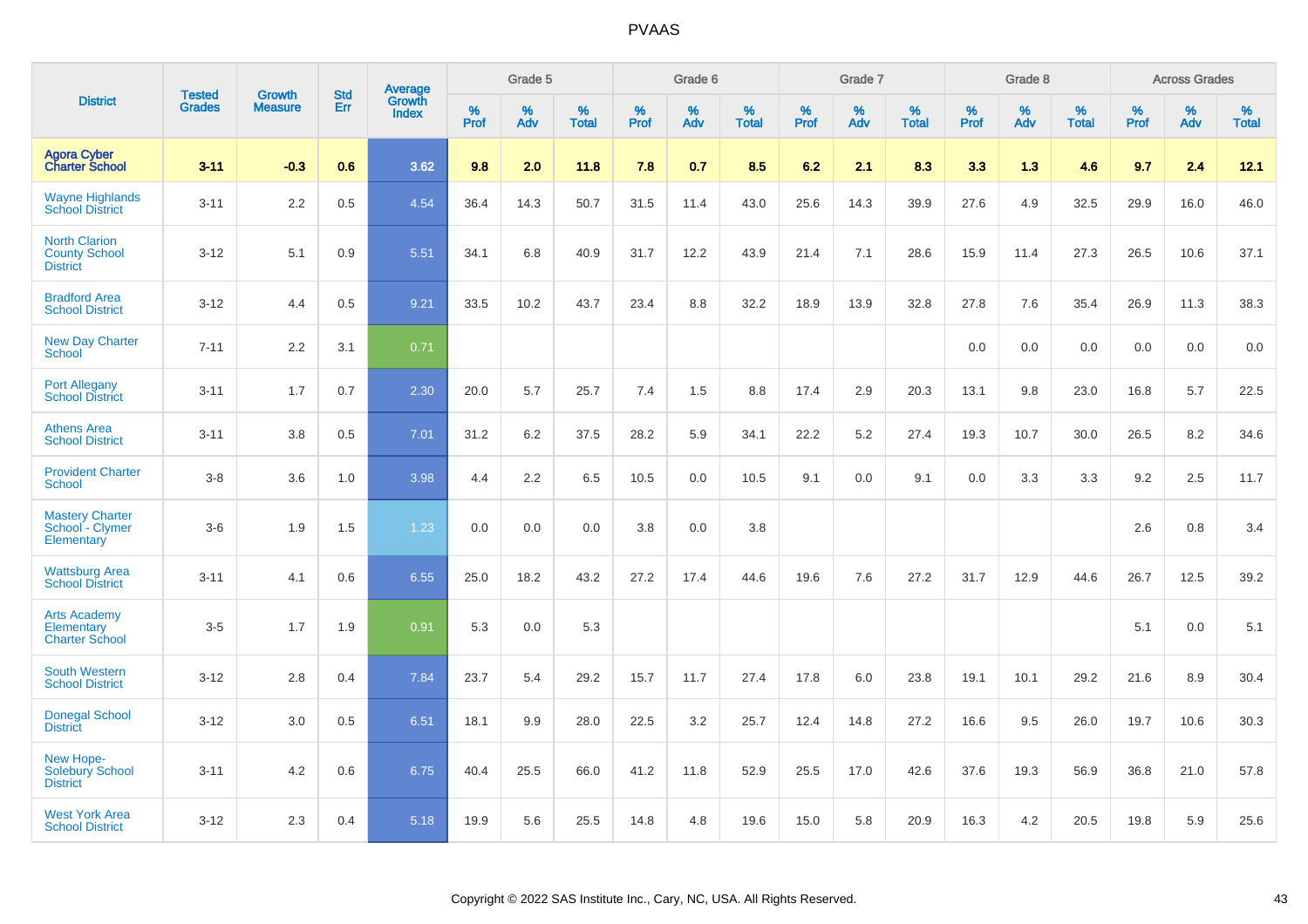|                                                              |                                |                                 | <b>Std</b> |                            |                     | Grade 5  |                   |                     | Grade 6  |                   |              | Grade 7  |                   |                     | Grade 8  |                   |                     | <b>Across Grades</b> |                      |
|--------------------------------------------------------------|--------------------------------|---------------------------------|------------|----------------------------|---------------------|----------|-------------------|---------------------|----------|-------------------|--------------|----------|-------------------|---------------------|----------|-------------------|---------------------|----------------------|----------------------|
| <b>District</b>                                              | <b>Tested</b><br><b>Grades</b> | <b>Growth</b><br><b>Measure</b> | Err        | Average<br>Growth<br>Index | $\%$<br><b>Prof</b> | %<br>Adv | %<br><b>Total</b> | $\%$<br><b>Prof</b> | %<br>Adv | %<br><b>Total</b> | $\%$<br>Prof | %<br>Adv | %<br><b>Total</b> | $\%$<br><b>Prof</b> | %<br>Adv | %<br><b>Total</b> | $\%$<br><b>Prof</b> | %<br>Adv             | $\%$<br><b>Total</b> |
| <b>Agora Cyber</b><br><b>Charter School</b>                  | $3 - 11$                       | $-0.3$                          | 0.6        | 3.62                       | 9.8                 | 2.0      | 11.8              | 7.8                 | 0.7      | 8.5               | 6.2          | 2.1      | 8.3               | 3.3                 | 1.3      | 4.6               | 9.7                 | 2.4                  | 12.1                 |
| <b>Mountain View</b><br><b>School District</b>               | $3 - 11$                       | 5.6                             | 0.8        | 7.04                       | 28.3                | 1.7      | 30.0              | 16.3                | 2.0      | 18.4              | 25.9         | 7.4      | 33.3              | 27.1                | 8.5      | 35.6              | 21.4                | 4.2                  | 25.6                 |
| <b>Centre Learning</b><br>Community<br><b>Charter School</b> | $5 - 8$                        | 4.9                             | 2.0        | 2.45                       |                     |          |                   |                     |          |                   | 25.0         | 12.5     | 37.5              | 0.0                 | 17.6     | 17.6              | 24.1                | 18.5                 | 42.6                 |
| <b>Bedford Area</b><br><b>School District</b>                | $3 - 11$                       | 3.8                             | 0.6        | 7.33                       | 34.4                | 4.2      | 38.7              | 32.2                | 7.8      | 40.0              | 25.4         | 8.8      | 34.2              | 24.2                | 7.8      | 32.0              | 31.3                | 10.5                 | 41.7                 |
| <b>Seven Generations</b><br><b>Charter School</b>            | $3-5$                          | 2.5                             | 2.0        | 1.26                       | 24.3                | 5.4      | 29.7              |                     |          |                   |              |          |                   |                     |          |                   | 25.6                | 5.6                  | 31.2                 |
| <b>Richland School</b><br><b>District</b>                    | $3 - 11$                       | 3.8                             | 0.6        | 6.45                       | 40.8                | 21.4     | 62.1              | 40.4                | 10.6     | 51.1              | 39.8         | 10.9     | 50.8              | 25.5                | 13.2     | 38.7              | 36.6                | 16.5                 | 53.1                 |
| Tredyffrin-<br><b>Easttown School</b><br><b>District</b>     | $3 - 10$                       | 1.9                             | 0.4        | 4.37                       | 36.2                | 36.2     | 72.4              | 36.8                | 28.2     | 65.0              | 32.6         | 33.0     | 65.7              | 26.4                | 40.3     | 66.7              | 33.6                | 38.6                 | 72.2                 |
| <b>Karns City Area</b><br><b>School District</b>             | $3 - 11$                       | 3.6                             | 0.6        | 5.98                       | 23.6                | 9.0      | 32.6              | 29.6                | 1.1      | 30.7              | 22.4         | 3.4      | 25.9              | 16.8                | 3.7      | 20.6              | 24.0                | 3.2                  | 27.2                 |
| Shanksville-<br><b>Stonycreek School</b><br><b>District</b>  | $3 - 10$                       | 6.4                             | 1.4        | 4.61                       | 28.6                | 0.0      | 28.6              | 25.0                | 4.2      | 29.2              | 20.0         | 5.0      | 25.0              | 22.2                | 0.0      | 22.2              | 26.3                | 1.7                  | 28.0                 |
| <b>Mastery Charter</b><br>School John Wister<br>Elementary   | $3-5$                          | 3.9                             | 2.6        | 1.52                       | 5.0                 | 0.0      | 5.0               |                     |          |                   |              |          |                   |                     |          |                   | 2.9                 | 0.0                  | 2.9                  |
| <b>Universal Bluford</b><br><b>Charter School</b>            | $3-6$                          | 4.8                             | 1.4        | 4.14                       | 4.4                 | 0.0      | 4.4               | 2.7                 | 0.0      | 2.7               |              |          |                   |                     |          |                   | 4.3                 | 0.0                  | 4.3                  |
| <b>Dubois Area</b><br><b>School District</b>                 | $3 - 11$                       | 2.1                             | 0.4        | 5.38                       | 22.4                | 11.0     | 33.3              | 21.6                | 8.3      | 29.9              | 18.7         | 5.9      | 24.5              | 14.1                | 5.2      | 19.4              | 22.6                | 11.7                 | 34.2                 |
| Gettysburg<br><b>Montessori Charter</b><br>School            | $3-6$                          | 5.4                             | 1.9        | 2.75                       | 19.0                | 19.0     | 38.1              | 11.1                | 0.0      | 11.1              |              |          |                   |                     |          |                   | 19.2                | 9.6                  | 28.7                 |
| <b>Warren County</b><br><b>School District</b>               | $3 - 11$                       | 2.7                             | 0.4        | 7.14                       | 21.0                | 7.4      | 28.4              | 15.7                | 3.7      | 19.3              | 12.0         | 0.7      | 12.6              | 13.8                | 2.9      | 16.7              | 17.7                | 4.3                  | 22.0                 |
| <b>Conneaut School</b><br><b>District</b>                    | $3 - 12$                       | 3.7                             | 0.5        | 6.95                       | 21.8                | 7.5      | 29.3              | 23.8                | 9.8      | 33.6              | 19.4         | 6.7      | 26.1              | 17.9                | 3.4      | 21.4              | 24.4                | 10.4                 | 34.8                 |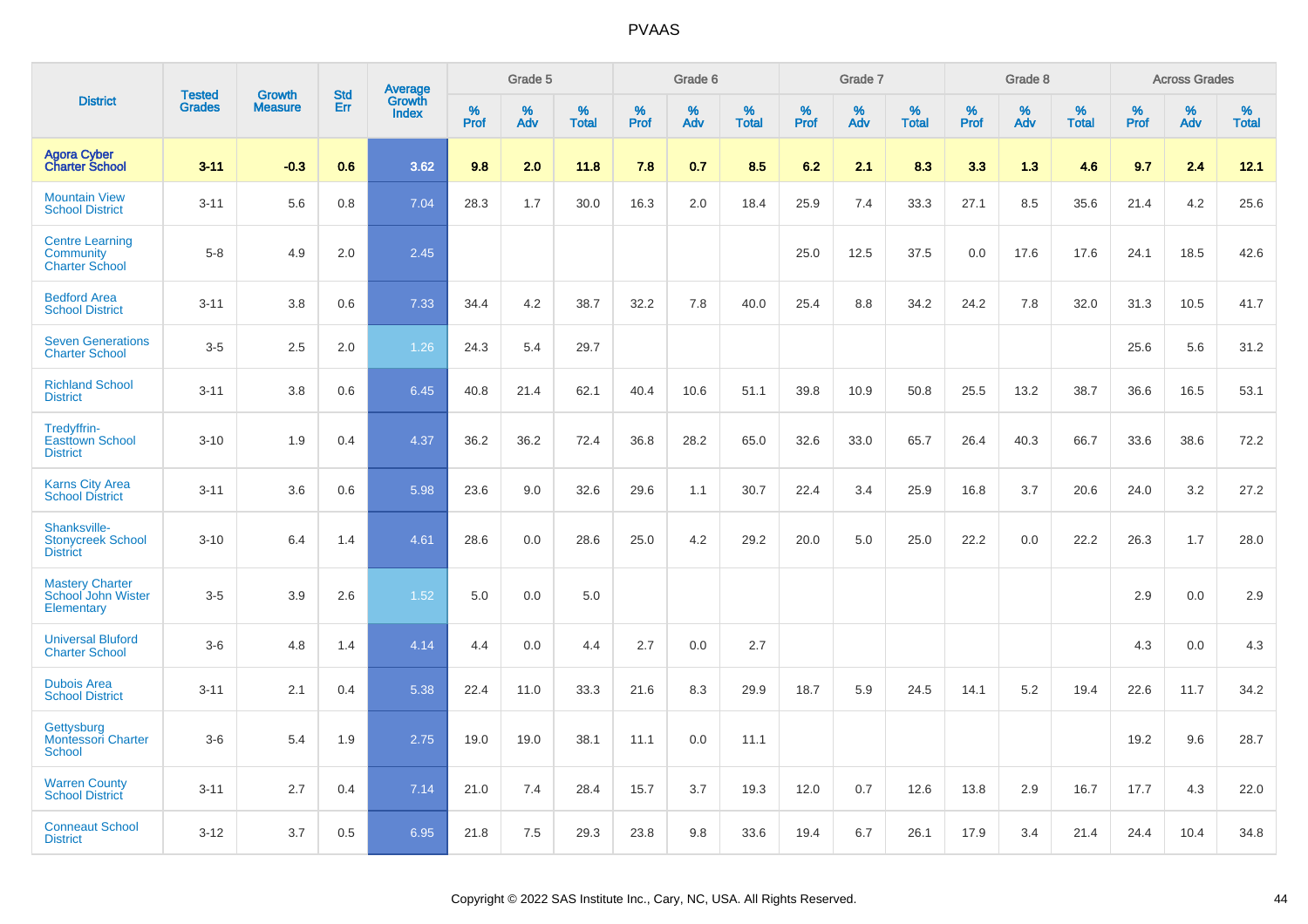|                                                                                              |                                |                                 | <b>Std</b> | Average                |              | Grade 5  |                   |           | Grade 6  |                   |           | Grade 7  |                   |           | Grade 8  |                   |           | <b>Across Grades</b> |                   |
|----------------------------------------------------------------------------------------------|--------------------------------|---------------------------------|------------|------------------------|--------------|----------|-------------------|-----------|----------|-------------------|-----------|----------|-------------------|-----------|----------|-------------------|-----------|----------------------|-------------------|
| <b>District</b>                                                                              | <b>Tested</b><br><b>Grades</b> | <b>Growth</b><br><b>Measure</b> | Err        | Growth<br><b>Index</b> | $\%$<br>Prof | %<br>Adv | %<br><b>Total</b> | %<br>Prof | %<br>Adv | %<br><b>Total</b> | %<br>Prof | %<br>Adv | %<br><b>Total</b> | %<br>Prof | %<br>Adv | %<br><b>Total</b> | %<br>Prof | %<br>Adv             | %<br><b>Total</b> |
| <b>Agora Cyber</b><br><b>Charter School</b>                                                  | $3 - 11$                       | $-0.3$                          | 0.6        | 3.62                   | 9.8          | 2.0      | 11.8              | 7.8       | 0.7      | 8.5               | 6.2       | 2.1      | 8.3               | 3.3       | 1.3      | 4.6               | 9.7       | 2.4                  | 12.1              |
| <b>Montour School</b><br><b>District</b>                                                     | $3 - 11$                       | 5.0                             | 0.4        | 11.10                  | 31.8         | 25.1     | 57.0              | 30.6      | 24.5     | 55.1              | 26.3      | 30.1     | 56.5              | 26.6      | 30.6     | 57.3              | 31.2      | 26.8                 | 58.1              |
| <b>Hempfield School</b><br><b>District</b>                                                   | $3 - 11$                       | 3.5                             | 0.3        | 11.50                  | 32.6         | 14.9     | 47.5              | 27.8      | 18.0     | 45.8              | 22.6      | 18.5     | 41.1              | 24.4      | 18.7     | 43.1              | 27.9      | 18.3                 | 46.2              |
| <b>Smethport Area</b><br><b>School District</b>                                              | $3 - 12$                       | 7.1                             | 0.8        | 8.76                   | 29.2         | 8.3      | 37.5              | 24.6      | 8.8      | 33.3              | 16.9      | 6.2      | 23.1              | 22.6      | 4.8      | 27.4              | 22.1      | 9.4                  | 31.5              |
| <b>Midd-West School</b><br><b>District</b>                                                   | $3 - 11$                       | 4.5                             | 0.6        | 8.11                   | 29.8         | 11.2     | 41.0              | 35.1      | 9.9      | 45.0              | 18.2      | 14.1     | 32.3              | 21.6      | 8.0      | 29.6              | 27.0      | 9.8                  | 36.8              |
| <b>Austin Area School</b><br><b>District</b>                                                 | $3 - 11$                       | 10.1                            | 1.6        | 6.38                   | 23.1         | 15.4     | 38.5              | 30.8      | 7.7      | 38.5              | 40.0      | 0.0      | 40.0              | 31.2      | 0.0      | 31.2              | 26.0      | 6.8                  | 32.9              |
| <b>Easton Arts</b><br>Academy<br>Elementary<br><b>Charter School</b>                         | $3-5$                          | 4.8                             | 2.4        | 1.94                   | 4.2          | 16.7     | 20.8              |           |          |                   |           |          |                   |           |          |                   | 12.6      | 3.9                  | 16.5              |
| <b>Huntingdon Area</b><br><b>School District</b>                                             | $3 - 11$                       | 9.5                             | 0.5        | 17.36                  | 23.7         | 13.2     | 36.8              | 17.8      | 10.2     | 28.0              | 18.0      | 4.3      | 22.3              | 13.6      | 4.8      | 18.4              | 19.7      | 9.1                  | 28.8              |
| <b>Shikellamy School</b><br><b>District</b>                                                  | $3 - 10$                       | 2.8                             | 0.4        | 6.42                   | 24.3         | 11.4     | 35.7              | 18.3      | 8.4      | 26.7              | 18.0      | 7.7      | 25.8              | 11.5      | 7.8      | 19.3              | 21.2      | 9.8                  | 31.0              |
| <b>Lehighton Area</b><br><b>School District</b>                                              | $3 - 11$                       | 3.8                             | 0.5        | 7.54                   | 23.0         | 5.9      | 29.0              | 26.0      | 4.1      | 30.1              | 12.0      | 5.7      | 17.7              | 14.7      | 1.8      | 16.6              | 23.4      | 5.4                  | 28.8              |
| <b>Central Columbia</b><br><b>School District</b>                                            | $3 - 12$                       | 3.8                             | 0.5        | 7.42                   | 30.5         | 25.2     | 55.6              | 28.2      | 25.2     | 53.3              | 32.6      | 14.9     | 47.5              | 30.6      | 20.1     | 50.7              | 32.6      | 22.1                 | 54.7              |
| <b>Warwick School</b><br><b>District</b>                                                     | $3 - 11$                       | 4.0                             | 0.4        | 10.87                  | 35.6         | 9.6      | 45.2              | 30.7      | 6.4      | 37.0              | 22.5      | $7.2\,$  | 29.7              | 13.2      | 3.6      | 16.8              | 25.6      | 9.8                  | 35.4              |
| <b>Upper Saint Clair</b><br><b>School District</b>                                           | $3 - 11$                       | 3.0                             | 0.4        | 7.98                   | 36.3         | 35.5     | 71.8              | 40.8      | 27.3     | 68.1              | 33.3      | 35.5     | 68.8              | 31.1      | 30.4     | 61.5              | 36.7      | 35.6                 | 72.3              |
| <b>Bangor Area</b><br><b>School District</b>                                                 | $3 - 12$                       | 4.2                             | 0.5        | 8.44                   | 20.3         | 24.8     | 45.1              | 26.7      | 14.0     | 40.7              | 20.4      | 13.6     | 34.0              | 23.2      | 6.0      | 29.1              | 27.2      | 17.9                 | 45.2              |
| <b>West Philadelphia</b><br><b>Achievement</b><br><b>Charter</b><br><b>Elementary School</b> | $3-5$                          | 4.2                             | 1.6        | 2.63                   | 6.7          | 0.0      | 6.7               |           |          |                   |           |          |                   |           |          |                   | 2.8       | 0.5                  | 3.2               |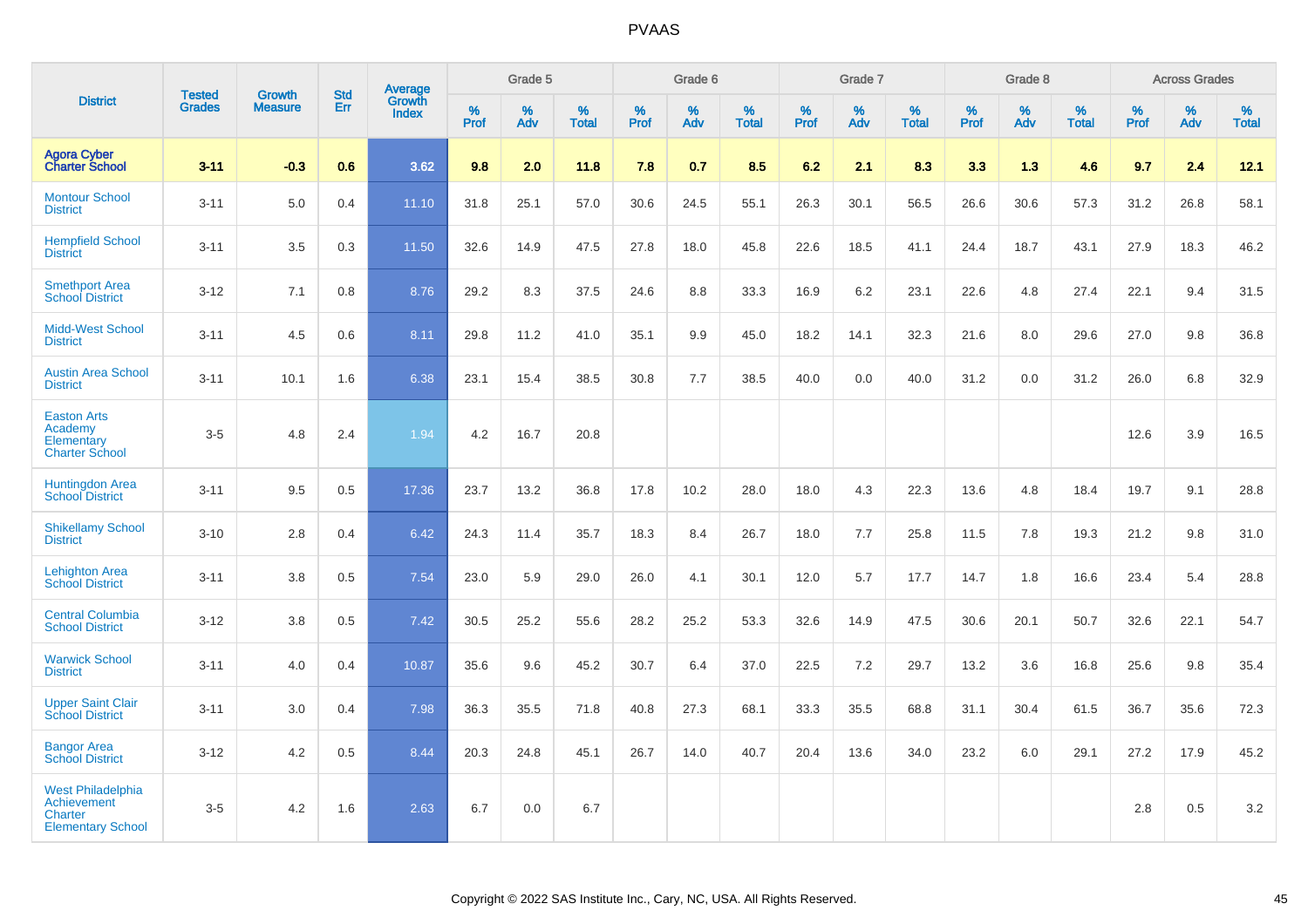|                                                                   | <b>Tested</b> | <b>Growth</b>  | <b>Std</b> | Average                       |           | Grade 5  |                   |           | Grade 6  |                   |           | Grade 7  |                   |           | Grade 8  |                   |           | <b>Across Grades</b> |                   |
|-------------------------------------------------------------------|---------------|----------------|------------|-------------------------------|-----------|----------|-------------------|-----------|----------|-------------------|-----------|----------|-------------------|-----------|----------|-------------------|-----------|----------------------|-------------------|
| <b>District</b>                                                   | <b>Grades</b> | <b>Measure</b> | Err        | <b>Growth</b><br><b>Index</b> | %<br>Prof | %<br>Adv | %<br><b>Total</b> | %<br>Prof | %<br>Adv | %<br><b>Total</b> | %<br>Prof | %<br>Adv | %<br><b>Total</b> | %<br>Prof | %<br>Adv | %<br><b>Total</b> | %<br>Prof | %<br>Adv             | %<br><b>Total</b> |
| <b>Agora Cyber</b><br><b>Charter School</b>                       | $3 - 11$      | $-0.3$         | 0.6        | 3.62                          | 9.8       | 2.0      | 11.8              | 7.8       | 0.7      | 8.5               | 6.2       | 2.1      | 8.3               | 3.3       | 1.3      | 4.6               | 9.7       | 2.4                  | 12.1              |
| Esperanza<br><b>Academy Charter</b><br>School                     | $4 - 11$      | 2.8            | 0.5        | 5.89                          |           |          |                   | 1.5       | 0.0      | 1.5               | 4.2       | 0.0      | 4.2               | 0.5       | 0.0      | 0.5               | 1.8       | 0.0                  | 1.8               |
| <b>Chester</b><br>Community<br><b>Charter School</b>              | $3 - 8$       | 3.5            | 0.6        | 6.06                          | 0.7       | 0.7      | 1.5               | 3.6       | 0.0      | 3.6               | 3.2       | 1.1      | 4.3               | 2.6       | 0.0      | 2.6               | 2.1       | 0.4                  | 2.5               |
| <b>Blacklick Valley</b><br><b>School District</b>                 | $3 - 11$      | 8.2            | 1.0        | 8.15                          | 24.1      | 6.9      | 31.0              | 34.2      | 10.5     | 44.7              | 16.7      | 0.0      | 16.7              | 14.3      | 4.8      | 19.0              | 22.6      | 9.5                  | 32.1              |
| <b>Saucon Valley</b><br><b>School District</b>                    | $3 - 11$      | 6.7            | 0.5        | 12.55                         | 32.0      | 25.4     | 57.4              | 33.6      | 11.0     | 44.5              | 31.1      | 12.1     | 43.2              | 32.8      | 16.0     | 48.8              | 31.2      | 18.8                 | 50.0              |
| <b>Universal Daroff</b><br><b>Charter School</b>                  | $3 - 8$       | 6.1            | 0.8        | 7.55                          | 1.6       | 1.6      | 3.2               | 0.0       | 0.0      | 0.0               | 2.2       | 0.0      | 2.2               | 3.6       | 0.0      | 3.6               | 2.2       | 0.3                  | 2.5               |
| <b>Bucks County</b><br><b>Montessori Charter</b><br><b>School</b> | $3-6$         | 9.5            | 1.8        | 5.15                          | 16.1      | 25.8     | 41.9              | 42.9      | 28.6     | 71.4              |           |          |                   |           |          |                   | 33.0      | 29.8                 | 62.8              |
| <b>Otto-Eldred School</b><br><b>District</b>                      | $3 - 11$      | 7.8            | 0.9        | 8.33                          | 23.8      | 28.6     | 52.4              | 45.0      | 12.5     | 57.5              | 20.0      | 15.6     | 35.6              | 25.0      | 6.2      | 31.2              | 28.3      | 13.9                 | 42.2              |
| <b>Vida Charter</b><br><b>School</b>                              | $3-6$         | 10.1           | 1.8        | 5.60                          | 23.1      | 19.2     | 42.3              | 16.7      | 11.1     | 27.8              |           |          |                   |           |          |                   | 20.4      | 7.8                  | 28.2              |
| <b>Lewisburg Area</b><br><b>School District</b>                   | $3 - 11$      | 6.7            | 0.6        | 12.13                         | 33.6      | 28.3     | 62.0              | 40.0      | 24.2     | 64.2              | 33.1      | 29.4     | 62.5              | 17.9      | 31.3     | 49.2              | 31.0      | 30.1                 | 61.1              |
| <b>Conestoga Valley</b><br><b>School District</b>                 | $3 - 11$      | 4.8            | 0.4        | 12.76                         | 21.3      | 12.6     | 33.8              | 24.9      | 7.7      | 32.7              | 20.4      | 14.0     | 34.4              | 23.0      | 13.5     | 36.5              | 24.2      | 13.5                 | 37.8              |
| <b>Homer-Center</b><br><b>School District</b>                     | $3 - 11$      | 10.3           | 0.8        | 13.11                         | 31.8      | 17.5     | 49.2              | 36.4      | 4.6      | 40.9              | 20.3      | 0.0      | 20.3              | 26.9      | 13.4     | 40.3              | 27.6      | 7.4                  | 35.0              |
| <b>Cumberland Valley</b><br><b>School District</b>                | $3 - 12$      | 3.8            | 0.2        | 15.85                         | 33.5      | 27.3     | 60.8              | 31.4      | 13.8     | 45.2              | 29.0      | 18.7     | 47.6              | 26.6      | 12.4     | 39.0              | 30.7      | 22.4                 | 53.2              |
| <b>Lower Merion</b><br><b>School District</b>                     | $3 - 11$      | 3.3            | 0.3        | 12.62                         | 27.6      | 48.2     | 75.8              | 31.4      | 37.3     | 68.6              | 33.9      | 31.3     | 65.2              | 33.0      | 28.3     | 61.3              | 31.2      | 40.9                 | 72.2              |
| <b>Circle Of Seasons</b><br><b>Charter School</b>                 | $3 - 8$       | 12.3           | 1.2        | 10.35                         | 20.0      | 5.7      | 25.7              | 16.7      | 6.7      | 23.3              | 25.0      | 11.1     | 36.1              |           |          |                   | 20.9      | 7.9                  | 28.8              |